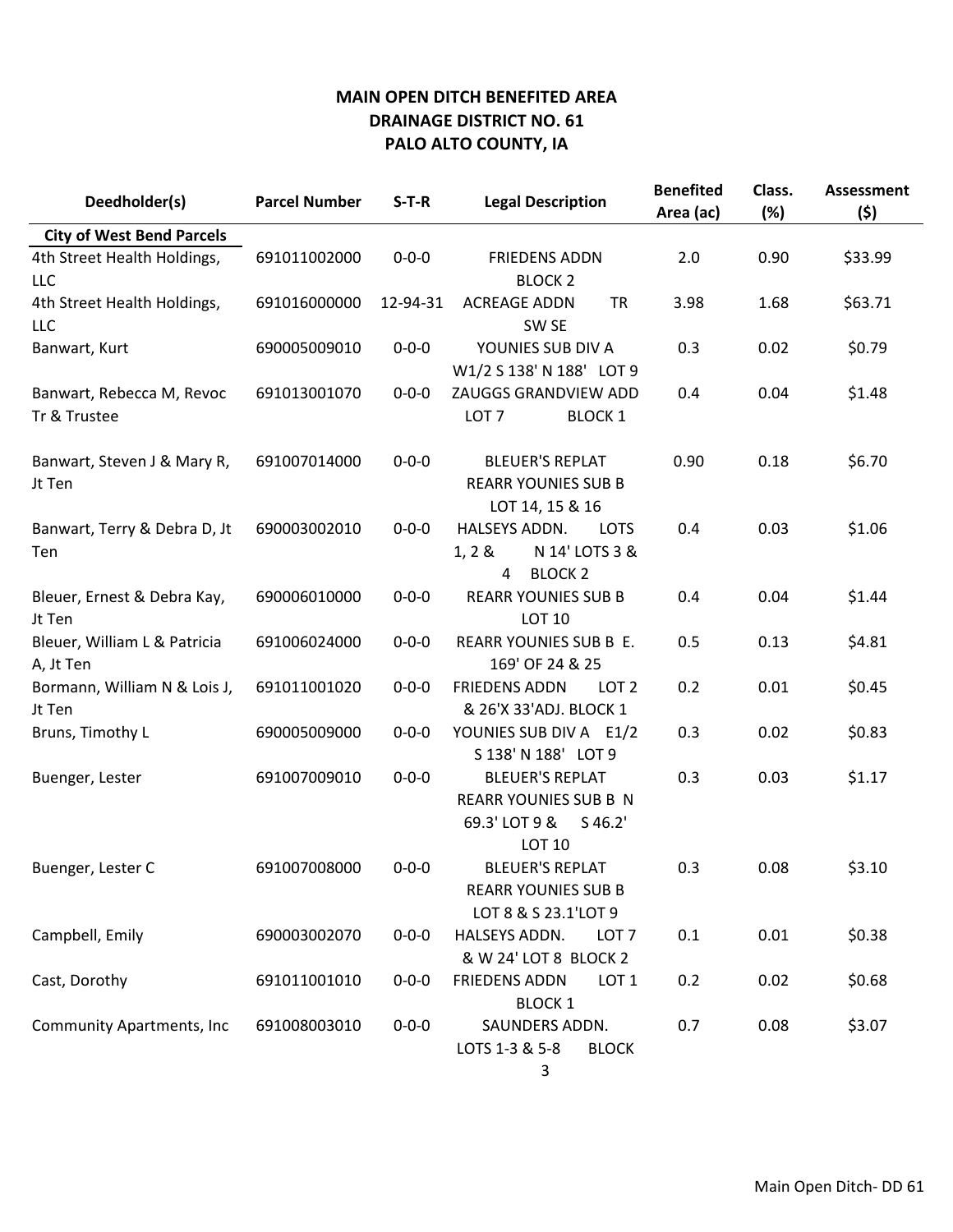| Deedholder(s)                          | <b>Parcel Number</b> | $S-T-R$     | <b>Legal Description</b>                                                                                | <b>Benefited</b><br>Area (ac) | Class.<br>(%) | <b>Assessment</b><br>(\$) |
|----------------------------------------|----------------------|-------------|---------------------------------------------------------------------------------------------------------|-------------------------------|---------------|---------------------------|
| Community Lumber &<br>Supply, Inc      | 691001004010         | $0 - 0 - 0$ | <b>ORIGINAL TOWN</b><br><b>LOTS</b><br>1,2,3,4,5 & 11 BLOCK 4 &<br>PT OF FORMER STAT.<br><b>GROUNDS</b> | 0.9                           | 0.10          | \$3.94                    |
| Community Lumber &<br>Supply, Inc      | 691014003061         | $0 - 0 - 0$ | ZAUGGS GRANDVIEW ADD<br>LOTS 6 & E40' LOT 7<br><b>BLOCK3</b>                                            | 0.4                           | 0.08          | \$2.84                    |
| Community Lumber Supply,<br>Inc.       | 691014003010         | $0 - 0 - 0$ | ZAUGGS GRANDVIEW ADD<br>LOTS 1 THRU 4<br><b>BLOCK</b><br>3                                              | 1.7                           | 0.25          | \$9.50                    |
| Community Lumber Supply,<br>Inc.       | 691014003050         | $0 - 0 - 0$ | ZAUGGS GRANDVIEW ADD<br>LOT <sub>5</sub><br><b>BLOCK 3</b>                                              | 0.3                           | 0.04          | \$1.40                    |
| Dahlhauser, Max E                      | 690005009030         | $0 - 0 - 0$ | YOUNIES SUB DIV A<br>W1/2 N 50'<br>LOT <sub>9</sub>                                                     | 0.1                           | 0.02          | \$0.64                    |
| Drown, Marjorie M                      | 690005009041         | $0 - 0 - 0$ | YOUNIES SUB DIV A S<br>165'<br>LOT <sub>9</sub>                                                         | 0.7                           | 0.05          | \$1.70                    |
| Dykstra, Galen & Sherry, Jts           | 691008002010         | $0 - 0 - 0$ | SAUNDERS ADDN.<br><b>LOT</b><br>$\mathbf{1}$<br><b>BLOCK 2</b>                                          | 0.2                           | 0.02          | \$0.76                    |
| Dykstra, Galen I & Sherry K, Jt<br>Ten | 691008002070         | $0 - 0 - 0$ | SAUNDERS ADDN.<br>LOTS 7 & 8<br><b>BLOCK 2</b>                                                          | 0.4                           | 0.04          | \$1.59                    |
| Eggers, Christopher                    | 691001004100         | $0 - 0 - 0$ | <b>ORIGINAL TOWN</b><br><b>LOT</b><br>10<br><b>BLOCK4</b>                                               | 0.1                           | 0.01          | \$0.53                    |
| Fehr, David J & Marilyn, Jt<br>Ten     | 691014001080         | $0 - 0 - 0$ | ZAUGGS GRANDVIEW ADD<br>LOT 8, 45 SQ FT NW<br><b>CORNER LOT 9</b><br><b>BLOCK</b><br>1                  | 0.4                           | 0.05          | \$1.89                    |
| Fehr, Dennis & Judy A, Jt Ten          | 690005006010         | $0 - 0 - 0$ | YOUNIES SUB DIV A S 82'<br>N 152' E 91' LOT 6                                                           | 0.2                           | 0.01          | \$0.49                    |
| Frieden, Lester L & Esther L           | 701022001000         | 12-94-31    | <b>AGRIC LAND</b><br><b>TR</b><br>SW1/4 SE1/4                                                           | 31.12                         | 8.83          | \$334.32                  |
| Frieden, Lester L & Esther L           | 701022001001         | 12-94-31    | <b>AGRIC LAND</b><br><b>TR</b><br>SE1/4 SE1/4                                                           | 4                             | 0.61          | \$23.17                   |
| Frieden, William J & Sherri S,<br>Jts  | 691012001022         | $0 - 0 - 0$ | FREIDENS 2ND ADDN E<br>$1/2$ LOT 3<br><b>BLOCK 1</b>                                                    | 0.1                           | 0.03          | \$1.29                    |
| Frieden, William J & Sherri S,<br>Jts  | 691012001040         | $0 - 0 - 0$ | <b>FRIEDENS 2ND ADDN</b><br>LOT <sub>4</sub><br><b>BLOCK 1</b>                                          | 0.3                           | 0.02          | \$0.83                    |
| Frieden, William J & Sherri S,<br>Jts  | 691016004002         | 12-94-31    | <b>ACREAGE ADDN</b><br><b>TR</b><br>SE1/4 SE1/4<br>12 94 31                                             | 0.04                          | 0.01          | \$0.30                    |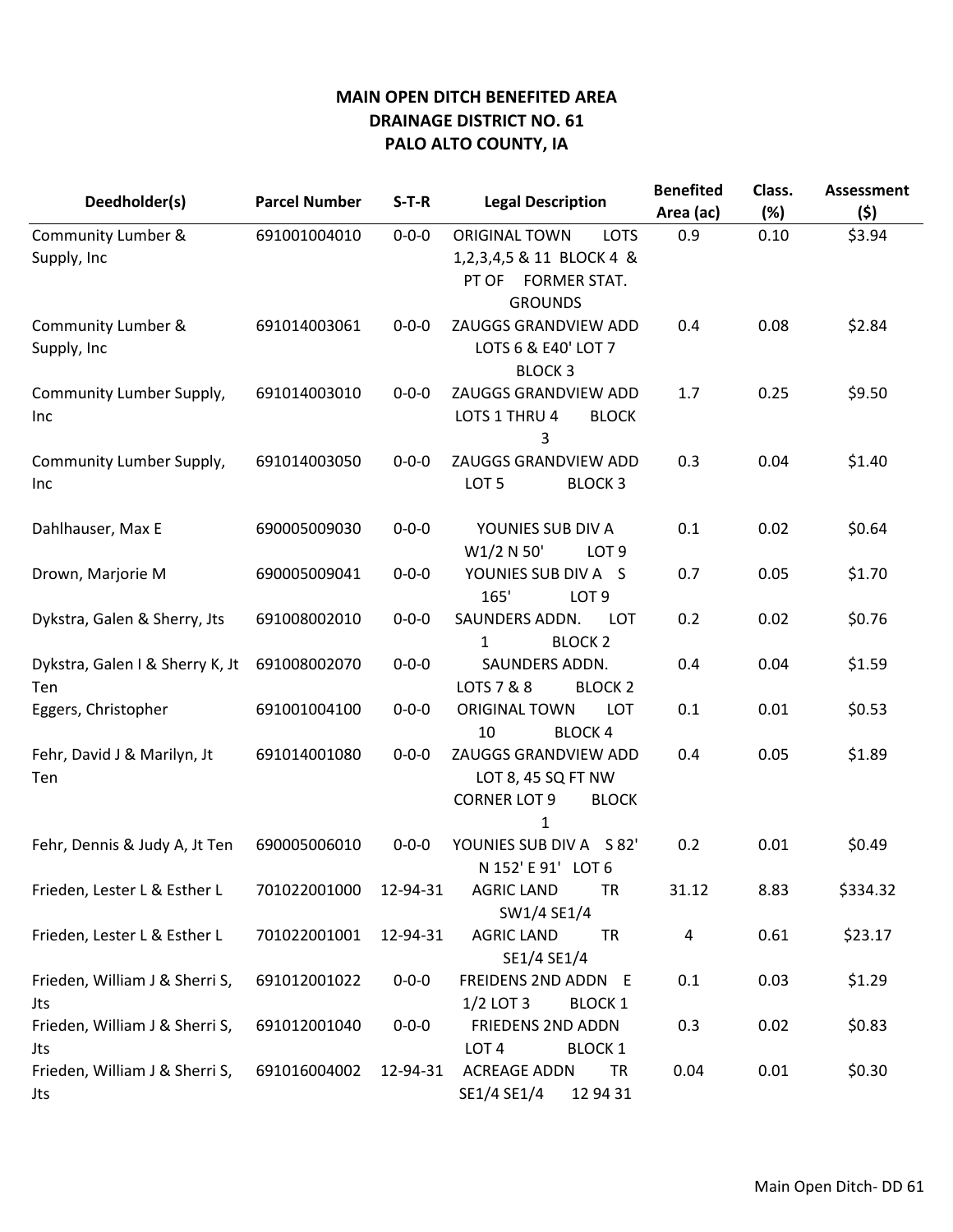| Deedholder(s)                                    | <b>Parcel Number</b> | $S-T-R$     | <b>Legal Description</b>                                                                | <b>Benefited</b><br>Area (ac) | Class.<br>(%) | <b>Assessment</b><br>(5) |
|--------------------------------------------------|----------------------|-------------|-----------------------------------------------------------------------------------------|-------------------------------|---------------|--------------------------|
| Garton, Howard F                                 | 691006005000         | $0 - 0 - 0$ | <b>REARR YOUNIES SUB B</b>                                                              | 0.3                           | 0.04          | \$1.40                   |
| Gerber, Callie                                   | 690003002030         | $0 - 0 - 0$ | LOT 5 EXC N 161/2'<br>HALSEYS ADDN.<br>S <sub>62'</sub><br>LOTS 3 & 4<br><b>BLOCK 2</b> | 0.3                           | 0.02          | \$0.76                   |
| Girres, Anthony C & Annette<br>K, Jt Ten         | 691006011010         | $0 - 0 - 0$ | <b>REARR YOUNIES SUB B</b><br>LOTS 12 & 13                                              | 0.7                           | 0.07          | \$2.54                   |
| Girres, Fr Edward M, Trustee<br>of Girres Res Tr | 691006008000         | $0 - 0 - 0$ | <b>REARR YOUNIES SUB B</b><br>LOT <sub>8</sub>                                          | 0.4                           | 0.04          | \$1.32                   |
| Girres, Richard A & Linda K, Jt<br>Ten           | 691006015000         | $0 - 0 - 0$ | <b>REARR YOUNIES SUB B</b><br>LOT 15 EXC W 33'                                          | 0.40                          | 0.04          | \$1.44                   |
| Gosch, Jacob D                                   | 690003002051         | $0 - 0 - 0$ | HALSEYS ADDN.<br>W 34'<br>LOT 5 &<br>ALL LOT 6<br><b>BLOCK 2</b>                        | 0.1                           | 0.01          | \$0.42                   |
| Greenmar, L.L.C.                                 | 691001007010         | $0 - 0 - 0$ | <b>ORIGINAL TOWN</b><br>W.<br>36' LOTS 1 & 2 BLOCK 7                                    | 0.04                          | 0.01          | \$0.19                   |
| Hansen, James R & Jillian, Jt<br>Ten             | 691006009000         | $0 - 0 - 0$ | <b>REARR YOUNIES SUB B</b><br>LOTS 9 & 14                                               | 0.9                           | 0.07          | \$2.80                   |
| Harris, Phillip & Catherine S                    | 691001007180         | $0 - 0 - 0$ | <b>ORIGINAL TOWN</b><br><b>LOT</b><br>18<br><b>BLOCK7</b>                               | 0.1                           | 0.01          | \$0.34                   |
| Hoch, Carol J                                    | 691011001050         | $0 - 0 - 0$ | <b>FRIEDENS ADDN</b><br>LOT <sub>5</sub><br><b>BLOCK 1</b>                              | 0.1                           | 0.01          | \$0.42                   |
| Hoskins, William J & Karen A,<br>Jt Ten          | 690003002080         | $0 - 0 - 0$ | HALSEYS ADDN.<br>E 108'<br>LOT <sub>8</sub><br><b>BLOCK 2</b>                           | 0.2                           | 0.02          | \$0.57                   |
| <b>Hughes Pharmacy Services</b><br>Inc           | 691001007030         | $0 - 0 - 0$ | <b>ORIGINAL TOWN</b><br><b>LOTS</b><br>3 & 4<br><b>BLOCK7</b>                           | 0.1                           | 0.03          | \$1.25                   |
| Johnson, Kimberly                                | 691006011000         | $0 - 0 - 0$ | <b>REARR YOUNIES SUB B</b><br><b>LOT 11</b>                                             | 0.3                           | 0.03          | \$1.02                   |
| Kampen, Christopher &<br>Tanna, Jt Ten           | 691001007050         | $0 - 0 - 0$ | <b>ORIGINAL TOWN</b><br>LOT<br>5<br><b>BLOCK 7</b>                                      | 0.1                           | 0.02          | \$0.61                   |
| Kampen, Christopher &<br>Tanna, Jt Ten           | 691001007060         | $0 - 0 - 0$ | <b>ORIGINAL TOWN</b><br>LOT<br>6 & N 21' LOT 7 BLOCK 7                                  | $0.1\,$                       | 0.03          | \$1.21                   |
| Kayser, Dick                                     | 691006024010         | $0 - 0 - 0$ | <b>REARR YOUNIES SUB B W</b><br>51' LOTS 24, 25 & ALL LOT<br>26                         | 0.5                           | 0.13          | \$5.07                   |
| Kayser, Howard                                   | 691007006000         | $0 - 0 - 0$ | <b>BLEUER'S REPLAT</b><br><b>REARR YOUNIES SUB B</b><br>LOT <sub>6</sub>                | 0.3                           | 0.03          | \$1.02                   |
| Kayser, Howard                                   | 691007007000         | $0 - 0 - 0$ | <b>BLEUER'S REPLAT</b><br><b>REARR YOUNIES SUB B</b>                                    | 0.3                           | 0.04          | \$1.59                   |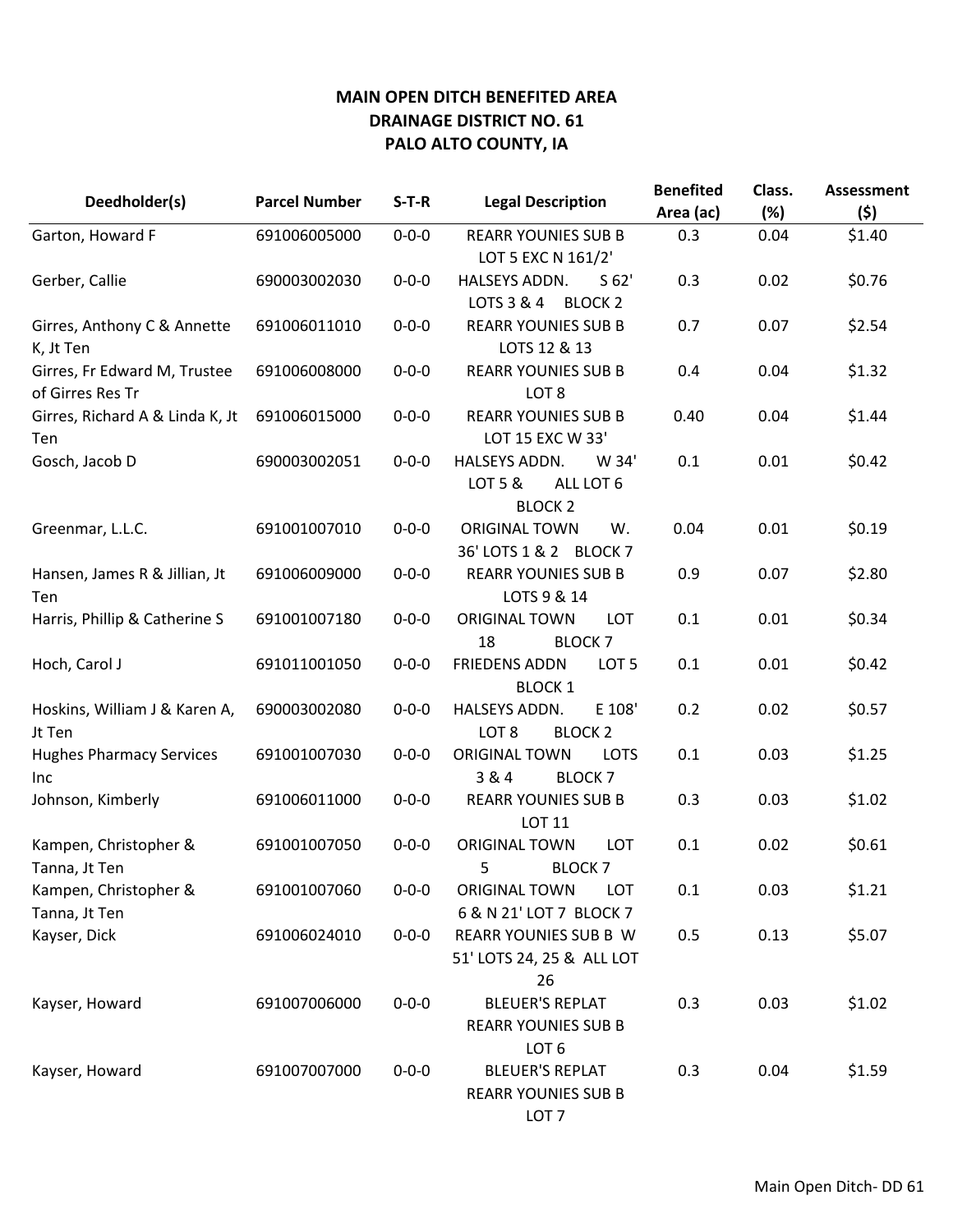| Deedholder(s)                           | <b>Parcel Number</b> | $S-T-R$     | <b>Legal Description</b>                                                 | <b>Benefited</b><br>Area (ac) | Class.<br>(%) | <b>Assessment</b><br>(5) |
|-----------------------------------------|----------------------|-------------|--------------------------------------------------------------------------|-------------------------------|---------------|--------------------------|
| Kramer, Majorie L                       | 690005006000         | $0 - 0 - 0$ | YOUNIES SUB DIV A S 60'<br>LOT <sub>6</sub>                              | 0.2                           | 0.02          | \$0.68                   |
| Langel, Alex                            | 690004007010         | $0 - 0 - 0$ | LECHTENBERGS ADDN.<br>LOT <sub>1</sub><br><b>BLOCK 7</b>                 | 0.2                           | 0.02          | \$0.64                   |
| Laubenthal, Jordan &<br>Chelsea, Jt Ten | 691007013000         | $0 - 0 - 0$ | <b>BLEUER'S REPLAT</b><br><b>REARR YOUNIES SUB B</b><br>LOTS 13 & 17     | 0.9                           | 0.37          | \$14.04                  |
| Ludwig, Shirley K                       | 691001004060         | $0 - 0 - 0$ | <b>ORIGINAL TOWN</b><br><b>LOT</b><br>6<br><b>BLOCK4</b>                 | 0.1                           | 0.01          | \$0.34                   |
| Massner, Dennis J & Gail L,<br>Jts      | 690003002050         | $0 - 0 - 0$ | HALSEYS ADDN.<br>LOT <sub>5</sub><br><b>EXC W 34'</b><br><b>BLOCK 2</b>  | 0.2                           | 0.01          | \$0.49                   |
| Medical Clinic of West Bend,<br>LLC     | 691014003060         | $0 - 0 - 0$ | ZAUGGS GRANDVIEW ADD<br>LOT 7 EXC E40'<br><b>BLOCK</b><br>3              | 0.2                           | 0.06          | \$2.42                   |
| Medical Clinic of West Bend,<br>LLC     | 691014003080         | $0 - 0 - 0$ | ZAUGGS GRANDVIEW ADD<br>LOT <sub>8</sub><br><b>BLOCK 3</b>               | 0.4                           | 0.12          | \$4.58                   |
| Mertz, Mary H. Trust                    | 691006006000         | $0 - 0 - 0$ | <b>REARR YOUNIES SUB B</b><br>LOT <sub>6</sub>                           | 0.4                           | 0.03          | \$1.29                   |
| Metzger, Kurt                           | 691007003000         | $0 - 0 - 0$ | <b>BLEUER'S REPLAT</b><br><b>REARR YOUNIES SUB B</b><br>LOT <sub>3</sub> | 0.3                           | 0.05          | \$2.01                   |
| Metzger, Steven D                       | 690004007020         | $0 - 0 - 0$ | LECHTENBERGS ADDN.<br>LOT <sub>2</sub><br><b>BLOCK7</b>                  | 0.2                           | 0.02          | \$0.68                   |
| Metzger, Steven D                       | 690004007030         | $0 - 0 - 0$ | LECHTENBERGS ADDN.<br>LOT <sub>3</sub><br><b>BLOCK7</b>                  | 0.2                           | 0.02          | \$0.68                   |
| Meyer, Mary                             | 690004007040         | $0 - 0 - 0$ | LECHTENBERGS ADDN. E<br>130' LOT 4<br><b>BLOCK7</b>                      | 0.2                           | 0.02          | \$0.64                   |
| Mogler, Arthur R, Rev Tr &<br>Trustee   | 691011001060         | $0 - 0 - 0$ | <b>FRIEDENS ADDN</b><br>LOT <sub>6</sub><br><b>BLOCK 1</b>               | 0.2                           | 0.01          | \$0.45                   |
| Montag, Brock J                         | 691008002050         | $0 - 0 - 0$ | SAUNDERS ADDN.<br>LOTS 5 & 6<br><b>BLOCK 2</b>                           | 0.40                          | 0.04          | \$1.40                   |
| Montag, Raphael M & Joan,<br>Jts        | 690004007041         | $0 - 0 - 0$ | LECHTENBERGS ADDN. W<br>9' LOT 4 &<br>S1/2 LOT 5<br>BLOCK <sub>7</sub>   | 0.1                           | 0.01          | \$0.38                   |
| Montag, Raphael M & Joan,<br>Jts        | 690004007060         | $0 - 0 - 0$ | LECHTENBERGS ADDN. N<br>1/2 LOT 5 & ALL 6 BLOCK<br>7                     | 0.3                           | 0.05          | \$1.70                   |
| <b>OHP 22, LC</b>                       | 691001005060         | $0 - 0 - 0$ | ORIGINAL TOWN<br><b>ALL</b><br>LOT 6 & S 1/2 7 BLOCK 5                   | 0.2                           | 0.01          | \$0.49                   |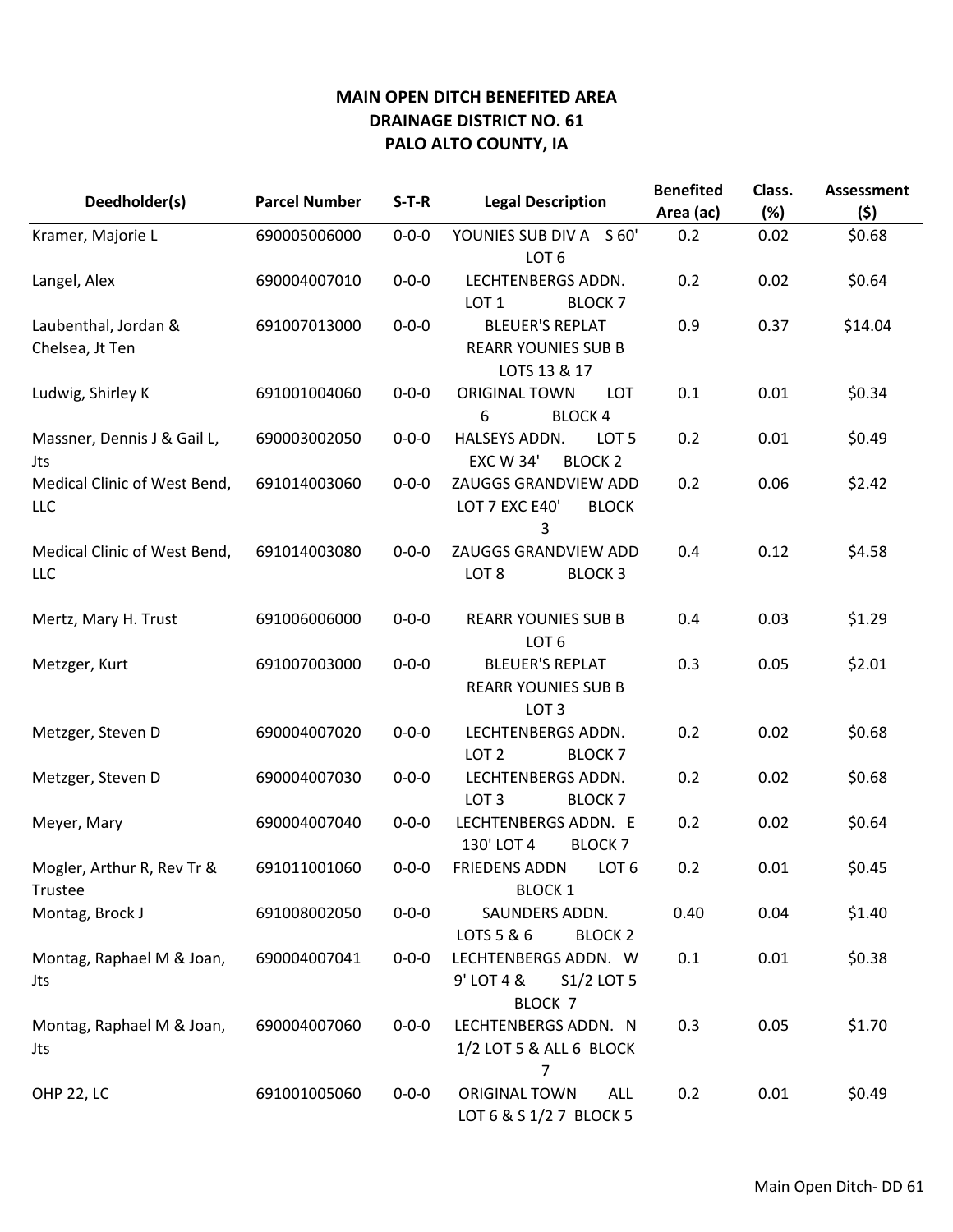|                              |                      | $S-T-R$     |                                    | <b>Benefited</b> | Class. | <b>Assessment</b> |
|------------------------------|----------------------|-------------|------------------------------------|------------------|--------|-------------------|
| Deedholder(s)                | <b>Parcel Number</b> |             | <b>Legal Description</b>           | Area (ac)        | (%)    | (5)               |
| Orozco, David Martinez &     | 691001004070         | $0 - 0 - 0$ | <b>ORIGINAL TOWN</b><br><b>LOT</b> | 0.1              | 0.01   | \$0.38            |
|                              |                      |             | 7<br><b>BLOCK4</b>                 |                  |        |                   |
| Prasad, Dinesh               | 691016016000         | 12-94-31    | <b>ACREAGE ADDN</b><br>147'        | 0.8              | 0.19   | \$7.08            |
|                              |                      |             | X 375' TR &<br>ADJ E               |                  |        |                   |
|                              |                      |             | 642.84' OF N 152' OF S             |                  |        |                   |
|                              |                      |             | 332' SE SE                         |                  |        |                   |
| Riley, Ronnie L              | 690005006020         | $0 - 0 - 0$ | YOUNIES SUB DIV A S 82'            | 0.2              | 0.01   | \$0.45            |
|                              |                      |             | N 152' W 85' LOT 6                 |                  |        |                   |
| Runchey, Robert W,           | 691007001000         | $0 - 0 - 0$ | <b>BLEUER'S REPLAT</b>             | 0.7              | 0.15   | \$5.83            |
| <b>Revocable Trust</b>       |                      |             | <b>REARR YOUNIES SUB B</b>         |                  |        |                   |
|                              |                      |             | LOT 1 & LOT 2                      |                  |        |                   |
| Saints Peter & Paul Catholic | 690004008000         | $0 - 0 - 0$ | LECHTENBERGS ADDN. N               | 1.3              | 0.15   | \$5.49            |
| Church                       |                      |             | <b>215' BLOCK 8</b>                |                  |        |                   |
| Saints Peter & Paul Catholic | 690004008001         | $0 - 0 - 0$ | LECHTENBERGS ADDN. S               | 0.8              | 0.09   | \$3.37            |
| Church                       |                      |             | <b>125' BLOCK 8</b>                |                  |        |                   |
|                              |                      |             | (SCHOOL)                           |                  |        |                   |
| Saints Peter & Paul Catholic | 691004001000         | $0 - 0 - 0$ | <b>LECHTENBERGS ADDN</b>           | 1.7              | 0.40   | \$15.03           |
| Church                       |                      |             | <b>OUTLOT 1</b>                    |                  |        |                   |
| Saints Peter & Paul Catholic | 691004009010         | $0 - 0 - 0$ | LECHTENBERGS ADDN.                 | 0.9              | 0.23   | \$8.63            |
| Church                       |                      |             | LOT <sub>1</sub><br><b>BLOCK 9</b> |                  |        |                   |
| Schany, Bruce A              | 691006007000         | $0 - 0 - 0$ | <b>REARR YOUNIES SUB B</b>         | 0.4              | 0.03   | \$1.29            |
|                              |                      |             | LOT <sub>7</sub>                   |                  |        |                   |
| Schmidt, Jeffrey J, Marcia M | 690005006030         | $0 - 0 - 0$ | YOUNIES SUB DIV A N                | 0.3              | 0.02   | \$0.79            |
| Reitz, Amy L Ulrich,         |                      |             | 70'<br>LOT <sub>6</sub>            |                  |        |                   |
| Schneider Properties, LLC    | 690005007010         | $0 - 0 - 0$ | YOUNIES SUB DIV A S                | 0.4              | 0.03   | \$0.98            |
|                              |                      |             | 89.75'<br>LOT <sub>7</sub>         |                  |        |                   |
| Schneider Properties, LLC    | 690005009020         | $0 - 0 - 0$ | YOUNIES SUB DIV A E1/2             | 0.1              | 0.02   | \$0.64            |
|                              |                      |             | N 50'<br>LOT <sub>9</sub>          |                  |        |                   |
| Schneider, Charles           | 691001005070         | $0 - 0 - 0$ | <b>ORIGINAL TOWN</b><br>N          | 0.3              | 0.02   | \$0.91            |
|                              |                      |             | 1/2 LOT 7 & ALL 8 BLOCK            |                  |        |                   |
|                              |                      |             | 5                                  |                  |        |                   |
| Schutz, Marilyn D            | 691007004000         | $0 - 0 - 0$ | <b>BLEUER'S REPLAT</b>             | 0.3              | 0.05   | \$1.97            |
|                              |                      |             | <b>REARR YOUNIES SUB B</b>         |                  |        |                   |
|                              |                      |             | LOT <sub>4</sub>                   |                  |        |                   |
| Sioux City, The Diocese Of   | 690006004000         | $0 - 0 - 0$ | <b>REARR YOUNIES SUBDIV</b>        | 4.8              | 1.09   | \$41.22           |
|                              |                      |             | PT LOT 4                           |                  |        |                   |
| Sioux City, The Diocese Of   | 691006001000         | $0 - 0 - 0$ | <b>REARR YOUNIES SUB B</b>         | 0.8              | 0.11   | \$4.24            |
|                              |                      |             | LOT <sub>1</sub>                   |                  |        |                   |
| Sioux City, The Diocese Of   | 691006002000         | $0 - 0 - 0$ | <b>REARR YOUNIES SUB B</b>         | 1.8              | 0.48   | \$18.06           |
|                              |                      |             | LOTS 2 & 3                         |                  |        |                   |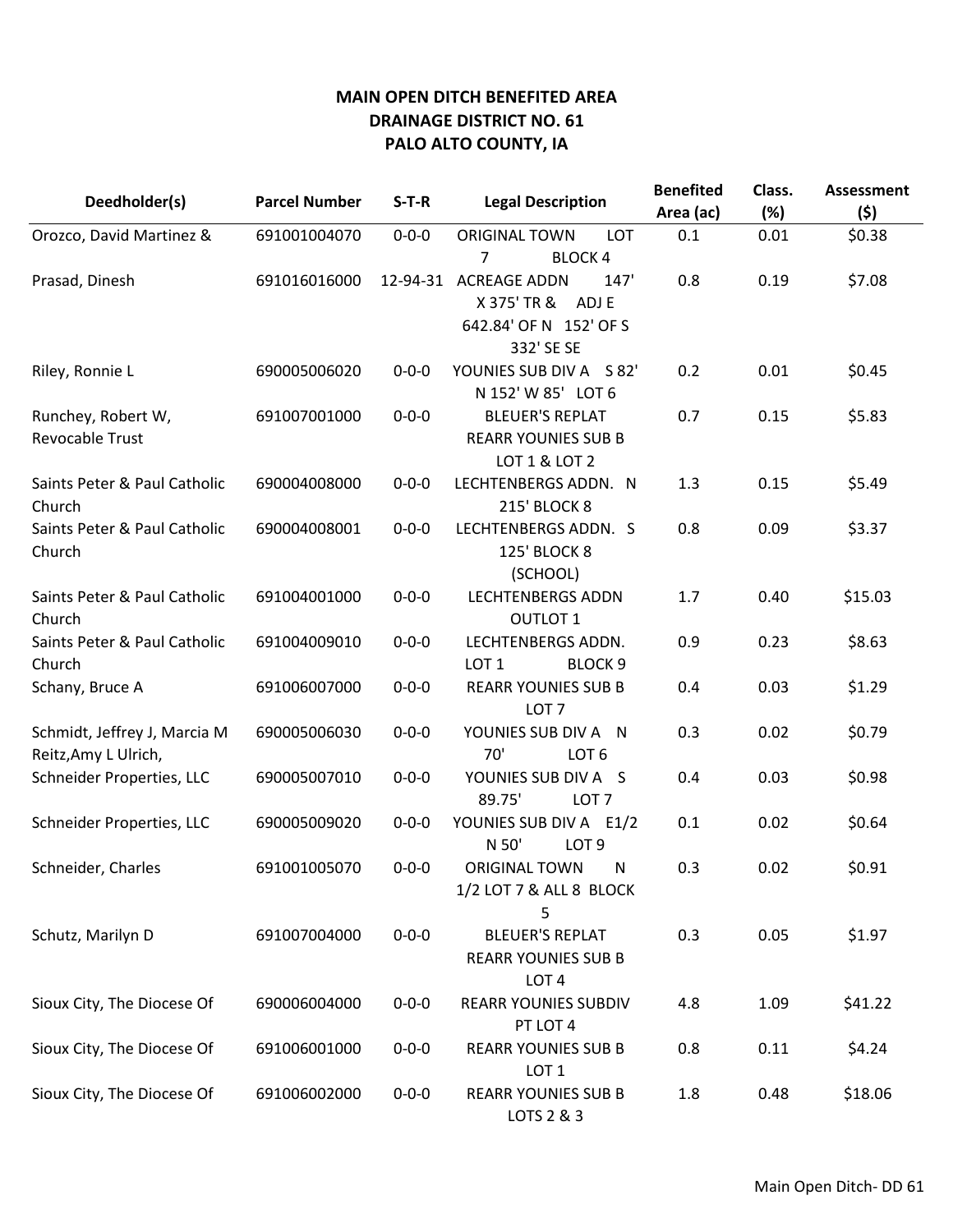| Deedholder(s)                             | <b>Parcel Number</b> | $S-T-R$     | <b>Legal Description</b>                                                                 | <b>Benefited</b><br>Area (ac) | Class.<br>(%) | <b>Assessment</b><br>(5) |
|-------------------------------------------|----------------------|-------------|------------------------------------------------------------------------------------------|-------------------------------|---------------|--------------------------|
| Streit, Gerald & Ellen, Jt Ten            | 691012001010         | $0 - 0 - 0$ | <b>FRIEDENS 2ND ADDN</b>                                                                 | 0.3                           | 0.13          | \$5.00                   |
|                                           |                      |             | LOT <sub>1</sub><br><b>BLOCK 1</b>                                                       |                               |               |                          |
| Struecker, Terryl J, Living               | 691004009020         | $0 - 0 - 0$ | LECHTENBERGS ADDN.                                                                       | 0.3                           | 0.07          | \$2.69                   |
| Trust                                     |                      |             | LOT <sub>2</sub><br><b>BLOCK 9</b>                                                       |                               |               |                          |
| Sts Peter & Paul's Church                 | 690006004001         | $0 - 0 - 0$ | <b>REARR YOUNIES SUBDIV</b><br>PT LOT 4<br>(RECTORY                                      | 0.7                           | 0.06          | \$2.38                   |
| Tenczar, Christopher E                    | 691001005011         | $0 - 0 - 0$ | ONLY)<br><b>ORIGINAL TOWN</b><br><b>LOTS</b><br>1,2 & N 1/2 3 BLOCK 5                    | 0.3                           | 0.03          | \$0.98                   |
| Thilges, Cory R & Jane M, Jt<br>Ten       | 691006016000         | $0 - 0 - 0$ | <b>REARR YOUNIES SUB B</b><br>LOT 16 EXC W 33'<br>(2)<br>RODS)                           | 0.4                           | 0.08          | \$2.95                   |
| Thilges, Ervin M & Gayle<br>M, Jts        | 691012001021         | $0 - 0 - 0$ | <b>FREIDENS 2ND ADDN</b><br>LOT 2 & W 1/2 LOT 3<br><b>BLOCK 1</b>                        | 0.4                           | 0.15          | \$5.56                   |
| Thilges, Ervin M & Gayle<br>M, Jts        | 691016004001         | 12-94-31    | <b>ACREAGE ADDN</b><br><b>TR</b><br>SE1/4 SE1/4<br>12 94 31                              | 0.04                          | 0.01          | \$0.30                   |
| Thilges, Robert & Darlene, Jt<br>Ten      | 691008002020         | $0 - 0 - 0$ | SAUNDERS ADDN.<br>LOTS 2 & 3<br><b>BLOCK 2</b>                                           | 0.4                           | 0.04          | \$1.59                   |
| Thilges, Robert E & Darlene<br>A, Jt Ten  | 691008002040         | $0 - 0 - 0$ | SAUNDERS ADDN.<br><b>LOT</b><br>4<br><b>BLOCK 2</b>                                      | 0.2                           | 0.02          | \$0.68                   |
| Thul, Robert G, Revocable<br>Trust        | 691014001060         | $0 - 0 - 0$ | ZAUGGS GRANDVIEW ADD<br>LOT <sub>6</sub><br><b>BLOCK 1</b>                               | 0.4                           | 0.08          | \$3.18                   |
| Tragar, Inc.                              | 691007010000         | $0 - 0 - 0$ | <b>BLEUER'S REPLAT</b><br><b>REARR YOUNIES SUB B N</b><br>46.2' LOT 10<br>LOT 11 &<br>12 | 0.7                           | 0.06          | \$2.08                   |
| Vanderhorst, Jerry D & Tracy<br>L, Jt Ten | 690005007000         | $0 - 0 - 0$ | YOUNIES SUB DIV A<br>N1/2<br>LOT <sub>7</sub>                                            | 0.4                           | 0.03          | \$0.98                   |
| West Bend, Town Of                        | 691001007011         | $0 - 0 - 0$ | ORIGINAL TOWN<br>Ε.<br>86' LOTS 1 & 2 BLOCK 7                                            | 0.1                           | 0.02          | \$0.61                   |
| West Bend, Town Of                        | 691004006000         | $0 - 0 - 0$ | LECHTENBERGS ADDN.<br><b>BLOCK 6</b>                                                     | 0.8                           | 0.10          | \$3.79                   |
| Wilson, James & Evelyn, Jt<br>Ten         | 690004007070         | $0 - 0 - 0$ | LECHTENBERGS ADDN.<br>LOTS 7 & 8<br><b>BLOCK7</b>                                        | 0.4                           | 0.06          | \$2.35                   |
| Wilson, Robert & Sharon, Jt<br>Ten        | 691001004080         | $0 - 0 - 0$ | ORIGINAL TOWN<br><b>LOTS</b><br>8&9<br><b>BLOCK 4</b>                                    | 0.2                           | 0.02          | \$0.76                   |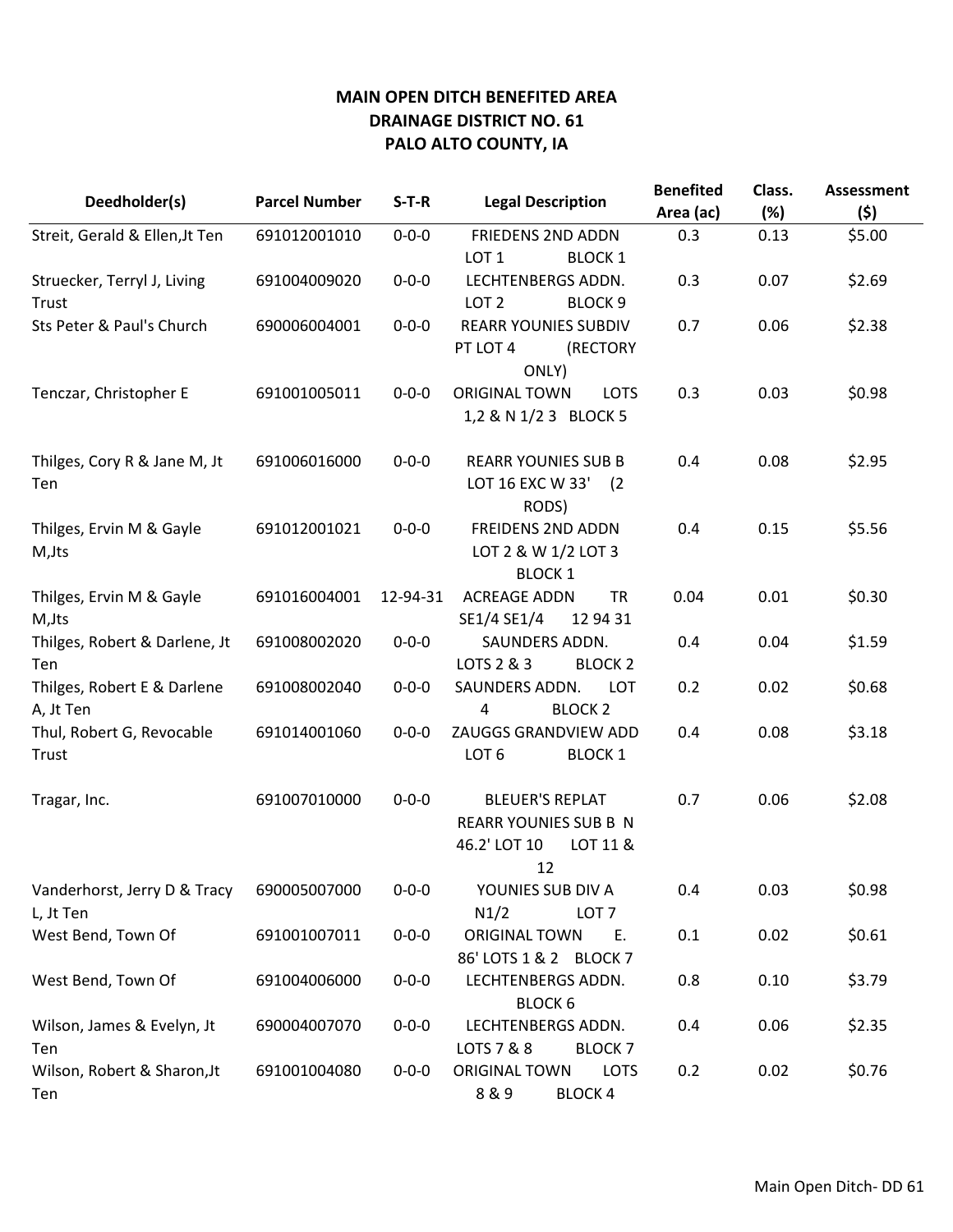| Deedholder(s)                               | <b>Parcel Number</b> | $S-T-R$     | <b>Legal Description</b>                                                                              | <b>Benefited</b><br>Area (ac) | Class.<br>(%) | <b>Assessment</b><br>(5) |
|---------------------------------------------|----------------------|-------------|-------------------------------------------------------------------------------------------------------|-------------------------------|---------------|--------------------------|
| Wirtz, James & Joan, Jt Ten                 | 690005008010         | $0 - 0 - 0$ | YOUNIES SUB DIV A S1/2                                                                                | 0.4                           | 0.03          | \$0.95                   |
| Wirtz, James L & Joan M, Jt<br>Ten          | 690005008000         | $0 - 0 - 0$ | LOT <sub>8</sub><br>YOUNIES SUB DIV A<br>N1/2<br>LOT <sub>8</sub>                                     | 0.4                           | 0.03          | \$0.95                   |
| Wirtz, Tyson & Autumn, Jt<br>Ten            | 691007005000         | $0 - 0 - 0$ | <b>BLEUER'S REPLAT</b><br><b>REARR YOUNIES SUB B</b><br>LOT <sub>5</sub>                              | 0.3                           | 0.03          | \$0.98                   |
| Zaugg, Doris, Farms, Inc                    | 701022002000         | 13-94-31    | <b>AGRIC LAND</b><br><b>TR</b><br>NW1/4 NE1/4                                                         | 25.17                         | 4.80          | \$181.58                 |
| Zaugg, Doris, Farms, Inc                    | 701022005000         | 13-94-31    | <b>AGRIC LAND</b><br><b>TR</b><br>SW1/4 NE1/4                                                         | 15.8                          | 2.99          | \$113.18                 |
| Zaugg, Martin & Doris,<br>Farms, LLC, 99.6% | 701022002010         | 13-94-31    | <b>AGRIC LAND</b><br>LOTS <sub>1</sub><br>THRU <sub>3</sub><br><b>BLOCK 2</b><br>ZAUGGS GRANDVIEW ADD | 0.84                          | 0.07          | \$2.57                   |
| Zaugg, Martin & Doris,<br>Farms, LLC, 99.6% | 701022002020         | $0 - 0 - 0$ | SAUNDERS ADDN.<br><b>BLOCK 1</b>                                                                      | 1.6                           | 0.21          | \$7.87                   |
| Zaugg, Martin & Doris,<br>Farms, LLC, 99.6% | 701022003010         | 13-94-31    | <b>AGRIC LAND</b><br>LOTS <sub>1</sub><br>THRU 5<br><b>BLOCK 1</b><br>ZAUGGS GRANDVIEW ADD            | 1.8                           | 0.21          | \$8.02                   |
| Zaugg, William J                            | 691011001030         | $0 - 0 - 0$ | <b>FRIEDENS ADDN</b><br>LOT <sub>3</sub><br>& 33'X 91' ADJ BLOCK 1                                    | 0.2                           | 0.02          | \$0.61                   |
| City of West Bend Streets                   |                      |             |                                                                                                       | 19.4                          |               | \$95.85                  |
| <b>City of Rodman Parcels</b>               |                      |             |                                                                                                       |                               |               |                          |
| Besch, Ruby                                 | 660002002010         | $0 - 0 - 0$ | <b>MORLING ADDN</b><br><b>LOT</b><br>1 & N 10' LOT 2 BLOCK 2                                          | 0.2                           | 0.38          | \$14.46                  |
| Besch, Ruby L                               | 660002001050         | $0 - 0 - 0$ | <b>MORLING ADDN</b><br><b>LOTS</b><br>5-8, BLOCK 1 & S1/2 VAC<br>1ST ST ADJ TO LOT 8                  | 0.9                           | 1.27          | \$48.04                  |
| Besch, Ruby L                               | 660002002020         | $0 - 0 - 0$ | <b>MORLING ADDN</b><br>S <sub>56'</sub><br>LOT <sub>2</sub><br><b>BLOCK 2</b>                         | 0.2                           | 0.28          | \$10.64                  |
| CRI&PRy, Co                                 | 660001003010         | $0 - 0 - 0$ | <b>ORIGINAL TOWN</b><br><b>LOTS</b><br>1&9<br><b>BLOCK 3</b>                                          | 0.1                           | 0.15          | \$5.60                   |
| Domek, Cynthia J                            | 660003000080         | $0 - 0 - 0$ | <b>KULPS ADDN</b><br>LOTS <sub>8</sub><br>THRU 14                                                     | 1.20                          | 1.31          | \$49.59                  |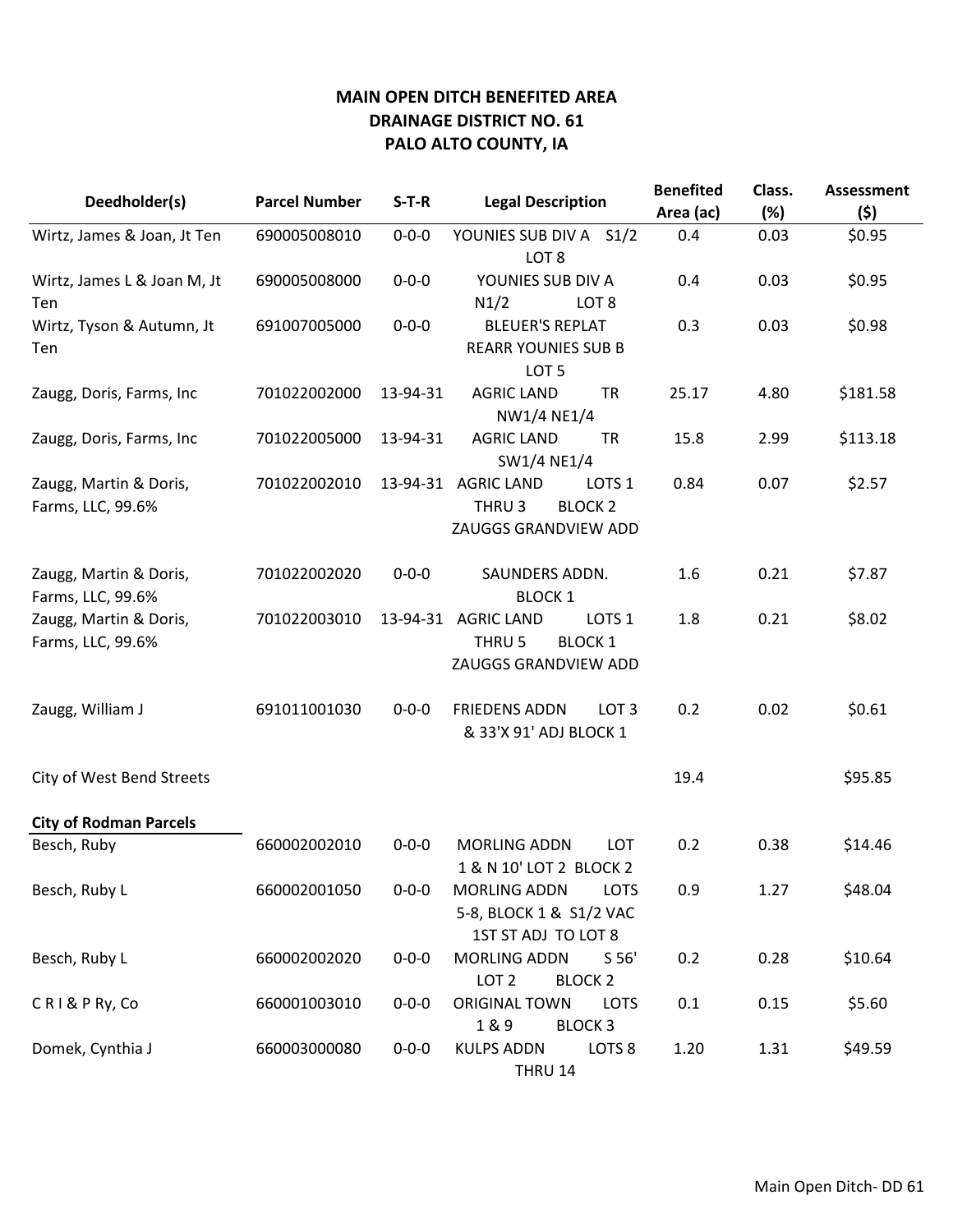| Deedholder(s)               | <b>Parcel Number</b> | $S-T-R$     | <b>Legal Description</b>                                                                             | <b>Benefited</b><br>Area (ac) | Class.<br>(%) | <b>Assessment</b><br>(\$) |
|-----------------------------|----------------------|-------------|------------------------------------------------------------------------------------------------------|-------------------------------|---------------|---------------------------|
| Elbert, Georgia             | 660001002021         | $0 - 0 - 0$ | <b>ORIGINAL TOWN</b><br><b>VAC</b><br>MC CORMICK ST<br>1ST <sub>ST</sub><br>S TO 2ND ST. ADJ BLOCK 2 | 0.4                           | 0.66          | \$24.98                   |
| Elbert, Georgia             | 660001003050         | $0 - 0 - 0$ | <b>ORIGINAL TOWN</b><br>W1/2 LOTS 5 & 6<br><b>BLOCK3</b>                                             | 0.1                           | 0.20          | \$7.68                    |
| Elbert, Georgia             | 660003000010         | $0 - 0 - 0$ | <b>KULPS ADDN</b><br>LOTS <sub>1</sub><br>THRU <sub>6</sub>                                          | 1.2                           | 1.36          | \$51.44                   |
| Elbert, Georgia             | 660003000070         | $0 - 0 - 0$ | <b>KULPS ADDN</b><br>LOT <sub>7</sub>                                                                | 0.20                          | 0.20          | \$7.57                    |
| Hutchison, Danny E          | 660001001010         | $0 - 0 - 0$ | <b>ORIGINAL TOWN</b><br>LOTS<br>1, 2, 3 & 4<br>& VACATED<br>ALLEY<br><b>BLOCK 1</b>                  | 0.6                           | 1.19          | \$44.93                   |
| Hutchison, Danny E          | 660002001010         | $0 - 0 - 0$ | <b>MORLING ADDN</b><br>LOT<br><b>BLOCK 1</b><br>1                                                    | 0.2                           | 0.33          | \$12.49                   |
| Hutchison, Danny E          | 660002001011         | $0 - 0 - 0$ | <b>MORLING ADDN</b><br>S1/2<br><b>LYING N</b><br>VAC 1ST ST<br>LOT 1 BLOCK1                          | 0.1                           | 0.17          | \$6.25                    |
| Kuhn, Sue                   | 660002001030         | $0 - 0 - 0$ | <b>MORLING ADDN</b><br><b>LOT</b><br>3<br><b>BLOCK 1</b>                                             | 0.2                           | 0.13          | \$5.00                    |
| Leners, Betty               | 660001002023         | $0 - 0 - 0$ | <b>ORIGINAL TOWN</b><br>S1/2<br><b>ALLEY</b><br>IN BLOCK 2                                           | 0.1                           | 0.07          | \$2.76                    |
| Leners, Betty               | 660001002061         | $0 - 0 - 0$ | <b>ORIGINAL TOWN</b><br>E1/2<br>LOTS 6 & 7<br><b>BLOCK 2</b>                                         | 0.2                           | 0.18          | \$6.97                    |
| Leners, Sean                | 660001002020         | $0 - 0 - 0$ | <b>ORIGINAL TOWN</b><br><b>LOT</b><br>2<br><b>BLOCK 2</b>                                            | 0.2                           | 0.31          | \$11.58                   |
| Leners, Sean                | 660001002030         | $0 - 0 - 0$ | <b>ORIGINAL TOWN</b><br><b>LOT</b><br>3, W 1/2 6 & 7 & N 1/2<br><b>ALLEY</b><br><b>BLOCK 2</b>       | 0.4                           | 0.53          | \$19.91                   |
| Ludwig, Steve               | 660001003070         | $0 - 0 - 0$ | <b>ORIGINAL TOWN</b><br><b>LOTS</b><br>7&8<br><b>BLOCK 3</b>                                         | 0.2                           | 0.31          | \$11.81                   |
| <b>MaxYield Cooperative</b> | 660001002000         | $0 - 0 - 0$ | ORIGINAL TOWN TRACT<br>OF LAND BETWEEN BLKS 2-<br>4 & R.R. R.O.W.                                    | 1.1                           | 2.95          | \$111.78                  |
| <b>MaxYield Cooperative</b> | 660001003020         | $0 - 0 - 0$ | ORIGINAL TOWN<br><b>LOT</b><br>$\overline{2}$<br><b>BLOCK 3</b>                                      | 0.1                           | 0.19          | \$7.04                    |
| Mersch Farms, Inc           | 660001003030         | $0 - 0 - 0$ | <b>ORIGINAL TOWN</b><br><b>LOTS</b><br>3,48<br>E1/2 LOTS 5 &<br><b>BLOCK 3</b><br>6                  | 0.4                           | 0.60          | \$22.86                   |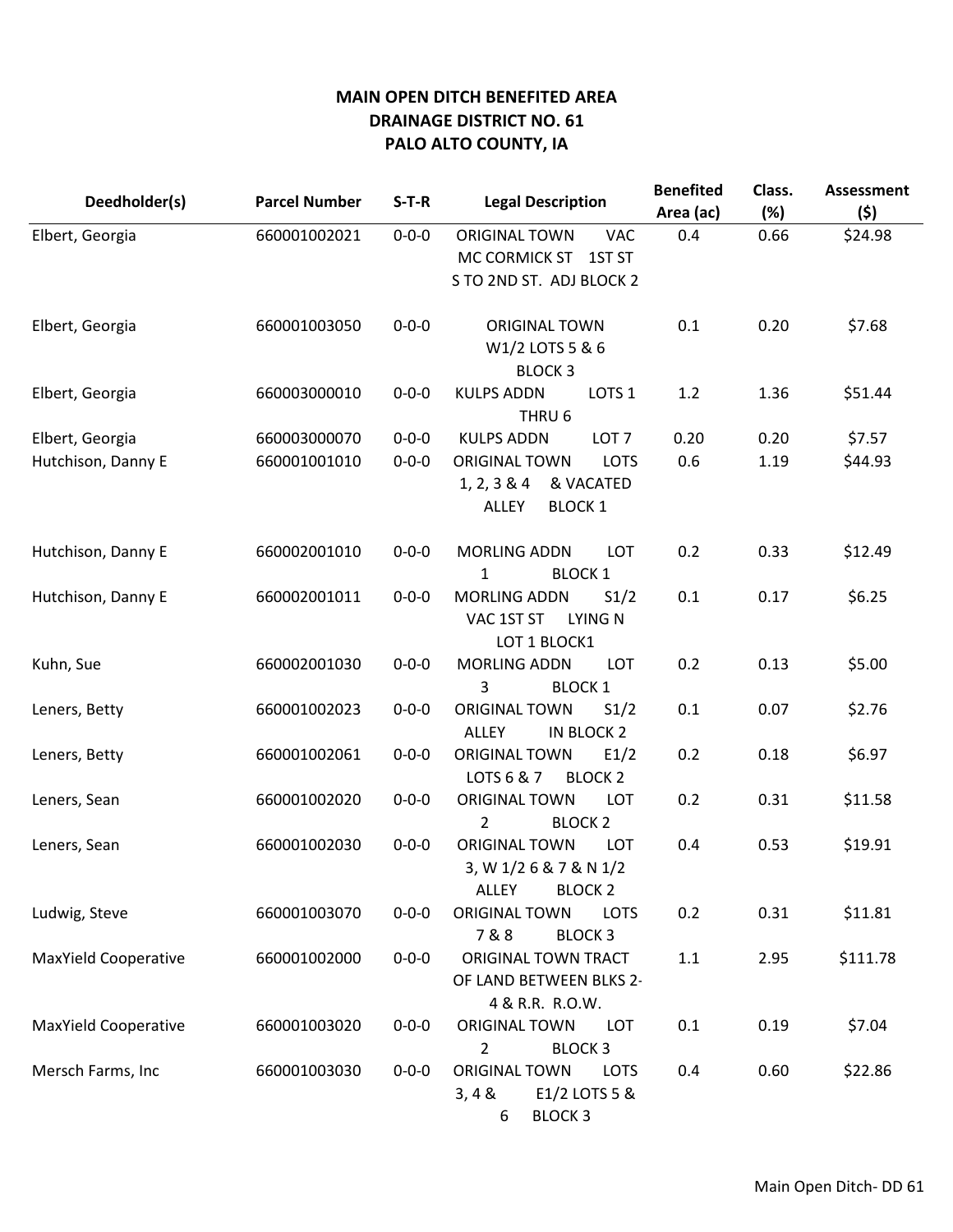|                               |                        |               |                                     | <b>Benefited</b> | Class. | <b>Assessment</b> |
|-------------------------------|------------------------|---------------|-------------------------------------|------------------|--------|-------------------|
| Deedholder(s)                 | <b>Parcel Number</b>   | $S-T-R$       | <b>Legal Description</b>            | Area (ac)        | (%)    | (\$)              |
| Moser, Angelene Eve           | 660002001020           | $0 - 0 - 0$   | <b>MORLING ADDN</b><br>LOT          | 0.2              | 0.16   | \$5.91            |
|                               |                        |               | 2<br><b>BLOCK 1</b>                 |                  |        |                   |
| Prentice, Glen                | 660001002010           | $0 - 0 - 0$   | <b>ORIGINAL TOWN</b><br><b>LOTS</b> | 0.7              | 1.17   | \$44.29           |
|                               |                        |               | 1, 4, 5 & 8 & 8<br><b>BLOCK 2</b>   |                  |        |                   |
| Thilges, Patrick J            | 660002001040           | $0 - 0 - 0$   | <b>MORLING ADDN</b><br>LOT          | 0.2              | 0.13   | \$5.00            |
|                               |                        |               | 4<br><b>BLOCK 1</b>                 |                  |        |                   |
| Thilges, Ron                  | 660002002070           | $0 - 0 - 0$   | <b>MORLING ADDN</b><br><b>LOTS</b>  | 0.3              | 0.43   | \$16.31           |
|                               |                        |               | 7&8<br><b>BLOCK 2</b>               |                  |        |                   |
| Thilges, Ronald G &           | 660004000003           | 20-95-31      | <b>ACREAGE ADDN</b>                 | 1.5              | 2.25   | \$85.06           |
|                               | NORTH OF R.R.<br>PT NW |               |                                     |                  |        |                   |
|                               |                        |               | 1/4 SE 1/4                          |                  |        |                   |
| Williams, Andrew J & Katrina  | 660002001012           | $0 - 0 - 0$   | <b>MORLING ADDN</b><br>N1/2         | 0.2              | 0.29   | \$11.09           |
| A, Jt Ten                     |                        |               | 1ST ST ADJ TO BLOCK 1               |                  |        |                   |
| Williams, Andrew J & Katrina  | 670007000060           |               | 20-95-31 AG LAND<br><b>OUTLOTS</b>  | 9.18             | 9.35   | \$353.93          |
| A, Jt Ten                     |                        |               | MORLING ADDN OUTLOT                 |                  |        |                   |
|                               |                        |               | 1                                   |                  |        |                   |
| <b>City of Rodman Streets</b> |                        |               |                                     | 7.0              |        | \$403.97          |
|                               |                        |               |                                     |                  |        |                   |
| <b>Rural Palo Alto County</b> |                        |               |                                     |                  |        |                   |
| <b>Parcels</b>                |                        |               |                                     |                  |        |                   |
| 3DI, Inc, An Iowa Corp        | 150024001012           | 24-95-31      | TRACT IN NW CORNER                  | 3.42             | 5.19   | \$196.38          |
|                               |                        |               | <b>NENE</b>                         |                  |        |                   |
| 3DI, Inc, An Iowa Corp        | 150024001021           | 24-95-31      | TRACT IN NE CORNER                  | 2.76             | 4.54   | \$171.74          |
|                               |                        |               | <b>NW NE</b>                        |                  |        |                   |
| <b>ABCD3J Living Trust</b>    | 140005003010           | $5 - 95 - 31$ | <b>NE SW</b>                        | 40               | 59.65  | \$2,257.93        |
| <b>ABCD3J Living Trust</b>    | 140005003020           | 5-95-31       | NW SW                               | 38.28            | 59.28  | \$2,243.88        |
| <b>ABCD3J Living Trust</b>    | 140005003030           | $5 - 95 - 31$ | SW SW                               | 38               | 52.07  | \$1,970.88        |
| <b>ABCD3J Living Trust</b>    | 140005003040           | $5 - 95 - 31$ | SE SW                               | 39               | 57.07  | \$2,160.45        |
| <b>ABCD3J Living Trust</b>    | 140006004010           | $6 - 95 - 31$ | NE SE                               | 10               | 5.09   | \$192.64          |
| <b>ABCD3J Living Trust</b>    | 140006004040           | $6 - 95 - 31$ | SE SE                               | 27.1             | 23.20  | \$878.09          |
| <b>ABCD3J Living Trust</b>    | 140020002044           | 20-95-31      | PT. S.OF R.R. SE NW                 | 0.78             | 0.49   | \$18.47           |
| Aberle Farm, LP               | 150002001031           | $2 - 95 - 31$ | PT. SW NE                           | 7.58             | 9.87   | \$373.58          |
| Aberle Farm, LP               | 150002002030           | $2 - 95 - 31$ | SW <sub>NW</sub>                    | 38.5             | 48.16  | \$1,822.99        |
| Aberle Farm, LP               | 150002002040           | $2 - 95 - 31$ | SE NW                               | 40               | 50.53  | \$1,912.89        |
| Alderson, Gerald              | 120016003031           | 16-96-31      | TR SW SW                            | 4.13             | 2.84   | \$107.35          |
| Anliker, Leonard E & Helen C, | 150020003010           | 20-95-31      | NE SW EXC TR IN<br><b>SE</b>        | 2                | 2.09   | \$79.23           |
| <b>Rev Trust</b>              |                        |               | <b>CORNER</b>                       |                  |        |                   |
| Anliker, Leonard E & Helen C, | 150028002010           | 28-95-31      | NE NW EXC TR                        | 22               | 24.99  | \$945.96          |
| <b>Rev Trust</b>              |                        |               |                                     |                  |        |                   |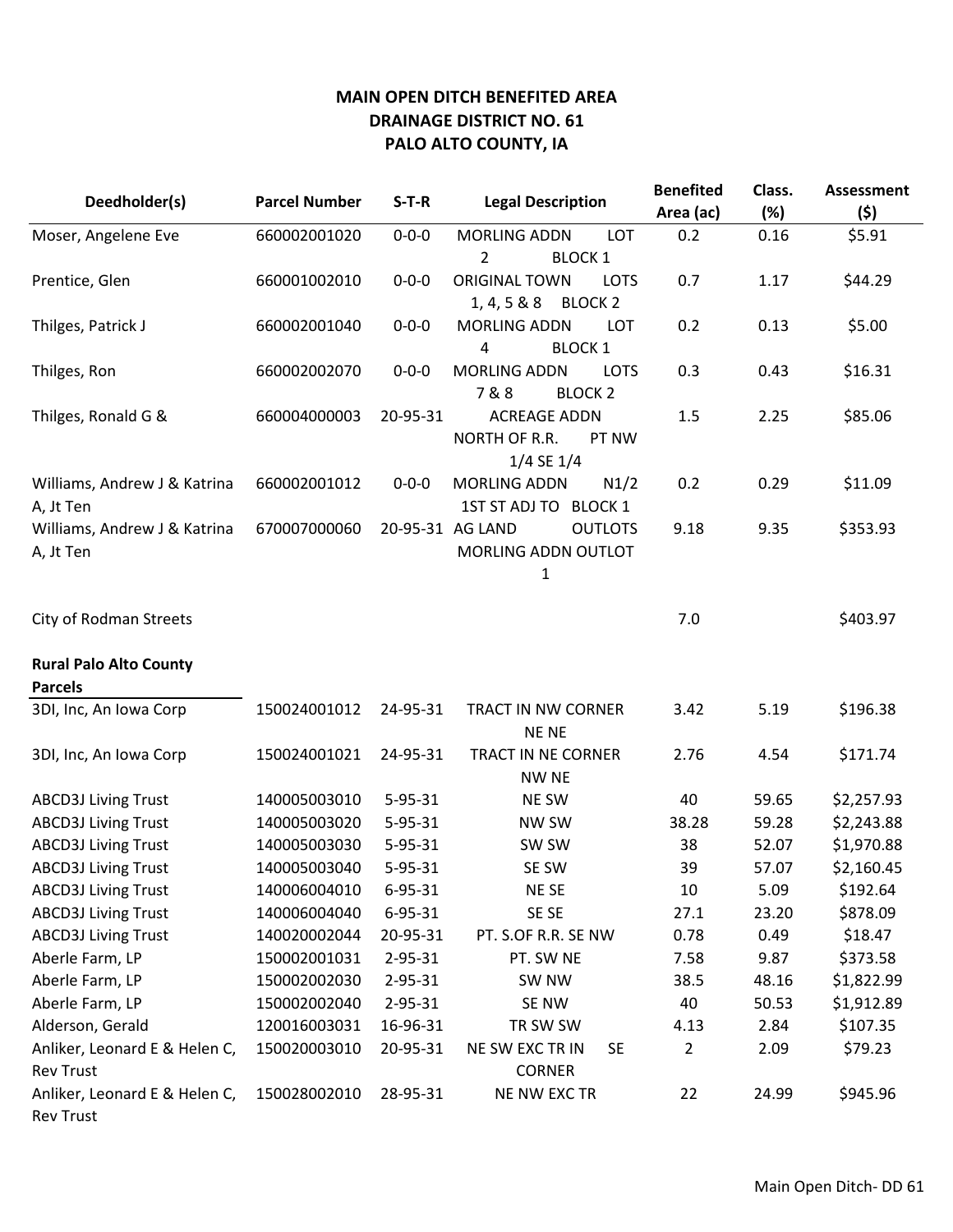|                               | <b>Parcel Number</b> | $S-T-R$  |                                                       | <b>Benefited</b> | Class. | <b>Assessment</b> |
|-------------------------------|----------------------|----------|-------------------------------------------------------|------------------|--------|-------------------|
| Deedholder(s)                 |                      |          | <b>Legal Description</b>                              | Area (ac)        | (%)    | (5)               |
| Anliker, Leonard E & Helen C, | 150028002040         | 28-95-31 | PT SE NW                                              | 5.1              | 3.49   | \$132.26          |
| <b>Rev Trust</b>              |                      |          |                                                       |                  |        |                   |
| Anliker, Leonard E & Helen C, | 150028003010         | 28-95-31 | <b>NE SW</b>                                          | 0.1              | 0.02   | \$0.87            |
| <b>Rev Trust</b>              |                      |          |                                                       |                  |        |                   |
| Anliker, Leonard E & Helen C, | 150028004021         | 28-95-31 | PT. NW SE                                             | 12.2             | 6.73   | \$254.60          |
| <b>Rev Trust</b>              |                      |          |                                                       |                  |        |                   |
| Anliker, Leonard E & Helen C, | 150028004030         | 28-95-31 | SW <sub>SE</sub>                                      | 19.3             | 14.89  | \$563.53          |
| <b>Rev Trust</b>              |                      |          |                                                       |                  |        |                   |
| Anliker, Leonard E & Helen C, | 150028004041         | 28-95-31 | PT. SE SE                                             | 9.72             | 8.59   | \$325.12          |
| <b>Rev Trust</b>              |                      |          |                                                       |                  |        |                   |
| Archstone Farms, LLC          | 150023001011         | 23-95-31 | S 1/2 NE NE                                           | 20               | 36.10  | \$1,366.66        |
| Archstone Farms, LLC          | 150023001040         | 23-95-31 | SE <sub>NE</sub>                                      | 39.5             | 75.91  | \$2,873.27        |
| Archstone Farms, LLC          | 150024001011         |          | 24-95-31 N 1/2 NE NE EXC<br>TR IN<br><b>NW CORNER</b> | 13.96            | 24.09  | \$911.89          |
| Archstone Farms, LLC          | 150024001022         | 24-95-31 | N 1/2 N 1/2 NWNE EXC                                  | 15.05            | 27.04  | \$1,023.37        |
|                               |                      |          | TRACT IN NE CORNER                                    |                  |        |                   |
| Archstone Farms, LLC          | 150024002010         | 24-95-31 | S 1/2 NE 1/4 NW 1/4                                   | 20               | 32.68  | \$1,237.05        |
| Archstone Farms, LLC          | 150024002011         |          | 24-95-31 N 1/2 NE 1/4 NW 1/4 EXC                      | 13.53            | 23.26  | \$880.51          |
|                               |                      |          | N 350'OF<br>E 731.23'                                 |                  |        |                   |
| Archstone Farms, LLC          | 150024002020         | 24-95-31 | S 1/2 NW 1/4 NW 1/4                                   | 20               | 32.42  | \$1,227.17        |
| Archstone Farms, LLC          | 150024002021         | 24-95-31 | N 1/2 NW /4 NW 1/4                                    | 18.65            | 28.76  | \$1,088.48        |
| Archstone Farms, LLC          | 150024002030         | 24-95-31 | SW NW                                                 | 40               | 60.57  | \$2,292.68        |
| Archstone Farms, LLC          | 150024002040         | 24-95-31 | SE NW                                                 | 40               | 74.99  | \$2,838.56        |
| <b>Banwart Capital, LLC</b>   | 120025001010         | 25-96-31 | NE NE EXC TR                                          | 35.93            | 25.96  | \$982.49          |
| <b>Banwart Capital, LLC</b>   | 120025001040         | 25-96-31 | SE NE                                                 | 39               | 21.65  | \$819.34          |
| <b>Banwart Capital, LLC</b>   | 120025004010         | 25-96-31 | PT. NE SE                                             | 32.5             | 22.82  | \$863.93          |
| <b>Banwart Capital, LLC</b>   | 120025004040         | 25-96-31 | SE SE                                                 | 37.64            | 32.16  | \$1,217.48        |
| Banwart, Darin                | 120025001011         | 25-96-31 | TR NE NE                                              | 1.14             | 0.37   | \$14.08           |
| Banwart, Darin                | 120025001024         | 25-96-31 | <b>E1/2 NW NE</b>                                     | 20.2             | 13.07  | \$494.71          |
| Banwart, Darin                | 120025001030         | 25-96-31 | E1/2 SW NE                                            | 20.75            | 12.72  | \$481.35          |
| Banwart, Darin                | 150027001010         | 27-95-31 | $N1/2$ NE NE                                          | 18.21            | 28.86  | \$1,092.45        |
| Banwart, Darin                | 150027001020         | 27-95-31 | N1/2 NW NE                                            | 18.72            | 16.90  | \$639.61          |
| Banwart, John & Kimberly      | 150027002010         | 27-95-31 | <b>NE NW</b>                                          | 38.49            | 44.31  | \$1,677.21        |
| Banwart, John & Kimberly      | 150027002020         | 27-95-31 | <b>NW NW</b>                                          | 37.49            | 40.91  | \$1,548.51        |
| Banwart, John & Kimberly      | 150027002030         | 27-95-31 | SW NW                                                 | 39               | 45.09  | \$1,706.89        |
| Banwart, John & Kimberly      | 150027002040         | 27-95-31 | SE NW                                                 | 40               | 46.97  | \$1,777.98        |
| Banwart, John A               | 150028001010         | 28-95-31 | <b>NE NE</b>                                          | 37.36            | 40.18  | \$1,520.96        |
| Banwart, John A               | 150028001020         | 28-95-31 | NW NE EXC TR                                          | 37.15            | 50.99  | \$1,930.15        |
| Banwart, Marc D & Jami G, Jt  | 510012001016         |          | 12-94-31 DWLG SITE SE CORNER NE                       | 1.2              | 0.18   | \$6.89            |
| Ten                           |                      |          | <b>NE</b>                                             |                  |        |                   |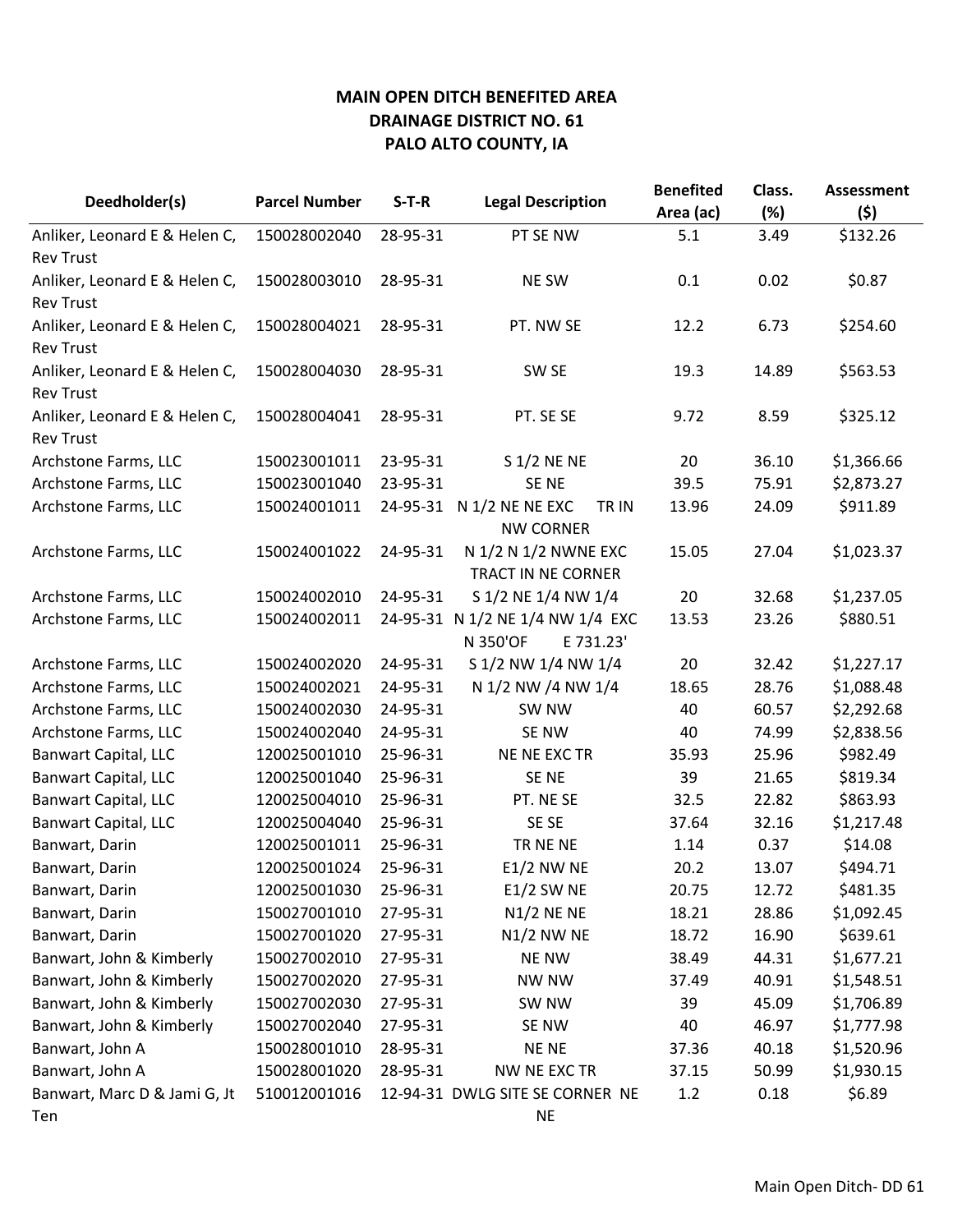| Deedholder(s)                | <b>Parcel Number</b> | $S-T-R$<br><b>Legal Description</b> |                     | <b>Benefited</b><br>Area (ac) | Class.<br>(%) | <b>Assessment</b><br>(\$) |
|------------------------------|----------------------|-------------------------------------|---------------------|-------------------------------|---------------|---------------------------|
| Banwart, Ralph L & John A    | 140020002043         | 20-95-31                            | PT.S.OF R.R. SE NW  | 0.57                          | 0.43          | \$16.09                   |
| Banwart 1/4 ea               |                      |                                     |                     |                               |               |                           |
| Banwart, Steven & Banwart,   | 510014001040         | 14-94-31                            | PT. SE NE           | $\pmb{0}$                     | 0.00          | \$0.00                    |
| John L                       |                      |                                     |                     |                               |               |                           |
| Banwart-Goff, Irene          | 150033001020         | 33-95-31                            | <b>NW NE</b>        | 10.5                          | 7.27          | \$275.23                  |
| Bargman, Jay & Julie         | 150022004030         | 22-95-31                            | SW <sub>SE</sub>    | 38.5                          | 34.29         | \$1,297.96                |
| Bargman, Jay & Julie         | 150022004040         | 22-95-31                            | SE SE               | 37.61                         | 64.67         | \$2,448.10                |
| Bargman, Jay J & Julie J, Jt | 150022001042         | 22-95-31                            | <b>S1/2 SE NE</b>   | 19.5                          | 43.32         | \$1,639.97                |
| Ten                          |                      |                                     |                     |                               |               |                           |
| Bargman, Melva M, Rev Tr     | 150023001020         | 23-95-31                            | <b>NW NE</b>        | 37.4                          | 67.55         | \$2,557.12                |
| 1/2& Melva Bargman, LE       |                      |                                     |                     |                               |               |                           |
| Bargman, Melva M, Rev Tr     | 150023001030         | 23-95-31                            | SW <sub>NE</sub>    | 39.50                         | 81.51         | \$3,085.48                |
| 1/2& Melva Bargman, LE       |                      |                                     |                     |                               |               |                           |
| Bargman, Melva M, Rev Tr     | 150023002010         | 23-95-31                            | <b>NE NW</b>        | 38.00                         | 67.81         | \$2,566.85                |
| 1/2& Melva Bargman, LE       |                      |                                     |                     |                               |               |                           |
| Bargman, Melva M, Rev Tr     | 150023002020         | 23-95-31                            | NW NW               | 38.2                          | 73.04         | \$2,764.75                |
| 1/2& Melva Bargman, LE       |                      |                                     |                     |                               |               |                           |
| Bargman, Melva M, Rev Tr     | 150023002030         | 23-95-31                            | SW NW               | 39                            | 88.07         | \$3,333.88                |
| 1/2& Melva Bargman, LE       |                      |                                     |                     |                               |               |                           |
| Bargman, Melva M, Rev Tr     | 150023002040         | 23-95-31                            | SE NW               | 40                            | 66.01         | \$2,498.75                |
| 1/2& Melva Bargman, LE       |                      |                                     |                     |                               |               |                           |
| Bargman, Melva M, Rev Tr     | 150023003010         | 23-95-31                            | <b>NE SW</b>        | 40                            | 55.56         | \$2,102.99                |
| 1/2& Melva Bargman, LE       |                      |                                     |                     |                               |               |                           |
| Bargman, Melva M, Rev Tr     | 150023003020         | 23-95-31                            | <b>NW SW</b>        | 39                            | 74.75         | \$2,829.51                |
| 1/2& Melva Bargman, LE       |                      |                                     |                     |                               |               |                           |
| Bargman, Melva M, Rev Tr     | 150023003030         | 23-95-31                            | SW SW               | 37.76                         | 70.26         | \$2,659.63                |
| 1/2& Melva Bargman, LE       |                      |                                     |                     |                               |               |                           |
| Bargman, Melva M, Rev Tr     | 150023003040         | 23-95-31                            | SE SW               | 38.76                         | 57.66         | \$2,182.48                |
| 1/2& Melva Bargman, LE       |                      |                                     |                     |                               |               |                           |
| Bargman, Melva, Rev Trust    | 150022001041         | 22-95-31                            | N1/2 SE NE          | 19.5                          | 47.09         | \$1,782.60                |
| Baumann, Patricia (Ann)      | 150025001010         | 25-95-31                            | <b>NENE</b>         | 11.1                          | 16.75         | \$634.12                  |
| Baumann, Patricia (Ann)      | 150025001020         | 25-95-31                            | <b>NW NE</b>        | 38.49                         | 61.81         | \$2,339.65                |
| Baumann, Patricia (Ann)      | 150025001030         | 25-95-31                            | SW <sub>NE</sub>    | 40                            | 59.06         | \$2,235.44                |
| Baumann, Patricia (Ann)      | 150025001040         | 25-95-31                            | SE NE EXC BLDG SITE | 17.9                          | 27.39         | \$1,036.77                |
| Behr Farms LC                | 120032003010         | 32-96-31                            | NE SW               | 40.00                         | 51.25         | \$1,940.03                |
| <b>Behr Farms LC</b>         | 120032003020         | 32-96-31                            | NW SW               | 19.2                          | 22.00         | \$832.63                  |
| Behr Farms LC                | 120032003040         | 32-96-31                            | PT SE SW            | 25.89                         | 31.71         | \$1,200.34                |
| Bellco Farms, LLC            | 150026001021         | 26-95-31                            | 4.87<br>TR NW NE    |                               | 4.92          | \$186.13                  |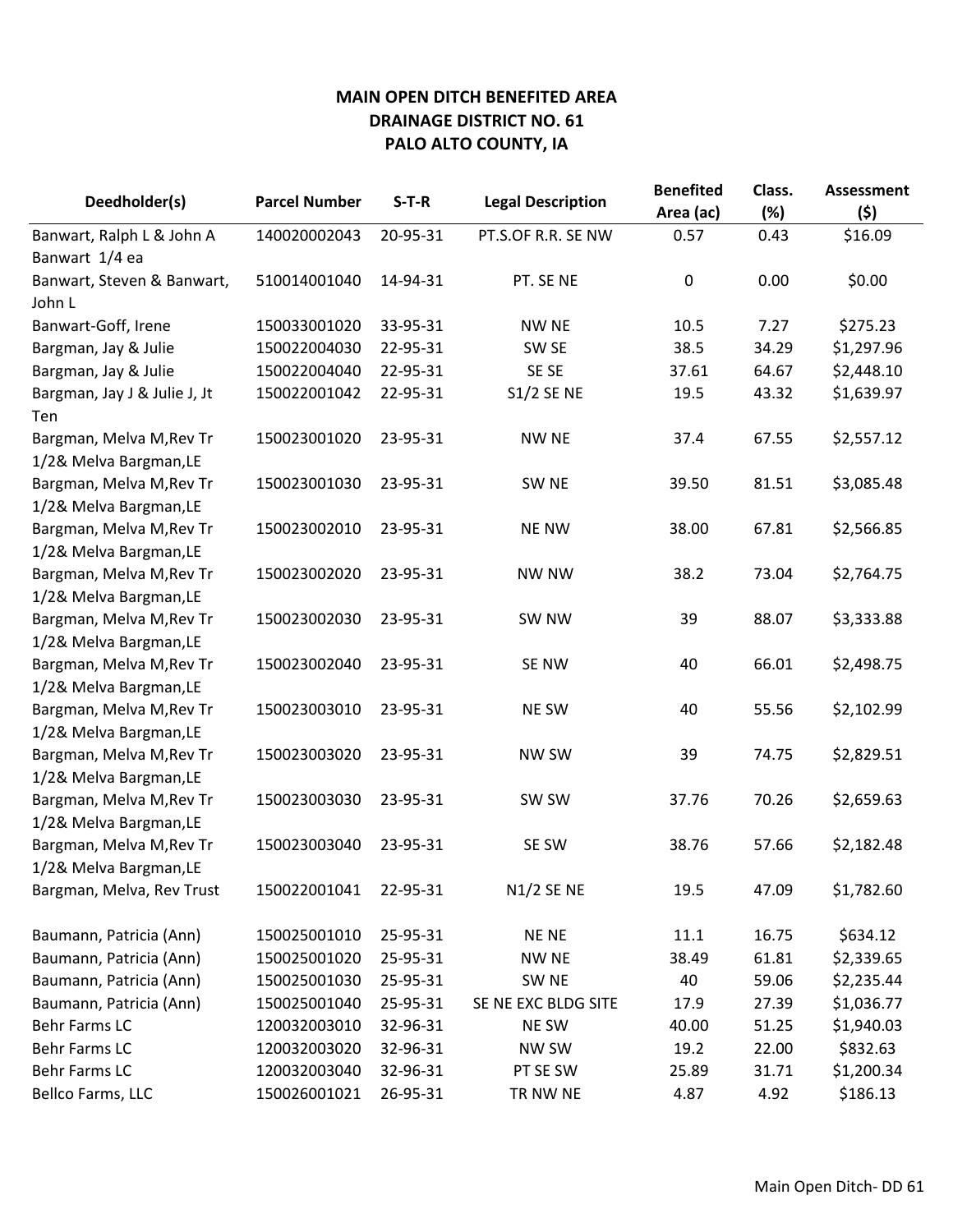|                                        | <b>Parcel Number</b> |          |                              |           | <b>Benefited</b> | Class. | <b>Assessment</b> |
|----------------------------------------|----------------------|----------|------------------------------|-----------|------------------|--------|-------------------|
| Deedholder(s)                          |                      | $S-T-R$  | <b>Legal Description</b>     |           | Area (ac)        | (%)    | (5)               |
| Berkland, Jeffrey L                    | 120029003010         | 29-96-31 | <b>NE SW EXC</b>             | N 510'    | 31.47            | 34.57  | \$1,308.71        |
|                                        |                      |          | OF E 650'                    |           |                  |        |                   |
| Berkland, Jeffrey L                    | 120029003020         | 29-96-31 |                              | NW SW     |                  | 36.21  | \$1,370.79        |
| Berkland, Jeffrey L                    | 120029003030         | 29-96-31 | PT. SW SW                    |           | 37.23            | 49.05  | \$1,856.53        |
| Berkland, Jeffrey L                    | 120029003044         | 29-96-31 | PT SE SW                     |           | 30.46            | 40.80  | \$1,544.50        |
| Berkland, Jodi M & Cory, Jt<br>Ten     | 150035002010         | 35-95-31 | <b>NE NW</b>                 |           | 39               | 49.51  | \$1,873.98        |
| Berkland, Jodi M & Cory, Jt<br>Ten     | 150035002020         | 35-95-31 | <b>NW NW</b>                 |           | 38.00            | 35.94  | \$1,360.61        |
| Berte, Allen J & Connie M, Jts         | 120027001040         |          | 27-96-31 SE NE EXC<br>E 590' | N 445' OF | 33.31            | 38.38  | \$1,452.97        |
| Berte, Allen J & Connie M, Jts         | 120027004010         | 27-96-31 | <b>NESE</b>                  |           | 39               | 40.42  | \$1,530.04        |
| Berte, Allen John & Margaret<br>Connie | 120027004020         | 27-96-31 | NW SE                        |           | 40               | 44.21  | \$1,673.54        |
| Berte, Allen John & Margaret<br>Connie | 120027004030         | 27-96-31 | SW <sub>SE</sub>             |           | 38.4             | 51.64  | \$1,954.61        |
| Berte, Dean & Mary, Jt Ten             | 150013002011         | 13-95-31 | PT NE NW                     |           | 34.66            | 44.22  | \$1,674.04        |
| Berte, Dean & Mary, Jt Ten             | 150013002021         | 13-95-31 | PT NW NW                     |           | 9.55             | 16.07  | \$608.16          |
| Berte, Dean & Mary, Jt Ten             | 150013002031         | 13-95-31 | PT SW NW                     |           | 10.06            | 10.64  | \$402.72          |
| Berte, Dean & Mary, Jt Ten             | 150013002040         | 13-95-31 | SE NW                        |           | 39.58            | 41.42  | \$1,567.82        |
| Berte, Edmund A                        | 150011001010         | 11-95-31 | <b>NE NE</b>                 |           | 36.64            | 43.37  | \$1,641.63        |
| Berte, Edmund A                        | 150011001020         | 11-95-31 | <b>NW NE</b>                 |           | 38.65            | 41.94  | \$1,587.39        |
| Berte, Edmund A                        | 150011001030         | 11-95-31 | SW <sub>NE</sub>             |           | 40               | 32.56  | \$1,232.59        |
| Berte, Edmund A                        | 150011001040         | 11-95-31 | SE NE Exc Dwlg site          |           | 35.09            | 34.85  | \$1,319.12        |
| Berte, Edmund A                        | 150011003010         |          | 11-95-31 NE SW EXC           | TR ON W   | 39.5             | 55.24  | \$2,091.03        |
|                                        |                      |          | <b>SIDE</b>                  |           |                  |        |                   |
| Berte, Edmund A                        | 150011003040         |          | 11-95-31 SE SW EXC           | TR ON W   | 38.19            | 60.67  | \$2,296.54        |
|                                        |                      |          | <b>SIDE</b>                  |           |                  |        |                   |
| Berte, Edmund A                        | 150011004010         | 11-95-31 | NE SE                        |           | 39               | 43.31  | \$1,639.29        |
| Berte, Edmund A                        | 150011004020         | 11-95-31 | NW SE                        |           | 40               | 36.28  | \$1,373.36        |
| Berte, Edmund A                        | 150011004030         | 11-95-31 | SW SE                        |           | 38.35            | 36.46  | \$1,380.03        |
| Berte, Edmund A                        | 150011004041         | 11-95-31 | SE SE EXC TR                 |           | 33.21            | 34.93  | \$1,322.38        |
| Berte, Edmund A, LE                    | 150012003011         | 12-95-31 | PT. NE SW                    |           | 19.75            | 34.25  | \$1,296.33        |
| Berte, Edmund A, LE                    | 150012003041         | 12-95-31 | PT. SE SW                    |           | 18.9             | 32.70  | \$1,237.89        |
| Berte, Jacob                           | 120032003031         | 32-96-31 | PT. SW SW                    |           | 3.6              | 2.61   | \$98.65           |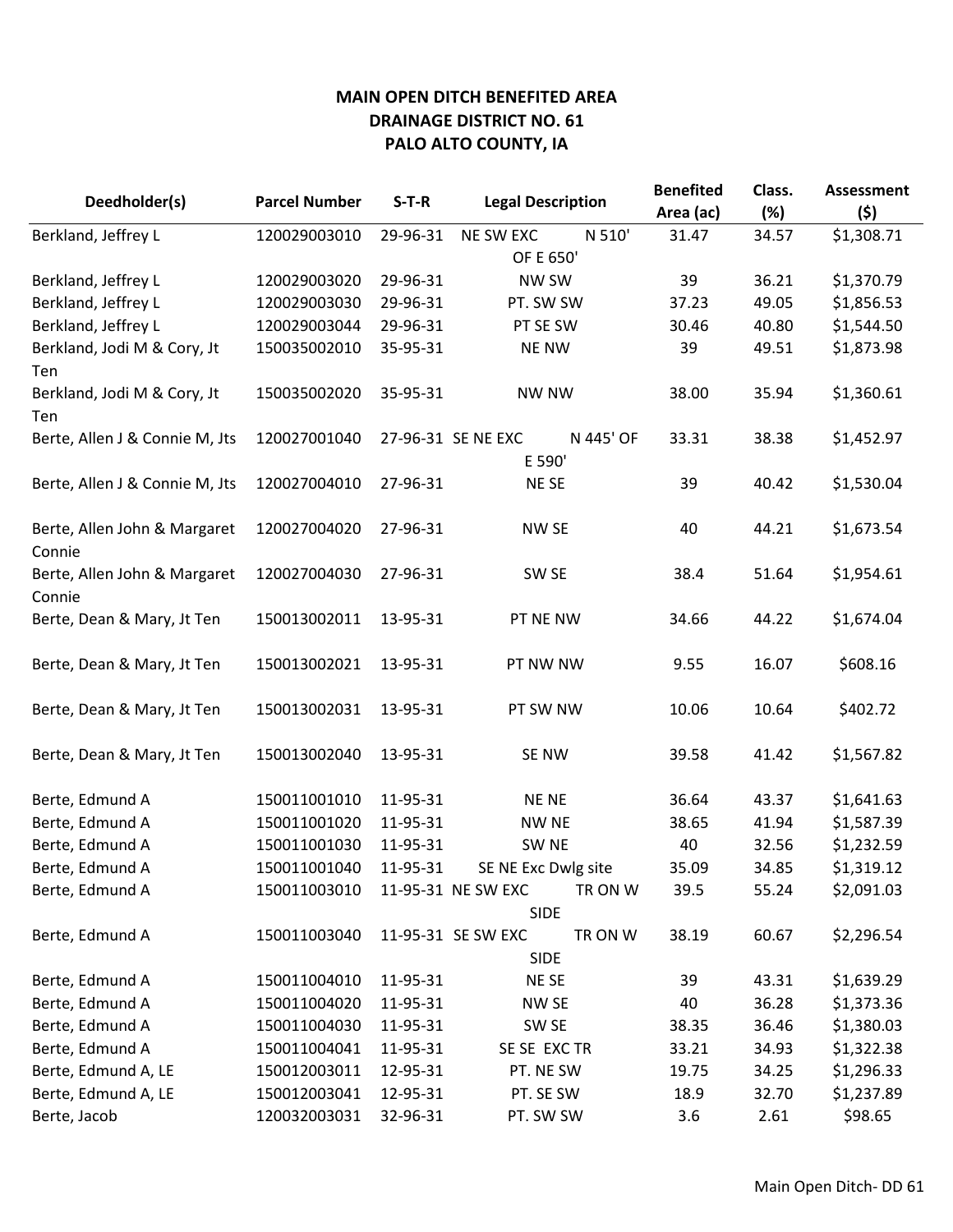| Deedholder(s)               | <b>Parcel Number</b> | $S-T-R$  | <b>Legal Description</b>          | <b>Benefited</b><br>Area (ac) | Class.<br>(%) | <b>Assessment</b><br>(5) |
|-----------------------------|----------------------|----------|-----------------------------------|-------------------------------|---------------|--------------------------|
| Berte, Kevin E & Tina M, Jt | 120017004010         | 17-96-31 | NE SE                             | 39                            | 28.82         | \$1,090.75               |
| Ten                         |                      |          |                                   |                               |               |                          |
| Berte, Kevin E & Tina M, Jt | 120017004020         | 17-96-31 | <b>NW SE</b>                      | 40                            | 25.84         | \$978.25                 |
| Ten                         |                      |          |                                   |                               |               |                          |
| Berte, Kevin E & Tina M, Jt | 120017004030         | 17-96-31 | SW SE EXC DWLG                    | 34.22                         | 24.24         | \$917.53                 |
| Ten                         |                      |          |                                   |                               |               |                          |
| Berte, Kevin E & Tina M, Jt | 120017004040         | 17-96-31 | SE SE                             | 38                            | 31.69         | \$1,199.69               |
| Ten                         |                      |          |                                   |                               |               |                          |
| Berte, Kevin E & Tina M, Jt | 120025003031         | 25-96-31 | SE PT SW SW                       | 31.5                          | 24.12         | \$913.07                 |
| Ten                         |                      |          |                                   |                               |               |                          |
| Berte, Kevin E & Tina M, Jt | 150011001041         | 11-95-31 | Dwlg site SE NE                   | 3.91                          | 2.96          | \$112.20                 |
| Ten                         |                      |          |                                   |                               |               |                          |
| Berte, Mary Ann             | 150015001020         | 15-95-31 | <b>NW NE</b>                      | 37.35                         | 57.35         | \$2,170.71               |
| Berte, Mary Ann             | 150015001030         | 15-95-31 | SW <sub>NE</sub>                  | 39                            | 76.45         | \$2,894.06               |
| Besch, Maurice, Trust 1/2   | 120028003010         | 28-96-31 | NE SW                             | 40                            | 47.86         | \$1,811.78               |
| Besch, Maurice, Trust 1/2   | 120028003020         | 28-96-31 | NW SW                             | 40                            | 50.36         | \$1,906.38               |
| Besch, Maurice, Trust 1/2   | 120028003030         | 28-96-31 | SW SW                             | 38.83                         | 44.75         | \$1,693.76               |
| Besch, Maurice, Trust 1/2   | 120028003040         |          | 28-96-31 SE SW EXC E 503.38' OF S | 29.42                         | 31.96         | \$1,209.88               |
|                             |                      |          | 875'                              |                               |               |                          |
| Besch, Maurice, Trust 1/2   | 120033001030         | 33-96-31 | PT. SW NE                         | 31.00                         | 38.95         | \$1,474.36               |
| Besch, Maurice, Trust 1/2   | 120033001031         | 33-96-31 | PT. SW NE                         | 9                             | 6.87          | \$260.13                 |
| Besch, Maurice, Trust 1/2   | 120033001040         | 33-96-31 | SE <sub>NE</sub>                  | 39                            | 38.78         | \$1,467.96               |
| Besch, Maurice, Trust 1/2   | 120033004010         | 33-96-31 | <b>NESE</b>                       | 39                            | 36.41         | \$1,378.40               |
| Besch, Maurice, Trust 1/2   | 120033004020         | 33-96-31 | PT. NW SE                         | 31                            | 32.97         | \$1,247.96               |
| Besch, Maurice, Trust 1/2   | 120033004021         | 33-96-31 | PT. NW SE                         | 9                             | 12.18         | \$461.09                 |
| Besch, Maurice, Trust 1/2   | 120033004030         | 33-96-31 | SW SE EXC TR IN SWSE              | 35.59                         | 39.25         | \$1,485.64               |
| Besch, Maurice, Trust 1/2   | 120033004040         | 33-96-31 | SE SE                             | 37.45                         | 47.04         | \$1,780.63               |
| Besch, Ruby L               | 510001003010         | 1-94-31  | NE SW                             | 40                            | 24.82         | \$939.64                 |
| Besch, Ruby L               | 510001003040         | 1-94-31  | SE SW                             | 38.5                          | 25.24         | \$955.23                 |
| Besch, Ruby L               | 510001004011         | 1-94-31  | S 2/3 S 1/2 NE SE                 | 11.5                          | 3.31          | \$125.33                 |
| Besch, Ruby L               | 510001004021         | 1-94-31  | S 2/3 S 1/2 NW SE                 | 13.33                         | 7.51          | \$284.13                 |
| Besch, Ruby L               | 510001004031         | 1-94-31  | N 1/6 & W 1/5 S 5/6 SW            | 19.4                          | 10.25         | \$388.00                 |
|                             |                      |          | <b>SE</b>                         |                               |               |                          |
| Besch, Ruby L               | 510001004041         | 1-94-31  | N 1/6 SE SE                       | 6.4                           | 2.27          | \$85.93                  |
| Besch, Ted A, Trust         | 510001001040         | 1-94-31  | N 22 AC SE NE                     | 14.2                          | 5.46          | \$206.68                 |
| Besch, Theodore J,          | 510001001030         | 1-94-31  | SW <sub>NE</sub>                  | 40.0                          | 25.25         | \$955.88                 |
| <b>Testamentary Trust</b>   |                      |          |                                   |                               |               |                          |
| Besch, Theodore J,          | 510001001041         | 1-94-31  | SE NE EXC N 22 AC                 | 11                            | 5.45          | \$206.42                 |
| <b>Testamentary Trust</b>   |                      |          |                                   |                               |               |                          |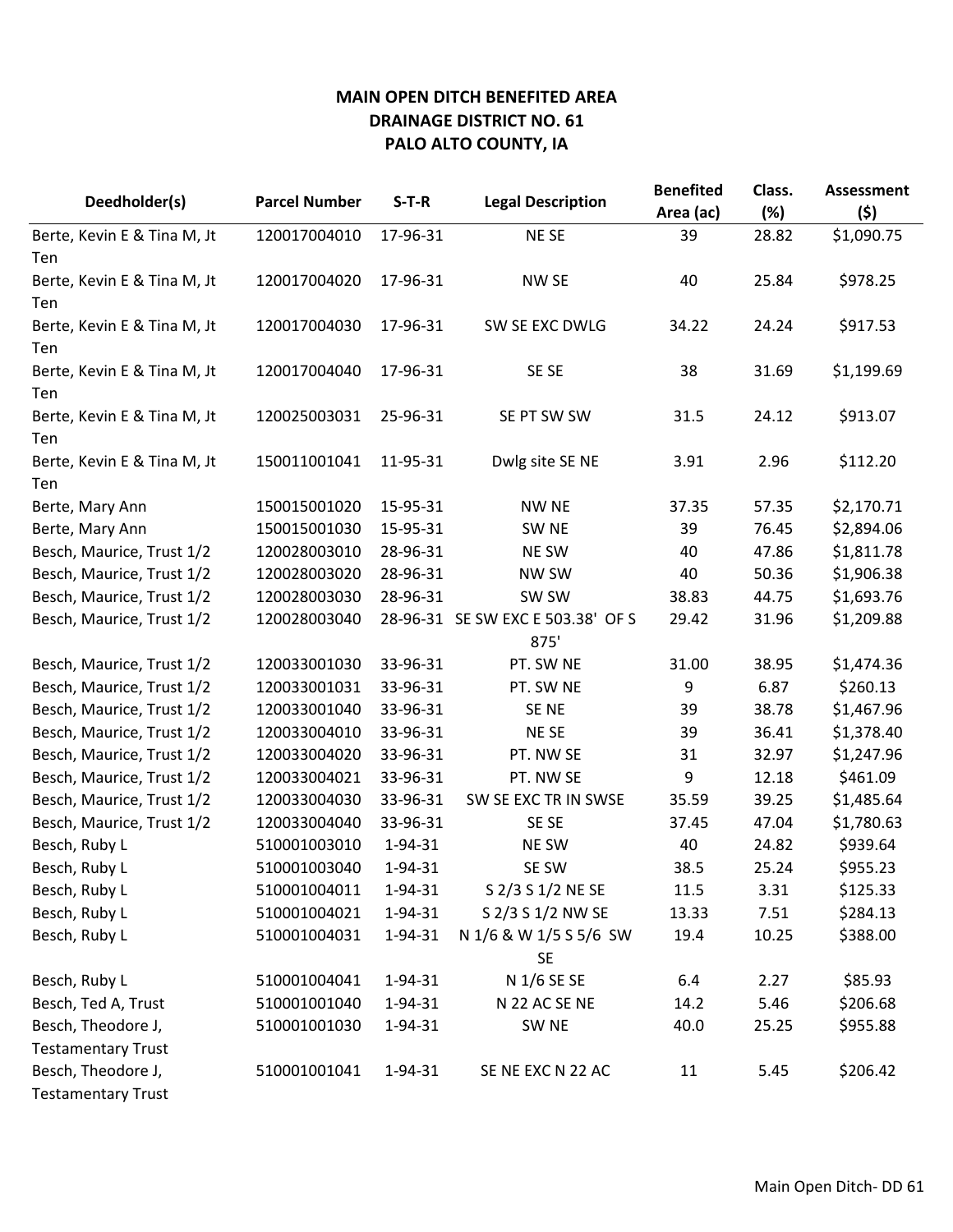| Deedholder(s)                         | <b>Parcel Number</b> | $S-T-R$  | <b>Legal Description</b>                       | <b>Benefited</b><br>Area (ac) | Class.<br>(%) | <b>Assessment</b><br>(\$) |
|---------------------------------------|----------------------|----------|------------------------------------------------|-------------------------------|---------------|---------------------------|
| Besch, Theodore J,                    | 510001004010         | 1-94-31  | N 1/2 NE SE & N 1/3 S 1/2                      | 20.7                          | 8.08          | \$305.86                  |
| <b>Testamentary Trust</b>             |                      |          | NE SE                                          |                               |               |                           |
| Besch, Theodore J,                    | 510001004020         | 1-94-31  | N 1/2 NW SE & N 1/3 S                          | 26.67                         | 13.28         | \$502.77                  |
| <b>Testamentary Trust</b>             |                      |          | 1/2 NW SE                                      |                               |               |                           |
| Bjustrom, Randall D, Living Tr        | 120024004030         | 24-96-31 | SW <sub>SE</sub>                               | 38.53                         | 30.62         | \$1,158.92                |
| &                                     |                      |          |                                                |                               |               |                           |
| Bjustrom, Randall D, Living Tr<br>&   | 120024004040         | 24-96-31 | PT. SE SE                                      | 32.28                         | 20.43         | \$773.46                  |
| Bleckwenn, David & Douglas,<br>Daniel | 120003003010         | 3-96-31  | NE SW                                          | 40                            | 26.64         | \$1,008.23                |
| Bleckwenn, David & Douglas,<br>Daniel | 120003004010         | 3-96-31  | NE SE EXC BLDG SITE                            | 14.6                          | 8.40          | \$317.89                  |
| Bleckwenn, David & Douglas,<br>Daniel | 120003004020         | 3-96-31  | <b>NW SE</b>                                   | 30.8                          | 14.92         | \$564.81                  |
| Bleckwenn, David & Douglas,<br>Daniel | 120003004040         | 3-96-31  | SE SE                                          | 35.6                          | 18.29         | \$692.30                  |
| Bleckwenn, David & Glenda,<br>Jt Ten  | 120003004011         | 3-96-31  | <b>BLDG SITE NE SE</b>                         | 0.7                           | 0.16          | \$6.13                    |
| Bleckwenn, Douglas A                  | 150025002021         | 25-95-31 | <b>BLDG SITE NW NW</b>                         | 4.92                          | 4.54          | \$171.78                  |
| Bolte, Beverly R                      | 120002003030         | 2-96-31  | SW SW                                          | 7.5                           | 3.27          | \$123.82                  |
| Bolte, David A & Janet L, Jt          | 120011002011         | 11-96-31 | TR IN NW PT NE NW                              | 4.22                          | 0.88          | \$33.27                   |
| Ten                                   |                      |          |                                                |                               |               |                           |
| Bolte, Gary H, 1/2                    | 120011002010         | 11-96-31 | <b>NE NW EXC</b><br><b>TRACT</b><br>IN NW PART | 34.3                          | 10.97         | \$415.22                  |
| Bolte, Gary H, 1/2                    | 120011002020         | 11-96-31 | <b>NW NW</b>                                   | 37.23                         | 21.06         | \$797.20                  |
| Bolte, Gary H, 1/2                    | 120011002030         | 11-96-31 | SW NW EXC N 2.77 AC &<br>EXC S 22.78 AC        | 14.01                         | 7.57          | \$286.48                  |
| Bolte, Gary H, 1/2                    | 120011002031         | 11-96-31 | N 2.77 AC SW NW                                | 2.77                          | 1.34          | \$50.69                   |
| Bolte, Gary H, 1/2                    | 120011002040         | 11-96-31 | SE NW EXC N 1.77 AC &<br>EXC S 22.78 AC        | 15.45                         | 5.78          | \$218.91                  |
| Bolte, Gary H, 1/2                    | 120011002041         | 11-96-31 | N 1.77 AC SE NW                                | 1.77                          | 0.51          | \$19.34                   |
| Bolte, Gary H, 1/2                    | 120023001010         | 23-96-31 | <b>NENE</b>                                    | 39                            | 21.05         | \$796.70                  |
| Bolte, Gary H, 1/2                    | 120023001020         | 23-96-31 | <b>NW NE</b>                                   | 39                            | 31.95         | \$1,209.42                |
| Bolte, Gary H, 1/2                    | 120023001030         | 23-96-31 | SW <sub>NE</sub>                               | 40                            | 23.11         | \$874.87                  |
| Bolte, Gary H, 1/2                    | 120023001040         | 23-96-31 | SE <sub>NE</sub>                               | 40                            | 19.12         | \$723.68                  |
| Bolte, Gary H, 1/2                    | 120027001020         | 27-96-31 | <b>NW NE</b>                                   | 38.76                         | 35.71         | \$1,351.60                |
| Bolte, Gary H, 1/2                    | 120027001030         | 27-96-31 | SW <sub>NE</sub>                               | 40                            | 39.73         | \$1,503.92                |
| Bolte, Gary & David                   | 120010002010         | 10-96-31 | <b>NE NW</b>                                   | 38.68                         | 24.07         | \$911.06                  |
| Bolte, Gary & David                   | 120010002021         | 10-96-31 | PT NW NW                                       | 2.18                          | 0.92          | \$34.67                   |
| Bolte, Gary & David                   | 120010002040         | 10-96-31 | SE NW                                          | 40                            | 25.58         | \$968.37                  |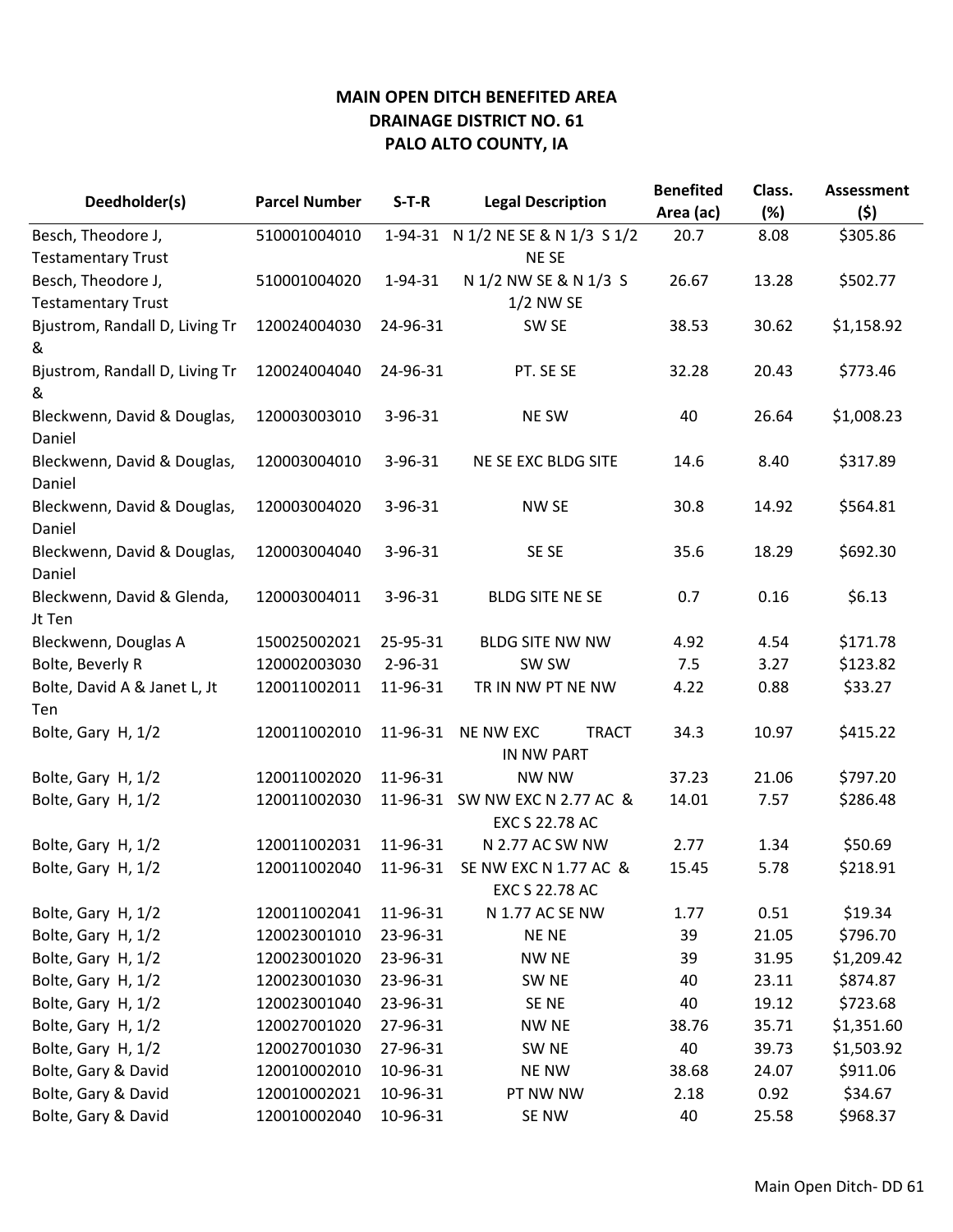| Deedholder(s)                 | <b>Parcel Number</b> | $S-T-R$  | <b>Legal Description</b> | <b>Benefited</b> | Class. | <b>Assessment</b> |
|-------------------------------|----------------------|----------|--------------------------|------------------|--------|-------------------|
|                               |                      |          |                          | Area (ac)        | (%)    | (5)               |
| Bolte, Gary H                 | 120023002030         | 23-96-31 | SW NW                    | 38.76            | 21.92  | \$829.60          |
| Bolte, Gary H                 | 120023002040         | 23-96-31 | SE NW                    | 40               | 27.75  | \$1,050.32        |
| Bolte, Gary H & David A       | 120027001010         | 27-96-31 | <b>NENE</b>              | 37.76            | 32.25  | \$1,220.85        |
| Bolte, Gary H & David A Bolte | 120014002020         | 14-96-31 | <b>NW NW</b>             | 37.4             | 19.32  | \$731.33          |
|                               |                      |          |                          |                  |        |                   |
| Bolte, Gary H & David A Bolte | 120014002030         | 14-96-31 | SW NW                    | 38.52            | 25.32  | \$958.26          |
|                               |                      |          |                          |                  |        |                   |
| Bolte, Gary H, 1/2 &          | 120023003010         | 23-96-31 | <b>NE SW</b>             | 40               | 22.84  | \$864.73          |
| Bolte, Gary H, 1/2 &          | 120023003020         | 23-96-31 | NW SW                    | 38.76            | 37.64  | \$1,424.66        |
| Bolte, Gary H, 1/2 &          | 120023003030         | 23-96-31 | SW SW                    | 37.4             | 24.44  | \$924.95          |
| Bolte, Gary H, 1/2 &          | 120023003040         | 23-96-31 | SE SW                    | 38.65            | 24.73  | \$936.08          |
| Bolte, Wendy K &              | 120011002032         | 11-96-31 | S 22.78 AC SW NW         | 22.22            | 14.30  | \$541.19          |
| Bolte, Wendy K &              | 120011002042         | 11-96-31 | S 22.78 AC SE NW         | 22.78            | 11.66  | \$441.30          |
| Bonnstetter L.L.C.            | 120025003040         | 25-96-31 | PT. SE SW                | 33.43            | 21.54  | \$815.21          |
| Bonnstetter L.L.C.            | 120025003042         | 25-96-31 | 119' X 341' TRACT IN SE  | 0.93             | 0.66   | \$25.06           |
|                               |                      |          | SW                       |                  |        |                   |
| Bonnstetter, Beverly A, LE,   | 150026002010         | 26-95-31 | <b>NE NW</b>             | 38.76            | 58.95  | \$2,231.58        |
| Etal                          |                      |          |                          |                  |        |                   |
| Bonnstetter, Beverly A, LE,   | 150026002020         | 26-95-31 | <b>NW NW</b>             | 37.76            | 55.06  | \$2,084.37        |
| Etal                          |                      |          |                          |                  |        |                   |
| Bonnstetter, Beverly A, LE,   | 150034001010         | 34-95-31 | <b>NENE</b>              | 38               | 40.41  | \$1,529.74        |
| Etal                          |                      |          |                          |                  |        |                   |
| Bonnstetter, Beverly A, LE,   | 150034001020         | 34-95-31 | NW NE EXC BLDG SITE      | 32.8             | 33.65  | \$1,273.70        |
| Etal                          |                      |          |                          |                  |        |                   |
| Bonnstetter, Beverly A, LE,   | 150034001030         | 34-95-31 | SW <sub>NE</sub>         | 40               | 33.18  | \$1,256.09        |
| Etal                          |                      |          |                          |                  |        |                   |
| Bonnstetter, Beverly A, LE,   | 150034001040         | 34-95-31 | SE <sub>NE</sub>         | 39               | 28.59  | \$1,082.23        |
| Etal                          |                      |          |                          |                  |        |                   |
| Bonnstetter, Bruce            | 150034001021         | 34-95-31 | <b>BLDG SITE NW NE</b>   | 6.20             | 5.97   | \$225.91          |
| Bonnstetter, Bruce B          | 150016004010         | 16-95-31 | E 34 AC NE SE            | 34.5             | 54.88  | \$2,077.25        |
| Bonnstetter, Bruce B          | 150016004041         | 16-95-31 | E 34 AC SE SE            | 33.63            | 53.34  | \$2,019.07        |
| Bonnstetter, Carol            | 510012001015         | 12-94-31 | PT. NE NE EXC TR IN SE   | 0.6              | 0.10   | \$3.60            |
|                               |                      |          | <b>CORNER</b>            |                  |        |                   |
| Bonnstetter, Harold P &       | 150036001010         | 36-95-31 | <b>NENE</b>              | 0.6              | 0.80   | \$30.09           |
| Carol A, Trustees             |                      |          |                          |                  |        |                   |
| Bonnstetter, Harold P &       | 150036001020         | 36-95-31 | <b>NW NE</b>             | 25.7             | 32.91  | \$1,245.65        |
| Carol A, Trustees             |                      |          |                          |                  |        |                   |
| Bonnstetter, Harold P &       | 150036001030         | 36-95-31 | SW <sub>NE</sub>         | 40               | 44.00  | \$1,665.59        |
| Carol A, Trustees             |                      |          |                          |                  |        |                   |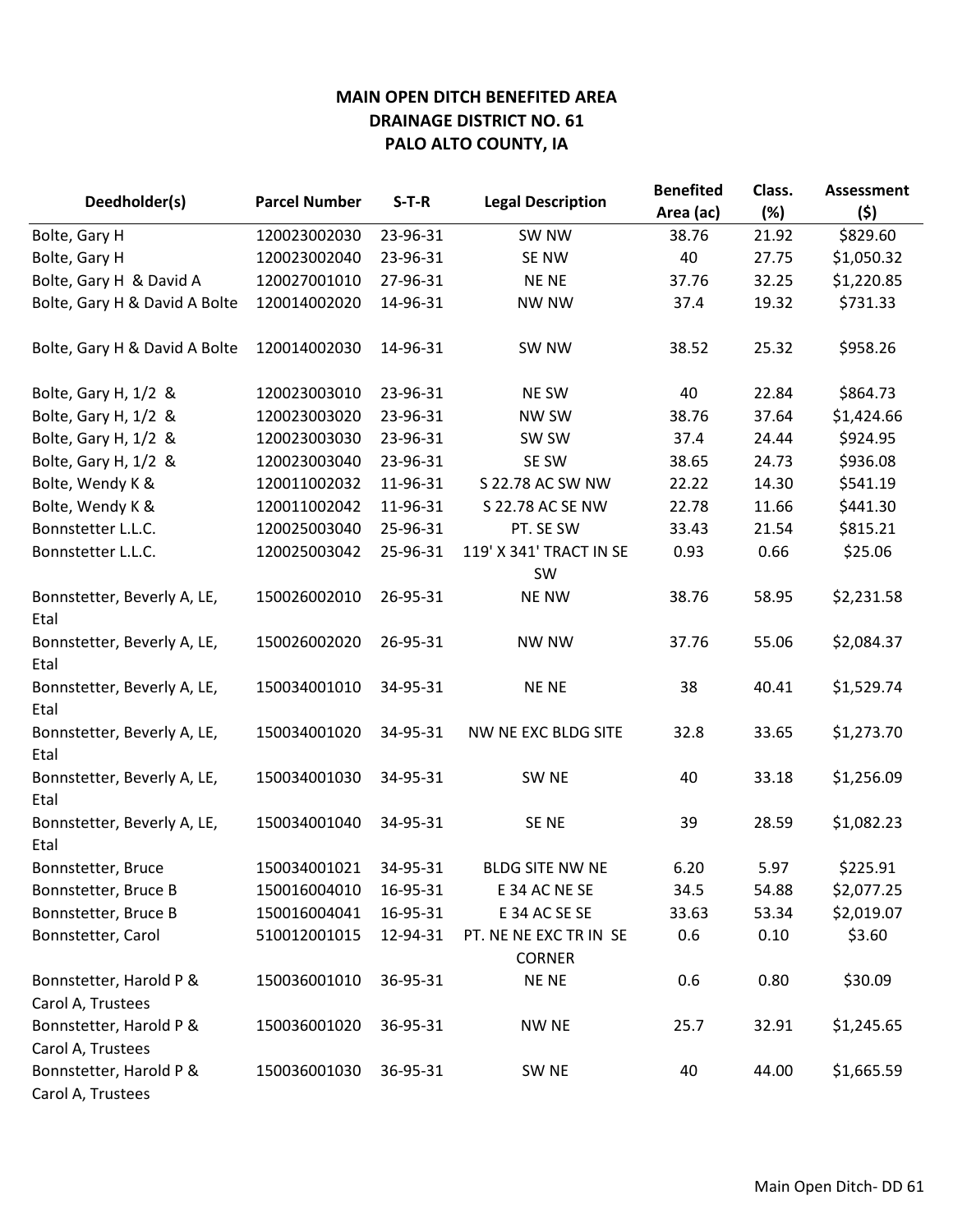| Deedholder(s)            | <b>Parcel Number</b> | $S-T-R$       | <b>Legal Description</b> | <b>Benefited</b><br>Area (ac) | Class.<br>(%) | <b>Assessment</b><br>(5) |
|--------------------------|----------------------|---------------|--------------------------|-------------------------------|---------------|--------------------------|
| Bonnstetter, Harold P &  | 150036001040         | 36-95-31      | SE NE EXC BLDG SITE      | 18.9                          | 16.14         | \$610.99                 |
| Carol A, Trustees        |                      |               |                          |                               |               |                          |
| Bonnstetter, Harold P &  | 150036003010         | 36-95-31      | <b>NE SW</b>             | 39.4                          | 40.93         | \$1,549.16               |
| Carol A, Trustees        |                      |               |                          |                               |               |                          |
| Bonnstetter, Harold P &  | 150036003022         | 36-95-31      | PT. NW SW                | 4.74                          | 5.55          | \$210.01                 |
| Carol A, Trustees        |                      |               |                          |                               |               |                          |
| Bonnstetter, Harold P &  | 150036003040         | 36-95-31      | PT. SE SW                | 30.76                         | 27.57         | \$1,043.74               |
| Carol A, Trustees        |                      |               |                          |                               |               |                          |
| Bonnstetter, Harold P &  | 150036004010         | 36-95-31      | NE SE                    | 38.16                         | 37.62         | \$1,424.20               |
| Carol A, Trustees        |                      |               |                          |                               |               |                          |
| Bonnstetter, Harold P &  | 150036004020         | 36-95-31      | NW SE                    | 40                            | 34.18         | \$1,293.83               |
| Carol A, Trustees        |                      |               |                          |                               |               |                          |
| Bonnstetter, Harold P &  | 150036004030         | 36-95-31      | SW <sub>SE</sub>         | 38.74                         | 40.58         | \$1,536.21               |
| Carol A, Trustees        |                      |               |                          |                               |               |                          |
| Bonnstetter, Harold P &  | 150036004041         | 36-95-31      | PT. SE SE                | 34.77                         | 29.85         | \$1,129.74               |
| Carol A, Trustees        |                      |               |                          |                               |               |                          |
| Bonnstetter, Harold P &  | 510001001010         | 1-94-31       | <b>NENE</b>              | 30.5                          | 11.90         | \$450.42                 |
| Carol A, Trustees        |                      |               |                          |                               |               |                          |
| Bonnstetter, Harold P &  | 510001001020         | 1-94-31       | <b>NW NE</b>             | 40.61                         | 33.33         | \$1,261.73               |
| Carol A, Trustees        |                      |               |                          |                               |               |                          |
| Bonnstetter, Kent D &    | 120025003043         | 25-96-31      | TR IN SE SW              | $\overline{2}$                | 1.28          | \$48.53                  |
| Bormann, Harold R        | 510012001010         | 12-94-31      | <b>NENE</b>              | 28.9                          | 8.07          | \$305.55                 |
| Bormann, Harold R        | 510012001020         | 12-94-31      | <b>NW NE</b>             | 38.49                         | 19.31         | \$730.84                 |
| Bradley, Dorothy         | 120021001020         | 21-96-31      | NW NE EXC TR             | 39.24                         | 20.93         | \$792.39                 |
| Bradley, Dorothy         | 120021001030         | 21-96-31      | SW NE                    | 40.66                         | 34.55         | \$1,307.76               |
| Bramley, James V &       | 140007001020         | 7-95-31       | <b>NW NE</b>             | 11.1                          | 10.56         | \$399.88                 |
| Marguerite, LE           |                      |               |                          |                               |               |                          |
| Bramley, James V &       | 140007001030         | 7-95-31       | SW <sub>NE</sub>         | 31.1                          | 38.03         | \$1,439.42               |
| Marguerite, LE           |                      |               |                          |                               |               |                          |
| Bramley, James V &       | 140007004020         | 7-95-31       | NW SE EXC 450'X 630' TR  | 9.8                           | 10.10         | \$382.28                 |
| Marguerite, LE           |                      |               | IN SE CORNER             |                               |               |                          |
| Bramley, William J       | 140007004021         | $7 - 95 - 31$ | 450' X 633' TR IN SE NW  | 2.4                           | 2.91          | \$110.19                 |
|                          |                      |               | <b>SE</b>                |                               |               |                          |
| Bruch, Lance J           | 120028001010         | 28-96-31      | PT NE NE                 | 33.75                         | 36.88         | \$1,396.04               |
| Bruch, Lance J           | 120028001030         | 28-96-31      | SW NE                    | 39.18                         | 40.45         | \$1,531.25               |
| Bruch, Lance J           | 120028001041         | 28-96-31      | PT W1/2 SE NE            | 8.37                          | 9.57          | \$362.37                 |
| Bruellman, Yvonne M, Rev | 150010001022         | 10-95-31      | $W1/2$ NW NE             | 18.52                         | 24.73         | \$936.27                 |
| Trust &                  |                      |               |                          |                               |               |                          |
| Bruellman, Yvonne M, Rev | 150010001031         | 10-95-31      | $W1/2$ SW NE             | 19                            | 14.26         | \$539.83                 |
| Trust &                  |                      |               |                          |                               |               |                          |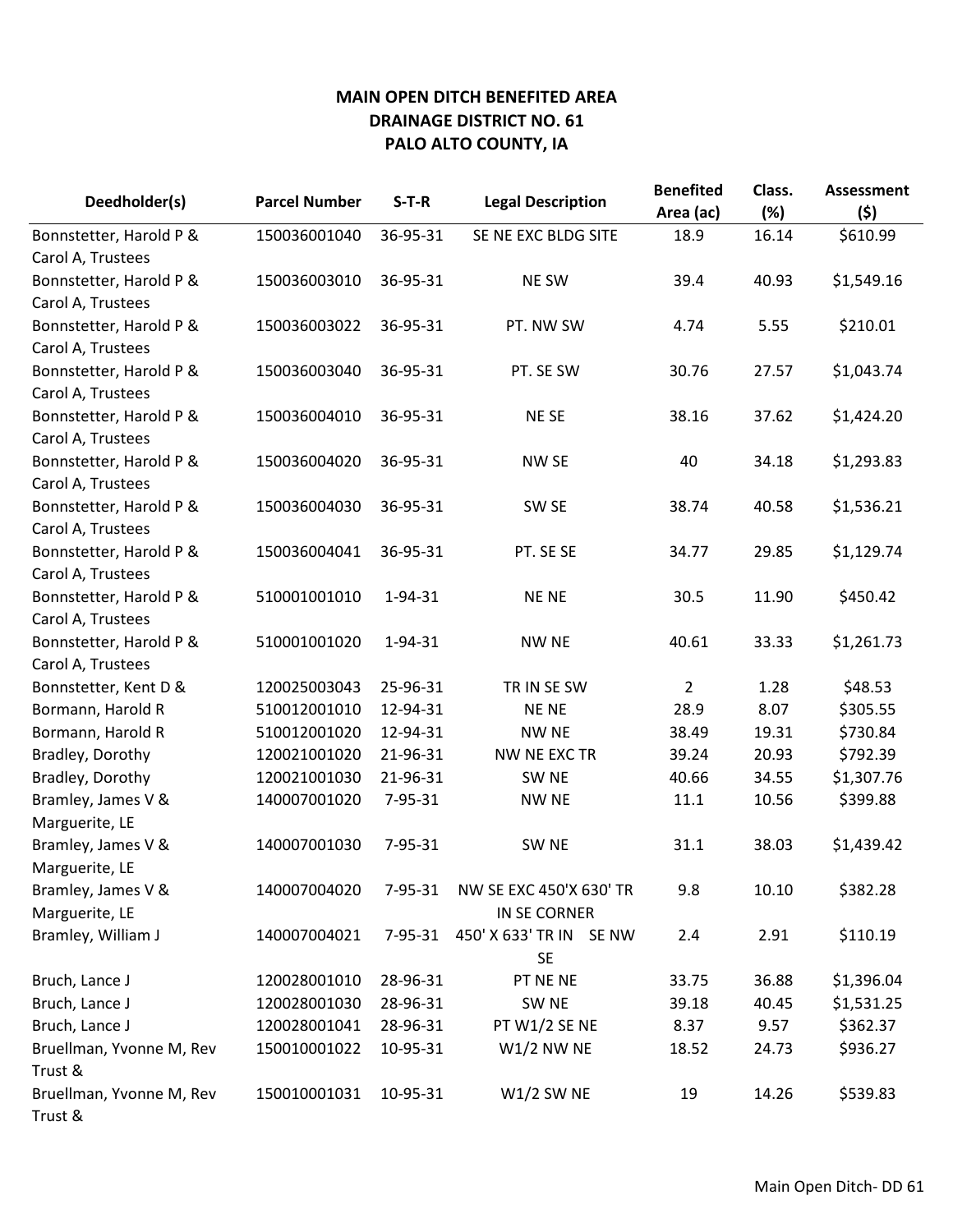|                                                            |                      | $S-T-R$  | <b>Legal Description</b>                                    | <b>Benefited</b> | Class. | <b>Assessment</b> |
|------------------------------------------------------------|----------------------|----------|-------------------------------------------------------------|------------------|--------|-------------------|
| Deedholder(s)                                              | <b>Parcel Number</b> |          |                                                             | Area (ac)        | (%)    | (5)               |
| BT Financial, LLC 1/2 &                                    | 120021004010         | 21-96-31 | <b>NESE</b>                                                 | 38.61            | 25.74  | \$974.50          |
| BT Financial, LLC 1/2 &                                    | 120021004020         | 21-96-31 | NW SE                                                       | 40               | 26.80  | \$1,014.44        |
| BT Financial, LLC 1/2 &                                    | 120021004030         | 21-96-31 | SW <sub>SE</sub>                                            | 38.64            | 28.01  | \$1,060.35        |
| BT Financial, LLC 1/2 &                                    | 120021004040         | 21-96-31 | SE SE                                                       | 37.25            | 31.20  | \$1,180.84        |
| Burke, Bernardine C                                        | 120033001010         | 33-96-31 | <b>NENE</b>                                                 | 38               | 45.60  | \$1,726.16        |
| Burke, Bernardine C                                        | 120033001020         | 33-96-31 | <b>NW NE</b>                                                | 38.1             | 47.18  | \$1,785.97        |
| Calhoun, Colleen K, Trustee,<br><b>Rev Trust</b>           | 120015004010         | 15-96-31 | <b>NESE</b>                                                 | 39               | 19.11  | \$723.46          |
| Calhoun, Colleen K, Trustee,<br><b>Rev Trust</b>           | 120015004020         | 15-96-31 | NW SE                                                       | 40               | 23.43  | \$887.02          |
| Calhoun, Colleen K, Trustee,<br><b>Rev Trust</b>           | 120015004030         |          | 15-96-31 SW SE EXC<br>S 551.26'<br>X E 38.61'               | 38.67            | 25.73  | \$973.82          |
| Calhoun, Colleen K, Trustee,<br><b>Rev Trust</b>           | 120015004040         |          | 15-96-31 SE SE EXC S 393.21' OF W<br>512.65'<br>(BLDG SITE) | 33.5             | 19.95  | \$755.18          |
| Callan, Ned                                                | 120026001011         | 26-96-31 | 1.84 ACRE TRACT IN NE<br><b>NE</b>                          | 1.84             | 0.80   | \$30.40           |
| Centlivre, Brent Reed, 1997<br><b>Declaration of Trust</b> | 510001002010         | 1-94-31  | <b>NE NW</b>                                                | 41.05            | 24.11  | \$912.72          |
| Centlivre, Brent Reed, 1997<br><b>Declaration of Trust</b> | 510001002030         | 1-94-31  | SW NW EAST OF CREEK                                         | 24.3             | 15.82  | \$598.77          |
| Centlivre, Brent Reed, 1997<br><b>Declaration of Trust</b> | 510001002040         | 1-94-31  | SE NW                                                       | 40               | 28.10  | \$1,063.61        |
| Centlivre, Brent Reed, 1997<br><b>Declaration of Trust</b> | 510001003020         | 1-94-31  | NW SW E OF DD #61                                           | 35.34            | 29.33  | \$1,110.36        |
| Centlivre, Brent Reed, 1997<br><b>Declaration of Trust</b> | 510001003030         | 1-94-31  | SW SW EXC<br>S<br>411.42'X E 651'                           | 32.3             | 26.63  | \$1,007.96        |
| Chambers, James W & Mary<br>R, Family Trust                | 150010004011         | 10-95-31 | PT. NE SE                                                   | 13.25            | 15.61  | \$590.97          |
| Chambers, James W & Mary<br>R, Family Trust                | 150010004020         | 10-95-31 | <b>NW SE</b>                                                | 38.5             | 45.95  | \$1,739.33        |
| Chambers, James W & Mary<br>R, Family Trust                | 150010004030         | 10-95-31 | SW SE                                                       | 36.38            | 32.09  | \$1,214.53        |
| Chambers, James W & Mary<br>R, Family Trust                | 150010004041         | 10-95-31 | PT. SE SE                                                   | 13.05            | 11.00  | \$416.54          |
| Cinbur Properties, LLC                                     | 140004002010         | 4-95-31  | <b>NE NW</b>                                                | 47.36            | 51.00  | \$1,930.57        |
| Cinbur Properties, LLC                                     | 140004002020         | 4-95-31  | <b>NW NW</b>                                                | 45.94            | 41.13  | \$1,556.88        |
| Cinbur Properties, LLC                                     | 140004002030         | 4-95-31  | SW NW                                                       | 37.78            | 56.89  | \$2,153.64        |
| Cinbur Properties, LLC                                     | 140004002040         | 4-95-31  | SE NW                                                       | 40               | 61.19  | \$2,316.14        |
| Cinbur Properties, LLC                                     | 140004003010         | 4-95-31  | NE SW                                                       | 40               | 67.31  | \$2,548.00        |
| Cinbur Properties, LLC                                     | 140004003020         | 4-95-31  | <b>NW SW</b>                                                | 38.77            | 59.32  | \$2,245.36        |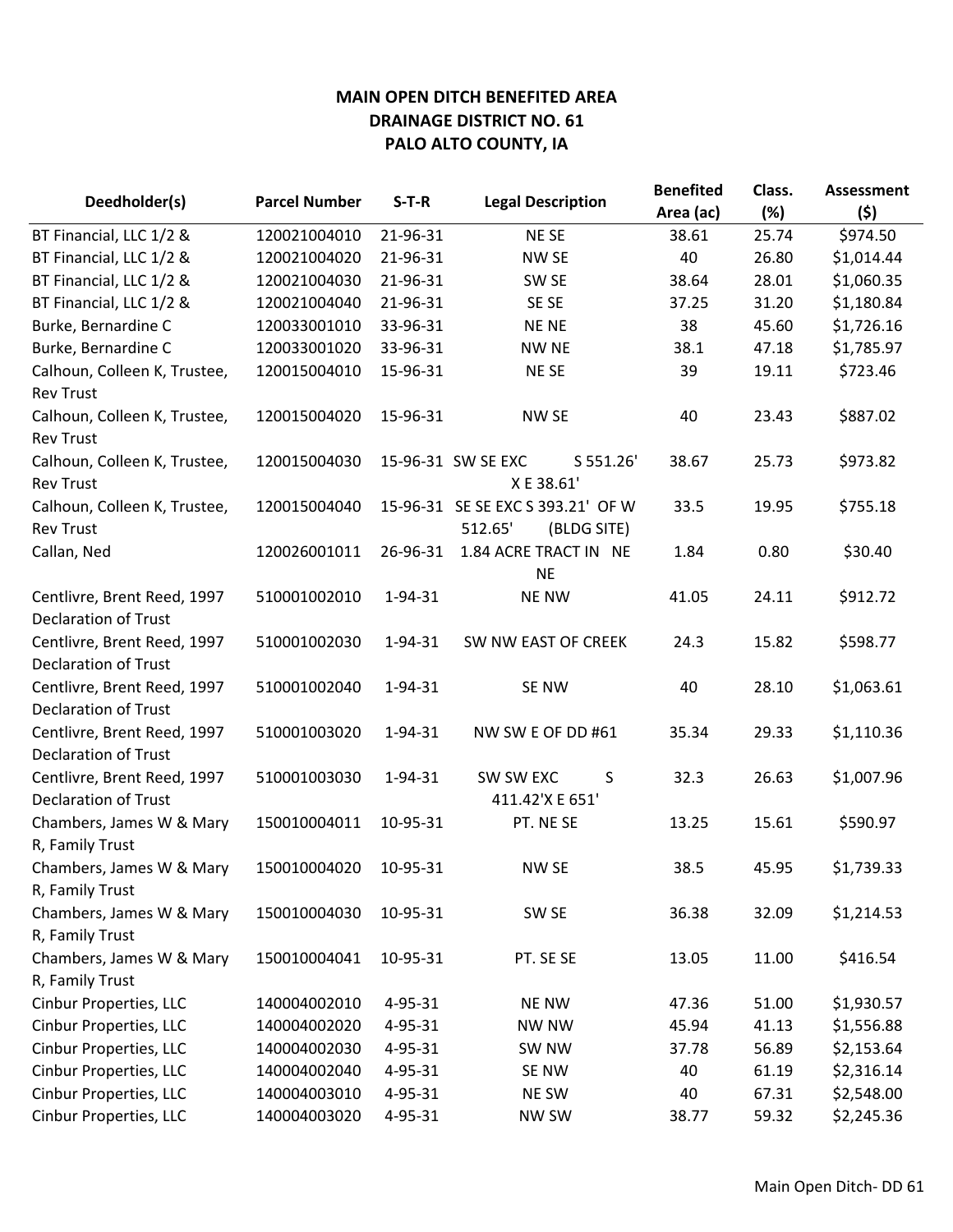| Deedholder(s)                                 | <b>Parcel Number</b> | $S-T-R$  | <b>Legal Description</b>           | <b>Benefited</b><br>Area (ac) | Class.<br>(%) | <b>Assessment</b><br>(5) |
|-----------------------------------------------|----------------------|----------|------------------------------------|-------------------------------|---------------|--------------------------|
| Cinbur Properties, LLC                        | 140004003030         | 4-95-31  | SW SW                              | 37.78                         | 63.94         | \$2,420.32               |
| Cinbur Properties, LLC                        | 140004003040         | 4-95-31  | SE SW                              | 39                            | 60.76         | \$2,300.13               |
| Compass Farms, LLC                            | 140017003041         | 17-95-31 | TR SE SW                           | 3.99                          | 5.98          | \$226.36                 |
| Compass Farms, LLC                            | 140017004032         | 17-95-31 | TR SW SE                           | 0.39                          | 0.33          | \$12.38                  |
| <b>Country Nest Corporation</b>               | 150025003041         |          | 25-95-31 315' X 829.71'TRACT IN SE | 5.76                          | 5.07          | \$191.99                 |
|                                               |                      |          | SW                                 |                               |               |                          |
| Crawford, Jim B & Judy                        | 150016003020         | 16-95-31 | <b>NW SW</b>                       | 38.79                         | 73.29         | \$2,774.29               |
| Crawford, Jim B & Judy                        | 150016003030         | 16-95-31 | SW SW                              | 37.80                         | 79.98         | \$3,027.64               |
| Crawford, Jim B & Judy D                      | 140007004030         | 7-95-31  | SW <sub>SE</sub>                   | 30.2                          | 39.96         | \$1,512.67               |
| Crawford, Jon B                               | 150021001030         | 21-95-31 | SW <sub>NE</sub>                   | 40                            | 81.69         | \$3,092.22               |
| Crawford, Jon B                               | 150021001040         | 21-95-31 | SE NE                              | 38.79                         | 52.71         | \$1,995.22               |
| Crawford, Jon B                               | 150021004010         | 21-95-31 | NE SE                              | 39                            | 33.00         | \$1,249.28               |
| Crawford, Jon B                               | 150021004020         | 21-95-31 | NW SE                              | 40                            | 66.10         | \$2,502.12               |
| Crippen Corner Farms, LP                      | 150015002010         | 15-95-31 | PT. NE NW                          | 25.91                         | 37.39         | \$1,415.23               |
| Crippen Corner Farms, LP                      | 150015002020         | 15-95-31 | PT. NW NW                          | 38.34                         | 69.37         | \$2,625.90               |
| <b>Cylinder Creek Family Farms,</b>           | 120004001010         | 4-96-31  | <b>NENE</b>                        | 1.7                           | 0.66          | \$24.91                  |
| L.L.L.P.                                      |                      |          |                                    |                               |               |                          |
| Cylinder Creek Family Farms,                  | 120004001043         | 4-96-31  | SE NE EX TR                        | 26.9                          | 17.31         | \$655.09                 |
| L.L.L.P.                                      |                      |          |                                    |                               |               |                          |
| <b>Cylinder Creek Family Farms,</b>           | 120004004011         | 4-96-31  | PT NE SE                           | 35.26                         | 20.78         | \$786.60                 |
| L.L.L.P.                                      |                      |          |                                    |                               |               |                          |
| <b>Cylinder Creek Family Farms,</b>           | 120009001010         | 9-96-31  | NE NE EXC BLDG SITE                | 29.6                          | 20.81         | \$787.88                 |
| L.L.L.P.                                      |                      |          |                                    |                               |               |                          |
| <b>Cylinder Creek Family Farms,</b>           | 120009001020         | 9-96-31  | PT. NW NE                          | 3                             | 0.94          | \$35.43                  |
| L.L.L.P.                                      |                      |          |                                    |                               |               |                          |
| <b>Cylinder Creek Family Farms,</b>           | 120009001030         | 9-96-31  | PT SW NE                           | 4.3                           | 3.70          | \$139.94                 |
| L.L.L.P.                                      |                      |          |                                    |                               |               |                          |
| <b>Cylinder Creek Family Farms,</b>           | 120009001040         | 9-96-31  | SE <sub>NE</sub>                   | 36.2                          | 21.60         | \$817.49                 |
| L.L.L.P.                                      |                      |          |                                    |                               |               |                          |
| Dahlhauser, Kenneth J &                       | 150001001030         | 1-95-31  | SW <sub>NE</sub>                   | 40                            | 54.79         | \$2,073.88               |
| Ellen D, Rev Trust                            |                      |          |                                    |                               |               |                          |
| Dahlhauser, Kenneth J &                       | 150001002010         | 1-95-31  | <b>NE NW</b>                       | 52.54                         | 82.71         | \$3,130.68               |
| Ellen D, Rev Trust                            |                      |          |                                    |                               |               |                          |
| Dahlhauser, Kenneth J &                       | 150001002020         | 1-95-31  | <b>NW NW</b>                       | 51.24                         | 62.82         | \$2,377.81               |
| Ellen D, Rev Trust                            |                      |          |                                    |                               |               |                          |
| Dahlhauser, Kenneth J &                       | 150001002030         | 1-95-31  | SW NW                              | 39                            | 42.18         | \$1,596.74               |
| Ellen D, Rev Trust                            |                      |          |                                    |                               |               |                          |
| Dahlhauser, Kenneth J &<br>Ellen D, Rev Trust | 150001002040         | 1-95-31  | SE NW                              | 40                            | 54.29         | \$2,055.07               |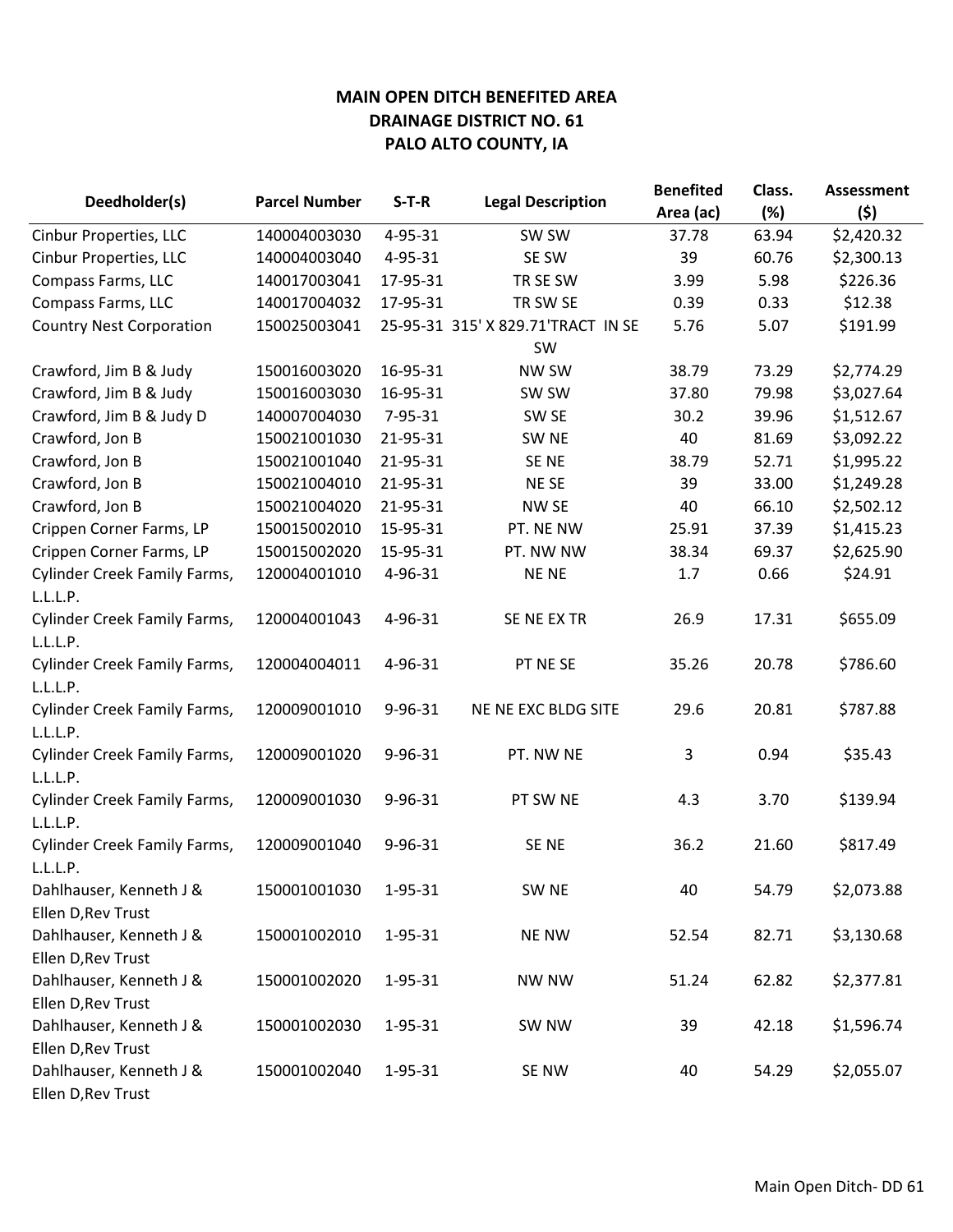| Deedholder(s)                       | <b>Parcel Number</b> | $S-T-R$  | <b>Legal Description</b> | <b>Benefited</b><br>Area (ac) | Class.<br>(%) | <b>Assessment</b><br>(\$) |
|-------------------------------------|----------------------|----------|--------------------------|-------------------------------|---------------|---------------------------|
| Dahlhauser, Kenneth J &             | 150002001010         | 2-95-31  | PT. NE NE                | 37.19                         | 45.96         | \$1,739.67                |
| Ellen D, Rev Trust                  |                      |          |                          |                               |               |                           |
| Dahlhauser, Kenneth J &             | 150002001021         | 2-95-31  | PT. NW NE                | 13.67                         | 17.63         | \$667.24                  |
| Ellen D, Rev Trust                  |                      |          |                          |                               |               |                           |
| Dahlhauser, Kimberly M              | 120025003010         | 25-96-31 | NE SW                    | 40                            | 29.10         | \$1,101.65                |
| Dahlhauser, Kimberly M              | 120025003020         | 25-96-31 | NW SW                    | 39                            | 23.70         | \$897.20                  |
| Dahlhauser, Kimberly M              | 120035001011         | 35-96-31 | PT. NE NE                | 9.76                          | 13.32         | \$504.32                  |
| Dahlhauser, Kimberly M              | 120035001021         | 35-96-31 | PT. NW NE                | 10                            | 13.87         | \$524.88                  |
| Dahlhauser, Kimberly M              | 120035001030         | 35-96-31 | PT. SW NE                | 36.83                         | 50.94         | \$1,928.11                |
| Dahlhauser, Kimberly M              | 120035001031         | 35-96-31 | PT. SW NE                | 3.17                          | 4.41          | \$166.93                  |
| Dahlhauser, Kimberly M              | 120035001040         | 35-96-31 | PT. SE NE                | 36                            | 49.86         | \$1,887.49                |
| Dahlhauser, Kimberly M              | 120035001041         | 35-96-31 | PT. SE NE                | 3                             | 4.24          | \$160.46                  |
| Dahlhauser, Kimberly M              | 120035004010         | 35-96-31 | <b>NESE</b>              | 39                            | 47.10         | \$1,783.02                |
| Dahlhauser, Kimberly M              | 120035004020         | 35-96-31 | NW <sub>SE</sub>         | 40                            | 58.20         | \$2,203.19                |
| Dahlhauser, Kimberly M              | 120035004030         | 35-96-31 | SW <sub>SE</sub>         | 38.07                         | 51.56         | \$1,951.62                |
| Dahlhauser, Kimberly M              | 120035004040         | 35-96-31 | SE SE                    | 37.02                         | 45.15         | \$1,709.09                |
| Daubendiek Trust, W H               | 510011004010         | 11-94-31 | <b>NESE</b>              | 35.4                          | 15.16         | \$574.01                  |
| Daubendiek Trust, W H               | 510011004040         | 11-94-31 | PT SE SE                 | 3.5                           | 0.54          | \$20.59                   |
| Daubendiek Trust, W H               | 510012003030         | 12-94-31 | SW SW                    | 34.2                          | 11.38         | \$430.89                  |
| Daubendiek Trust, W H               | 510012003040         | 12-94-31 | SE SW                    | 38.1                          | 12.30         | \$465.75                  |
| Dawson, Linda, f/k/a Linda<br>Devin | 120033002010         | 33-96-31 | <b>NE NW</b>             | 39.00                         | 45.61         | \$1,726.50                |
| Dawson, Linda, f/k/a Linda<br>Devin | 120033002020         | 33-96-31 | <b>NW NW</b>             | 37.66                         | 47.95         | \$1,814.93                |
| Dawson, Linda, f/k/a Linda<br>Devin | 120033002030         | 33-96-31 | SW NW                    | 40                            | 42.41         | \$1,605.37                |
| Dawson, Linda, f/k/a Linda<br>Devin | 120033002040         | 33-96-31 | SE NW                    | 40                            | 49.24         | \$1,863.91                |
| Dawson, Linda, f/k/a Linda<br>Devin | 120033003010         | 33-96-31 | NE SW                    | 40                            | 37.21         | \$1,408.57                |
| Dawson, Linda, f/k/a Linda<br>Devin | 120033003020         | 33-96-31 | <b>NW SW</b>             | 40                            | 42.60         | \$1,612.37                |
| Dawson, Linda, f/k/a Linda<br>Devin | 120033003030         | 33-96-31 | SW SW                    | 38.09                         | 54.50         | \$2,063.09                |
| Dawson, Linda, f/k/a Linda<br>Devin | 120033003040         | 33-96-31 | SE SW                    | 38.1                          | 44.44         | \$1,682.02                |
| Double K Farms, LLC                 | 120022001010         | 22-96-31 | NE NE                    | 38.26                         | 21.23         | \$803.71                  |
| Double K Farms, LLC                 | 120022001020         | 22-96-31 | PT NW NE                 | 33.75                         | 18.32         | \$693.48                  |
| Double K Farms, LLC                 | 120022001030         | 22-96-31 | SW <sub>NE</sub>         | 40.45                         | 27.63         | \$1,045.93                |
| Double K Farms, LLC                 | 120022001040         | 22-96-31 | SE NE                    | 39.20                         | 24.64         | \$932.64                  |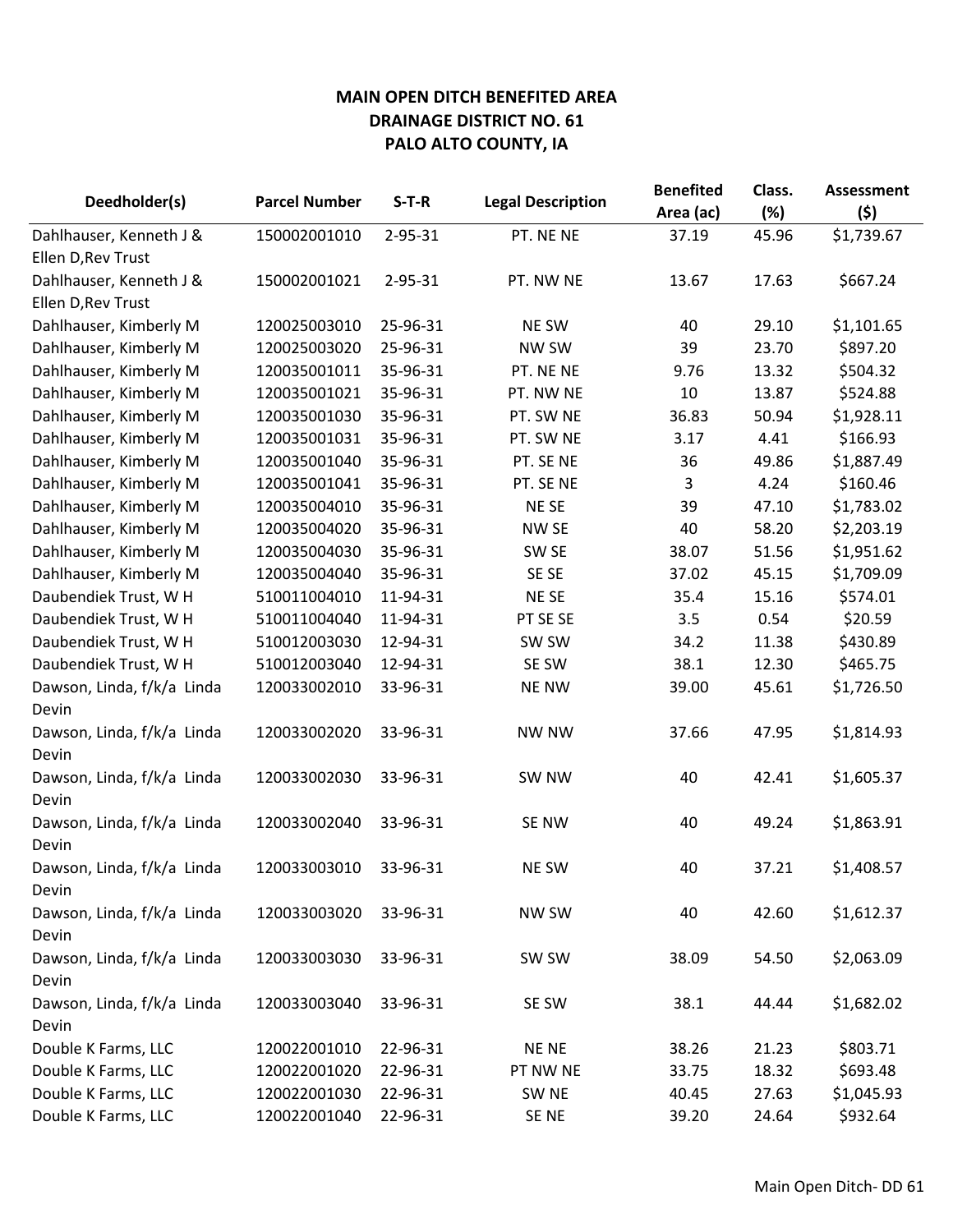|                               |                      | $S-T-R$       | <b>Legal Description</b>                               | <b>Benefited</b> | Class. | <b>Assessment</b> |
|-------------------------------|----------------------|---------------|--------------------------------------------------------|------------------|--------|-------------------|
| Deedholder(s)                 | <b>Parcel Number</b> |               |                                                        | Area (ac)        | (%)    | (\$)              |
| Double K Farms, LLC           | 120022003010         | 22-96-31      | NE SW                                                  | 40.38            | 24.39  | \$923.10          |
| Double K Farms, LLC           | 120022003020         | 22-96-31      | NW SW                                                  | 39.37            | 20.39  | \$771.68          |
| Double K Farms, LLC           | 120022003030         | 22-96-31      | SW SW EXC DWLG SITE                                    | 34.39            | 20.54  | \$777.40          |
| Double K Farms, LLC           | 120022003040         | 22-96-31      | SE SW                                                  | 38.32            | 28.27  | \$1,070.04        |
| Double K Farms, LLC           | 120022004010         | 22-96-31      | NE SE                                                  | 39.17            | 25.65  | \$971.02          |
| Double K Farms, LLC           | 120022004020         | 22-96-31      | NW SE                                                  | 40.43            | 32.44  | \$1,227.78        |
| Double K Farms, LLC           | 120022004030         | 22-96-31      | SW <sub>SE</sub>                                       | 39.19            | 34.84  | \$1,318.82        |
| Double K Farms, LLC           | 120022004040         | 22-96-31      | SE SE                                                  | 37.97            | 26.15  | \$989.76          |
| Double K Farms, LLC           | 120027002010         | 27-96-31      | <b>NE NW</b>                                           | 38.76            | 34.32  | \$1,299.17        |
| Double K Farms, LLC           | 120027002020         | 27-96-31      | <b>NW NW</b>                                           | 37.52            | 32.79  | \$1,241.14        |
| Double K Farms, LLC           | 120027002030         | 27-96-31      | SW NW                                                  | 38.77            | 41.59  | \$1,574.22        |
| Double K Farms, LLC           | 120027002040         | 27-96-31      | SE NW                                                  | 40               | 39.11  | \$1,480.41        |
| DP Kollasch, L.L.C.           | 120026001041         | 26-96-31      | S 400' X E 326.8'<br>SE NE                             | 2.7              | 1.44   | \$54.66           |
| <b>Dudley Family Trust</b>    | 120009004010         | 9-96-31       | NE SE                                                  | 39.9             | 27.61  | \$1,045.10        |
| <b>Dudley Family Trust</b>    | 120009004020         | 9-96-31       | NW SE                                                  | 35.9             | 28.96  | \$1,096.39        |
| <b>Dudley Family Trust</b>    | 120009004030         | 9-96-31       | SW <sub>SE</sub>                                       | 38.64            | 23.41  | \$886.04          |
| <b>Dudley Family Trust</b>    | 120009004040         | 9-96-31       | SE SE                                                  | 38.64            | 23.94  | \$906.37          |
| Ehlers, Clint & Stephanie, Jt | 150012003021         | 12-95-31      | 450' X 450' TR IN<br><b>NW</b>                         | 4.31             | 3.86   | \$146.23          |
| Ten                           |                      |               | <b>CORNER NW SW</b>                                    |                  |        |                   |
| Elbert Land & Livestock, LLC  | 150002001041         | 2-95-31       | DWLG SITE SE NE                                        | 1.46             | 2.73   | \$103.49          |
| Elbert Land & Livestock, LLC  | 150002001043         | $2 - 95 - 31$ | TR IN SE CORNER SENE<br><b>BLDG SITE</b>               | 7.73             | 7.79   | \$294.95          |
| Elbert, Anthony J             | 120024001041         |               | 24-96-31 426.92' X 510.46'<br><b>TRACT</b><br>IN SE NE | 4.68             | 2.11   | \$79.76           |
| Elbert, Arthur P,             | 120014004010         | 14-96-31      | NE SE                                                  | 40               | 31.75  | \$1,201.89        |
| <b>Testamentary Trust</b>     |                      |               |                                                        |                  |        |                   |
| Elbert, Arthur P,             | 120014004040         | 14-96-31      | SE SE EXC TRACTS                                       | 34.25            | 27.68  | \$1,047.86        |
| <b>Testamentary Trust</b>     |                      |               |                                                        |                  |        |                   |
| Elbert, Caroline M            | 150012003010         | 12-95-31      | PT. NE SW                                              | 20.25            | 39.29  | \$1,487.15        |
| Elbert, Caroline M            | 150012003020         | 12-95-31      | PT. NW SW                                              | 34.69            | 49.44  | \$1,871.48        |
| Elbert, Caroline M            | 150012003030         | 12-95-31      | SW SW                                                  | 37.35            | 52.66  | \$1,993.33        |
| Elbert, Caroline M            | 150012003040         | 12-95-31      | PT. SE SW                                              | 19.45            | 35.44  | \$1,341.61        |
| Elbert, Georgia               | 150016004011         | 16-95-31      | NE SE EXC E 34 AC                                      | 5.5              | 4.89   | \$185.26          |
| Elbert, Georgia               | 150016004020         | 16-95-31      | NW SE                                                  | 40               | 52.15  | \$1,973.99        |
| Elbert, Georgia               | 150016004030         | 16-95-31      | SW <sub>SE</sub>                                       | 39               | 53.23  | \$2,014.79        |
| Elbert, Georgia               | 150016004040         | 16-95-31      | SE SE EXC E 34 AC                                      | 5.37             | 7.74   | \$292.91          |
| Elbert, Georgia               | 150020004010         | 20-95-31      | NE SE                                                  | 1.5              | 1.55   | \$58.52           |
| Elbert, Georgia               | 150021001010         | 21-95-31      | NE NE                                                  | 38               | 51.83  | \$1,961.95        |
| Elbert, Georgia               | 150021001020         | 21-95-31      | <b>NW NE</b>                                           | 38.61            | 59.42  | \$2,249.18        |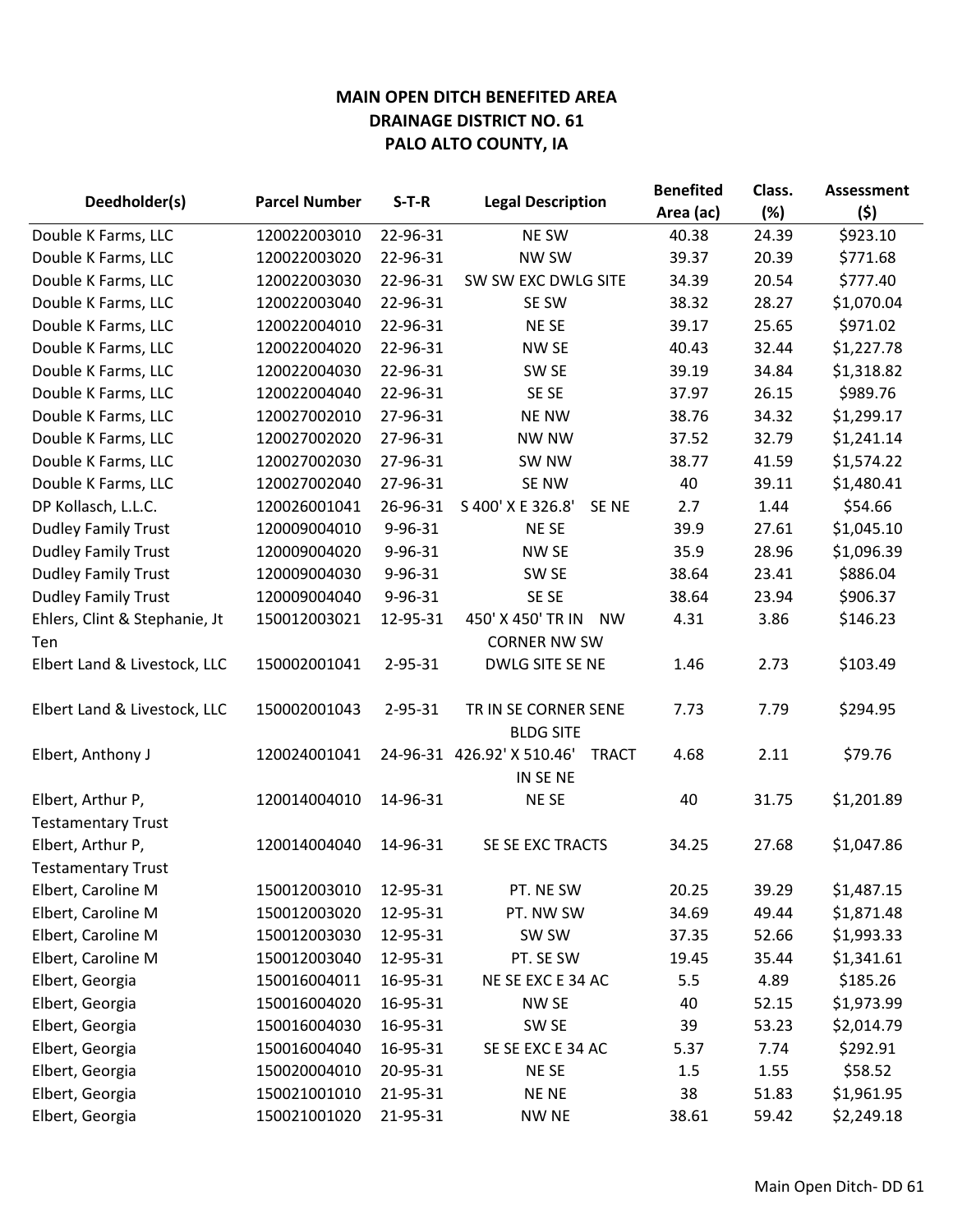| Deedholder(s)                  | <b>Parcel Number</b> | $S-T-R$  | <b>Legal Description</b>            | <b>Benefited</b> | Class. | <b>Assessment</b> |
|--------------------------------|----------------------|----------|-------------------------------------|------------------|--------|-------------------|
|                                |                      |          |                                     | Area (ac)        | (%)    | (5)               |
| Elbert, James R                | 120024003010         | 24-96-31 | <b>NE SW</b>                        | 40               | 26.63  | \$1,008.12        |
| Elbert, James R                | 120024003040         |          | 24-96-31 SE SW EXC<br>7.12 AC.      | 31.37            | 18.29  | \$692.49          |
|                                |                      |          | <b>TRACT</b>                        |                  |        |                   |
| Elbert, Kent M & Jamie L, Jt   | 120035001010         | 35-96-31 | PT. NE NE                           | 29.62            | 38.46  | \$1,455.81        |
| Ten                            |                      |          |                                     |                  |        |                   |
| Elbert, Kent M & Jamie L, Jt   | 120035001020         | 35-96-31 | PT. NW NE                           | 29.62            | 39.62  | \$1,499.64        |
| Ten                            |                      |          |                                     |                  |        |                   |
| Elbert, Mathew                 | 120035003021         | 35-96-31 | TR W PT NW SW                       | 5.43             | 4.98   | \$188.40          |
| Elbert, Walter D               | 120035003010         | 35-96-31 | NE SW                               | 40               | 47.65  | \$1,803.87        |
| Elbert, Walter D               | 120035003020         | 35-96-31 | NW SW EXC TR W PT                   | 33.57            | 32.13  | \$1,216.08        |
| Elbert, Walter D               | 120035003030         | 35-96-31 | SW SW                               | 36.82            | 44.01  | \$1,665.93        |
| Elbert, Walter D               | 120035003040         | 35-96-31 | SE SW                               | 38.09            | 48.12  | \$1,821.32        |
| Elbert, Walter D & Darlene, Jt | 120035002032         | 35-96-31 | PT. SW NW                           | 15.32            | 17.65  | \$668.12          |
| Ten                            |                      |          |                                     |                  |        |                   |
| Elbert, Walter D & Darlene, Jt | 120035002042         | 35-96-31 | PT. SE NW                           | 4.57             | 4.27   | \$161.71          |
| Ten                            |                      |          |                                     |                  |        |                   |
| Elbert, William C              | 120035002031         | 35-96-31 | PT. SW NW                           | 10.36            | 10.55  | \$399.43          |
| Elbert, William C              | 120035002034         | 35-96-31 | PT. SW NW                           | 8.34             | 9.85   | \$373.01          |
| Elbert, William C              | 120035002041         | 35-96-31 | PT. SE NW                           | 5.45             | 5.18   | \$196.12          |
| Farmer Sweeney, LLC            | 120003002030         | 3-96-31  | SW <sub>NW</sub>                    | 19.8             | 8.08   | \$305.71          |
| Farmer Sweeney, LLC            | 120003002040         | 3-96-31  | SE NW                               | 28.9             | 17.19  | \$650.85          |
| Farmer Sweeney, LLC            | 120003003020         | 3-96-31  | NW SW                               | 39               | 29.45  | \$1,114.94        |
| Farmer Sweeney, LLC            | 120003003030         | 3-96-31  | PT. SW SW                           | 35.38            | 24.00  | \$908.49          |
| Farmer Sweeney, LLC            | 120003003040         | 3-96-31  | PT SE SW                            | 38.58            | 22.33  | \$845.27          |
| Farmer Sweeney, LLC            | 120004004010         | 4-96-31  | PT. NE SE                           | 3.74             | 2.25   | \$85.17           |
| Farmer Sweeney, LLC            | 120004004040         | 4-96-31  | SE SE                               | 33.9             | 23.94  | \$906.33          |
| Fehr, Anthony & Brandi, Jt     | 150012004041         |          | 12-95-31 450' X 637.75' TRACT IN SE | 5.99             | 9.42   | \$356.73          |
| Ten                            |                      |          | <b>SE</b>                           |                  |        |                   |
| Fehr, Barry L & Molly, Jt Ten  | 150035002030         | 35-95-31 | SW <sub>NW</sub>                    | 39               | 39.84  | \$1,508.20        |
|                                |                      |          |                                     |                  |        |                   |
| Fehr, Barry L & Molly, Jt Ten  | 150035002040         | 35-95-31 | SE NW                               | 40               | 37.31  | \$1,412.43        |
|                                |                      |          |                                     |                  |        |                   |
| Fehr, Byron W & Anita R, Jt    | 150013003011         | 13-95-31 | PT NE SW                            | 33               | 56.44  | \$2,136.30        |
| Ten                            |                      |          |                                     |                  |        |                   |
| Fehr, Byron W & Anita R, Jt    | 150013003041         | 13-95-31 | PT. SE SW                           | 31.89            | 51.43  | \$1,946.73        |
| Ten                            |                      |          |                                     |                  |        |                   |
| Fehr, Charlie Roger            | 150027001012         | 27-95-31 | S1/2 S1/2 NE NE                     | 9.71             | 15.81  | \$598.54          |
| Fehr, Charlie Roger            | 150027001022         | 27-95-31 | S1/2 S1/2 NW NE                     | 9.98             | 11.15  | \$422.07          |
| Fehr, Charlie Roger            | 150027001030         | 27-95-31 | SW <sub>NE</sub>                    | 39.9             | 46.54  | \$1,761.82        |
| Fehr, Charlie Roger            | 150027001040         | 27-95-31 | PT. SE NE                           | 33.44            | 58.48  | \$2,213.79        |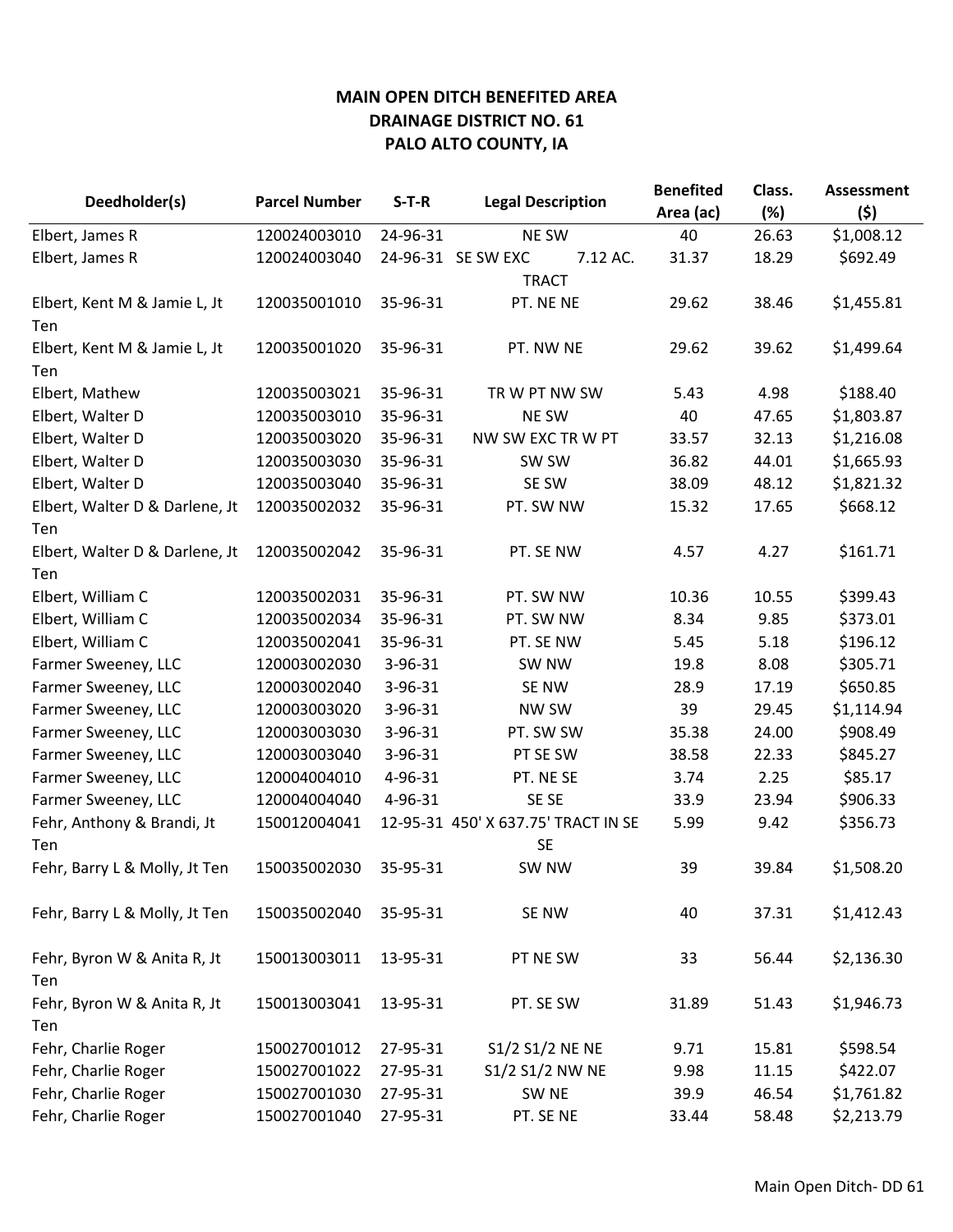| Deedholder(s)                 | <b>Parcel Number</b> | $S-T-R$  |                                             | <b>Benefited</b> | Class. | <b>Assessment</b> |
|-------------------------------|----------------------|----------|---------------------------------------------|------------------|--------|-------------------|
|                               |                      |          | <b>Legal Description</b>                    | Area (ac)        | (%)    | (5)               |
| Fehr, Charlie Roger           | 150027001041         | 27-95-31 | PT. SE NE                                   | 5.36             | 8.54   | \$323.08          |
| Fehr, Cory                    | 150025003031         | 25-95-31 | TR SE COR SW SW                             | 2.66             | 3.48   | \$131.81          |
| Fehr, Cory                    | 150025003042         | 25-95-31 | <b>BLDG SITE SE SW</b>                      | 7.83             | 5.11   | \$193.58          |
| Fehr, Cory D & Jennifer A, Jt | 150026004010         | 26-95-31 | NE SE                                       | 39.3             | 56.91  | \$2,154.21        |
| Ten                           |                      |          |                                             |                  |        |                   |
| Fehr, Cory D & Jennifer A, Jt | 150026004040         | 26-95-31 | SE SE                                       | 37.5             | 54.26  | \$2,053.78        |
| Ten                           |                      |          |                                             |                  |        |                   |
| Fehr, Cory D & Jennifer, Jt   | 150025003020         | 25-95-31 | NW SW                                       | 40               | 48.41  | \$1,832.41        |
| Ten                           |                      |          |                                             |                  |        |                   |
| Fehr, Cory D & Jennifer, Jt   | 150025003030         | 25-95-31 | SW SW EXC TR SE COR                         | 36.34            | 49.95  | \$1,890.67        |
| Ten                           |                      |          |                                             |                  |        |                   |
| Fehr, Daniel & Eunice         | 150025003010         | 25-95-31 | NE SW                                       | 40               | 50.86  | \$1,925.08        |
| Fehr, Daniel & Eunice         | 150025003040         | 25-95-31 | SE SW EXC BLDG SITE &<br>315'X 829.71'TRACT | 25.41            | 31.19  | \$1,180.58        |
| Fehr, Daniel & Eunice, Jt Ten | 150026002030         | 26-95-31 | SW <sub>NW</sub>                            | 39               | 44.16  | \$1,671.69        |
| Fehr, Daniel & Eunice, Jt Ten | 150026002040         | 26-95-31 | SE NW                                       | 40               | 57.97  | \$2,194.29        |
| Fehr, Daniel & Eunice, Jt Ten | 150035001010         | 35-95-31 | <b>NENE</b>                                 | 39               | 50.96  | \$1,928.87        |
| Fehr, Daniel & Eunice, Jt Ten | 150035001040         | 35-95-31 | SE NE                                       | 40               | 49.78  | \$1,884.24        |
| Fehr, Daniel & Eunice, Jt Ten | 150036002031         | 36-95-31 | PT. SW NW                                   | 11.05            | 12.35  | \$467.38          |
| Fehr, Daniel D & Eunice M     | 150035001020         | 35-95-31 | <b>NW NE</b>                                | 39               | 47.77  | \$1,808.19        |
| Fehr, Daniel D & Eunice M     | 150035001030         | 35-95-31 | SW <sub>NE</sub>                            | 40               | 47.38  | \$1,793.31        |
| Fehr, Evan B                  | 150013003030         | 13-95-31 | PT. SW SW                                   | 6.79             | 8.79   | \$332.81          |
| Fehr, Garth & Katrina, Jt Ten | 150014001021         | 14-95-31 | TRACT IN NW NE                              | 2.32             | 2.76   | \$104.48          |
| Fehr, Greg                    | 150035003031         | 35-95-31 | <b>BLDG SITE SW SW</b>                      | 2.73             | 1.21   | \$45.69           |
| Fehr, Greg                    | 150035003041         | 35-95-31 | <b>BLDG SITE SE SW</b>                      | 10.43            | 4.79   | \$181.24          |
| Fehr, Greg D & Denise         | 150035003010         | 35-95-31 | NE SW                                       | 40               | 29.84  | \$1,129.59        |
| Fehr, Greg D & Denise         | 150035003020         | 35-95-31 | <b>NW SW</b>                                | 39               | 31.58  | \$1,195.49        |
| Fehr, Greg D & Denise         | 150035003030         | 35-95-31 | SW SW EXC BLDG SITE                         | 34.92            | 15.82  | \$598.69          |
| Fehr, Greg D & Denise         | 150035003040         | 35-95-31 | SE SW EXC BLDG SITE                         | 28.21            | 11.97  | \$452.99          |
| Fehr, Jack D & Lauren, Jt Ten | 150025002022         | 25-95-31 | <b>BLDG SITE NW NW</b>                      | 2.2              | 1.50   | \$56.93           |
| Fehr, James & Sharon, Jt Ten  | 140017003010         | 17-95-31 | NE SW                                       | 39.5             | 58.74  | \$2,223.56        |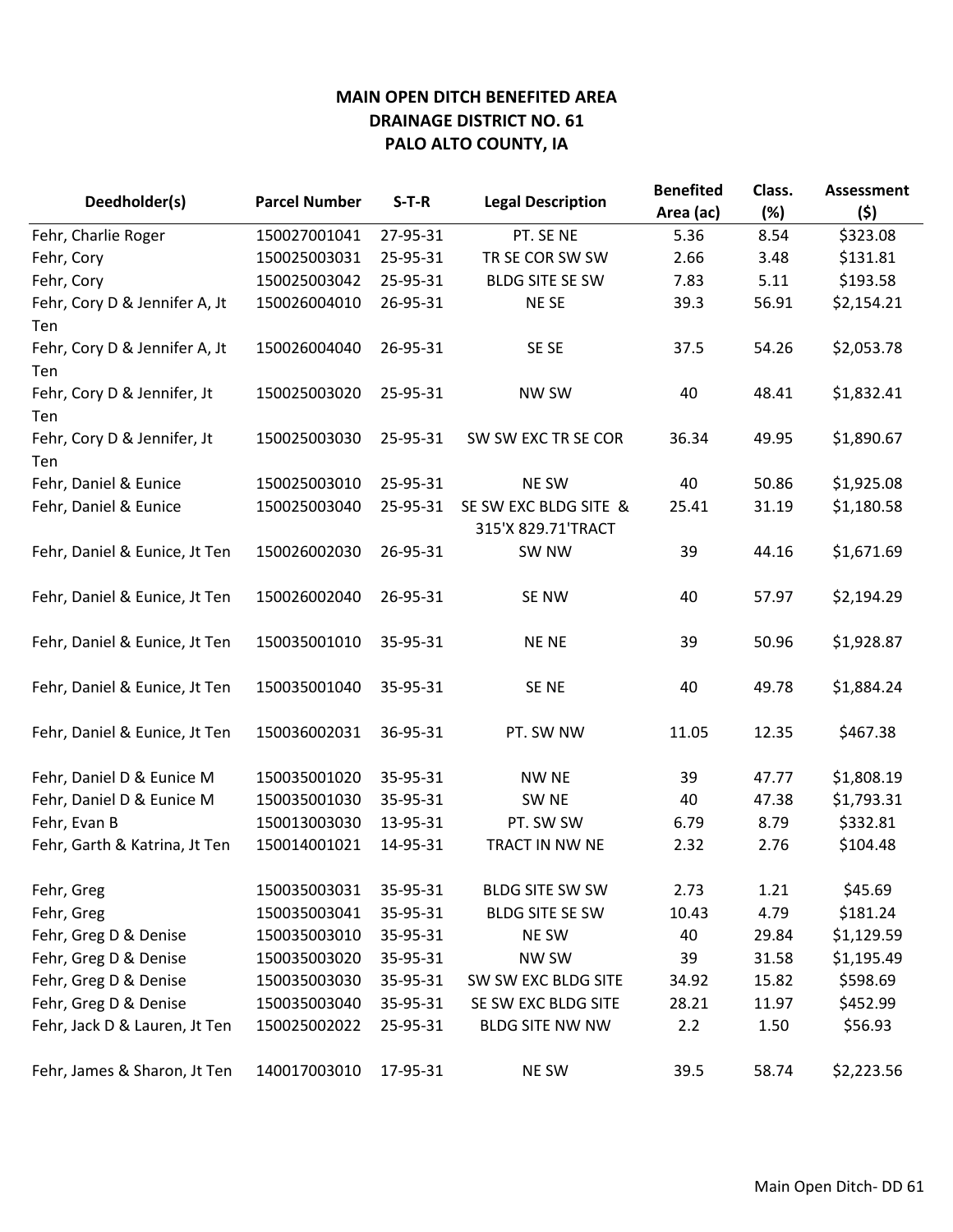| Deedholder(s)                         | <b>Parcel Number</b> | $S-T-R$  | <b>Legal Description</b>              | <b>Benefited</b><br>Area (ac) | Class.<br>(%) | <b>Assessment</b><br>(5) |
|---------------------------------------|----------------------|----------|---------------------------------------|-------------------------------|---------------|--------------------------|
| Fehr, James & Sharon, Jt Ten          | 140017003040         |          | S 750' OF<br>17-95-31 SE SW EXC       | 23.6                          | 36.74         | \$1,390.66               |
|                                       |                      |          | E 350'                                |                               |               |                          |
| Fehr, James & Sharon, Jt Ten          | 140017004010         | 17-95-31 | N 1,139' NE SE                        | 33.49                         | 39.47         | \$1,494.00               |
| Fehr, James & Sharon, Jt Ten          | 140017004020         | 17-95-31 | NW SE                                 | 40                            | 67.50         | \$2,555.00               |
| Fehr, James & Sharon, Jt Ten          | 140017004030         |          | <b>TRACT IN</b><br>17-95-31 SW SE EXC | 36.96                         | 66.00         | \$2,498.18               |
| Fehr, James 1/3, Karl Fehr<br>1/3     | 140017004031         | 17-95-31 | <b>SW CORNER</b><br>TR IN SW SE       | 1.65                          | 1.24          | \$47.09                  |
| Fehr, James A & Sharon A              | 140009002030         | 9-95-31  | PT. SW NW                             | 24.62                         | 33.30         | \$1,260.33               |
| Fehr, James A & Sharon A              | 140009002040         | 9-95-31  | PT. SE NW                             | 25                            | 33.35         | \$1,262.49               |
| Fehr, James A & Sharon A              | 140017003020         | 17-95-31 | <b>NW SW</b>                          | 28.7                          | 37.91         | \$1,434.91               |
| Fehr, James A & Sharon A              | 140017004011         | 17-95-31 | BLDG SITE NE SE                       | 5.31                          | 6.21          | \$235.18                 |
| Fehr, James A & Sharon A              | 140020001010         | 20-95-31 | <b>NENE</b>                           | 37.7                          | 56.96         | \$2,156.21               |
| Fehr, James A & Sharon A              | 140020002010         | 20-95-31 | <b>NE NW</b>                          | 10                            | 8.72          | \$330.01                 |
| Fehr, James A & Sharon A              | 140020002040         | 20-95-31 | PT. SE NW                             | 10.3                          | 8.27          | \$312.97                 |
| Fehr, Janet J, Living Tr &            | 140008002011         | 8-95-31  | E 738' NE NW                          | 22                            | 37.63         | \$1,424.28               |
| Trustee                               |                      |          |                                       |                               |               |                          |
| Fehr, Janet J, Living Tr &<br>Trustee | 140008002041         | 8-95-31  | E 738' SE NW                          | 22.5                          | 36.78         | \$1,392.22               |
| Fehr, John J, Karl D, Kent E          | 140020001020         | 20-95-31 | <b>NW NE</b>                          | 39                            | 34.18         | \$1,293.83               |
| Fehr, John J, Karl D, Kent E          | 140020001030         | 20-95-31 | SW <sub>NE</sub>                      | 40                            | 41.02         | \$1,552.79               |
| Fehr, John J, Karl D, Kent E          | 150020004020         | 20-95-31 | PT. NW SE                             | 11.77                         | 13.81         | \$522.80                 |
| Fehr, Karl D & Denise I, Jt Ten       | 150010001012         | 10-95-31 | $W1/2$ NE NE                          | 15.61                         | 24.77         | \$937.59                 |
| Fehr, Karl D & Denise I, Jt Ten       | 150010001020         | 10-95-31 | <b>E1/2 NW NE</b>                     | 19.48                         | 29.08         | \$1,100.71               |
| Fehr, Karl D & Denise I, Jt Ten       | 150010001030         | 10-95-31 | <b>E1/2 SW NE</b>                     | 19.98                         | 26.35         | \$997.25                 |
| Fehr, Karl D & Denise I, Jt Ten       | 150010001040         | 10-95-31 | SE NE EXC TR                          | 35.63                         | 53.70         | \$2,032.58               |
| Fehr, Karl D & Denise I, Jt Ten       | 510011003010         | 11-94-31 | NE SW                                 | 2.4                           | 0.68          | \$25.70                  |
| Fehr, Karl D & Denise I, Jt Ten       | 510011004020         | 11-94-31 | NW SE                                 | 17.6                          | 7.45          | \$282.12                 |
| Fehr, Karl D & MJF Trust              | 140017003042         | 17-95-31 | TR SE SW                              | 1.59                          | 2.24          | \$84.60                  |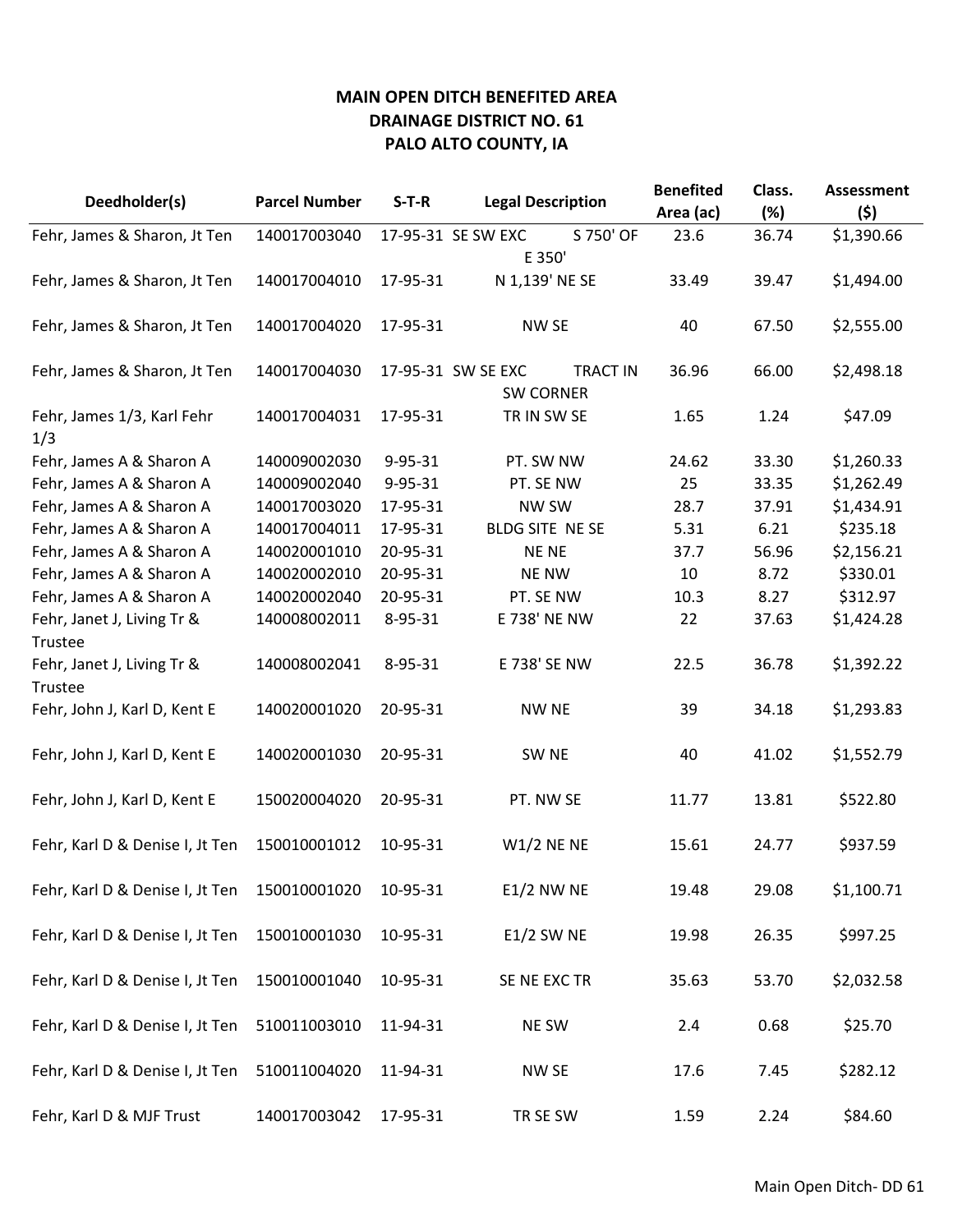| Deedholder(s)                                     | <b>Parcel Number</b> | $S-T-R$  | <b>Legal Description</b>                   | <b>Benefited</b> | Class. | <b>Assessment</b> |
|---------------------------------------------------|----------------------|----------|--------------------------------------------|------------------|--------|-------------------|
|                                                   |                      |          |                                            | Area (ac)        | (%)    | (5)               |
| Fehr, Larry L                                     | 140007001010         | 7-95-31  | <b>NENE</b>                                | 38               | 58.52  | \$2,215.04        |
| Fehr, Larry L                                     | 140007001040         | 7-95-31  | SE NE                                      | 39               | 67.02  | \$2,536.76        |
| Fehr, Larry L                                     | 140008002021         | 8-95-31  | PT. NW NW                                  | 11.99            | 19.75  | \$747.61          |
| Fehr, Larry L                                     | 140008002031         | 8-95-31  | PT. SW NW                                  | 20               | 35.73  | \$1,352.32        |
| Fehr, Robert J, Living Trust                      | 140018002020         | 18-95-31 | NW NW EXC TRACT                            | 31.2             | 29.78  | \$1,127.24        |
| Fehr, Robert J, Living Trust                      | 140018002030         | 18-95-31 | SW NW EXC TRACT                            | 14.6             | 10.71  | \$405.45          |
| Fehr, Wayne                                       | 150014004010         | 14-95-31 | NE SE                                      | 40               | 52.93  | \$2,003.74        |
| Fehr, Wayne                                       | 150014004021         | 14-95-31 | PT. NW SE                                  | 8                | 10.95  | \$414.50          |
| Fehr, Wayne                                       | 150014004040         | 14-95-31 | SE SE                                      | 38.65            | 73.71  | \$2,790.18        |
| Fehr, Wayne & Kathryn                             | 150014003020         | 14-95-31 | TR NW SW                                   | 6.06             | 6.52   | \$246.81          |
| Fehr, Wayne & Kathryn, Jt<br>Ten                  | 150013002020         | 13-95-31 | PT NW NW                                   | 28.96            | 45.02  | \$1,704.13        |
| Fehr, Wayne & Kathryn, Jt<br>Ten                  | 150013002030         | 13-95-31 | PT SW NW                                   | 29.6             | 32.68  | \$1,236.98        |
| Fehr, Wayne & Kathryn, Jt<br>Ten                  | 150014002020         | 14-95-31 | <b>NW NW EXC TRACT</b>                     | 35.57            | 61.29  | \$2,320.12        |
| Fehr, Wayne & Kathryn, Jt<br>Ten                  | 150014002030         | 14-95-31 | PT N1/2 SW NW                              | 14.5             | 23.40  | \$885.81          |
| Fehr, Wayne E & Kathryn K                         | 150014001030         | 14-95-31 | SW <sub>NE</sub>                           | 40               | 77.06  | \$2,916.92        |
| Fehr, Wayne E & Kathryn K                         | 150014001040         | 14-95-31 | SE NE                                      | 40               | 48.27  | \$1,827.11        |
| Fehr, Wayne E & Kathryn K, Jt<br>Ten              | 150013003010         | 13-95-31 | PT NE SW                                   | 7                | 11.01  | \$416.69          |
| Fehr, Wayne E & Kathryn K, Jt<br>Ten              | 150013003020         | 13-95-31 | NW SW                                      | 40               | 50.86  | \$1,925.08        |
| Fehr, Wayne E & Kathryn K, Jt<br>Ten              | 150013003031         | 13-95-31 | PT. SW SW                                  | 3.68             | 5.99   | \$226.55          |
| Fehr, Wayne E & Kathryn K, Jt 150013003032<br>Ten |                      | 13-95-31 | PT. SW SW                                  | 28.16            | 39.66  | \$1,501.31        |
| Fehr, Wayne E & Kathryn K, Jt 150013003040<br>Ten |                      | 13-95-31 | PT. SE SW                                  | 6.76             | 11.40  | \$431.42          |
| Fehr, Wayne E & Kathryn K, Jt 150014001010<br>Ten |                      | 14-95-31 | <b>NENE</b>                                | 38.35            | 65.34  | \$2,473.46        |
| Fehr, Wayne E & Kathryn K, Jt 150014001020<br>Ten |                      |          | 2.32 AC<br>14-95-31 NW NE EXC<br><b>TR</b> | 36.03            | 54.36  | \$2,057.68        |
| Fehr, Wayne E & Kathryn K, Jt 150014002010<br>Ten |                      | 14-95-31 | <b>NE NW</b>                               | 38.34            | 66.27  | \$2,508.52        |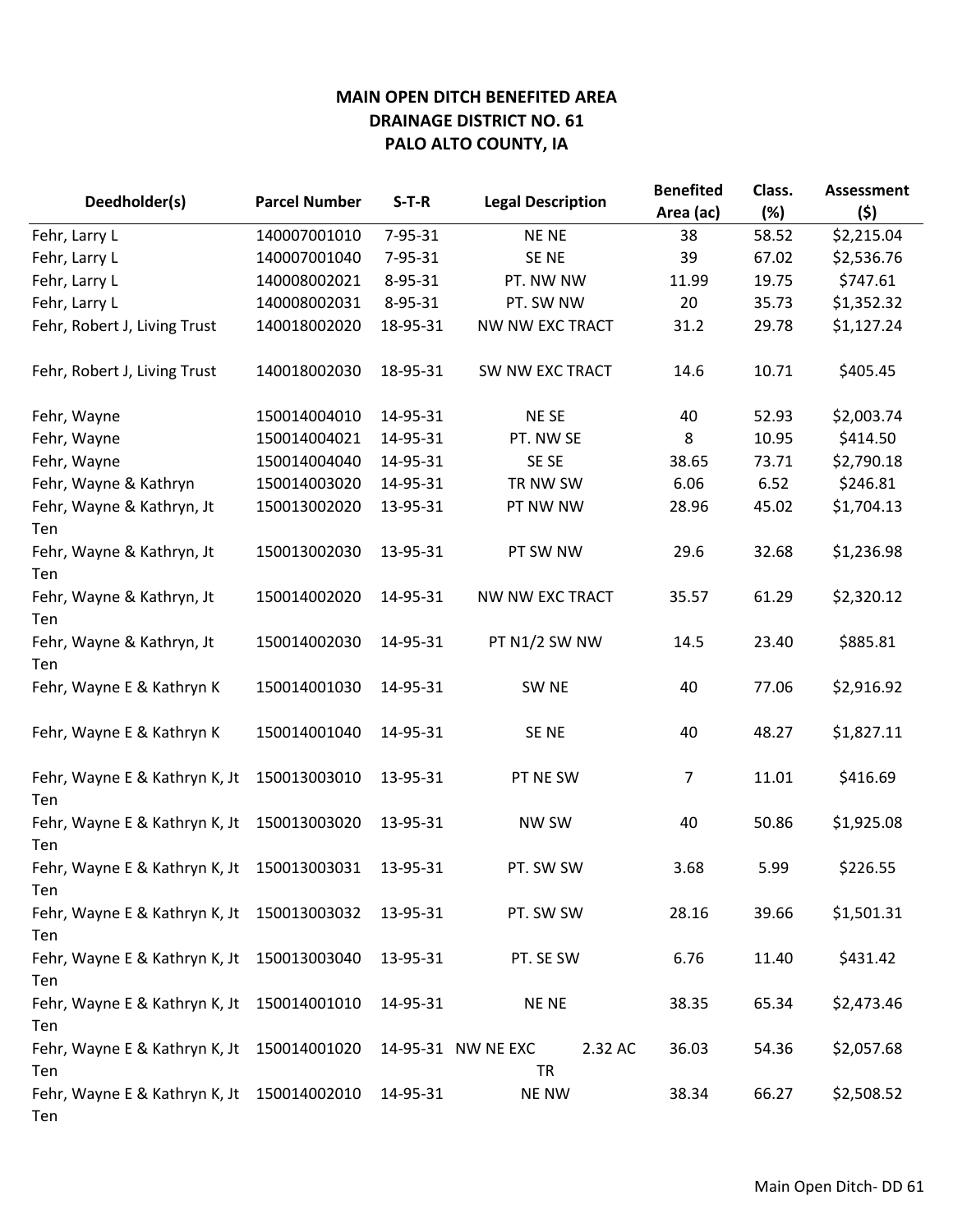|                                | <b>Parcel Number</b> | $S-T-R$       |                                          | <b>Benefited</b> | Class. | <b>Assessment</b> |
|--------------------------------|----------------------|---------------|------------------------------------------|------------------|--------|-------------------|
| Deedholder(s)                  |                      |               | <b>Legal Description</b>                 | Area (ac)        | (%)    | (5)               |
| Fehr, Wayne E & Kathryn K, Jt  | 150014002040         | 14-95-31      | SE NW                                    | 40               | 69.31  | \$2,623.67        |
| Ten                            |                      |               |                                          |                  |        |                   |
| Fern Valley Feeders            | 150023004031         | 23-95-31      | 465'X 600' TRACT IN SW                   | 5.8              | 7.48   | \$283.22          |
|                                |                      |               | <b>CORNER SW SE</b>                      |                  |        |                   |
| Fern Valley Feeders            | 510001003031         | 1-94-31       | TR IN SW SW                              | 5.44             | 5.12   | \$193.62          |
| Fickbohm, David                | 150015002011         | 15-95-31      | N 542.80'OF E 399.43 NE                  | 4.69             | 6.99   | \$264.52          |
|                                |                      |               | 1/4 NW 1/4                               |                  |        |                   |
| Fickbohm, David P & Janet S    | 150015002012         | 15-95-31      | S 544.59' OF E 400' NE                   | 4.66             | 4.49   | \$170.08          |
|                                |                      |               | $1/4$ NW $1/4$                           |                  |        |                   |
| Fickbohm, David P & Janet S,   | 150015002013         | 15-95-31      | TR IN NE NW                              | 2.08             | 2.23   | \$84.41           |
| Jt Ten                         |                      |               |                                          |                  |        |                   |
| Firkins, Terry Lynn            | 140009002010         | $9 - 95 - 31$ | PT. NE NW                                | 29               | 54.66  | \$2,069.15        |
| Firkins, Terry Lynn            | 140009002020         | $9 - 95 - 31$ | PT. NW NW                                | 27.92            | 38.45  | \$1,455.62        |
| Fish, Clayton H & Catherine    | 150010002020         | 10-95-31      | <b>NW NW</b>                             | 39               | 57.37  | \$2,171.73        |
| Fish Hayes, LE, Rem            |                      |               |                                          |                  |        |                   |
|                                |                      |               |                                          |                  |        |                   |
| Fish, Clayton H & Catherine    | 150010002030         | 10-95-31      | SW NW                                    | 40               | 77.96  | \$2,951.14        |
| Fish Hayes, LE, Rem            |                      |               |                                          |                  |        |                   |
|                                |                      |               |                                          |                  |        |                   |
| Fisher, Anita & Fisher, Carrie | 150036003021         | 36-95-31      | 30 AC TR NW SW                           | 30               | 31.05  | \$1,175.47        |
|                                |                      |               |                                          |                  |        |                   |
| Fisher, Anita & Fisher, Carrie | 150036003041         | 36-95-31      | PT. SE SW                                | $\overline{7}$   | 4.88   | \$184.73          |
|                                |                      |               |                                          |                  |        |                   |
| Fisher, Anita D & Fisher,      | 150034004010         | 34-95-31      | E 34.5 AC TRACT NESE                     | 34.5             | 17.26  | \$653.28          |
| Carrie S                       |                      |               |                                          |                  |        |                   |
| Fisher, Anita D & Fisher,      | 150034004040         |               | 34-95-31 E 33.64 AC TRACT<br><b>SESE</b> | 33.64            | 14.10  | \$533.77          |
| Carrie S                       |                      |               |                                          |                  |        |                   |
| Fisher, Anita D & Fisher,      | 150035004010         | 35-95-31      | <b>NESE</b>                              | 40               | 38.38  | \$1,452.86        |
| Carrie S                       |                      |               |                                          |                  |        |                   |
| Fisher, Anita D & Fisher,      | 150035004040         | 35-95-31      | SE SE                                    | 38.64            | 31.52  | \$1,193.03        |
| Carrie S                       |                      |               |                                          |                  |        |                   |
| Fisher, Anita D & Fisher,      | 150036003020         | 36-95-31      | PT. NW SW                                | 4.76             | 2.39   | \$90.51           |
| Carrie S                       |                      |               |                                          |                  |        |                   |
| Fisher, Anita D & Fisher,      | 150036003030         | 36-95-31      | SW SW                                    | 38.76            | 26.51  | \$1,003.35        |
| Carrie S                       |                      |               |                                          |                  |        |                   |
| Fitzgerald, Steven H &         | 140005001012         | 5-95-31       | TRACT IN NE NE                           | 2.23             | 2.36   | \$89.18           |
| Georgina                       |                      |               |                                          |                  |        |                   |
| Fitzgerald, Steven H &         | 140005001043         | $5 - 95 - 31$ | TRACT IN SE NE                           | 3.31             | 3.79   | \$143.39          |
| Georgina                       |                      |               |                                          |                  |        |                   |
| Five K, LP                     | 120026003020         | 26-96-31      | <b>NW SW</b>                             | 39               | 42.19  | \$1,596.89        |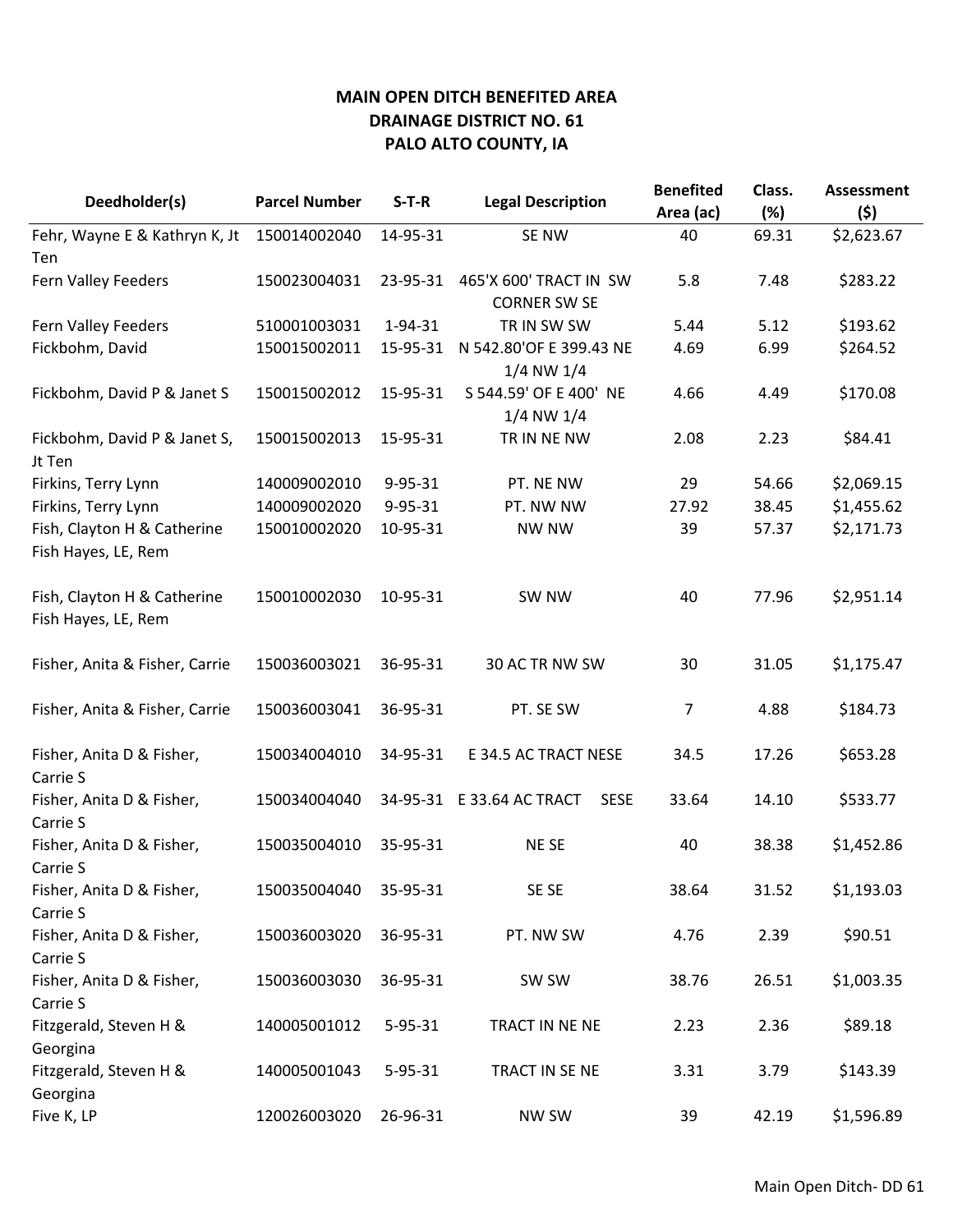| Deedholder(s)                                      | <b>Parcel Number</b> | $S-T-R$  | <b>Legal Description</b> | <b>Benefited</b> | Class. | <b>Assessment</b> |
|----------------------------------------------------|----------------------|----------|--------------------------|------------------|--------|-------------------|
|                                                    |                      |          |                          | Area (ac)        | (%)    | (5)               |
| Five K, LP                                         | 120026003030         | 26-96-31 | SW SW                    | 38               | 42.86  | \$1,622.48        |
| FKF Farms, LLC                                     | 120032004020         | 32-96-31 | NW SE                    | 40               | 60.51  | \$2,290.37        |
| FKF Farms, LLC                                     | 120032004030         | 32-96-31 | SW <sub>SE</sub>         | 35.01            | 53.55  | \$2,027.02        |
| Fogarty, Gertrude Esteleen,                        | 140007004010         | 7-95-31  | <b>NESE</b>              | 39               | 60.91  | \$2,305.66        |
| <b>Living Trust</b>                                |                      |          |                          |                  |        |                   |
| Fogarty, Gertrude Esteleen,<br><b>Living Trust</b> | 140007004040         | 7-95-31  | SE SE                    | 38               | 70.45  | \$2,666.82        |
| Fogarty, Gertrude Esteleen,<br><b>Living Trust</b> | 140008003010         | 8-95-31  | NE SW                    | 40               | 42.74  | \$1,617.71        |
| Fogarty, Gertrude Esteleen,<br><b>Living Trust</b> | 140008003020         | 8-95-31  | NW SW                    | 40               | 51.96  | \$1,966.95        |
| Fogarty, Gertrude Esteleen,<br><b>Living Trust</b> | 140008003030         | 8-95-31  | SW SW                    | 39               | 56.04  | \$2,121.27        |
| Fogarty, Gertrude Esteleen,<br><b>Living Trust</b> | 140008003040         | 8-95-31  | SE SW                    | 39               | 58.20  | \$2,203.15        |
| Fogarty, Gertrude Esteleen,<br><b>Living Trust</b> | 140008004030         | 8-95-31  | SW <sub>SE</sub>         | 39               | 56.77  | \$2,148.95        |
| Fogarty, Gertrude Esteleen,<br><b>Living Trust</b> | 140008004040         | 8-95-31  | SE SE                    | 37.81            | 46.38  | \$1,755.50        |
| Fogarty, Gertrude Esteleen,<br><b>Living Trust</b> | 140017002010         | 17-95-31 | <b>NE NW</b>             | 39               | 45.82  | \$1,734.53        |
| Fogarty, Gertrude Esteleen,<br><b>Living Trust</b> | 140018001022         | 18-95-31 | PT NW NE                 | 25.76            | 40.26  | \$1,523.83        |
| Fogarty, Larry & Karen                             | 150025004010         | 25-95-31 | <b>NESE</b>              | 6.6              | 8.85   | \$335.04          |
| Fogarty, Lawrence & Karen<br>Ann, Jt Ten           | 140008002010         | 8-95-31  | NE NW EXC E 738'         | 17               | 33.07  | \$1,251.89        |
| Fogarty, Lawrence & Karen<br>Ann, Jt Ten           | 140008002040         | 8-95-31  | SE NW EXC E 738'         | 17.5             | 26.10  | \$987.79          |
| Fogarty, Lawrence & Karen,<br>Jt Ten               | 140008002020         | 8-95-31  | PT. NW NW                | 19.5             | 34.99  | \$1,324.34        |
| Fogarty, Lawrence & Karen,<br>Jt Ten               | 140008002030         | 8-95-31  | PT. SW NW                | 20               | 26.82  | \$1,015.12        |
| Fogarty, Lawrence & Karen,<br>Jt Ten               | 150015004031         | 15-95-31 | SW SE EXC N 744'         | 17               | 36.46  | \$1,380.18        |
| Fogarty, Lawrence & Karen,<br>Jt Ten               | 150015004041         | 15-95-31 | SE SE EXC N 744'         | 17               | 35.08  | \$1,327.94        |
| Fogarty, Lawrence & Karen,<br>Jt Ten               | 150022001021         | 22-95-31 | NW NE EXC W 726'         | 18               | 38.47  | \$1,456.34        |
| Fogarty, Lawrence & Karen,<br>Jt Ten               | 150022001031         | 22-95-31 | SW NE EXC W 726'         | 18               | 38.02  | \$1,439.15        |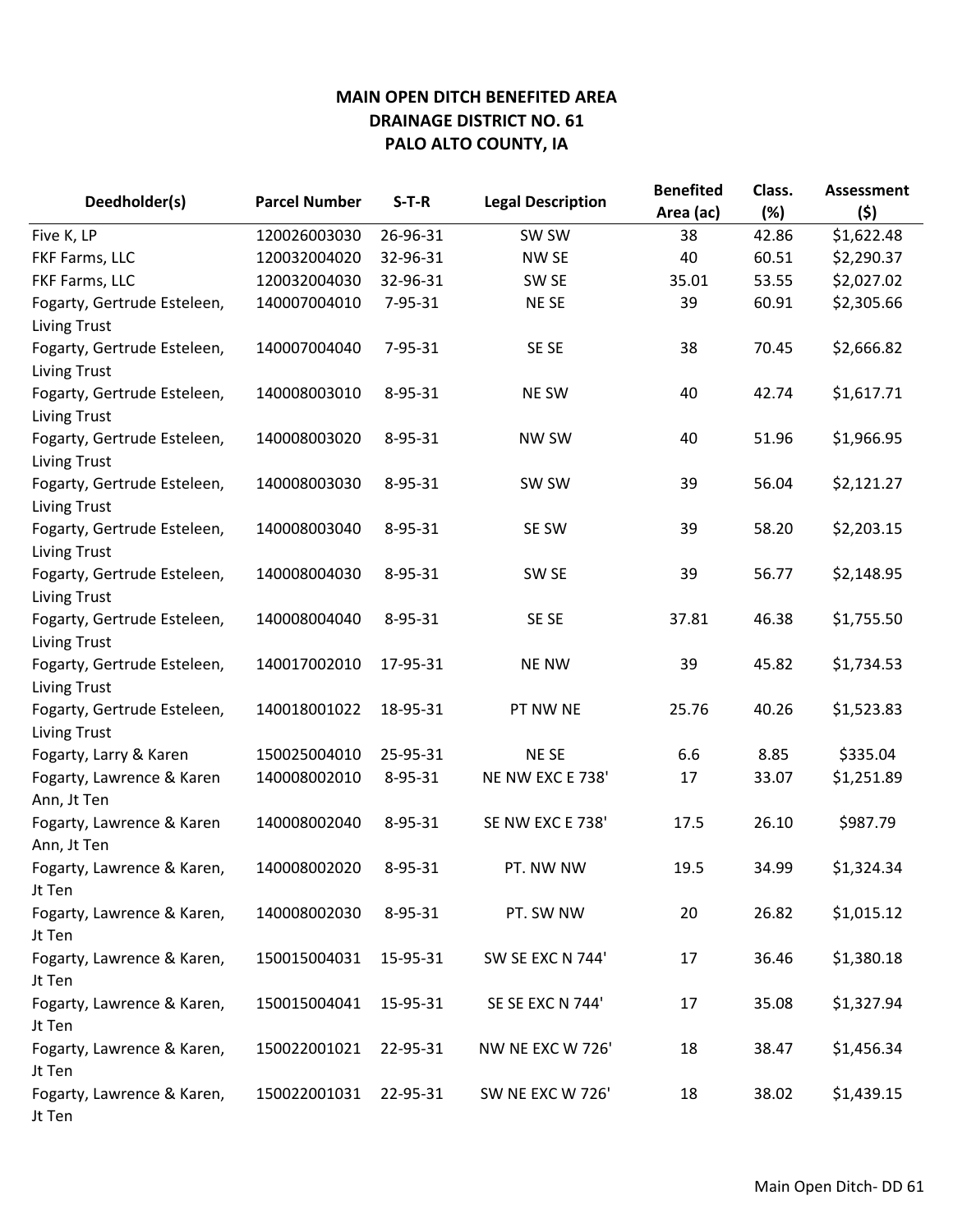| Deedholder(s)                                  | <b>Parcel Number</b> | $S-T-R$  | <b>Legal Description</b>            | <b>Benefited</b><br>Area (ac) | Class.<br>(%) | <b>Assessment</b><br>(5) |
|------------------------------------------------|----------------------|----------|-------------------------------------|-------------------------------|---------------|--------------------------|
| Fogarty, Lawrence & Karen,                     | 150025004020         | 25-95-31 | NW <sub>SE</sub>                    | 38.5                          | 55.22         | \$2,090.20               |
| Jt Ten                                         |                      |          |                                     |                               |               |                          |
| Fogarty, Lawrence & Karen,<br>Jt Ten           | 150025004030         | 25-95-31 | SW SE                               | 29.6                          | 40.71         | \$1,541.06               |
| Fogarty, Patrick J &                           | 150022001020         | 22-95-31 | W 726' NW NE                        | 22                            | 48.81         | \$1,847.63               |
| Fogarty, Patrick J &                           | 150022001030         | 22-95-31 | W 726' SW NE                        | 22                            | 46.95         | \$1,777.26               |
| Foxman, Carole, LE & Rem<br>Debra Petipain &   | 120026001020         | 26-96-31 | <b>NW NE</b>                        | 38.65                         | 24.99         | \$945.85                 |
| Foxman, Carole, LE & Rem<br>Debra Petipain &   | 120026001030         | 26-96-31 | SW <sub>NE</sub>                    | 40                            | 40.67         | \$1,539.54               |
| Frederick, Lyle D, LE, Rem<br>Mark A Frederick | 120021003010         | 21-96-31 | NE SW                               | 40                            | 24.47         | \$926.20                 |
| Frederick, Lyle D, LE, Rem<br>Mark A Frederick | 120021003040         | 21-96-31 | SE SW                               | 38.64                         | 23.68         | \$896.22                 |
| Frieden, Lester L & Esther L                   | 510012001030         | 12-94-31 | SW <sub>NE</sub>                    | 40                            | 12.70         | \$480.59                 |
| Frieden, Lester L & Esther L                   | 510012001040         | 12-94-31 | SE NE                               | 38.14                         | 13.95         | \$527.98                 |
| Frieden, Lester L & Esther L                   | 510012002030         | 12-94-31 | PT SW NW                            | 32.22                         | 21.24         | \$803.93                 |
| Frieden, Lester L & Esther L                   | 510012002040         | 12-94-31 | SE NW                               | 40                            | 14.90         | \$563.83                 |
| Frieden, Lester L & Esther L                   | 510012003010         | 12-94-31 | NE SW                               | 37.3                          | 15.54         | \$588.21                 |
| Frieden, Lester L & Esther L                   | 510012003020         | 12-94-31 | NW SW                               | 36.2                          | 19.60         | \$742.08                 |
| Frieden, Lester L & Esther L                   | 510012004010         | 12-94-31 | <b>NESE</b>                         | 30.2                          | 8.25          | \$312.10                 |
| Frieden, Lester L & Esther L                   | 510012004020         | 12-94-31 | NW SE                               | 40                            | 13.16         | \$498.15                 |
| Frieden, Patrick                               | 120013004010         | 13-96-31 | NE SE                               | 29.8                          | 26.38         | \$998.43                 |
| Frieden, Patrick                               | 120013004040         | 13-96-31 | SE SE                               | 38                            | 32.44         | \$1,227.78               |
| Fuerstenau, Gerald & Brenda                    | 510004004040         | 4-94-31  | SE SE EXC<br>E 359.07'<br>S 690.21' | 9.9                           | 2.74          | \$103.72                 |
| Fuerstenau, Gladys 1/2 &                       | 150010002010         | 10-95-31 | <b>NE NW</b>                        | 38                            | 44.10         | \$1,669.19               |
| Fuerstenau, Gladys 1/2 &                       | 150010002040         | 10-95-31 | SE NW                               | 39                            | 31.62         | \$1,196.97               |
| Fuerstenau, Robert & Gladys                    | 150010003010         | 10-95-31 | NE SW                               | 39.5                          | 45.17         | \$1,709.73               |
| Fuerstenau, Robert & Gladys                    | 150010003020         | 10-95-31 | <b>NW SW</b>                        | 40                            | 64.19         | \$2,429.86               |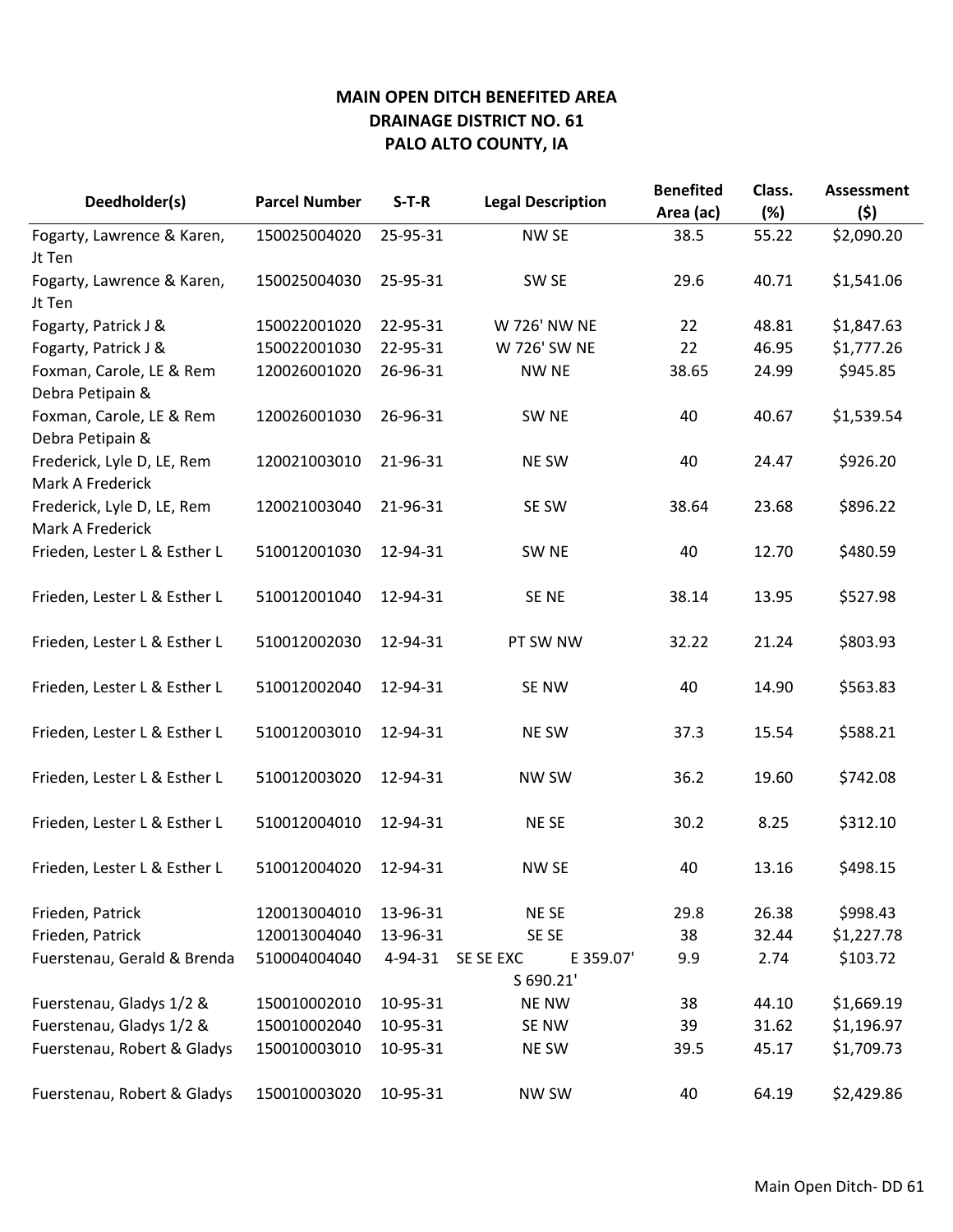| Deedholder(s)                           | <b>Parcel Number</b> | $S-T-R$  | <b>Legal Description</b>                     | <b>Benefited</b> | Class. | <b>Assessment</b> |
|-----------------------------------------|----------------------|----------|----------------------------------------------|------------------|--------|-------------------|
|                                         |                      |          |                                              | Area (ac)        | (%)    | (5)               |
| Fuerstenau, Wayne &                     | 140017004040         | 17-95-31 | TR SE SE                                     | 37.78            | 57.94  | \$2,193.39        |
| Martha, Jts                             |                      |          |                                              |                  |        |                   |
| <b>Funk Family Farm Trust</b>           | 120032004010         | 32-96-31 | NE SE                                        | 40               | 60.81  | \$2,301.80        |
| <b>Funk Family Farm Trust</b>           | 120032004040         | 32-96-31 | PT. SE SE                                    | 30.52            | 42.60  | \$1,612.41        |
| Gain, Inc, An Iowa Corp                 | 120004001042         | 4-96-31  | <b>BLDG TRACT IN</b><br>S                    | 3.4              | 0.87   | \$32.89           |
|                                         |                      |          | 1,168.2' SE NE                               |                  |        |                   |
| Galyen Ranch, LLC                       | 150010004010         | 10-95-31 | PT. NE SE                                    | 26.75            | 48.03  | \$1,818.26        |
| Galyen Ranch, LLC                       | 150010004040         | 10-95-31 | PT. SE SE                                    | 25.26            | 27.10  | \$1,025.87        |
| Galyen Ranch, LLC                       | 150011003020         |          | TR ON E<br>11-95-31 NW SW EXC<br><b>SIDE</b> | 35.89            | 34.92  | \$1,321.92        |
| Galyen Ranch, LLC                       | 150011003030         |          | TR ON E<br>11-95-31 SW SW EXC<br><b>SIDE</b> | 36.79            | 36.00  | \$1,362.73        |
| Galyen, Richard W, Trustee<br>of        | 150023001010         | 23-95-31 | N 1/2 NE NE                                  | 18.25            | 34.40  | \$1,302.20        |
| Geelan, John W & C Virginia             | 150015002030         | 15-95-31 | SW NW                                        | 40               | 71.22  | \$2,695.74        |
| Geelan, John W & C Virginia             | 150015002040         | 15-95-31 | <b>SE NW</b>                                 | 39               | 47.36  | \$1,792.74        |
| Geelan, John W & C Virginia             | 150015003010         | 15-95-31 | <b>NE SW</b>                                 | 39.00            | 75.55  | \$2,859.91        |
| Geelan, John W & C Virginia             | 150015003020         | 15-95-31 | <b>NW SW</b>                                 | 40               | 82.87  | \$3,137.07        |
| General Development, LC                 | 150024001023         |          | 24-95-31 N 349.75'OF W 118.77 TR<br>IN NW NE | 0.84             | 1.70   | \$64.35           |
| General Development, LC                 | 150024002012         | 24-95-31 | N 350'OF E 731.23'TR IN<br><b>NENW</b>       | 5.11             | 9.35   | \$354.04          |
| General Swine Properties,<br><b>LLC</b> | 120014004041         |          | 14-96-31 S 518.92' E 251.83' SE SE           | 2.8              | 2.39   | \$90.28           |
| General Swine Properties,<br><b>LLC</b> | 120014004042         | 14-96-31 | TR SE SE                                     | 1.95             | 1.43   | \$53.94           |
| General Swine Properties,<br>LLC        | 150011003011         | 11-95-31 | TR ON W SIDE NE SW                           | 0.5              | 0.42   | \$15.78           |
| General Swine Properties,<br><b>LLC</b> | 150011003021         | 11-95-31 | TR ON E SIDE NW SW                           | 4.11             | 6.59   | \$249.34          |
| General Swine Properties,<br>LLC        | 150011003031         | 11-95-31 | TR ON E SIDE SW SW                           | 1.58             | 2.84   | \$107.58          |
| General Swine Properties,<br><b>LLC</b> | 150011003041         | 11-95-31 | TR ON W SIDE SE SW                           | 0.16             | 0.22   | \$8.25            |
| German Evangelical Lutheran             | 130011001021         | 11-96-31 | 4.0 AC TR NW CORNER<br>NW NE                 | 1.2              | 0.19   | \$7.34            |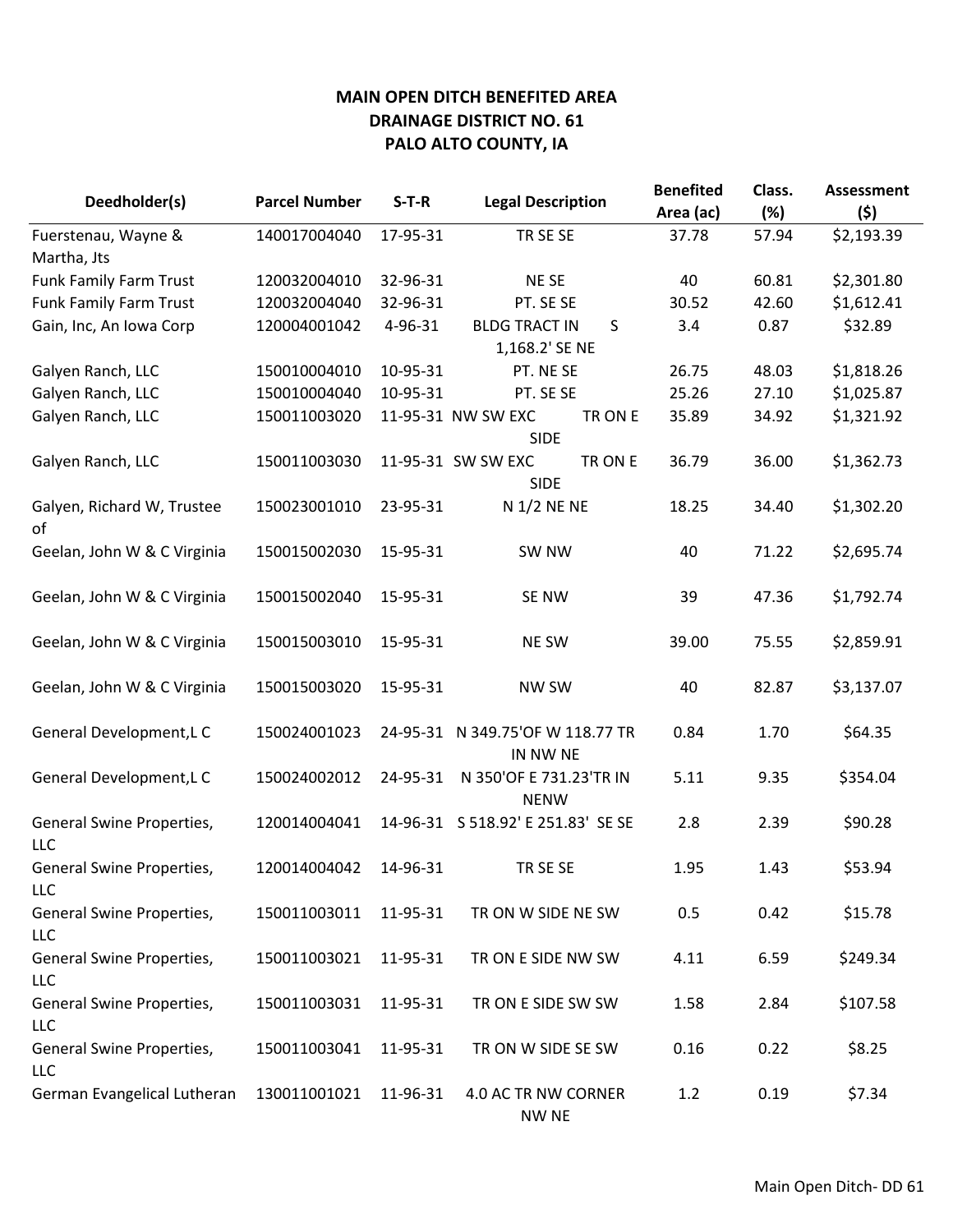| Deedholder(s)                          | <b>Parcel Number</b> | $S-T-R$       | <b>Legal Description</b> | <b>Benefited</b> | Class. | <b>Assessment</b> |
|----------------------------------------|----------------------|---------------|--------------------------|------------------|--------|-------------------|
|                                        |                      |               |                          | Area (ac)        | (%)    | (\$)              |
| Girres, Anthony & Annette, Jt          | 510002003021         | $2 - 94 - 31$ | 405' X 563' TR NW SW     | 4.92             | 2.71   | \$102.47          |
| Ten                                    |                      |               |                          |                  |        |                   |
| Girres, Anthony C & Annette            | 150021003020         | 21-95-31      | NW SW                    | 17.2             | 16.36  | \$619.36          |
| K                                      |                      |               |                          |                  |        |                   |
| Girres, Anthony C & Annette            | 510002003023         | 2-94-31       | <b>BLDG SITE NW SW</b>   | 1.22             | 0.58   | \$21.77           |
| K, Jt Ten                              |                      |               |                          |                  |        |                   |
| Girres, Anthony C & Annette            | 510002003032         | 2-94-31       | <b>BLDG SITE SW SW</b>   | 3.89             | 1.70   | \$64.43           |
| K, Jt Ten                              |                      |               |                          |                  |        |                   |
| Girres, Anthony C & Annette            | 510003004011         | 3-94-31       | TR SE COR NE SE          | 0.54             | 0.23   | \$8.55            |
| K, Jt Ten                              |                      |               |                          |                  |        |                   |
| Girres, Anthony C & Annette            | 510003004041         | 3-94-31       | SE SE                    | 0.97             | 0.42   | \$15.90           |
| K, Jt Ten                              |                      |               |                          |                  |        |                   |
| Girres, David & Robin, Jt Ten          | 510002002011         | 2-94-31       | DWLG SITE NE NW          | 1.47             | 0.61   | \$23.20           |
|                                        |                      |               |                          |                  |        |                   |
| Girres, David Eli & Robin K, Jt        | 510011001010         | 11-94-31      | SE OF RR, NE NE          | 12.37            | 7.18   | \$271.64          |
| Ten                                    |                      |               |                          |                  |        |                   |
| Girres, David Eli & Robin K, Jt        | 510011001011         | 11-94-31      | NE OF RR, NE NE          | 22.17            | 17.02  | \$644.12          |
| Ten                                    |                      |               |                          |                  |        |                   |
| Girres, David Eli & Robin K, Jt        | 510011001021         | 11-94-31      | PT NW NE                 | 3.9              | 2.04   | \$77.37           |
| Ten                                    |                      |               |                          |                  |        |                   |
| Girres, David Eli & Robin K, Jt        | 510011001030         | 11-94-31      | PT SW NE                 | 3.9              | 3.19   | \$120.60          |
| Ten                                    |                      | 11-94-31      |                          |                  | 26.40  |                   |
| Girres, David Eli & Robin K, Jt        | 510011001040         |               | SE NE EXC TR             | 38.75            |        | \$999.26          |
| Ten<br>Girres, David Eli & Robin K, Jt | 510011001041         | 11-94-31      | TR SE NE                 | 0.45             | 0.40   | \$15.25           |
| Ten                                    |                      |               |                          |                  |        |                   |
| Girres, David Eli & Robin K, Jt        | 510012002031         | 12-94-31      | PT SW NW                 | 3.22             | 0.72   | \$27.07           |
| Ten                                    |                      |               |                          |                  |        |                   |
| Girres, David Eli & Robin K, Jt        | 510012002032         | 12-94-31      | TR SW1/4 NW1/4           | 0.61             | 0.02   | \$0.91            |
| Ten                                    |                      |               |                          |                  |        |                   |
| Girres, Dustin Anthony &               | 510002002033         | 2-94-31       | TR SW NW                 | 4.21             | 3.33   | \$125.94          |
| Jennifer Ann, Jt Ten                   |                      |               |                          |                  |        |                   |
| Girres, Ronald C & Judith A            | 510012002010         | 12-94-31      | <b>NE NW</b>             | 38.49            | 18.78  | \$710.78          |
|                                        |                      |               |                          |                  |        |                   |
| Girres, Ronald C & Judith A            | 510012002020         | 12-94-31      | <b>NW NW</b>             | 37.69            | 29.56  | \$1,119.03        |
|                                        |                      |               |                          |                  |        |                   |
| Girres, Ronald C & Judith Ann          | 510001003021         | 1-94-31       | TR NW SW<br>W OF         | 3.66             | 2.16   | \$81.69           |
|                                        |                      |               | DD #61                   |                  |        |                   |
| Girres, Ronald C & Judith Ann          | 510002003010         | 2-94-31       | NE PT NE SW LYING NE OF  | 15.2             | 8.28   | \$313.47          |
|                                        |                      |               | RR & TR NW COR           |                  |        |                   |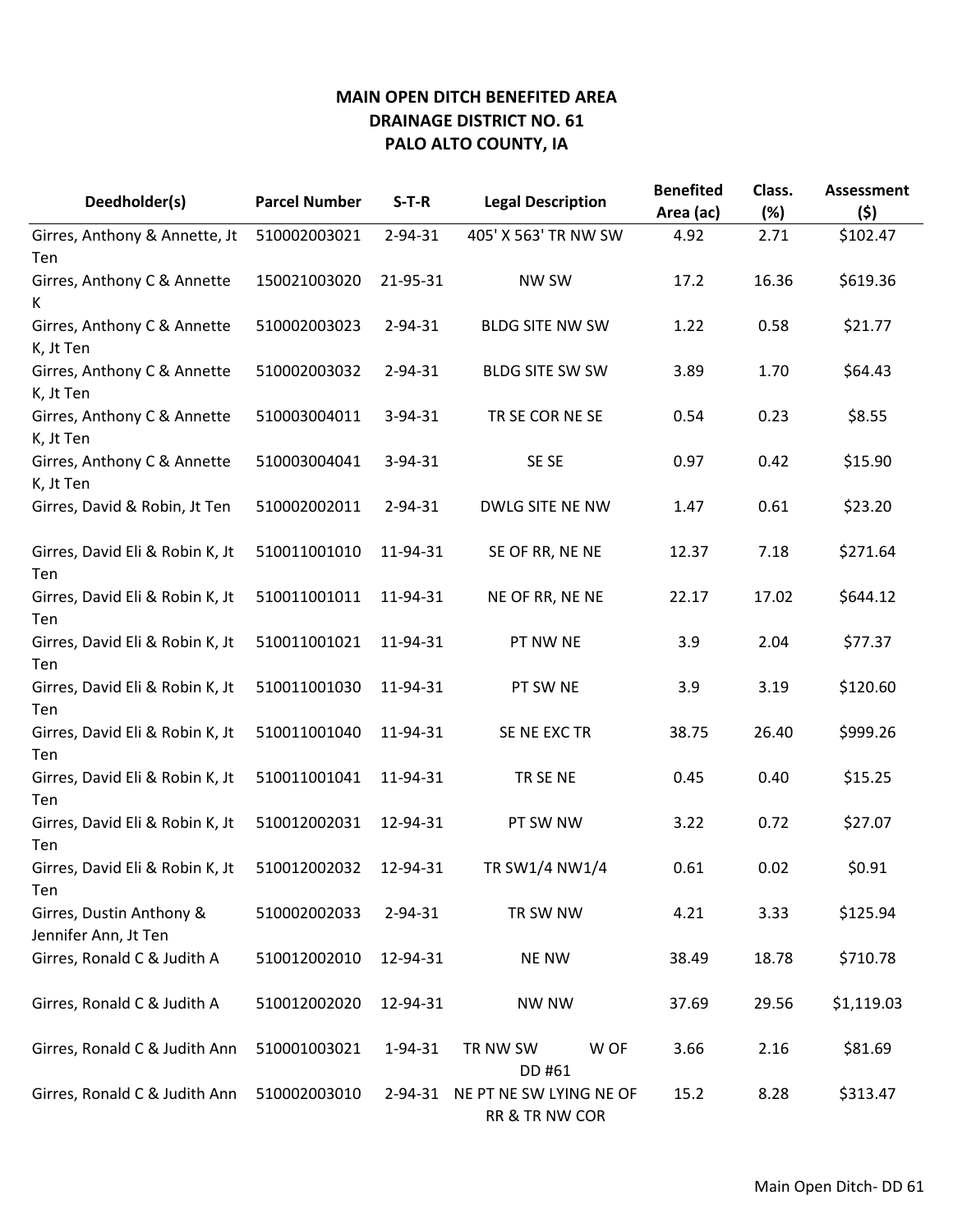| Deedholder(s)                                           | <b>Parcel Number</b> | $S-T-R$       | <b>Legal Description</b>                 | <b>Benefited</b> | Class. | <b>Assessment</b> |
|---------------------------------------------------------|----------------------|---------------|------------------------------------------|------------------|--------|-------------------|
|                                                         |                      |               |                                          | Area (ac)        | (%)    | (\$)              |
| Girres, Ronald C & Judith Ann                           | 510002004010         | 2-94-31       | TR NE SE                                 | 8.88             | 4.65   | \$176.02          |
| Girres, Ronald C & Judith Ann                           | 510002004011         | 2-94-31       | NE SE EXC TR                             | 31.12            | 23.27  | \$880.85          |
| Girres, Ronald C & Judith Ann                           | 510002004020         | 2-94-31       | NW SE EXC TR                             | 31.13            | 20.71  | \$784.02          |
| Girres, Ronald C & Judith Ann                           | 510002004021         | 2-94-31       | TR NW SE                                 | 8.87             | 5.11   | \$193.24          |
| Girres, Ronald C & Judith Ann                           | 510002004030         | $2 - 94 - 31$ | SW SE EXC TR<br><b>LYING</b><br>SW OF RR | 19.47            | 12.50  | \$473.21          |
| Girres, Ronald C & Judith Ann                           | 510002004040         | 2-94-31       | SE SE                                    | 38.27            | 31.09  | \$1,176.87        |
| Girres, Ronald C & Judith<br>Ann, Jt Ten                | 510002001020         | 2-94-31       | <b>NW NE</b>                             | 42.33            | 31.77  | \$1,202.49        |
| Girres, Ronald C & Judith<br>Ann, Jt Ten                | 510002001030         | 2-94-31       | SW <sub>NE</sub>                         | 40               | 39.18  | \$1,483.25        |
| Girres, Ronald C & Judith<br>Ann, Jt Ten                | 510002002010         | 2-94-31       | NE NW EXC DWLG SITE                      | 41.15            | 26.27  | \$994.56          |
| Girres, Ronald C & Judith<br>Ann, Jt Ten                | 510002002020         | 2-94-31       | NW NW N OF RR                            | 41.45            | 23.45  | \$887.48          |
| Girres, Ronald C & Judith<br>Ann, Jt Ten                | 510002002021         | 2-94-31       | NW NW S OF RR                            | 0.19             | 0.15   | \$5.68            |
| Girres, Ronald C & Judith<br>Ann, Jt Ten                | 510002002030         | 2-94-31       | PT. SW NW                                | 17               | 9.92   | \$375.47          |
| Girres, Ronald C & Judith<br>Ann, Jt Ten                | 510002002032         | 2-94-31       | PT. SW NW                                | 18.22            | 15.37  | \$581.92          |
| Girres, Ronald C & Judith<br>Ann, Jt Ten                | 510002002040         | 2-94-31       | SE NW N OF RR                            | 39.95            | 23.68  | \$896.49          |
| Girres, Ronald C & Judith<br>Ann, Jt Ten                | 510002002041         | 2-94-31       | SE NW S OF RR                            | 0.05             | 0.02   | \$0.91            |
| Girres, Ronald C & Judith<br>Ann, Jt Ten                | 510002003012         |               | 2-94-31 N 204.16'NE SW LYING SW<br>OF RR | 0.68             | 0.53   | \$20.14           |
| Girres, Ronald C & Judith<br>Ann, Jt Ten                | 510002003020         | $2 - 94 - 31$ | N 204.16' NW SW                          | 5.96             | 4.42   | \$167.16          |
| Girres, Ronald C & Judith                               | 510003001040         | $3 - 94 - 31$ | SE NE                                    | 39               | 20.37  | \$771.11          |
| Ann, Jt Ten<br>Girres, Ronald C & Judith                | 510003004010         | $3 - 94 - 31$ | NE SE EXC TR SE COR                      | 38.46            | 18.35  | \$694.54          |
| Ann, Jt Ten<br>Girres, Ronald C & Judith<br>Ann, Jt Ten | 510003004040         | $3 - 94 - 31$ | SE SE EXC TR NE COR                      | 36.54            | 20.17  | \$763.62          |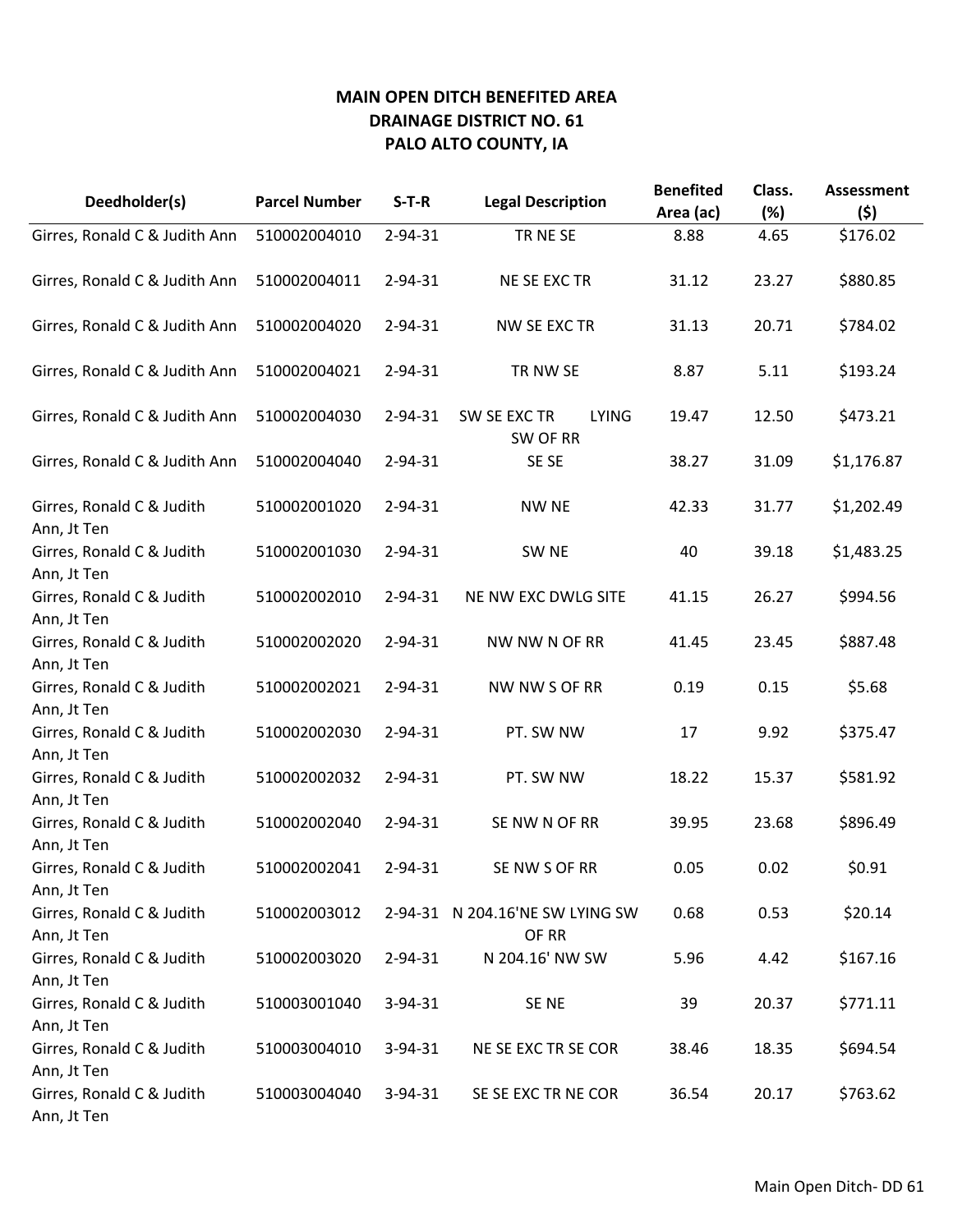| Deedholder(s)                              | <b>Parcel Number</b> | $S-T-R$       | <b>Legal Description</b>                  | <b>Benefited</b> | Class. | <b>Assessment</b> |
|--------------------------------------------|----------------------|---------------|-------------------------------------------|------------------|--------|-------------------|
|                                            |                      |               |                                           | Area (ac)        | (%)    | (5)               |
| Girres, Ronald Cornelius &                 | 510002003011         | 2-94-31       | NE SW LYING SW OF RR                      | 19.35            | 10.55  | \$399.51          |
| Judith Ann                                 |                      |               | EXC N 204.16' & TR                        |                  |        |                   |
| Girres, Ronald Cornelius &                 | 510002003022         | $2 - 94 - 31$ | NW SW LYING SW OF RR                      | 26.77            | 13.63  | \$515.94          |
| Judith Ann                                 |                      |               | <b>EXC BLDG SITE</b>                      |                  |        |                   |
| Girres, Ronald Cornelius &<br>Judith Ann   | 510002003030         | 2-94-31       | SW SW EXC TR                              | 31.58            | 16.06  | \$607.97          |
| Girres, Ronald Cornelius &                 | 510002003040         | 2-94-31       | SE SW                                     | 38.3             | 21.19  | \$801.97          |
| Judith Ann                                 |                      |               |                                           |                  |        |                   |
| Girres, Ronald Cornelius &<br>Judith Ann   | 510002004031         | $2 - 94 - 31$ | SW SE LYING SW OF RR                      | 15.05            | 9.48   | \$358.89          |
| Godwin, Anita J, Revocable<br>Trust        | 150002003010         | 2-95-31       | PT. NE SW                                 | 26.25            | 45.95  | \$1,739.18        |
| Godwin, Anita J, Revocable<br>Trust        | 150002003020         | 2-95-31       | PT. NW SW                                 | 35.1             | 37.84  | \$1,432.38        |
| Godwin, Anita J, Revocable                 | 150002003030         | 2-95-31       | SW SW                                     | 37.67            | 37.57  | \$1,422.31        |
| Trust                                      |                      |               |                                           |                  |        |                   |
| Godwin, Anita J, Revocable                 | 150002003040         | 2-95-31       | SE SW                                     | 38.65            | 57.27  | \$2,167.76        |
| Trust                                      |                      |               |                                           |                  |        |                   |
| Gosch, Jacob                               | 120023002011         |               | 23-96-31 E 500' OF N 740'<br><b>NE NW</b> | 8.11             | 7.93   | \$300.25          |
| Grey Owl Farms III, LLC                    | 140005002032         | $5 - 95 - 31$ | <b>BLDG SITE SW NW</b>                    | 4.93             | 7.84   | \$296.85          |
| Grey Owl Farms III, LLC                    | 140008002022         | 8-95-31       | TR IN NW CORNER<br><b>NW</b><br><b>NW</b> | 7.51             | 11.56  | \$437.47          |
| Grimm, Jordon Wayne & Ann<br>Marie, Jt Ten | 140005004031         | $5 - 95 - 31$ | N1/2 SW SE                                | 20               | 34.45  | \$1,304.21        |
| Grimm, Jordon Wayne & Ann                  | 140005004041         | 5-95-31       | N1/2 SE SE                                | 19.5             | 29.21  | \$1,105.63        |
| Marie, Jt Ten                              |                      |               |                                           |                  |        |                   |
| Grimm, Nolan Ryan                          | 140005004032         | $5 - 95 - 31$ | <b>S1/2 SW SE</b>                         | 19               | 32.82  | \$1,242.20        |
| Grimm, Nolan Ryan                          | 140005004042         | $5 - 95 - 31$ | S1/2 SE SE                                | 18.25            | 25.28  | \$956.98          |
| Gunderson, Dean                            | 120034002030         | 34-96-31      | SW NW                                     | 39               | 52.11  | \$1,972.70        |
| Gunderson, Dean                            | 120034003011         | 34-96-31      | PT. NE SW                                 | 9.1              | 13.40  | \$507.20          |
| Gunderson, Dean                            | 120034003020         | 34-96-31      | PT. NW SW                                 | 28.9             | 35.11  | \$1,329.04        |
| Gunderson, Dean                            | 120035002030         | 35-96-31      | PT. SW NW                                 | 4.7              | 4.71   | \$178.25          |
| Gunderson, Dean                            | 120035002040         | 35-96-31      | PT. SE NW                                 | 29.25            | 34.84  | \$1,318.93        |
| Gunderson, Dean & Jay                      | 120034001010         | 34-96-31      | <b>NENE</b>                               | 37.5             | 32.69  | \$1,237.32        |
| Gunderson                                  |                      |               |                                           |                  |        |                   |
| Gunderson, Dean & Jay                      | 120034001040         | 34-96-31      | SE <sub>NE</sub>                          | 39               | 31.38  | \$1,187.96        |
| Gunderson                                  |                      |               |                                           |                  |        |                   |
| Gunderson, Dean & Jay<br>Gunderson         | 120034004020         | 34-96-31      | NW SE                                     | 40               | 50.32  | \$1,904.75        |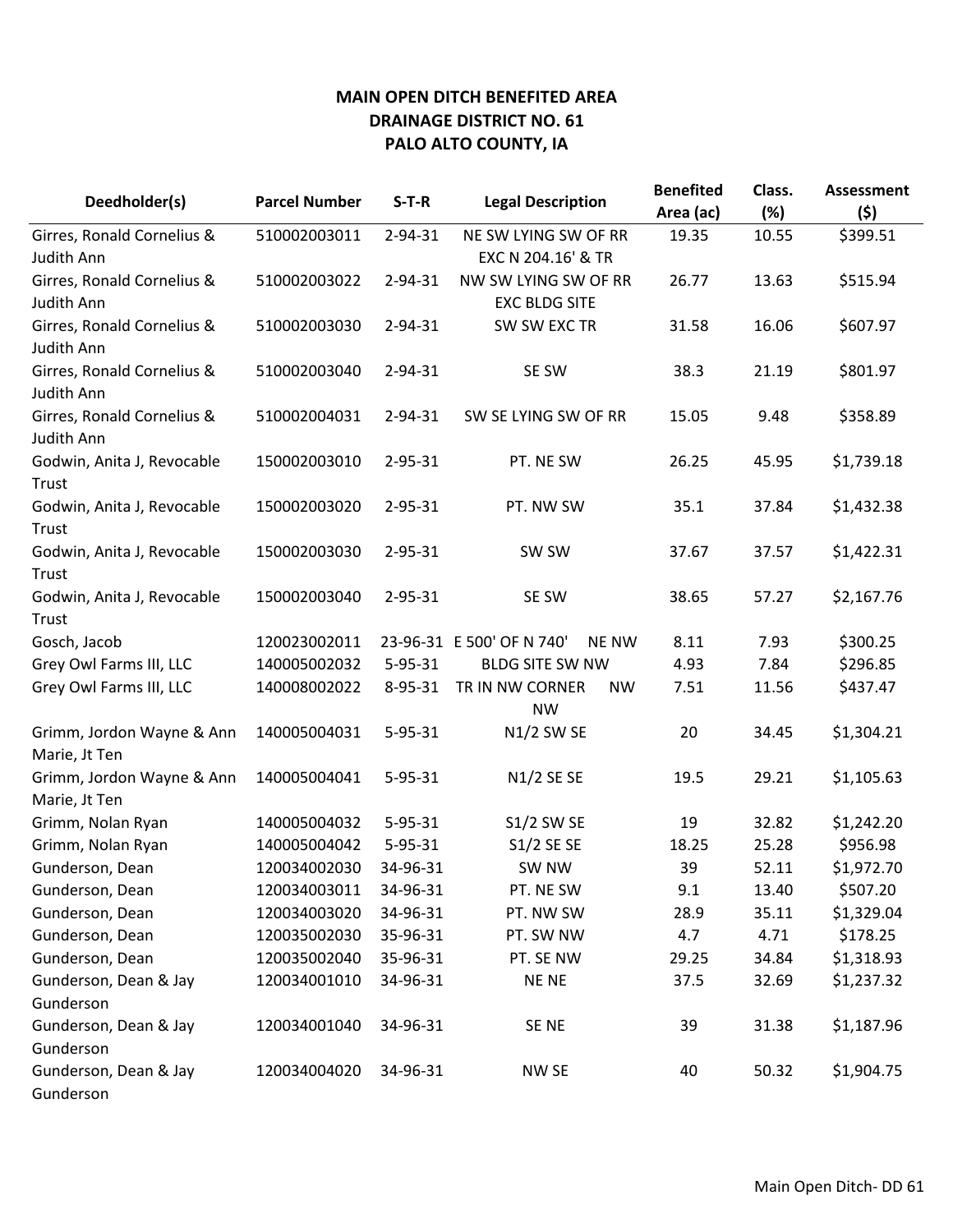| Deedholder(s)             | <b>Parcel Number</b> | $S-T-R$  | <b>Legal Description</b>       | <b>Benefited</b><br>Area (ac) | Class.<br>(%) | <b>Assessment</b><br>(\$) |
|---------------------------|----------------------|----------|--------------------------------|-------------------------------|---------------|---------------------------|
| Gunderson, Dean & Kathryn | 120028001031         | 28-96-31 | TR SW NE                       | 0.97                          | 1.17          | \$44.21                   |
| A, Jt Ten                 |                      |          |                                |                               |               |                           |
| Gunderson, Dean & Kathryn | 120028001040         | 28-96-31 | PT SE NE                       | 30.42                         | 29.60         | \$1,120.35                |
| A, Jt Ten                 |                      |          |                                |                               |               |                           |
| Gunderson, Dean & Kathy   | 120034004011         | 34-96-31 | <b>BLDG SITE NE SE</b>         | 5.11                          | 5.02          | \$189.87                  |
| Gunderson, Dean & Mark    | 120034004010         | 34-96-31 | NE SE EXC BLDG SITE            | 33.89                         | 32.55         | \$1,232.13                |
| Gunderson                 |                      |          |                                |                               |               |                           |
| Gunderson, Dean & Mark    | 120034004030         | 34-96-31 | SW <sub>SE</sub>               | 38.09                         | 36.22         | \$1,371.02                |
| Gunderson                 |                      |          |                                |                               |               |                           |
| Gunderson, Dean & Mark    | 120034004040         | 34-96-31 | SE SE                          | 37.12                         | 39.03         | \$1,477.58                |
| Gunderson                 |                      |          |                                |                               |               |                           |
| Gunderson, Dean A         | 120032002010         | 32-96-31 | <b>NE NW</b>                   | 38.42                         | 46.31         | \$1,753.07                |
| Gunderson, Dean A         | 120032002020         | 32-96-31 | <b>NW NW</b>                   | 15.9                          | 18.92         | \$716.11                  |
| Gunderson, Dean A         | 120032002030         | 32-96-31 | SW NW                          | 15.6                          | 14.91         | \$564.51                  |
| Gunderson, Dean A         | 120032002040         | 32-96-31 | SE NW                          | 40                            | 56.44         | \$2,136.57                |
| Gunderson, Dean A         | 120035002010         | 35-96-31 | <b>NE NW</b>                   | 40                            | 48.93         | \$1,852.29                |
| Gunderson, Dean A         | 120035002020         | 35-96-31 | NW NW                          | 39                            | 41.19         | \$1,559.15                |
| Gunderson, Dean A         | 120035002033         | 35-96-31 | N 16.71' SW NW                 | 0.5                           | 0.48          | \$18.17                   |
| Gunderson, Dean A         | 120035002043         | 35-96-31 | N 16.71' SE NW                 | 0.5                           | 0.62          | \$23.58                   |
| Gunderson, Dean A &       | 120027003030         | 27-96-31 | SW SW                          | 37.26                         | 45.24         | \$1,712.53                |
| Kathryn A, Jt Ten         |                      |          |                                |                               |               |                           |
| Gunderson, Dean A &       | 120028001012         | 28-96-31 | TRACT NE NE                    | 3.83                          | 4.04          | \$153.04                  |
| Kathryn A, Jt Ten         |                      |          |                                |                               |               |                           |
| Gunderson, Dean A &       | 120028004010         | 28-96-31 | <b>NESE</b>                    | 38.76                         | 44.36         | \$1,678.99                |
| Kathryn A, Jt Ten         |                      |          |                                |                               |               |                           |
| Gunderson, Dean A &       | 120028004020         | 28-96-31 | E PT NW SE                     | 5.84                          | 7.27          | \$275.04                  |
| Kathryn A, Jt Ten         |                      |          |                                |                               |               |                           |
| Gunderson, Dean A &       | 120028004030         | 28-96-31 | E PT SW SE                     | 5.55                          | 7.03          | \$266.19                  |
| Kathryn A, Jt Ten         |                      |          |                                |                               |               |                           |
| Gunderson, Dean A &       | 120028004040         | 28-96-31 | SE SE                          | 37.28                         | 40.53         | \$1,534.13                |
| Kathryn A, Jt Ten         |                      |          |                                |                               |               |                           |
| Gunderson, Dean A &       | 120034001020         | 34-96-31 | NW NE                          | 38.5                          | 42.53         | \$1,609.95                |
| Kathryn A, Jt Ten         |                      |          |                                |                               |               |                           |
| Gunderson, Dean A &       | 120034001030         | 34-96-31 | SW NE                          | 40                            | 36.60         | \$1,385.29                |
| Kathryn A, Jt Ten         |                      |          |                                |                               |               |                           |
| Gunderson, Dean A &       | 120034002010         |          | N 675' E<br>34-96-31 NE NW EXC | 27.08                         | 23.07         | \$873.32                  |
| Kathryn A, Jt Ten         |                      |          | 775'                           |                               |               |                           |
| Gunderson, Dean A &       | 120034002011         | 34-96-31 | <b>NE NW</b>                   | 11.42                         | 7.92          | \$299.72                  |
| Kathryn A, Jt Ten         |                      |          |                                |                               |               |                           |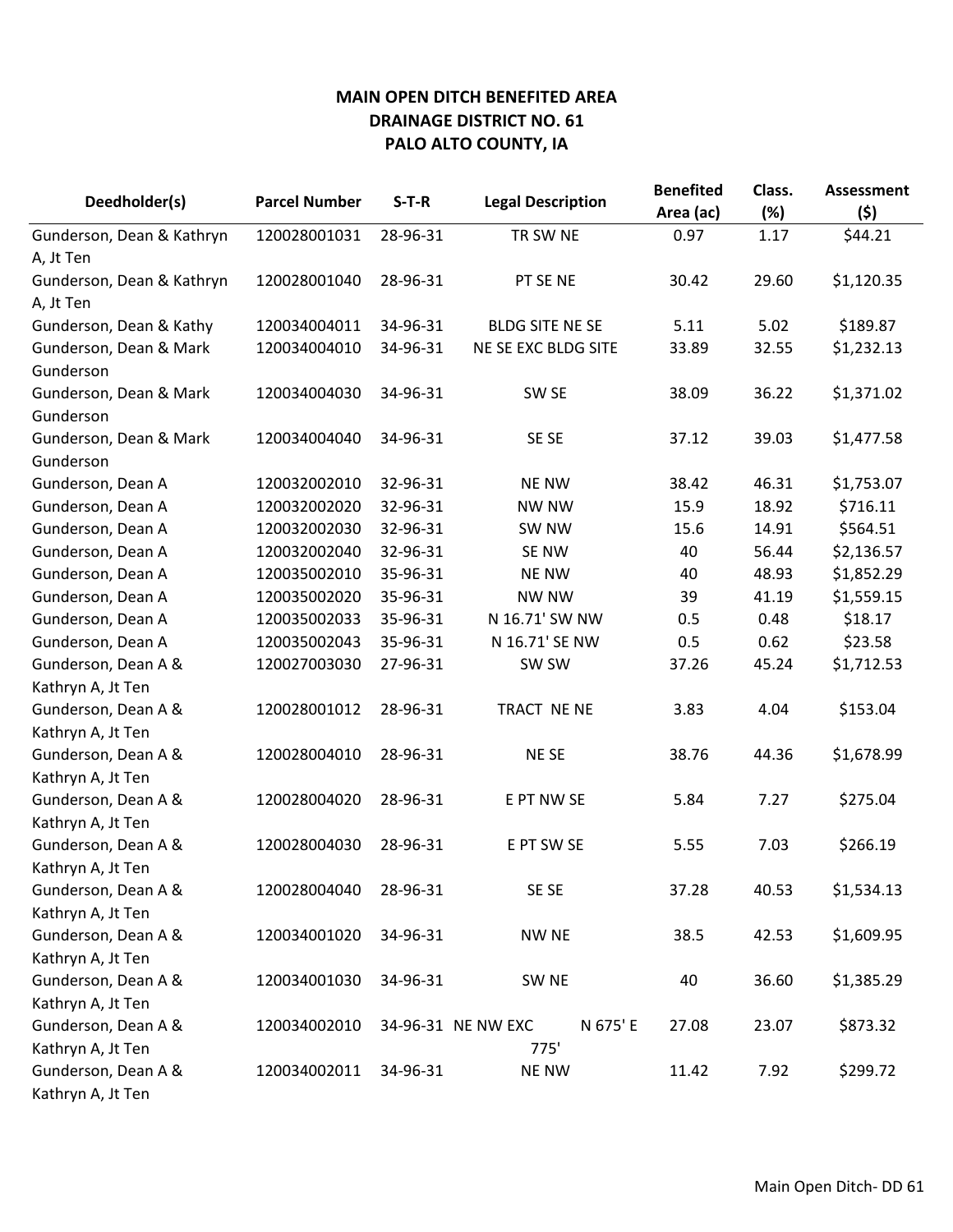| Deedholder(s)                                   | <b>Parcel Number</b> | $S-T-R$  | <b>Legal Description</b>      | <b>Benefited</b><br>Area (ac) | Class.<br>(%) | <b>Assessment</b><br>(5) |
|-------------------------------------------------|----------------------|----------|-------------------------------|-------------------------------|---------------|--------------------------|
| Gunderson, Dean A &                             | 120034002020         | 34-96-31 | NW NW                         | 37.5                          | 47.26         | \$1,788.81               |
| Kathryn A, Jt Ten                               |                      |          |                               |                               |               |                          |
| Gunderson, Dean A &                             | 120034002040         | 34-96-31 | SE NW                         | 40                            | 42.89         | \$1,623.61               |
| Kathryn A, Jt Ten                               |                      |          |                               |                               |               |                          |
| Haaland, Jacalyn S &                            | 120032004041         | 32-96-31 | PT. SE SE                     | 4.22                          | 3.23          | \$122.15                 |
| Hagen, Donald                                   | 120016002010         | 16-96-31 | <b>NE NW</b>                  | 38.64                         | 24.81         | \$939.15                 |
| Hagen, Donald                                   | 120016002040         | 16-96-31 | SE NW                         | 40                            | 25.40         | \$961.29                 |
| Hagen, Thomas R                                 | 120016002020         | 16-96-31 | <b>NW NW</b>                  | 37.65                         | 26.81         | \$1,015.00               |
| Hagen, Thomas R                                 | 120016002030         | 16-96-31 | SW NW                         | 39                            | 21.20         | \$802.53                 |
| Hall, Troy M & Melissa A, Jt                    | 140021002021         | 21-95-31 | TR ADJ DWLG SITE<br><b>NW</b> | 2                             | 2.01          | \$76.05                  |
| Ten                                             |                      |          | <b>NW</b>                     |                               |               |                          |
| Hall, Troy M & Melissa A, Jt<br>Ten             | 140021002031         | 21-95-31 | PT. SW NW                     | 2                             | 2.28          | \$86.12                  |
| Hanselman, Pamela & Terry,<br>Jt Ten            | 150036001041         | 36-95-31 | <b>BLDG SITE SE NE</b>        | 5.3                           | 4.88          | \$184.73                 |
| Haverman, Mona Christine,<br>Lori Jean Skoglund | 150025002010         | 25-95-31 | <b>NE NW</b>                  | 38.76                         | 50.13         | \$1,897.67               |
| Haverman, Mona Christine,<br>Lori Jean Skoglund | 150025002020         | 25-95-31 | NW NW EXC BLDG SITE           | 31.54                         | 45.63         | \$1,727.11               |
| Haverman, Mona Christine,<br>Lori Jean Skoglund | 150025002030         | 25-95-31 | SW NW                         | 40                            | 58.13         | \$2,200.35               |
| Haverman, Mona Christine,<br>Lori Jean Skoglund | 150025002040         | 25-95-31 | SE NW                         | 40                            | 41.46         | \$1,569.33               |
| Hayne Living Trust A                            | 120013003020         | 13-96-31 | NW SW                         | 40                            | 32.73         | \$1,239.02               |
| Hayne Living Trust A                            | 120013003030         | 13-96-31 | SW SW                         | 39                            | 28.16         | \$1,065.88               |
| Hayne Living Trust A                            | 130012003030         | 12-96-31 | SW SW                         | 15.5                          | 9.89          | \$374.30                 |
| Henry, Brian M                                  | 120026004020         | 26-96-31 | TR NW SE                      | 10                            | 9.91          | \$374.98                 |
| Henry, Brian M 1/3, Elaine L<br>$1/3$ ,         | 120026004010         | 26-96-31 | NE SE                         | 39                            | 32.81         | \$1,242.01               |
| Henry, Brian M 1/3, Elaine L<br>$1/3$ ,         | 120026004041         | 26-96-31 | PT. SE SE                     | 9.75                          | 9.69          | \$366.91                 |
| Henry, Elaine L, LE, Rem<br>Molly Henry &       | 120026002040         | 26-96-31 | SE NW                         | 40                            | 39.80         | \$1,506.50               |
| Henry, Phillip L, 1/4, LE, Rem                  | 120026003010         | 26-96-31 | NE SW                         | 40                            | 39.55         | \$1,497.15               |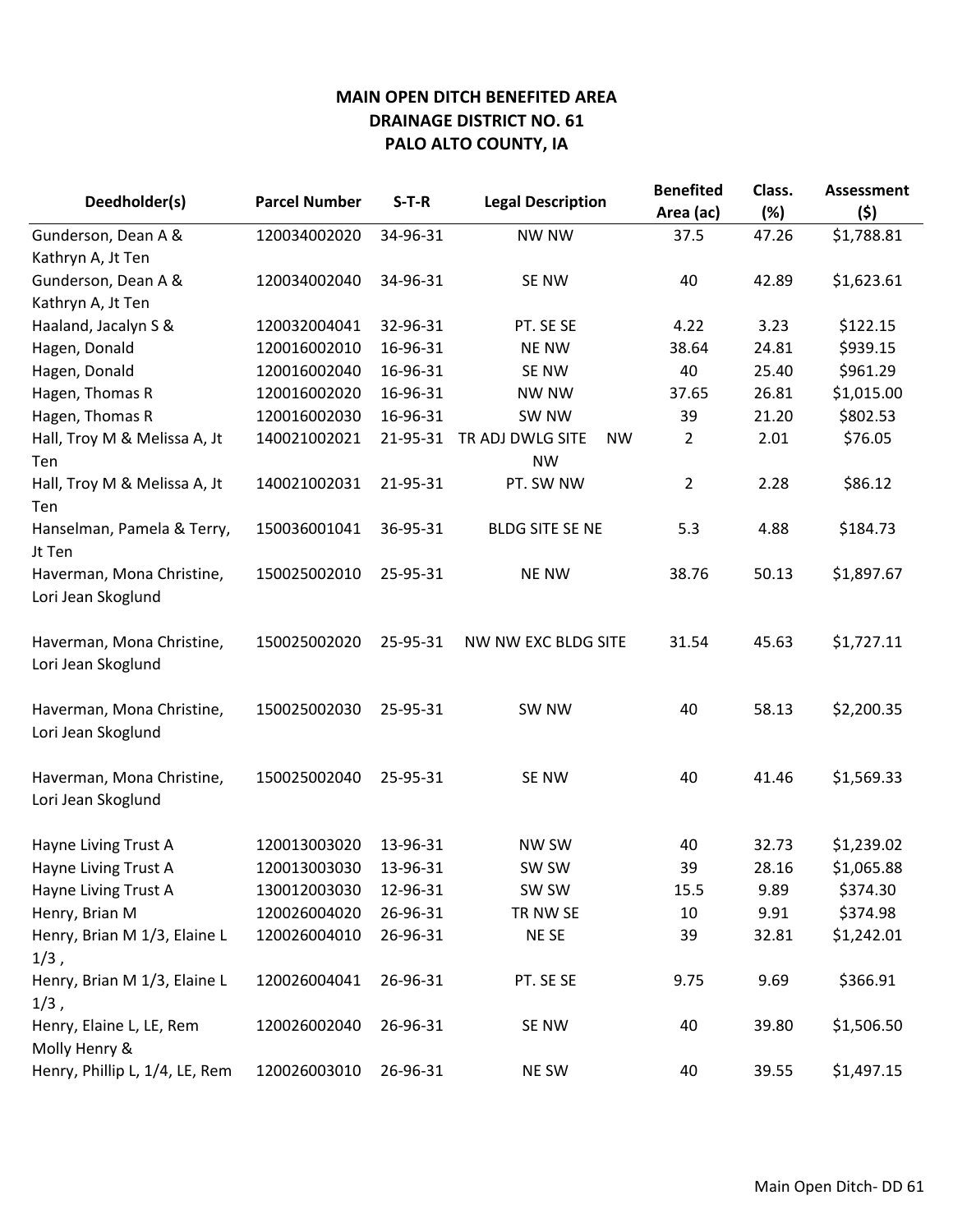| Deedholder(s)                        | <b>Parcel Number</b> | $S-T-R$       | <b>Legal Description</b>               | <b>Benefited</b> | Class. | <b>Assessment</b> |
|--------------------------------------|----------------------|---------------|----------------------------------------|------------------|--------|-------------------|
|                                      |                      |               |                                        | Area (ac)        | (%)    | (\$)              |
| Hoch, Nicholas B & Prudence          | 120027004041         | 27-96-31      | 4.29 ACRE TRACT IN SE                  | 4.29             | 3.43   | \$129.72          |
| A                                    |                      |               | <b>SE</b><br>#74-W019282               |                  |        |                   |
| Hoch, Nicholas B & Prudence          | 120027004040         | 27-96-31      | PT. SE SE                              | 33.11            | 34.50  | \$1,305.83        |
| A, Jt Ten                            |                      |               |                                        |                  |        |                   |
| Hoffman, Steven L & Martha           | 150036004040         | 36-95-31      | PT. SE SE                              | 2.15             | 0.98   | \$36.91           |
| A, Jts<br>Hoskins, Betty C, LE, Rem. | 150027004030         | 27-95-31      | SW <sub>SE</sub>                       | 39               | 40.99  | \$1,551.65        |
| Etal                                 |                      |               |                                        |                  |        |                   |
| Hoskins, Betty C, LE, Rem.           | 150027004040         | 27-95-31      | SE SE EXC TR IN<br>SE1/4               | 33.37            | 36.55  | \$1,383.47        |
| Etal                                 |                      |               | SE1/4                                  |                  |        |                   |
| Hubbell, George & Laurene,<br>Jt Ten | 510012001012         | 12-94-31      | PT. NE NE                              | $\mathbf{1}$     | 0.22   | \$8.14            |
| Iowa Select Farms, L P               | 120020003041         | 20-96-31      | 550.33' X 600' TRACT SE                | 6.96             | 3.15   | \$119.09          |
|                                      |                      |               | <b>SW</b><br>N 510' OF E 650'          |                  |        |                   |
| Iowa Select Farms, L P               | 120029003011         | 29-96-31      | <b>NE SW</b>                           | 8.53             | 6.15   | \$232.91          |
| Iowa Select Farms, L P               | 120029003042         | 29-96-31      | S 556' OF E 600'<br>SE SW              | 7.03             | 8.70   | \$329.33          |
| Iowa Select Farms, L P               | 120029003043         | 29-96-31      | LANE ALONG E SIDE<br>- SE<br><b>SW</b> | 1.45             | 1.89   | \$71.43           |
| Iowa Select Farms, L P               | 140017001021         | 17-95-31      | TR IN NW NE                            | 3.81             | 4.53   | \$171.63          |
| Iowa Select Farms, L P               | 140018002021         | 18-95-31      | TR IN W PT NWNW                        | 1.6              | 0.71   | \$26.69           |
| Iowa Select Farms, L P               | 140018002031         | 18-95-31      | W PT SW NW                             | 0.3              | 0.15   | \$5.49            |
| J & K Banwart Corp.                  | 140020002041         | 20-95-31      | PT. SE NW S.OF R.R.                    | 0.66             | 0.44   | \$16.66           |
| J & K Banwart Corp.                  | 150028001021         | 28-95-31      | TR NW NE                               | 0.99             | 0.80   | \$30.13           |
| Jackson, Viola Ann Trust,            | 120029001010         | 29-96-31      | <b>NENE</b>                            | 38.65            | 39.31  | \$1,488.06        |
| Trustee                              |                      |               |                                        |                  |        |                   |
| Jackson, Viola Ann Trust,            | 140009002011         | $9 - 95 - 31$ | PT. NE NW                              | 10               | 17.32  | \$655.55          |
| Trustee                              |                      |               |                                        |                  |        |                   |
| Jackson, Viola Ann Trust,            | 140009002021         | 9-95-31       | PT. NW NW                              | 9.75             | 15.83  | \$599.03          |
| Trustee                              |                      |               |                                        |                  |        |                   |
| Jackson, Viola Ann Trust,            | 140009002031         | 9-95-31       | PT. SW NW                              | 14.6             | 23.49  | \$889.10          |
| Trustee                              |                      |               |                                        |                  |        |                   |
| Jackson, Viola Ann Trust,            | 140009002041         | 9-95-31       | PT. SE NW                              | 15               | 25.05  | \$948.08          |
| Trustee                              |                      |               |                                        |                  |        |                   |
| Jensen, Cory Ervin                   | 120013002010         | 13-96-31      | <b>NE NW</b>                           | $1.5\,$          | 0.84   | \$31.61           |
| Jensen, Cory Ervin                   | 120013002020         | 13-96-31      | NW NW EXC BLDG SITE                    | 31.5             | 17.80  | \$673.72          |
| Jensen, Cory Ervin                   | 120013002021         | 13-96-31      | <b>BLDG SITE NW NW</b>                 | 3.4              | 1.21   | \$45.61           |
| Jensen, Cory Ervin                   | 120013002030         | 13-96-31      | SW NW                                  | 40               | 25.49  | \$964.74          |
| Jensen, Cory Ervin                   | 120013002040         | 13-96-31      | SE NW                                  | 27.8             | 20.37  | \$770.96          |
| Jensen, Cory Ervin                   | 120014001011         | 14-96-31      | PT. NE NE                              | 0.99             | 0.61   | \$23.09           |
| Jensen, Cory Ervin                   | 120014001041         | 14-96-31      | PT. SE NE                              | $\mathbf{1}$     | 0.62   | \$23.62           |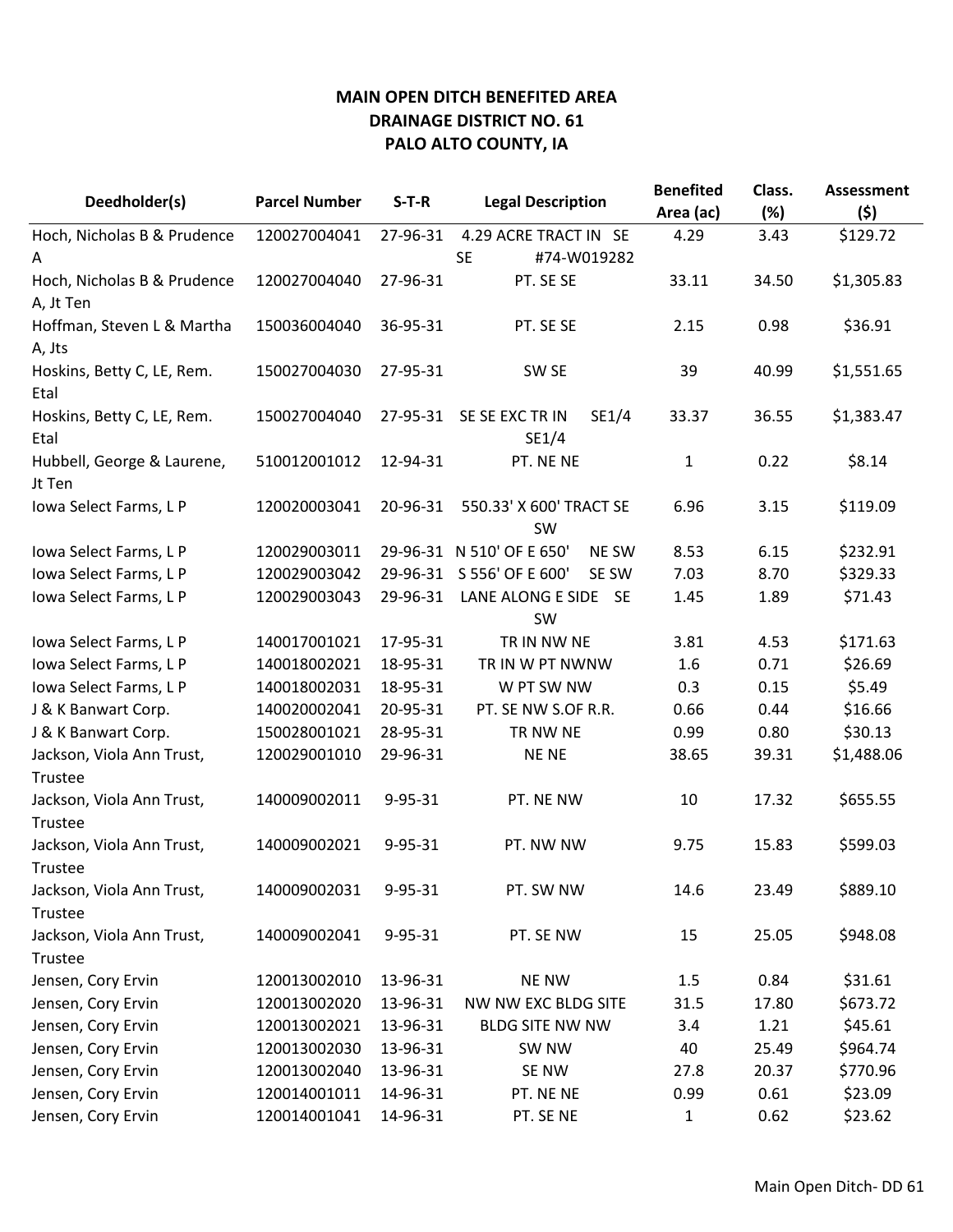|                                              |                      |          | <b>Legal Description</b>  | <b>Benefited</b> | Class. | <b>Assessment</b> |
|----------------------------------------------|----------------------|----------|---------------------------|------------------|--------|-------------------|
| Deedholder(s)                                | <b>Parcel Number</b> | $S-T-R$  |                           | Area (ac)        | (%)    | (5)               |
| Jensen, Cory Ervin                           | 120014004020         | 14-96-31 | NW SE                     | 40               | 27.28  | \$1,032.80        |
| Jensen, Cory Ervin                           | 120014004030         | 14-96-31 | SW <sub>SE</sub>          | 39               | 25.51  | \$965.61          |
| Johannesen, Willetta F                       | 120036001010         | 36-96-31 | <b>NENE</b>               | 37.69            | 22.15  | \$838.30          |
| Johannesen, Willetta F                       | 120036001040         | 36-96-31 | SE NE                     | 38.69            | 25.19  | \$953.49          |
| Johannesen, Willetta F                       | 120036004010         | 36-96-31 | PT. NE SE                 | 28.69            | 27.74  | \$1,049.87        |
| Johannesen, Willetta F                       | 120036004030         | 36-96-31 | SW <sub>SE</sub>          | 38.03            | 48.10  | \$1,820.72        |
| Johannesen, Willetta F                       | 120036004040         | 36-96-31 | SE SE                     | 34.3             | 39.64  | \$1,500.44        |
| Johnson, Gary L & Madonna<br>J, Jts          | 140016001010         | 16-95-31 | <b>NENE</b>               | 39.76            | 75.56  | \$2,860.25        |
| Johnson, Gary L & Madonna                    | 140016001030         | 16-95-31 | SW <sub>NE</sub>          | 39.74            | 48.94  | \$1,852.48        |
| J, Jts                                       |                      |          |                           |                  |        |                   |
| Johnson, Gary L & Madonna                    | 140016001040         | 16-95-31 | SE <sub>NE</sub>          | 39.77            | 74.76  | \$2,829.74        |
| J, Jts                                       |                      |          |                           |                  |        |                   |
| Johnson, Jason                               | 510004004041         | 4-94-31  | E 359.07' S 690.21' SE SE | 5.35             | 0.67   | \$25.32           |
| Jurgens, Inc                                 | 140017002030         | 17-95-31 | SW <sub>NW</sub>          | 39               | 50.39  | \$1,907.40        |
| Jurgens, Inc                                 | 140017002040         | 17-95-31 | SE NW                     | 40               | 56.70  | \$2,146.26        |
| Jurgens, Inc                                 | 510013002020         | 13-94-31 | <b>NW NW</b>              | 38.76            | 2.06   | \$78.13           |
| Jurgens, Inc                                 | 510013002030         | 13-94-31 | SW <sub>NW</sub>          | 37.69            | 0.82   | \$31.08           |
| Kajewski, Barbara Jane                       | 120021002010         | 21-96-31 | <b>NE NW</b>              | 38.45            | 26.69  | \$1,010.16        |
| Kajewski, Barbara Jane                       | 120021002020         | 21-96-31 | <b>NW NW</b>              | 38.33            | 28.63  | \$1,083.67        |
| Kajewski, Barbara Jane                       | 120021002030         | 21-96-31 | SW NW                     | 38.86            | 29.29  | \$1,108.84        |
| Kajewski, Barbara Jane                       | 120021002040         | 21-96-31 | SE NW                     | 38.98            | 36.41  | \$1,378.13        |
| Kajewski, John Kenneth                       | 120015002010         | 15-96-31 | <b>NE NW</b>              | 38.64            | 28.49  | \$1,078.60        |
| Kajewski, John Kenneth                       | 120015002020         | 15-96-31 | <b>NW NW</b>              | 37.65            | 32.30  | \$1,222.71        |
| Kajewski, John Kenneth                       | 120015002030         | 15-96-31 | SW <sub>NW</sub>          | 39               | 24.55  | \$929.19          |
| Kajewski, John Kenneth                       | 120015002040         | 15-96-31 | SE NW                     | 40               | 25.70  | \$972.72          |
| Kajewski, Kevin & Kajewski,<br>Kevin Michael | 120011003010         | 11-96-31 | PT. NE SW                 | 20               | 9.10   | \$344.39          |
| Kajewski, Kevin & Kajewski,<br>Kevin Michael | 120011003040         | 11-96-31 | PT. SE SW                 | 19.41            | 5.13   | \$194.26          |
| Kajewski, Kevin & Kajewski,<br>Kevin Michael | 120011004020         | 11-96-31 | NW SE                     | 39               | 23.14  | \$876.08          |
| Kajewski, Kevin & Kajewski,<br>Kevin Michael | 120011004030         | 11-96-31 | SW SE                     | 38.64            | 16.60  | \$628.22          |
| Kajewski, Kevin Michael                      | 120010001010         | 10-96-31 | NE NE                     | 37.5             | 23.65  | \$895.05          |
| Kajewski, Kevin Michael                      | 120010001040         | 10-96-31 | SE NE                     | 39               | 25.84  | \$978.10          |
| Kajewski, Marjorie A,                        | 120009003010         | 9-96-31  | NE SW                     | 19.6             | 15.74  | \$595.81          |
| Revocable Trust, Trustee                     |                      |          |                           |                  |        |                   |
| Kajewski, Marjorie A,                        | 120009003020         | 9-96-31  | <b>NW SW</b>              | 4.8              | 3.47   | \$131.50          |
| Revocable Trust, Trustee                     |                      |          |                           |                  |        |                   |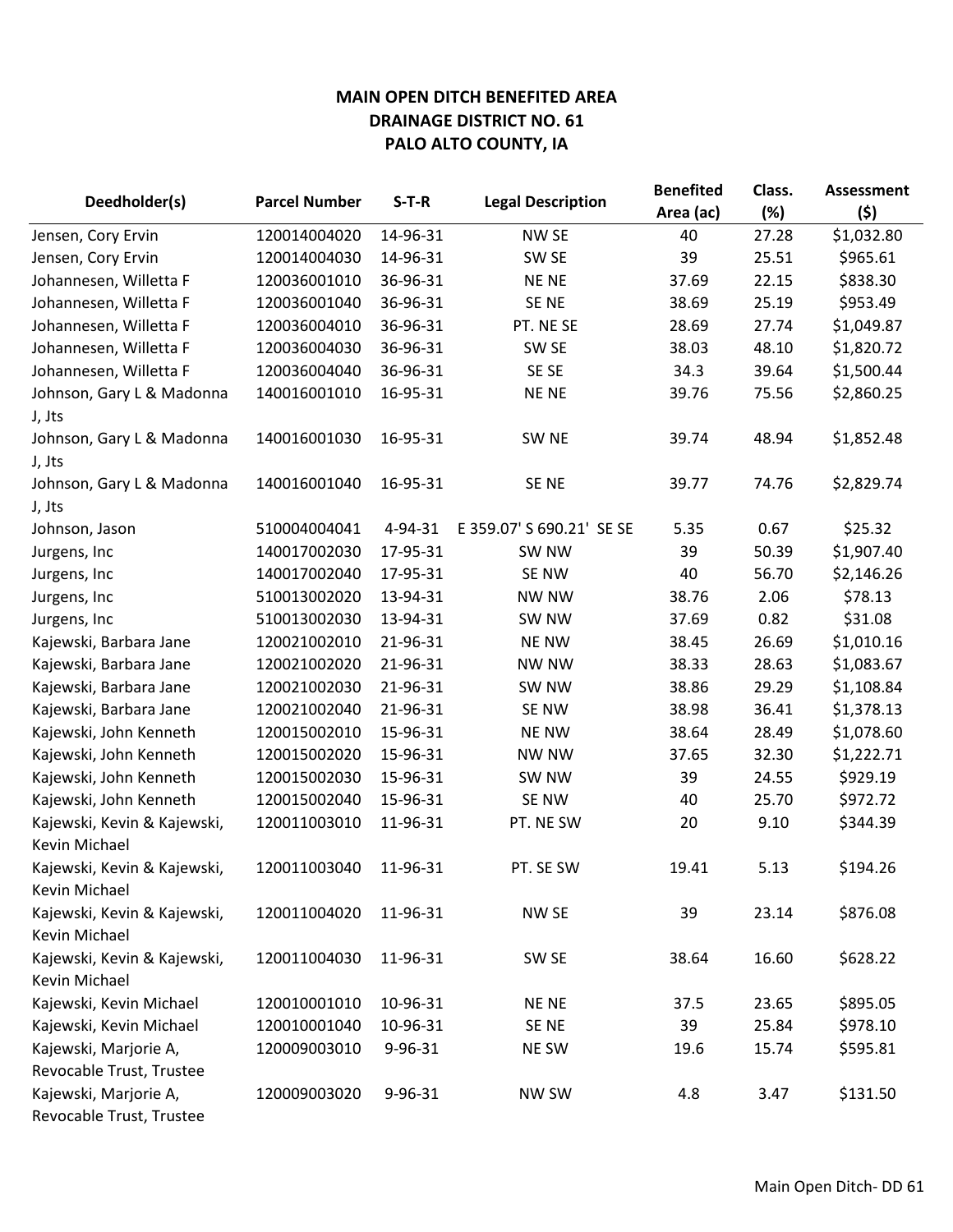| Deedholder(s)                | <b>Parcel Number</b> | $S-T-R$       | <b>Legal Description</b>  | <b>Benefited</b><br>Area (ac) | Class.<br>(%) | <b>Assessment</b><br>(5) |
|------------------------------|----------------------|---------------|---------------------------|-------------------------------|---------------|--------------------------|
| Kajewski, Marjorie A,        | 120009003030         | 9-96-31       | SW SW                     | 34.6                          | 30.27         | \$1,145.98               |
| Revocable Trust, Trustee     |                      |               |                           |                               |               |                          |
| Kajewski, Marjorie A,        | 120009003040         | 9-96-31       | SE SW                     | 38.64                         | 31.42         | \$1,189.40               |
| Revocable Trust, Trustee     |                      |               |                           |                               |               |                          |
| Kajewski, Marjorie A,        | 120010001020         | 10-96-31      | <b>NW NE</b>              | 38.5                          | 24.60         | \$931.35                 |
| Revocable Trust, Trustee     |                      |               |                           |                               |               |                          |
| Kajewski, Marjorie A,        | 120010001030         | 10-96-31      | SW <sub>NE</sub>          | 40                            | 19.68         | \$745.07                 |
| Revocable Trust, Trustee     |                      |               |                           |                               |               |                          |
| Kajewski, Marjorie A,        | 120016001030         | 16-96-31      | SW <sub>NE</sub>          | 40                            | 22.29         | \$843.60                 |
| Revocable Trust, Trustee     |                      |               |                           |                               |               |                          |
| Kajewski, Marjorie A,        | 120016001040         | 16-96-31      | SE <sub>NE</sub>          | 39                            | 30.07         | \$1,138.26               |
| Revocable Trust, Trustee     |                      |               |                           |                               |               |                          |
| Karen & Alan Wolf 1/2        | 120015003010         | 15-96-31      | <b>NE SW</b>              | 40                            | 20.33         | \$769.60                 |
| Karen & Alan Wolf 1/2        | 120015003020         | 15-96-31      | <b>NW SW</b>              | 39                            | 25.28         | \$957.05                 |
| Karen & Alan Wolf 1/2        | 120015003030         | 15-96-31      | SW SW EXC 16 AC TR S      | 26.08                         | 19.83         | \$750.56                 |
|                              |                      |               | PT                        |                               |               |                          |
| Karen & Alan Wolf 1/2        | 120015003040         | 15-96-31      | SE SW                     | 36.45                         | 21.90         | \$828.99                 |
| Karen & Alan Wolf 1/2        | 120022002010         | 22-96-31      | <b>NE NW</b>              | 39                            | 25.30         | \$957.81                 |
| Karen & Alan Wolf 1/2        | 120022002020         | 22-96-31      | <b>NW NW</b>              | 36.64                         | 18.24         | \$690.41                 |
| Karen & Alan Wolf 1/2        | 120022002030         | 22-96-31      | SW NW                     | 38.64                         | 22.29         | \$843.60                 |
| Karen & Alan Wolf 1/2        | 120022002040         | 22-96-31      | SE NW                     | 40                            | 21.66         | \$819.95                 |
| Kay, Jere Joe                | 120020003021         | 20-96-31      | NW SW EXC S 341.7' & N    | 23.13                         | 20.66         | \$782.05                 |
|                              |                      |               | 234.9' OF E 1006'         |                               |               |                          |
| Kay, Jere Joe                | 120020003036         | 20-96-31      | W 1/2 SW1/4<br>EXC        | 12.52                         | 12.24         | \$463.18                 |
|                              |                      |               | <b>BLDG SITE</b>          |                               |               |                          |
| Kellenberger, Robin, Kent,   | 140005001011         | $5 - 95 - 31$ | 4.83 TRIANGULAR           | 4.83                          | 10.22         | \$386.75                 |
| Kristi, Amber & Ryen         |                      |               | <b>TRACT IN NE CORNER</b> |                               |               |                          |
|                              |                      |               | BETWEEN ROAD & R.R.       |                               |               |                          |
|                              |                      |               | <b>AND BILLBOARD</b>      |                               |               |                          |
| Kenyon, Ronald & Colleen, Jt | 120023004010         | 23-96-31      | NE SE                     | 40                            | 19.09         | \$722.47                 |
| Ten                          |                      |               |                           |                               |               |                          |
| Kenyon, Ronald & Colleen, Jt | 120023004020         | 23-96-31      | NW SE                     | 40                            | 20.57         | \$778.76                 |
| Ten                          |                      |               |                           |                               |               |                          |
| Kenyon, Ronald & Colleen, Jt | 120023004030         | 23-96-31      | SW SE                     | 38.64                         | 22.19         | \$839.78                 |
| Ten                          |                      |               |                           |                               |               |                          |
| Kenyon, Ronald & Colleen, Jt | 120023004040         | 23-96-31      | SE SE                     | 38.64                         | 22.83         | \$864.08                 |
| Ten                          |                      |               |                           |                               |               |                          |
| Kerber, Donna, Farm Trust    | 120011003011         | 11-96-31      | PT. NE SW                 | 20                            | 13.02         | \$492.66                 |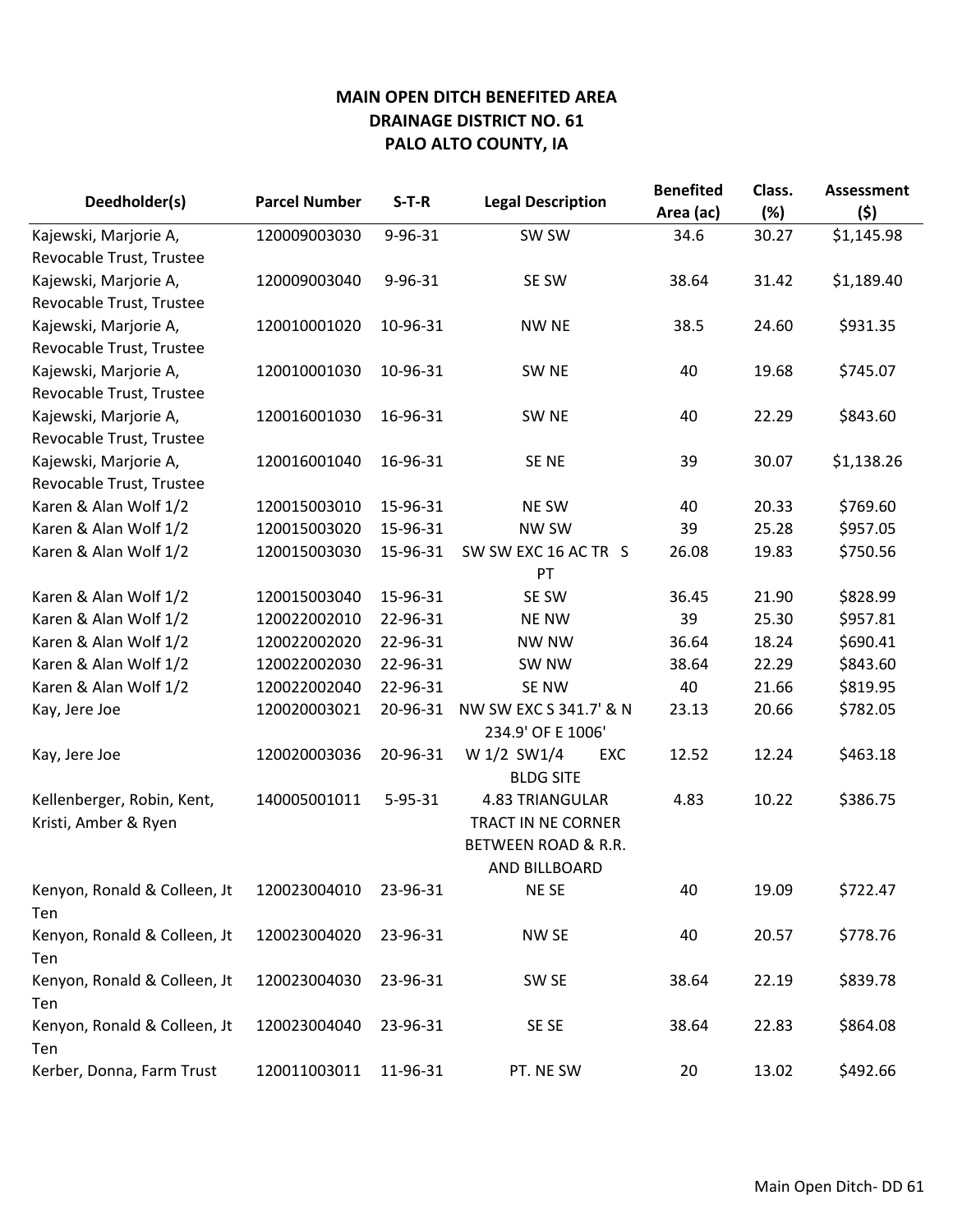| Deedholder(s)                             | <b>Parcel Number</b> | $S-T-R$  | <b>Legal Description</b>             | <b>Benefited</b><br>Area (ac) | Class.<br>(%) | <b>Assessment</b><br>(\$) |
|-------------------------------------------|----------------------|----------|--------------------------------------|-------------------------------|---------------|---------------------------|
| Kerber, Donna, Farm Trust                 | 120011003020         | 11-96-31 | <b>NW SW</b>                         | 39                            | 20.21         | \$764.87                  |
| Kerber, Donna, Farm Trust                 | 120011003030         | 11-96-31 | SW SW                                | 37.64                         | 21.17         | \$801.44                  |
| Kerber, Donna, Farm Trust                 | 120011003041         | 11-96-31 | PT. SE SW                            | 19.32                         | 9.45          | \$357.87                  |
| Kerber, Donna, Farm Trust                 | 120014001030         | 14-96-31 | PT. SW NE                            | 13.33                         | 8.58          | \$324.59                  |
| Kerber, Donna, Farm Trust                 | 120014002010         | 14-96-31 | PT. NE NW                            | 19.31                         | 8.39          | \$317.52                  |
| Kerber, Donna, Farm Trust                 | 120014002041         | 14-96-31 | PT. SE NW                            | 6.67                          | 3.01          | \$113.75                  |
| Kerber, Jerel (J)                         | 120014001031         | 14-96-31 | PT. SW NE                            | 26.67                         | 12.95         | \$490.05                  |
| Kerber, Jerel (J)                         | 120014002040         | 14-96-31 | PT. SE NW                            | 12.08                         | 6.96          | \$263.46                  |
| Kerber, Jerel (J)                         | 120014002042         | 14-96-31 | PT. SE NW                            | 13.33                         | 8.35          | \$316.19                  |
| Kerber, Jerel J                           | 120014002011         | 14-96-31 | PT. NE NW<br><b>WETLANDS REMOVED</b> | 19.32                         | 12.47         | \$471.84                  |
| Kerber, Jerel J                           | 120014002043         | 14-96-31 | PT. SE NW                            | 7.92                          | 4.27          | \$161.67                  |
| Kern, Mitchell L                          | 150022004011         | 22-95-31 | TRACT IN NE1/4 SE1/4                 | 3.5                           | 4.96          | \$187.87                  |
| Kesterson, Daniel J                       | 120015004031         | 15-96-31 | S 408.74'OF E 38.61' SW<br><b>SE</b> | 0.33                          | 0.13          | \$4.96                    |
| Kesterson, Daniel J                       | 120015004041         |          | 15-96-31 S 393.21' W 512.65' SE SE   | 4.26                          | 1.42          | \$53.83                   |
| Klein, Mark A. & Beverly R.,<br>Jt. Ten.  | 150002002011         | 2-95-31  | PT. NE NW                            | 7.86                          | 9.94          | \$376.23                  |
| Klein, Mark A. & Beverly R.,<br>Jt. Ten.  | 150002002020         | 2-95-31  | <b>NW NW</b>                         | 48.74                         | 63.33         | \$2,397.08                |
| KM Pork, LLC                              | 150011004042         | 11-95-31 | TR SE SE                             | 4.14                          | 3.79          | \$143.46                  |
| Knobloch, Braden &<br>McKenzie, Jt Ten    | 510012001013         | 12-94-31 | PT. NE NE                            | 1.4                           | 0.24          | \$9.20                    |
| Knobloch, Braden Michael                  | 120025001023         | 25-96-31 | <b>W1/2 NW NE</b>                    | 18.46                         | 13.98         | \$529.23                  |
| Knobloch, Braden Michael                  | 120025001031         | 25-96-31 | $W1/2$ SW NE                         | 19.25                         | 12.76         | \$482.90                  |
| Knobloch, Cameron &<br>Tamara, Jt Ten     | 150014002031         | 14-95-31 | <b>S1/2 SW NW</b>                    | 19.50                         | 31.80         | \$1,203.67                |
| Knobloch, Cameron M &<br>Tamara K, Jt Ten | 120024003041         | 24-96-31 | TRACT IN SE SW                       | 7.12                          | 5.45          | \$206.15                  |
| Knobloch, Cameron M &<br>Tamara K, Jt Ten | 150014002032         | 14-95-31 | S1/2 S1/2 N1/2 SW NW                 | 5                             | 7.29          | \$276.10                  |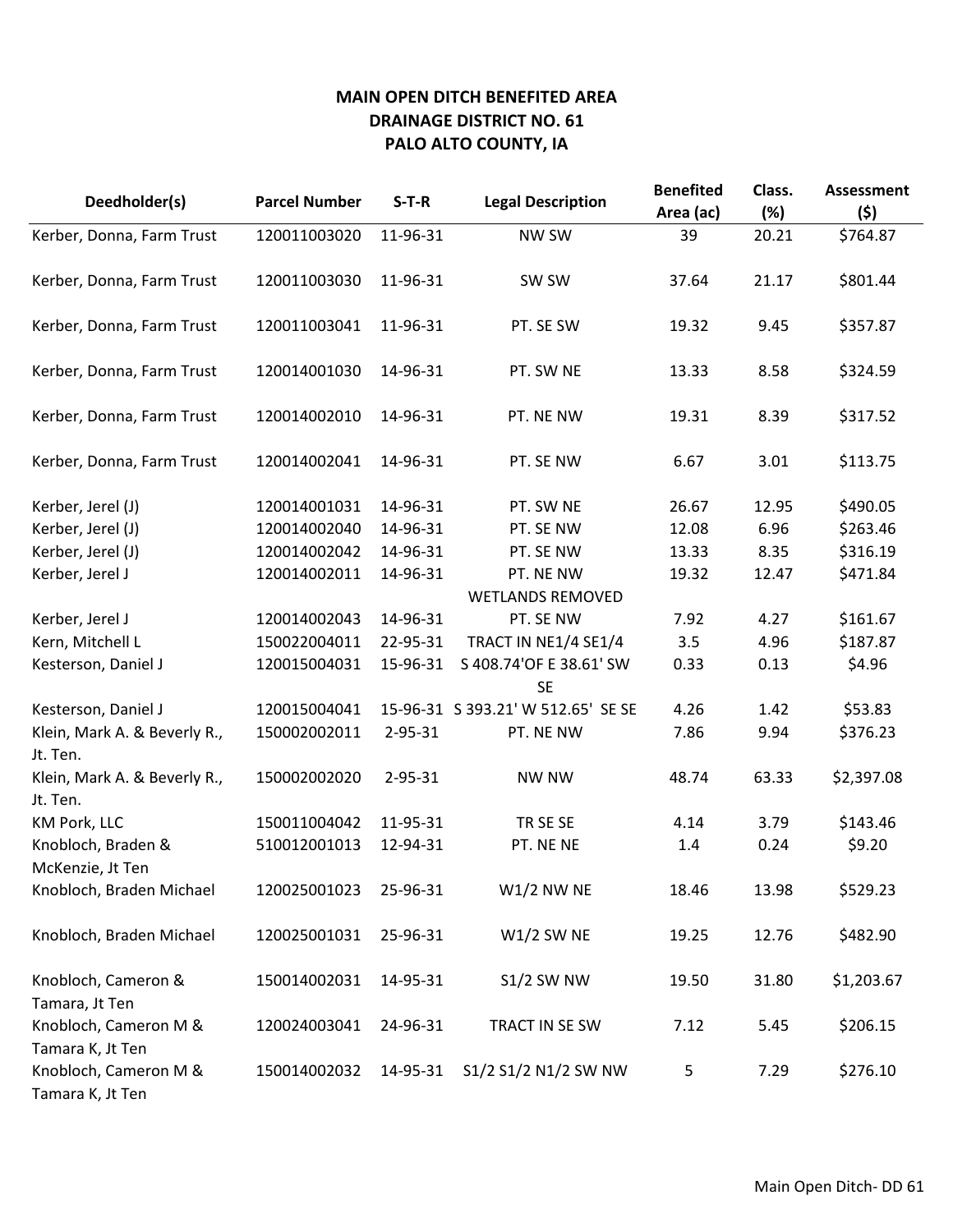| Deedholder(s)                  | <b>Parcel Number</b> | $S-T-R$       | <b>Legal Description</b>                   | <b>Benefited</b><br>Area (ac) | Class.<br>(%) | <b>Assessment</b><br>(5) |
|--------------------------------|----------------------|---------------|--------------------------------------------|-------------------------------|---------------|--------------------------|
| Knobloch, Cameron M &          | 150014003010         | 14-95-31      | NE SW                                      | 40                            | 70.71         | \$2,676.70               |
| Tamara K, Jt Ten               |                      |               |                                            |                               |               |                          |
| Knobloch, Cameron M &          | 150014003021         | 14-95-31      | <b>NW SW EXC TR</b>                        | 32.94                         | 41.10         | \$1,555.63               |
| Tamara K, Jt Ten               |                      |               |                                            |                               |               |                          |
| Knobloch, Cameron M &          | 150014003030         | 14-95-31      | SW SW                                      | 38                            | 49.35         | \$1,868.15               |
| Tamara K, Jt Ten               |                      |               |                                            |                               |               |                          |
| Knobloch, Cameron M &          | 150014003040         | 14-95-31      | SE SW                                      | 39                            | 73.64         | \$2,787.38               |
| Tamara K, Jt Ten               |                      |               |                                            |                               |               |                          |
| Knobloch, Cameron M &          | 150027001011         | 27-95-31      | N1/2 S1/2 NE NE                            | 9.71                          | 16.21         | \$613.76                 |
| Tamara K, Jt Ten               |                      |               |                                            |                               |               |                          |
| Knobloch, Cameron M &          | 150027001021         | 27-95-31      | N1/2 S1/2 NW NE                            | 9.98                          | 13.59         | \$514.47                 |
| Tamara K, Jt Ten               |                      |               |                                            |                               |               |                          |
| Knobloch, Corbin Michael &     | 150014004020         | 14-95-31      | PT. NW SE                                  | 32                            | 61.75         | \$2,337.42               |
| Molly Mae, Jt Ten              |                      |               |                                            |                               |               |                          |
| Knobloch, Corbin Michael &     | 150014004030         | 14-95-31      | SW <sub>SE</sub>                           | 39                            | 67.71         | \$2,562.91               |
| Molly Mae, Jt Ten              |                      |               |                                            |                               |               |                          |
| Kollasch Farms, Inc            | 120027001041         | 27-96-31      | N 445' OF E 590'SENE                       | 5.69                          | 6.53          | \$247.22                 |
| Kollasch Farms, Inc            | 150003003021         | $3 - 95 - 31$ | W 500' OF N 400'<br><b>NW</b><br><b>SW</b> | 4.29                          | 3.91          | \$147.82                 |
| Kollasch Farms, Inc            | 150003003041         | $3 - 95 - 31$ | 317' X 460' TRACT IN SE<br><b>SW</b>       | 3                             | 2.10          | \$79.53                  |
| Kollasch Farms, Inc            | 150003003042         | $3 - 95 - 31$ | 155' X 460' TRACT IN SE<br><b>SW</b>       | 1.64                          | 1.25          | \$47.47                  |
| Kollasch Land & Livestock, Inc | 120020003033         | 20-96-31      | E 121' OF SW SW                            | 3.58                          | 1.33          | \$50.23                  |
| Kollasch Land & Livestock, Inc | 120020003040         | 20-96-31      | W 393.21' SE SW                            | 11.21                         | 3.89          | \$147.21                 |
| Kollasch Land & Livestock, Inc | 150001004010         | 1-95-31       | NE SE                                      | 38.26                         | 57.27         | \$2,168.02               |
| Kollasch Land & Livestock, Inc | 150001004020         | 1-95-31       | NW SE                                      | 40                            | 49.33         | \$1,867.32               |
| Kollasch Land & Livestock, Inc | 150001004030         | 1-95-31       | SW <sub>SE</sub>                           | 35.9                          | 51.62         | \$1,954.08               |
| Kollasch Land & Livestock, Inc | 150001004040         | 1-95-31       | SE SE                                      | 34.15                         | 52.95         | \$2,004.16               |
| Kollasch Land & Livestock, Inc | 150012001011         | 12-95-31      | PT NE NE                                   | 5.43                          | 6.22          | \$235.49                 |
| Kollasch Land & Livestock, Inc | 150012001021         | 12-95-31      | PT. NW NE                                  | 0.42                          | 1.51          | \$57.23                  |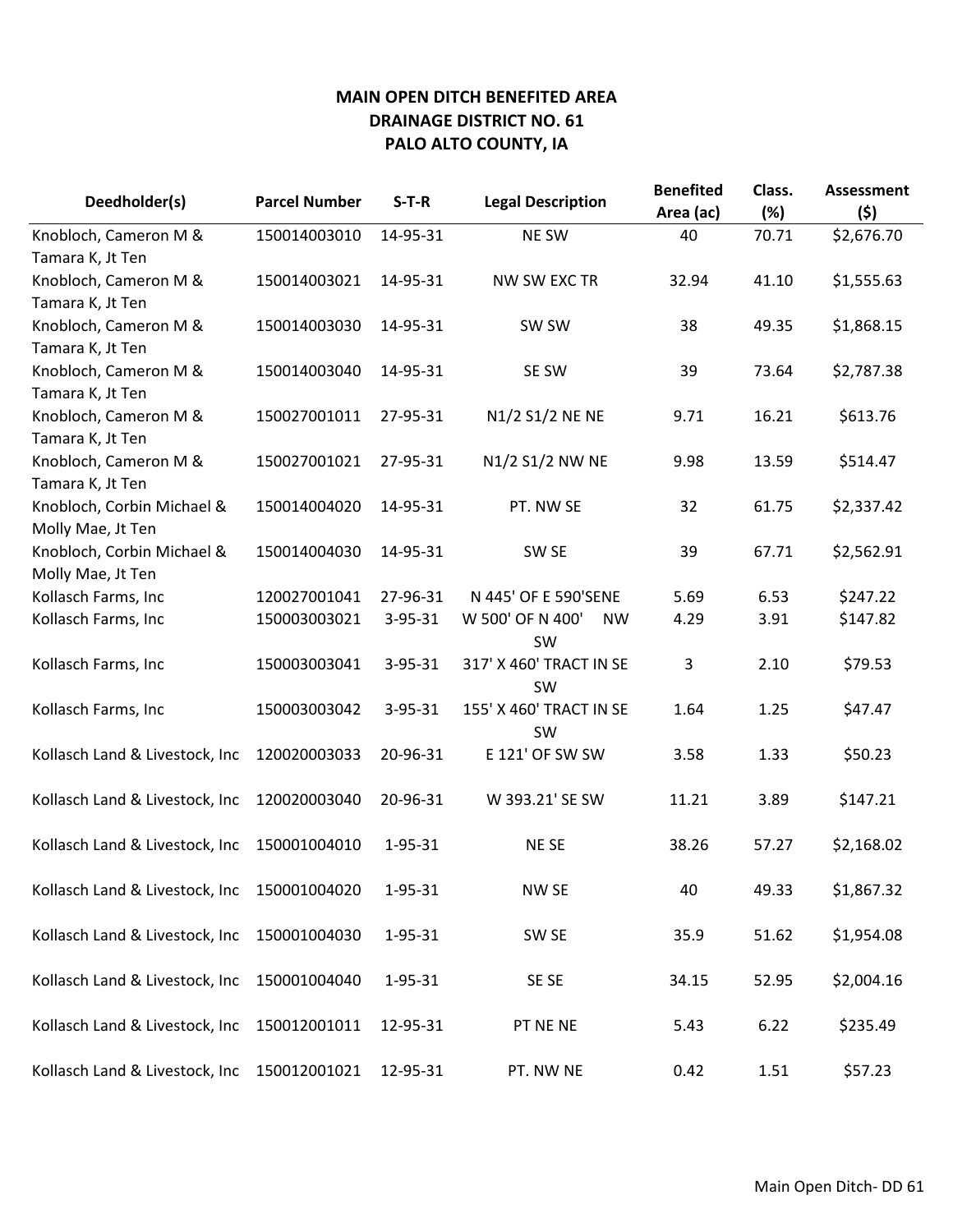|                              |                      |               |                                  | <b>Benefited</b> | Class. | <b>Assessment</b> |
|------------------------------|----------------------|---------------|----------------------------------|------------------|--------|-------------------|
| Deedholder(s)                | <b>Parcel Number</b> | $S-T-R$       | <b>Legal Description</b>         | Area (ac)        | (%)    | (5)               |
| Kollasch, Benjamin M         | 120017004032         | 17-96-31      | $E_1/2$<br><b>DWLG SITE</b>      | 4.78             | 2.86   | \$108.15          |
|                              |                      |               | <b>SWSE</b>                      |                  |        |                   |
| Kollasch, Elizabeth Ann      | 150003003010         | $3 - 95 - 31$ | <b>NE SW</b>                     | 40               | 39.50  | \$1,495.10        |
| Kollasch, Elizabeth Ann      | 150003003020         | $3 - 95 - 31$ | NW SW EXC<br>W 500'              | 34.71            | 32.47  | \$1,228.95        |
|                              |                      |               | OF N 400'                        |                  |        |                   |
| Kollasch, Elizabeth Ann      | 150003003030         | $3 - 95 - 31$ | SW SW                            | 38               | 45.33  | \$1,715.71        |
| Kollasch, Elizabeth Ann      | 150003003040         | $3 - 95 - 31$ | SE SW EXC BLDG SITE &            | 29.61            | 26.70  | \$1,010.73        |
|                              |                      |               | 472' X 460' TRACT                |                  |        |                   |
| Kollasch, Luke C & Debra, Jt | 150012004030         | 12-95-31      | SW <sub>SE</sub>                 | 38.35            | 63.53  | \$2,404.87        |
| Ten                          |                      |               |                                  |                  |        |                   |
| Kollasch, Luke C & Debra, Jt | 150012004040         | 12-95-31      | SE SE EXC<br>450'X               | 29.62            | 54.32  | \$2,056.17        |
| Ten                          |                      |               | 637.75' TRACT                    |                  |        |                   |
| Kollasch, Michael F          | 150010001010         | 10-95-31      | <b>E1/2 NE NE</b>                | 20.31            | 31.15  | \$1,179.10        |
| Kollasch, Michael F          | 150010001041         | 10-95-31      | TR SE NE                         | 3.57             | 5.15   | \$195.02          |
| Kollasch, Michael F          | 150011002010         | 11-95-31      | <b>NE NW EXC TRACT</b>           | 29.89            | 40.39  | \$1,528.83        |
| Kollasch, Michael F          | 150011002012         | 11-95-31      | 441' X 475' TRACT IN NE          | 4.32             | 6.55   | \$247.75          |
|                              |                      |               | <b>NW</b>                        |                  |        |                   |
| Kollasch, Michael F          | 150011002020         | 11-95-31      | <b>NW NW</b>                     | 38.64            | 60.66  | \$2,296.35        |
| Kollasch, Michael F          | 150011002030         | 11-95-31      | SW NW                            | 40               | 54.37  | \$2,058.21        |
| Kollasch, Michael F          | 150011002040         | 11-95-31      | SE NW                            | 40               | 42.75  | \$1,618.13        |
| Kollasch, Michael L & Dawn   | 140003002031         | 3-95-31       | TR LYING SW RR TRACK             | 32.04            | 30.08  | \$1,138.48        |
| D, Jt Ten                    |                      |               | SW NW                            |                  |        |                   |
| Kollasch, Michael L & Dawn   | 140003002041         | $3 - 95 - 31$ | TR LYING SW RR TRACK SE          | 24.16            | 28.51  | \$1,079.24        |
| D, Jt Ten                    |                      |               | <b>NW</b>                        |                  |        |                   |
| Kollasch, Michael L & Dawn   | 150003003043         | $3 - 95 - 31$ | DWLG SITE SE SW                  | 4.75             | 3.61   | \$136.61          |
| D, Jt Ten                    |                      |               |                                  |                  |        |                   |
| Kollasch, Mike F             | 150011002011         | 11-95-31      | TRACT IN NE NW                   | 4.43             | 4.04   | \$153.00          |
| Kossuth County               | 120020003030         |               | 20-96-31 E 1/2 SW 1/4 SW 1/4 EXC | 15.93            | 6.13   | \$232.16          |
|                              |                      |               | E 121'                           |                  |        |                   |
| Kramer, Marjorie L, LE, Rem  | 510011001020         | 11-94-31      | PT NW NE                         | 34.18            | 18.32  | \$693.36          |
| <b>Brian J Gambell</b>       |                      |               |                                  |                  |        |                   |
| Kramer, Marjorie L, LE, Rem  | 510011001031         | 11-94-31      | PT SW NE                         | 36.1             | 18.01  | \$681.86          |
| <b>Brian J Gambell</b>       |                      |               |                                  |                  |        |                   |
| Kramer, Marjorie L, LE, Rem  | 510010001010         | 10-94-31      | <b>NENE</b>                      | 32.8             | 13.98  | \$529.27          |
| Karen A Hoskins              |                      |               |                                  |                  |        |                   |
| Kramer, Marjorie L, LE, Rem  | 510010001020         | 10-94-31      | <b>NW NE</b>                     | 30               | 11.00  | \$416.20          |
| Karen A Hoskins              |                      |               |                                  |                  |        |                   |
| Kramer, Marjorie L, LE, Rem  | 510010001040         | 10-94-31      | SE <sub>NE</sub>                 | 0.9              | 0.15   | \$5.72            |
| Thomas J Gambell             |                      |               |                                  |                  |        |                   |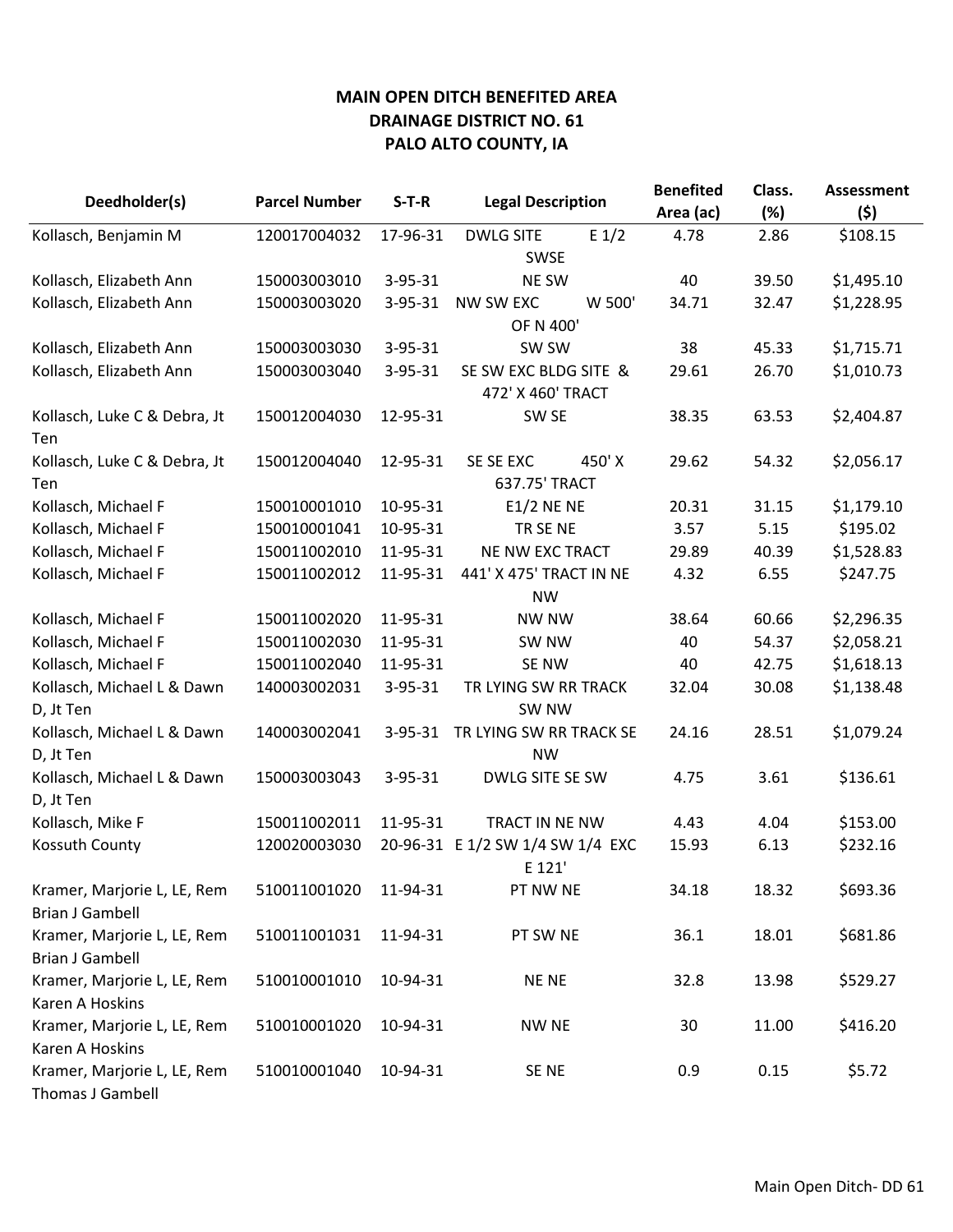| Deedholder(s)                                      | <b>Parcel Number</b> | $S-T-R$       |                                                     | <b>Benefited</b> | Class. | <b>Assessment</b> |
|----------------------------------------------------|----------------------|---------------|-----------------------------------------------------|------------------|--------|-------------------|
|                                                    |                      |               | <b>Legal Description</b>                            | Area (ac)        | (%)    | (5)               |
| Kuecker, James L & Judy M, Jt                      | 120021001040         | 21-96-31      | SE <sub>NE</sub>                                    | 39.39            | 23.23  | \$879.30          |
| Ten                                                |                      |               |                                                     |                  |        |                   |
| Kuecker, Thomas James                              | 140016001020         | 16-95-31      | <b>NW NE</b>                                        | 38.16            | 65.61  | \$2,483.53        |
| Kuecker, Thomas James                              | 150022001010         | 22-95-31      | <b>NENE</b>                                         | 39               | 72.75  | \$2,753.88        |
| L & L Livestock, An Iowa Corp                      | 120033004031         | 33-96-31      | TR IN SW PT SW SE                                   | 2.57             | 1.73   | \$65.56           |
| Laubenthal, John                                   | 150035004032         | 35-95-31      | TR SW SE                                            | 5.55             | 1.91   | \$72.30           |
| Laubenthal, Maurice                                | 150034003010         |               | 34-95-31 TRACT IN NESW<br><b>LYING</b><br>E OF R.R. | 8.56             | 7.69   | \$291.09          |
| Laubenthal, Maurice                                | 150034004011         | 34-95-31      | W 4.5 AC NE SE                                      | 4.5              | 1.29   | \$48.94           |
| Laubenthal, Maurice                                | 150034004020         | 34-95-31      | NW SE                                               | 38.9             | 15.08  | \$570.87          |
| Laubenthal, Maurice                                | 150034004030         | 34-95-31      | SW <sub>SE</sub>                                    | 35.6             | 9.33   | \$353.21          |
| Laubenthal, Maurice                                | 150034004041         | 34-95-31      | <b>W 2.98 AC SESE</b>                               | 2.98             | 1.43   | \$53.94           |
| Laubenthal, Maxine, Farm<br>Trust                  | 150035004020         | 35-95-31      | NW SE                                               | 40               | 37.07  | \$1,403.31        |
| Laubenthal, Maxine, Farm<br>Trust                  | 150035004031         | 35-95-31      | PT SW SE                                            | 33.09            | 19.16  | \$725.31          |
| Laubenthal, Todd & Emily, Jt<br>Ten                | 510003001010         | $3 - 94 - 31$ | <b>NENE</b>                                         | 37.79            | 26.30  | \$995.59          |
| Laubenthal, Todd & Emily, Jt<br>Ten                | 510003001020         | $3 - 94 - 31$ | <b>NW NE</b>                                        | 42.25            | 27.03  | \$1,023.26        |
| Laubenthal, Todd & Emily, Jt<br>Ten                | 510003001030         | $3 - 94 - 31$ | SW <sub>NE</sub>                                    | 40               | 14.35  | \$543.16          |
| Laubenthal, Todd & Emily, Jt<br>Ten                | 510003002011         | 3-94-31       | PT NE NW                                            | 10.26            | 7.13   | \$270.01          |
| Laubenthal, Todd & Emily, Jt<br>Ten                | 510003002041         | $3 - 94 - 31$ | PT SE NW                                            | 10.26            | 3.70   | \$140.13          |
| Lindgren Farms, Bill &<br>Ruth, Jts, a Partnership | 150002001030         | $2 - 95 - 31$ | PT. SW NE                                           | 32.42            | 38.29  | \$1,449.45        |
| Lindgren Farms, Bill &<br>Ruth, Jts, a Partnership | 150002001040         | 2-95-31       | SE NE EXC TRACT IN SE<br><b>CORNER</b>              | 29.81            | 35.22  | \$1,333.13        |
| Lion Realty, LLC                                   | 120014001010         | 14-96-31      | PT. NE NE                                           | 37.65            | 18.10  | \$685.07          |
| Lion Realty, LLC                                   | 120014001040         | 14-96-31      | PT. SE NE                                           | 39               | 19.16  | \$725.12          |
| Lion Realty, LLC                                   | 120016004010         | 16-96-31      | NE SE                                               | 39               | 27.73  | \$1,049.75        |
| Lion Realty, LLC                                   | 120016004020         | 16-96-31      | NW <sub>SE</sub>                                    | 40.00            | 22.42  | \$848.53          |
| Lion Realty, LLC                                   | 120016004030         | 16-96-31      | PT. SW SE                                           | 29.0             | 13.45  | \$509.28          |
| Lion Realty, LLC                                   | 120016004040         | 16-96-31      | SE SE                                               | 38               | 22.82  | \$863.74          |
| LS AT Farms, LLC                                   | 140018001023         | 18-95-31      | TR NW NE                                            | 4.24             | 6.04   | \$228.56          |
| Madsen, Jeffrey R &                                | 120025003041         | 25-96-31      | PT. SE SW                                           | 2.64             | 1.19   | \$44.86           |
| Manske, Linda R                                    | 120029004010         | 29-96-31      | NE SE                                               | 40               | 43.90  | \$1,661.69        |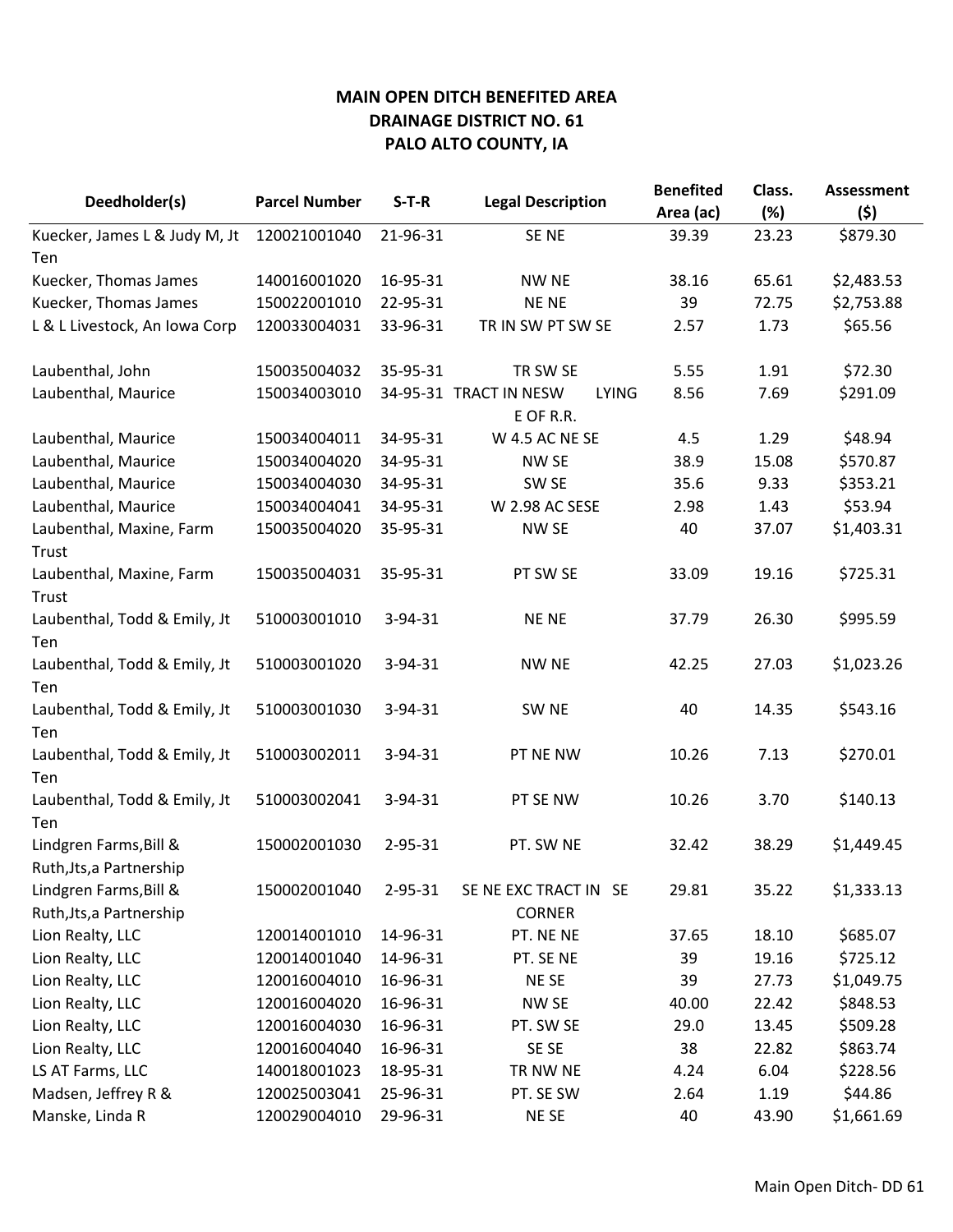|                                                     |                              | $S-T-R$              | <b>Legal Description</b> | <b>Benefited</b> | Class.         | <b>Assessment</b>      |
|-----------------------------------------------------|------------------------------|----------------------|--------------------------|------------------|----------------|------------------------|
| Deedholder(s)                                       | <b>Parcel Number</b>         |                      |                          | Area (ac)        | (%)            | (5)                    |
| Manske, Linda R                                     | 120029004020                 | 29-96-31             | NW SE                    | 40               | 47.52          | \$1,798.95             |
| Manske, Linda R                                     | 120029004030                 | 29-96-31             | SW SE                    | 38.69            | 39.82          | \$1,507.44             |
| Manske, Linda R                                     | 120029004040                 | 29-96-31             | SE SE                    | 38.69            | 45.56          | \$1,724.57             |
| Marti, Mary K, Living Trust                         | 150024003010                 | 24-95-31             | <b>NE SW</b>             | 40               | 60.80          | \$2,301.46             |
| Marti, Mary K, Living Trust                         | 150024003040                 | 24-95-31             | SE SW                    | 38.73            | 52.73          | \$1,996.09             |
| Mathisen, Joanne, Trustee of<br>Dale Mathisen Trust | 120003003031                 | 3-96-31              | PT. SW SW                | 0.49             | 0.64           | \$24.23                |
| Mathisen, Joanne, Trustee of<br>Dale Mathisen Trust | 120010002020                 | 10-96-31             | PT. NW NW                | 36.87            | 24.87          | \$941.53               |
| Mathisen, Joanne, Trustee of<br>Dale Mathisen Trust | 120010002030                 | 10-96-31             | SW NW                    | 38.91            | 24.80          | \$938.84               |
| Mathisen, Joanne, Trustee of<br>Dale Mathisen Trust | 120010003020                 | 10-96-31             | NW SW                    | 40               | 32.64          | \$1,235.39             |
| Maurania Corp                                       | 140005004010                 | $5 - 95 - 31$        | <b>NESE</b>              | 38.75            | 59.57          | \$2,255.05             |
| Maurania Corp                                       | 140005004020                 | 5-95-31              | NW SE                    | 40               | 57.01          | \$2,158.18             |
| Maurania Corp                                       | 150012001010                 | 12-95-31             | PT. NE NE                | 31.82            | 48.49          | \$1,835.37             |
| Maurania Corp                                       | 150012001020                 | 12-95-31             | PT. NW NE                | 38.58            | 58.76          | \$2,224.31             |
| Maurania Corp                                       | 150012001030                 | 12-95-31             | SW <sub>NE</sub>         | 40               | 62.98          | \$2,384.02             |
| Maurania Corp                                       | 150012001040                 | 12-95-31             | SE <sub>NE</sub>         | 38.25            | 63.12          | \$2,389.16             |
| Mc Gue Iowa Farms, LLC                              | 140006001040                 | $6 - 95 - 31$        | SE NE                    | 1.9              | 1.05           | \$39.63                |
| Mc Mahon, James F, 1/2 int                          | 120024002010                 | 24-96-31             | <b>NE NW</b>             | 39               | 30.31          | \$1,147.34             |
| Mc Mahon, James F, 1/2 int                          | 120024002020                 | 24-96-31             | S 1/2 NW NW              | 19.5             | 14.47          | \$547.89               |
| Mc Mahon, James F, 1/2 int                          | 120024002021                 | 24-96-31             | N 1/2 NW NW              | 19.5             | 12.74          | \$482.18               |
| Mc Mahon, James F, 1/2 int                          | 120024002030                 | 24-96-31             | SW NW                    | 40               | 23.77          | \$899.74               |
| Mc Mahon, James F, 1/2 int                          | 120024002040                 | 24-96-31             | SE NW                    | 40               | 24.19          | \$915.72               |
| Mc Mahon, James F, 1/2 int                          | 120024004010                 | 24-96-31             | NE SE                    | 38.64            | 27.21          | \$1,030.03             |
| Mc Mahon, James F, 1/2 int                          | 120024004020                 | 24-96-31             | NW SE                    | 40               | 29.46          | \$1,115.13             |
| McDermott, Beth Ann<br>McDermott, Beth Ann          | 120017003030<br>120020002010 | 17-96-31<br>20-96-31 | SW SW<br>PT. NE NW       | 17.4<br>35.31    | 11.01<br>28.31 | \$416.88<br>\$1,071.79 |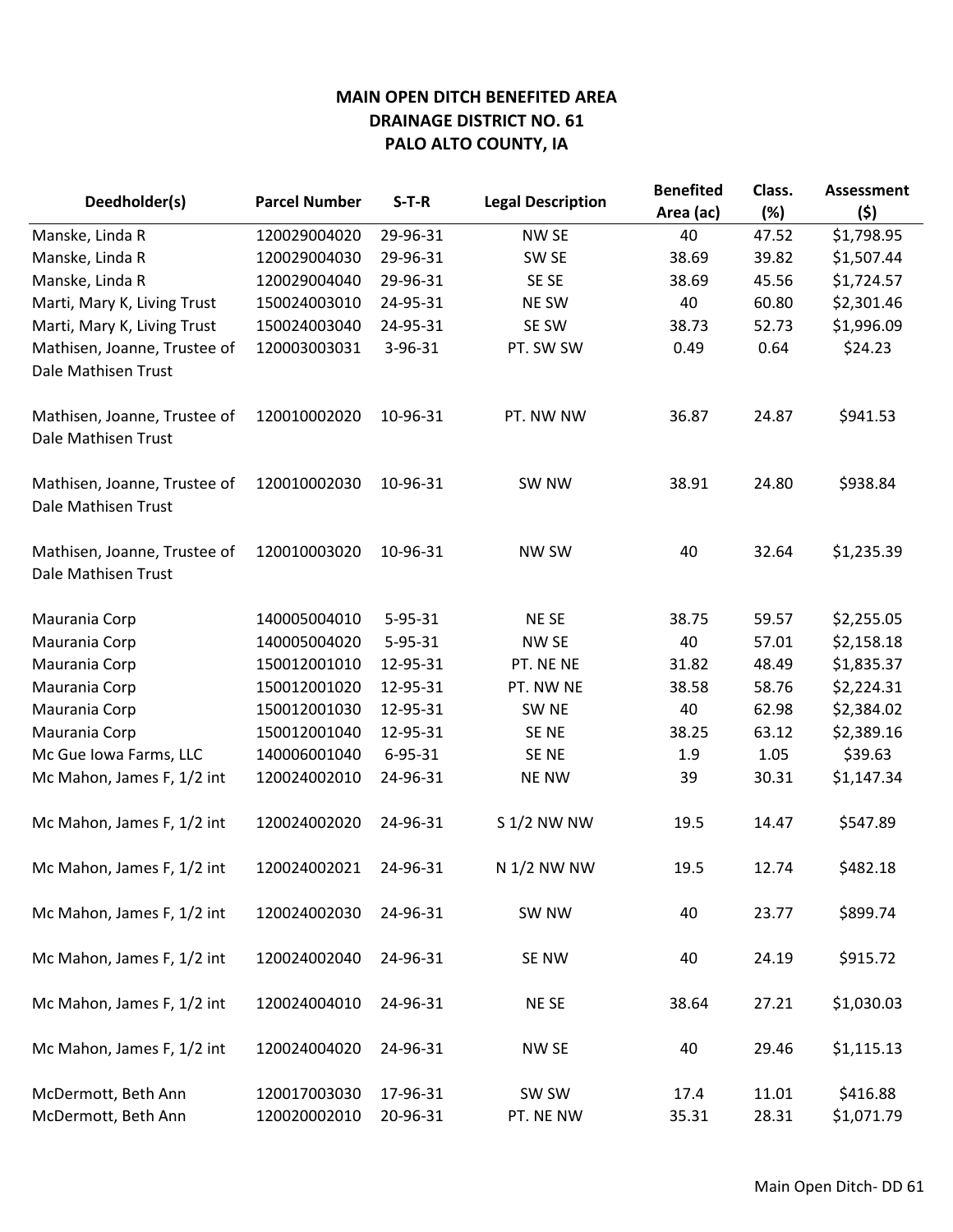| Deedholder(s)                                  | <b>Parcel Number</b> | $S-T-R$  | <b>Legal Description</b>     | <b>Benefited</b> | Class. | <b>Assessment</b> |
|------------------------------------------------|----------------------|----------|------------------------------|------------------|--------|-------------------|
|                                                |                      |          |                              | Area (ac)        | (%)    | (\$)              |
| McDermott, Beth Ann                            | 120020002020         | 20-96-31 | <b>NW NW</b>                 | 37.35            | 28.98  | \$1,097.15        |
| McDermott, Beth Ann                            | 120020002030         | 20-96-31 | SW NW                        | 38.34            | 28.88  | \$1,093.02        |
| McDermott, Beth Ann                            | 120020002040         | 20-96-31 | SE NW                        | 40               | 34.57  | \$1,308.75        |
| McDermott, Beth Ann                            | 120020003023         | 20-96-31 | N 234.9' OF E 1006' NW       | 5.42             | 3.50   | \$132.53          |
|                                                |                      |          | SW                           |                  |        |                   |
| McEnroe, June E, Rev Living<br>Tr $1/2$        | 120036001020         | 36-96-31 | <b>NW NE</b>                 | 39               | 22.18  | \$839.67          |
| McEnroe, June E, Rev Living<br>Tr $1/2$        | 120036001030         | 36-96-31 | SW <sub>NE</sub>             | 40               | 38.60  | \$1,461.15        |
| McEnroe, June E, Rev Living<br>Tr $1/2$        | 120036004020         | 36-96-31 | NW SE                        | 40               | 49.44  | \$1,871.33        |
| McEnroe, Mary C                                | 120025004020         | 25-96-31 | NW SE                        | 40               | 22.39  | \$847.69          |
| McEnroe, Mary C                                | 120025004030         | 25-96-31 | SW <sub>SE</sub>             | 39               | 24.49  | \$927.18          |
| Mersch Farms, Inc                              | 150033001010         | 33-95-31 | <b>NENE</b>                  | 14.5             | 13.62  | \$515.60          |
| Mersch Farms, Inc                              | 150033004040         | 33-95-31 | SE SE                        | 2.30             | 0.27   | \$10.22           |
| Mersch Farms, Inc                              | 150034003011         | 34-95-31 | NE SW EXC TRACT<br><b>NE</b> | 28.79            | 4.32   | \$163.53          |
|                                                |                      |          | OF R.R.                      |                  |        |                   |
| Mersch Farms, Inc                              | 150034003020         | 34-95-31 | NW SW                        | 38.59            | 8.89   | \$336.63          |
| Mersch Farms, Inc                              | 150034003030         | 34-95-31 | SW SW                        | 37.76            | 11.02  | \$417.15          |
| Mersch Farms, Inc                              | 150034003040         | 34-95-31 | SE SW                        | 38.28            | 11.30  | \$427.86          |
| Mertz, John B, III, Trust &                    | 140018001030         | 18-95-31 | SW <sub>NE</sub>             | 40               | 41.88  | \$1,585.23        |
| Mertz, John B, III, Trust &                    | 140018001040         | 18-95-31 | SE <sub>NE</sub>             | 38               | 42.53  | \$1,609.95        |
| Mertz, John B, III, Trust &                    | 140018003010         | 18-95-31 | NE SW LYING N OF RR          | 2.5              | 3.71   | \$140.51          |
| Mertz, John B, III, Trust &                    | 140018004020         | 18-95-31 | NW SE LYING N OF RR          | 17.1             | 6.03   | \$228.33          |
| Metzger, David J & Carolyn<br>N, Jt Ten        | 120032001010         | 32-96-31 | PT. NE NE                    | 38.22            | 45.47  | \$1,721.09        |
| Metzger, David J & Carolyn<br>N, Jt Ten        | 120032001020         | 32-96-31 | <b>NW NE</b>                 | 39               | 49.86  | \$1,887.45        |
| Metzger, David J & Carolyn<br>N, Jt Ten        | 120032001030         | 32-96-31 | SW <sub>NE</sub>             | 40               | 57.39  | \$2,172.30        |
| Metzger, David J & Carolyn<br>N, Jt Ten        | 120032001040         | 32-96-31 | SE NE                        | 40               | 51.68  | \$1,956.42        |
| Metzger, Derek Elmer                           | 150026003011         | 26-95-31 | S 495' NE SW                 | 15               | 19.75  | \$747.61          |
| Metzger, Derek Elmer                           | 150026003021         | 26-95-31 | S 495' NW SW                 | 14.5             | 18.83  | \$712.59          |
| Metzger, Duane D & Ruth I,<br><b>Rev Trust</b> | 120036002010         | 36-96-31 | <b>NE NW</b>                 | 39.00            | 40.85  | \$1,546.36        |
| Metzger, Duane D & Ruth I,<br><b>Rev Trust</b> | 120036002030         | 36-96-31 | SW NW                        | 39               | 52.35  | \$1,981.71        |
| Metzger, Duane D & Ruth I,<br><b>Rev Trust</b> | 120036002040         | 36-96-31 | SE NW                        | 40.00            | 53.37  | \$2,020.40        |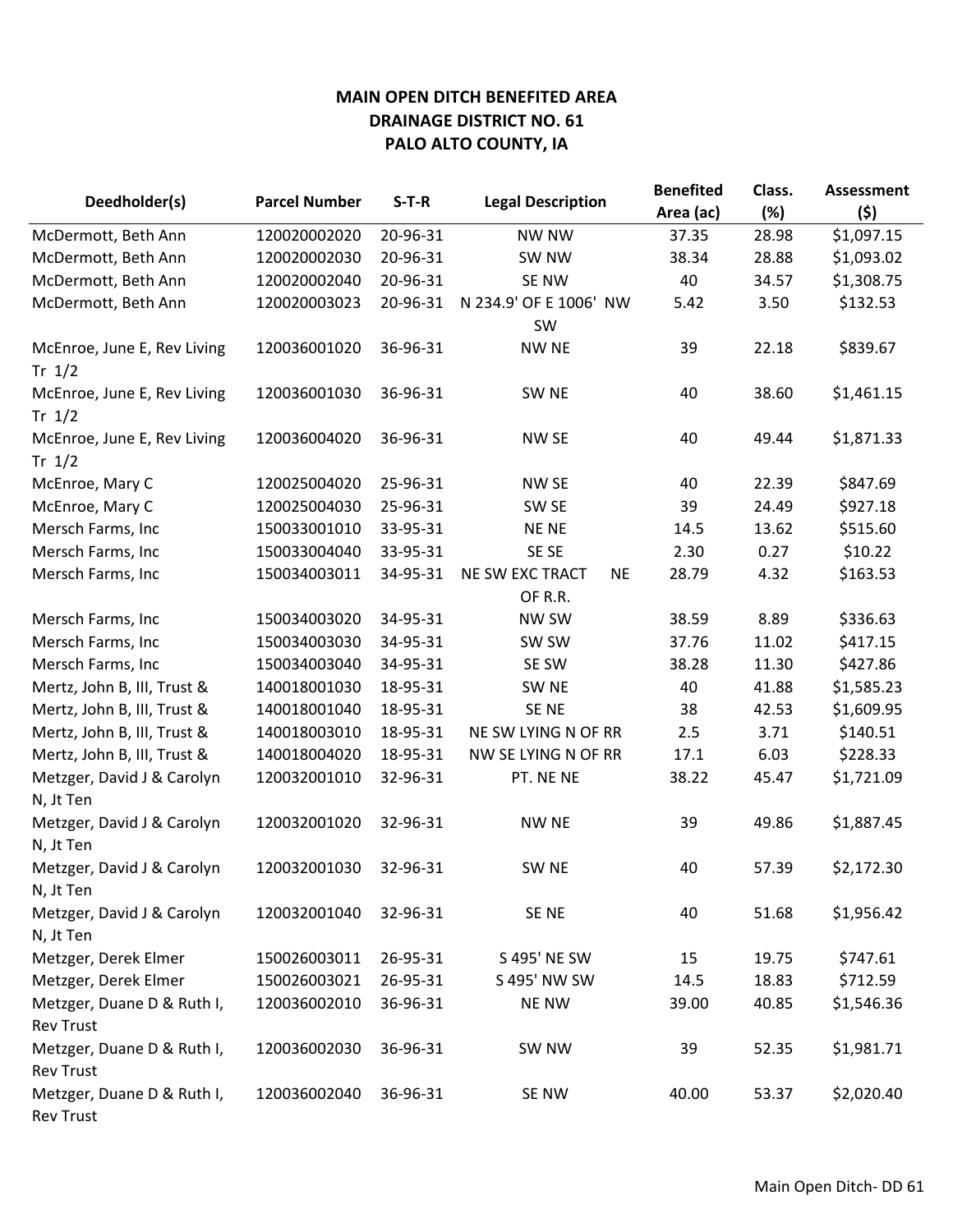| Deedholder(s)                             | <b>Parcel Number</b> | $S-T-R$       | <b>Legal Description</b> |               | <b>Benefited</b><br>Area (ac) | Class.<br>(%) | <b>Assessment</b><br>(5) |
|-------------------------------------------|----------------------|---------------|--------------------------|---------------|-------------------------------|---------------|--------------------------|
| Metzger, Duane D & Ruth I,                | 140017001010         | 17-95-31      | <b>NENE</b>              |               | 37.79                         | 60.88         | \$2,304.64               |
| <b>Rev Trust</b>                          |                      |               |                          |               |                               |               |                          |
| Metzger, Duane D & Ruth I,                | 140017001020         | 17-95-31      | NW NE EXC TRACT          |               | 35.19                         | 58.35         | \$2,208.75               |
| <b>Rev Trust</b>                          |                      |               |                          |               |                               |               |                          |
| Metzger, Duane D & Ruth I,                | 140017001030         | 17-95-31      | SW <sub>NE</sub>         |               | 40                            | 72.90         | \$2,759.56               |
| <b>Rev Trust</b>                          |                      |               |                          |               |                               |               |                          |
| Metzger, Duane D & Ruth I,                | 140017001040         | 17-95-31      | SE NE                    |               | 38.79                         | 83.55         | \$3,162.78               |
| <b>Rev Trust</b>                          |                      |               |                          |               |                               |               |                          |
| Metzger, Duane D & Ruth I,                | 150022004010         | 22-95-31      | PT. NE SE                |               | 35.5                          | 69.86         | \$2,644.49               |
| <b>Rev Trust</b>                          |                      |               |                          |               |                               |               |                          |
| Metzger, Duane D & Ruth I,                | 150022004020         | 22-95-31      | NW SE                    |               | 40                            | 82.42         | \$3,119.85               |
| <b>Rev Trust</b>                          |                      |               |                          |               |                               |               |                          |
| Metzger, Duane D & Ruth I,                | 150026003010         | 26-95-31      | NE SW EXC S 495'         |               | 25                            | 38.90         | \$1,472.47               |
| <b>Rev Trust</b>                          |                      |               |                          |               |                               |               |                          |
| Metzger, Duane D & Ruth I,                | 150026003020         | 26-95-31      | NW SW EXC S 495'         |               | 24.5                          | 26.45         | \$1,001.04               |
| <b>Rev Trust</b>                          |                      |               |                          |               |                               |               |                          |
| Metzger, Jerry & Joy, Jt Ten              | 140020001040         | 20-95-31      | SE NE                    |               | 37.6                          | 56.73         | \$2,147.43               |
| Metzger, Joleen                           | 150024004030         | 24-95-31      | SW <sub>SE</sub>         |               | 37.77                         | 66.55         | \$2,519.27               |
| Metzger, Joleen                           | 150024004040         | 24-95-31      | SE SE                    |               | 13.7                          | 24.61         | \$931.69                 |
| Metzger, Rosella M                        | 120036003010         | 36-96-31      | <b>NE SW</b>             |               | 40                            | 53.91         | \$2,040.53               |
| Metzger, Rosella M                        | 120036003020         | 36-96-31      | NW SW                    |               | 39                            | 40.21         | \$1,522.20               |
| Metzger, Rosella M                        | 120036003030         | 36-96-31      | SW SW                    |               | 37.04                         | 39.12         | \$1,480.83               |
| Metzger, Rosella M                        | 120036003040         | 36-96-31      | SE SW                    |               | 37.99                         | 55.14         | \$2,087.17               |
| Metzger, Rosella M                        | 150001001020         | 1-95-31       | <b>NW NE</b>             |               | 53.01                         | 77.50         | \$2,933.50               |
| Meyer, David L                            | 140008001011         | 8-95-31       | N 10 AC NE NE            |               | 10                            | 12.37         | \$468.21                 |
| Meyer, David L                            | 140008001021         | 8-95-31       | N 10 AC NW NE            |               | 10                            | 14.64         | \$553.99                 |
| Meyer, David L                            | 140008001031         | 8-95-31       | N 10 AC SW NE            |               | 10                            | 12.99         | \$491.72                 |
| Meyer, David L                            | 140008001041         | 8-95-31       | N 10 AC SE NE            |               | 10                            | 15.30         | \$579.16                 |
| Meyer, David L                            | 140016002010         | 16-95-31      | E 30 AC NE NW            |               | 28.93                         | 46.13         | \$1,746.03               |
| Meyer, David L                            | 140016002041         | 16-95-31      | E 30 AC SE NW            |               | 30                            | 54.24         | \$2,053.10               |
| Meyer, Debra S, Rev Living                | 140009003020         | $9 - 95 - 31$ | <b>NW SW</b>             |               | 38.89                         | 64.81         | \$2,453.29               |
| Trust, Trustee                            |                      |               |                          |               |                               |               |                          |
| Meyer, Debra S, Rev Trust,                | 140008001030         | 8-95-31       | SW NE EXC TR             |               | 30                            | 44.24         | \$1,674.53               |
| Trustee 1/2                               |                      |               |                          |               |                               |               |                          |
| Meyer, Debra S, Rev Trust,                | 140008001040         | 8-95-31       | SE <sub>NE</sub>         | <b>EXC TR</b> | 28.75                         | 50.93         | \$1,927.73               |
| Trustee 1/2                               |                      |               |                          |               |                               |               |                          |
| Meyer, Debra S, Rev Trust,<br>Trustee 1/2 | 140008004010         | 8-95-31       | NE SE                    |               | 38.75                         | 53.84         | \$2,038.03               |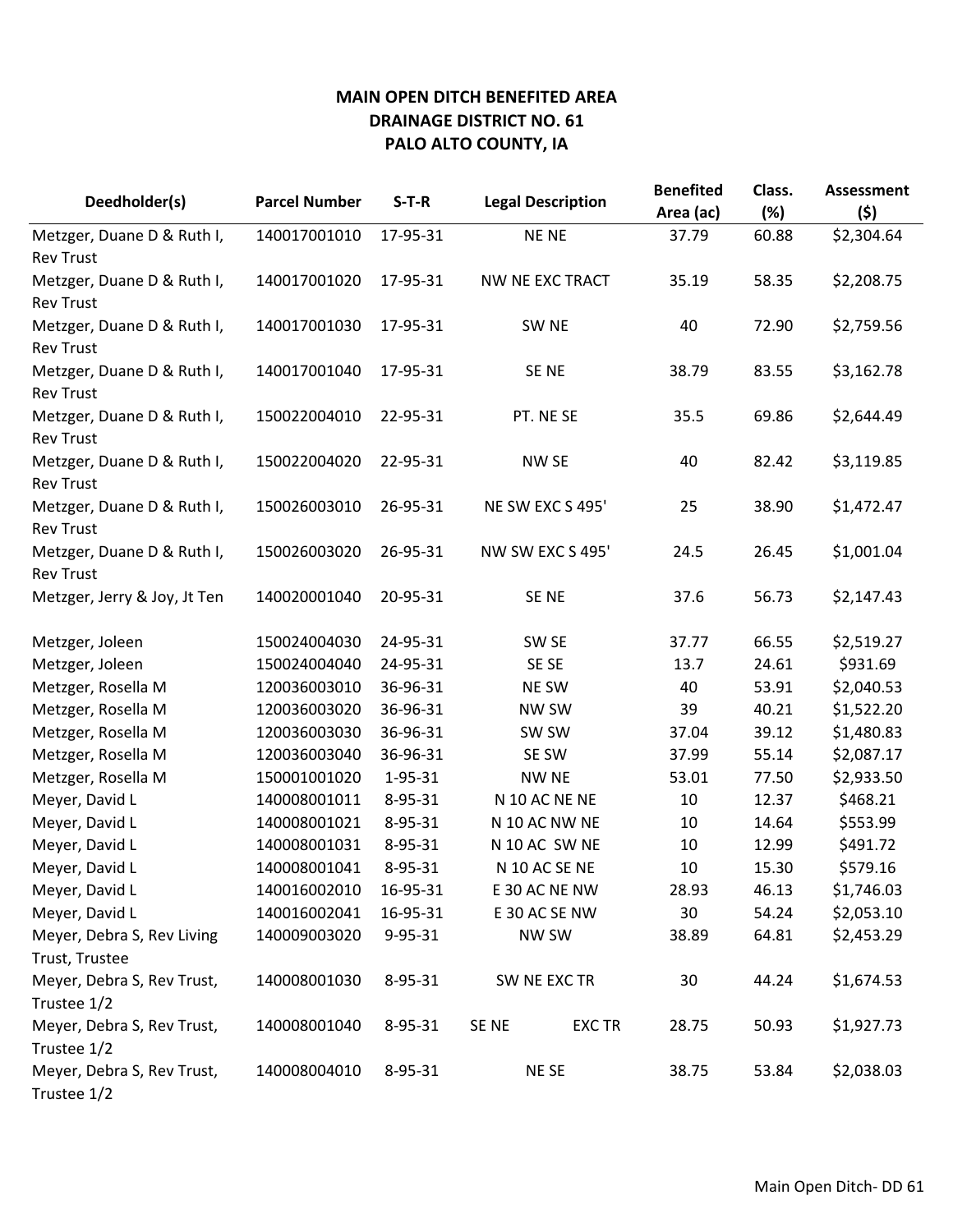|                                                     |                      |                   |                          | <b>Benefited</b> | Class. | <b>Assessment</b> |
|-----------------------------------------------------|----------------------|-------------------|--------------------------|------------------|--------|-------------------|
| Deedholder(s)                                       | <b>Parcel Number</b> | $S-T-R$           | <b>Legal Description</b> | Area (ac)        | (%)    | (5)               |
| Meyer, Debra S, Rev Trust,                          | 140008004020         | 8-95-31           | <b>NW SE</b>             | 40               | 68.88  | \$2,607.24        |
| Trustee 1/2                                         |                      |                   |                          |                  |        |                   |
| Meyer, Debra S, Trustee, Rev                        | 140009003010         | 9-95-31           | NE SW                    | 40               | 58.74  | \$2,223.59        |
| Trust                                               |                      |                   |                          |                  |        |                   |
| Meyer, Debra S, Trustee, Rev<br>Trust               | 140009003030         | $9 - 95 - 31$     | SW SW                    | 37.16            | 49.25  | \$1,864.44        |
| Meyer, Debra S, Trustee, Rev<br>Trust               | 140009003040         | 9-95-31           | SE SW                    | 38.35            | 61.82  | \$2,340.22        |
| Meyer, Debra S, Trustee, Rev<br>Trust               | 140016002011         | 16-95-31          | NE NW EXC E 30 AC        | 9.45             | 19.10  | \$722.96          |
| Meyer, Debra S, Trustee, Rev<br>Trust               | 140016002020         | 16-95-31          | NW NW EXC W 25 AC        | 14.17            | 26.07  | \$986.80          |
| Meyer, Debra S, Trustee, Rev<br>Trust               | 140016002031         | 16-95-31          | SW NW EXC W 25 AC        | 15               | 30.61  | \$1,158.77        |
| Meyer, Debra S, Trustee, Rev                        | 140016002040         | 16-95-31          | SE NW EXC E 30 AC        | 10               | 19.71  | \$746.02          |
| Trust                                               |                      |                   |                          |                  |        |                   |
| Meyer, Jacob                                        | 120024004041         | 24-96-31 TR SE SE | <b>BLDG SITE</b>         | 4.9              | 2.00   | \$75.52           |
| Meyer, Randy & Janae, Jt Ten                        | 150013002010         | 13-95-31          | TR NE NW                 | 3.69             | 3.65   | \$138.05          |
| Meyer, Rodney                                       | 150009004010         | 9-95-31           | NE SE                    | 40               | 65.81  | \$2,491.14        |
| Meyer, Rodney                                       | 150009004020         | 9-95-31           | <b>NW SE</b>             | 40               | 59.80  | \$2,263.45        |
| Meyer, Rodney                                       | 150009004030         | 9-95-31           | SW <sub>SE</sub>         | 38.84            | 75.16  | \$2,845.03        |
| Meyer, Rodney                                       | 150009004040         | 9-95-31           | SE SE                    | 38.84            | 65.86  | \$2,493.03        |
| Meyer, Terry L, Trustee Rev                         | 140016002021         | 16-95-31          | W 25 AC NW NW            | 23               | 41.89  | \$1,585.65        |
| Trust                                               |                      |                   |                          |                  |        |                   |
| Meyer, Terry L, Trustee Rev<br>Trust                | 140016002030         | 16-95-31          | W 25 AC SW NW            | 23.79            | 51.37  | \$1,944.42        |
| Meyer, Terry Revocable<br>Living Trust, Trustee 1/2 | 140008001010         | 8-95-31           | NE NE EXC N 10 AC        | 28.04            | 38.59  | \$1,460.69        |
| Meyer, Terry Revocable                              | 140008001020         | 8-95-31           | NW NE EXC N 10 AC        | 29               | 36.67  | \$1,387.90        |
| Living Trust, Trustee 1/2                           |                      |                   |                          |                  |        |                   |
| <b>Midamerican Energy</b>                           | 120903003030         | 3-96-31           | <b>BLL SW SW #174</b>    | 0.2              | 0.15   | \$5.56            |
| Company                                             |                      |                   |                          |                  |        |                   |
| <b>Midamerican Energy</b><br>Company                | 120903003040         | 3-96-31           | <b>BLL SE SW #175</b>    | 0.2              | 0.06   | \$2.38            |
| <b>Midamerican Energy</b>                           | 120904004040         | 4-96-31           | <b>BLL SE SE #173</b>    | 0.2              | 0.12   | \$4.47            |
| Company                                             |                      |                   |                          |                  |        |                   |
| <b>Midamerican Energy</b><br>Company                | 120914002020         | 14-96-31          | <b>BLL NW NW #180</b>    | 0.2              | 0.09   | \$3.48            |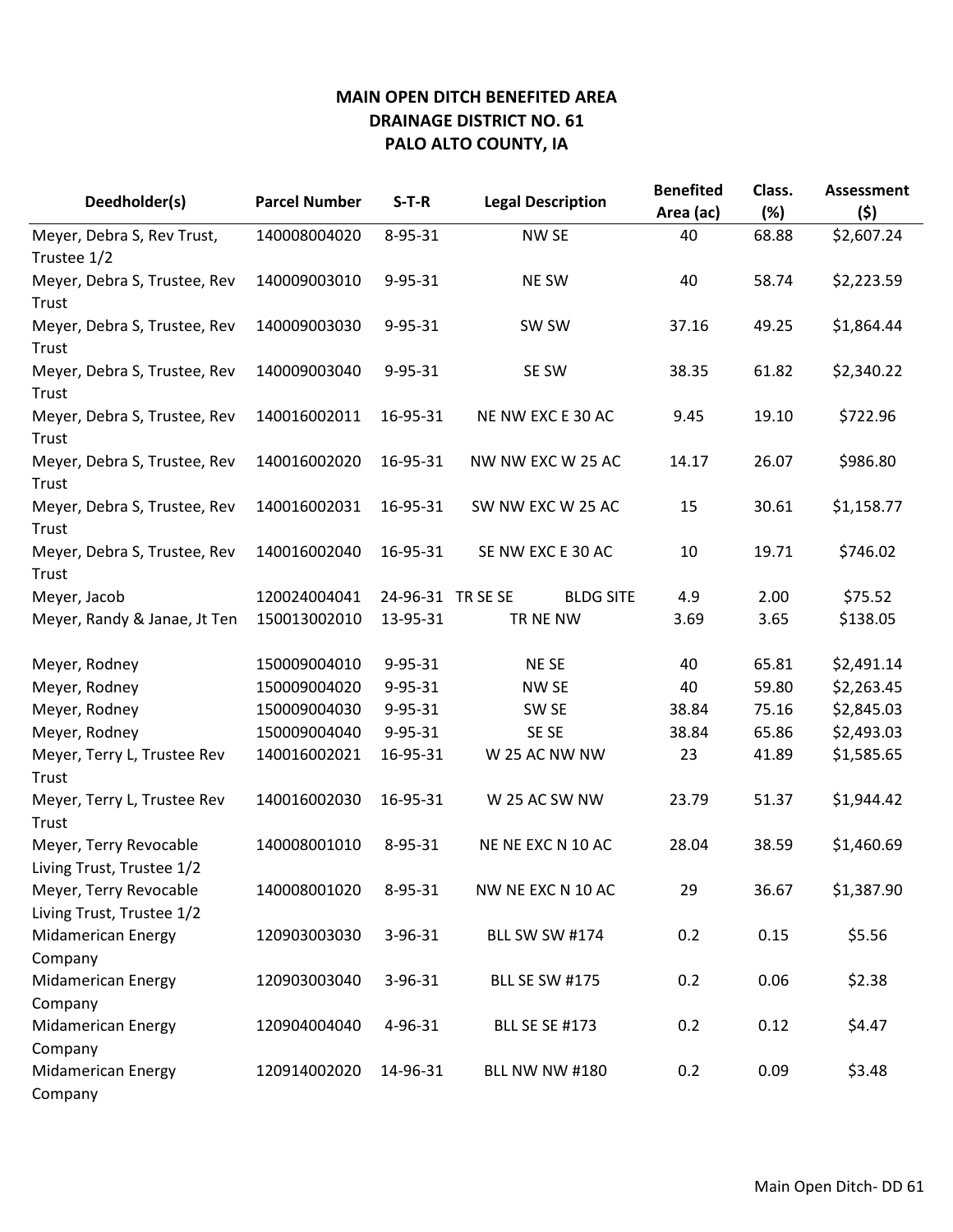| Deedholder(s)             | <b>Parcel Number</b> | $S-T-R$  | <b>Legal Description</b> | <b>Benefited</b><br>Area (ac) | Class.<br>(%) | <b>Assessment</b><br>(5) |
|---------------------------|----------------------|----------|--------------------------|-------------------------------|---------------|--------------------------|
| <b>Midamerican Energy</b> | 120914003020         | 14-96-31 | <b>BLL NW SW #189</b>    | 0.2                           | 0.10          | \$3.71                   |
| Company                   |                      |          |                          |                               |               |                          |
| Midamerican Energy        | 120914003040         | 14-96-31 | <b>BLL SE SW #190</b>    | 0.2                           | 0.18          | \$6.74                   |
| Company                   |                      |          |                          |                               |               |                          |
| <b>Midamerican Energy</b> | 120914004030         | 14-96-31 | <b>BLL SW SE #191</b>    | 0.2                           | 0.19          | \$7.04                   |
| Company                   |                      |          |                          |                               |               |                          |
| <b>Midamerican Energy</b> | 120915003010         | 15-96-31 | <b>BLL NW SW #186</b>    | 0.2                           | 0.05          | \$1.93                   |
| Company                   |                      |          |                          |                               |               |                          |
| <b>Midamerican Energy</b> | 120915003020         | 15-96-31 | <b>BLL NW SW #185</b>    | 0.2                           | 0.09          | \$3.22                   |
| Company                   |                      |          |                          |                               |               |                          |
| <b>Midamerican Energy</b> | 120915004010         | 15-96-31 | <b>BLL NE SE #188</b>    | 0.2                           | 0.06          | \$2.38                   |
| Company                   |                      |          |                          |                               |               |                          |
| <b>Midamerican Energy</b> | 120915004020         | 15-96-31 | <b>BLL NW SE #187</b>    | 0.2                           | 0.19          | \$7.31                   |
| Company                   |                      |          |                          |                               |               |                          |
| <b>Midamerican Energy</b> | 120916002010         | 16-96-31 | <b>BLL NE NW #181</b>    | 0.20                          | 0.09          | \$3.37                   |
| Company                   |                      |          |                          |                               |               |                          |
| <b>Midamerican Energy</b> | 120916003010         | 16-96-31 | <b>BLL NE SW #182</b>    | 0.2                           | 0.07          | \$2.69                   |
| Company                   |                      |          |                          |                               |               |                          |
| <b>Midamerican Energy</b> | 120916004010         | 16-96-31 | <b>BLL NE SE #184</b>    | 0.2                           | 0.15          | \$5.53                   |
| Company                   |                      |          |                          |                               |               |                          |
| <b>Midamerican Energy</b> | 120916004020         | 16-96-31 | <b>BLL NW SE #183</b>    | 0.2                           | 0.14          | \$5.15                   |
| Company                   |                      |          |                          |                               |               |                          |
| <b>Midamerican Energy</b> | 120922002030         | 22-96-31 | <b>BLL SW NW #193</b>    | 0.2                           | 0.05          | \$1.93                   |
| Company                   |                      |          |                          |                               |               |                          |
| <b>Midamerican Energy</b> | 120922002040         | 22-96-31 | <b>BLL SE NW #192</b>    | 0.2                           | 0.12          | \$4.69                   |
| Company                   |                      |          |                          |                               |               |                          |
| <b>Midamerican Energy</b> | 120923001030         | 23-96-31 | <b>BLL SW NE #195</b>    | 0.2                           | 0.07          | \$2.69                   |
| Company                   |                      |          |                          |                               |               |                          |
| <b>Midamerican Energy</b> | 120923001040         | 23-96-31 | <b>BLL SW NW #197</b>    | 0.2                           | 0.05          | \$1.78                   |
| Company                   |                      |          |                          |                               |               |                          |
| <b>Midamerican Energy</b> | 120923002030         | 23-96-31 | <b>BLL SW NW #197</b>    | 0.2                           | 0.05          | \$1.97                   |
| Company                   |                      |          |                          |                               |               |                          |
| <b>Midamerican Energy</b> | 120923002040         | 23-96-31 | <b>BLL SE NW #196</b>    | 0.2                           | 0.08          | \$3.03                   |
| Company                   |                      |          |                          |                               |               |                          |
| <b>Midamerican Energy</b> | 120923003030         | 23-96-31 | <b>BLL SW SW #199</b>    | 0.2                           | 0.08          | \$2.95                   |
| Company                   |                      |          |                          |                               |               |                          |
| <b>Midamerican Energy</b> | 120923003040         | 23-96-31 | <b>BLL SE SW #198</b>    | 0.2                           | 0.07          | \$2.46                   |
| Company                   |                      |          |                          |                               |               |                          |
| <b>Midwest Acres LLP</b>  | 140007003010         | 7-95-31  | NE SW                    | 1.1                           | 0.56          | \$21.35                  |
| Midwest Acres LLP         | 140007003030         | 7-95-31  | SW SW                    | 0.4                           | 0.28          | \$10.49                  |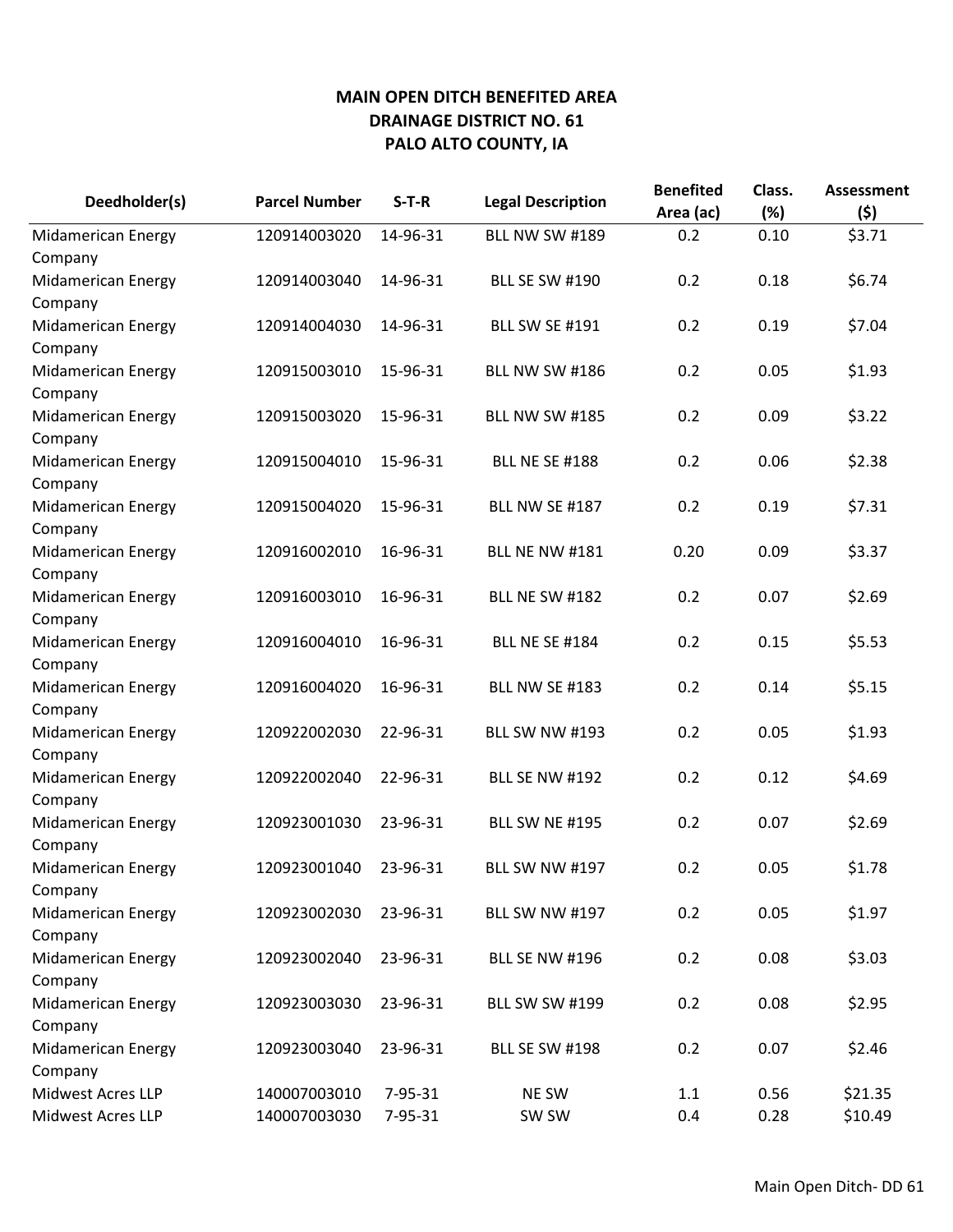|                                          |                      |          |                          | <b>Benefited</b> | Class. | <b>Assessment</b> |
|------------------------------------------|----------------------|----------|--------------------------|------------------|--------|-------------------|
| Deedholder(s)                            | <b>Parcel Number</b> | $S-T-R$  | <b>Legal Description</b> | Area (ac)        | (%)    | (5)               |
| <b>Midwest Acres LLP</b>                 | 140007003040         | 7-95-31  | SE SW                    | 21.1             | 27.12  | \$1,026.40        |
| Milachi Revocable Trust                  | 140018001021         | 18-95-31 | PT. NW NE                | 9                | 14.99  | \$567.39          |
| Milachi Revocable Trust                  | 140018002010         | 18-95-31 | <b>NE NW</b>             | 39               | 70.04  | \$2,651.34        |
| Milachi Revocable Trust                  | 140018002040         | 18-95-31 | SE NW                    | 39.8             | 50.35  | \$1,905.93        |
| Milachi Revocable Trust                  | 150021004030         | 21-95-31 | SW SE                    | 38.76            | 64.13  | \$2,427.66        |
| Milachi Revocable Trust                  | 150021004040         | 21-95-31 | SE SE                    | 37.76            | 33.72  | \$1,276.54        |
| Miller, Douglas J & Allison B,<br>Jt Ten | 140018004010         | 18-95-31 | NE SE                    | 20.1             | 15.33  | \$580.11          |
| Miller, James L & Linda R                | 140021002010         | 21-95-31 | <b>NE NW</b>             | 39               | 70.50  | \$2,668.75        |
| Miller, James L & Linda R                | 140021002020         | 21-95-31 | PT. NW NW                | 35.82            | 52.43  | \$1,984.47        |
| Miller, James L & Linda R                | 140021002030         | 21-95-31 | PT. SW NW                | 36.83            | 42.83  | \$1,621.19        |
| Miller, James L & Linda R                | 140021002040         | 21-95-31 | SE NW                    | 40               | 63.37  | \$2,398.74        |
| Miller, James L & Linda R                | 150015003030         | 15-95-31 | SW SW                    | 39               | 72.61  | \$2,748.51        |
| Miller, James L & Linda R                | 150015003040         | 15-95-31 | SE SW                    | 38               | 59.45  | \$2,250.43        |
| Miller, James L & Linda R                | 150022002010         | 22-95-31 | <b>NE NW</b>             | 39               | 90.71  | \$3,433.77        |
| Miller, James L & Linda R                | 150022002020         | 22-95-31 | <b>NW NW</b>             | 37.4             | 77.61  | \$2,937.89        |
| Miller, James L & Linda R                | 150022002030         | 22-95-31 | SW <sub>NW</sub>         | 39               | 51.63  | \$1,954.53        |
| Miller, James L & Linda R                | 150022002040         | 22-95-31 | SE NW                    | 40               | 82.27  | \$3,114.36        |
| Miller, James L & Linda R, Jt            | 140017002020         | 17-95-31 | <b>NW NW</b>             | 39               | 84.73  | \$3,207.22        |
| Ten                                      |                      |          |                          |                  |        |                   |
| Miller, James L & Linda R, Jt            | 140018001010         | 18-95-31 | <b>NENE</b>              | 38               | 74.76  | \$2,830.01        |
| Ten                                      |                      |          |                          |                  |        |                   |
| Montag, Kevin L & Diane K                | 510014001041         | 14-94-31 | PT. SE NE                | 1.6              | 0.02   | \$0.61            |
| Montag, Rachel L & Patrick J,<br>Jt Ten  | 120027003010         | 27-96-31 | <b>NE SW</b>             | 40               | 35.68  | \$1,350.50        |
| Montag, Rachel L & Patrick J,<br>Jt Ten  | 120027003020         | 27-96-31 | NW SW                    | 38.76            | 44.18  | \$1,672.37        |
| Montag, Rachel L & Patrick J,<br>Jt Ten  | 120027003040         | 27-96-31 | SE SW                    | 38.48            | 38.29  | \$1,449.56        |
| Montag, William, Hollander,<br>Jean &    | 510011002010         | 11-94-31 | <b>NE NW</b>             | 38.5             | 25.28  | \$957.01          |
| Montag, William, Hollander,<br>Jean &    | 510011002020         | 11-94-31 | <b>NW NW</b>             | 37.16            | 19.14  | \$724.37          |
| Montag, William, Hollander,<br>Jean &    | 510011002030         | 11-94-31 | SW NW                    | 8                | 1.80   | \$67.95           |
| Montag, William, Hollander,<br>Jean &    | 510011002040         | 11-94-31 | SE NW                    | 33.6             | 15.47  | \$585.52          |
| Morling, Carol M, Rev Tr<br>Agreement    | 120004004020         | 4-96-31  | NW SE                    | 4.8              | 2.62   | \$99.06           |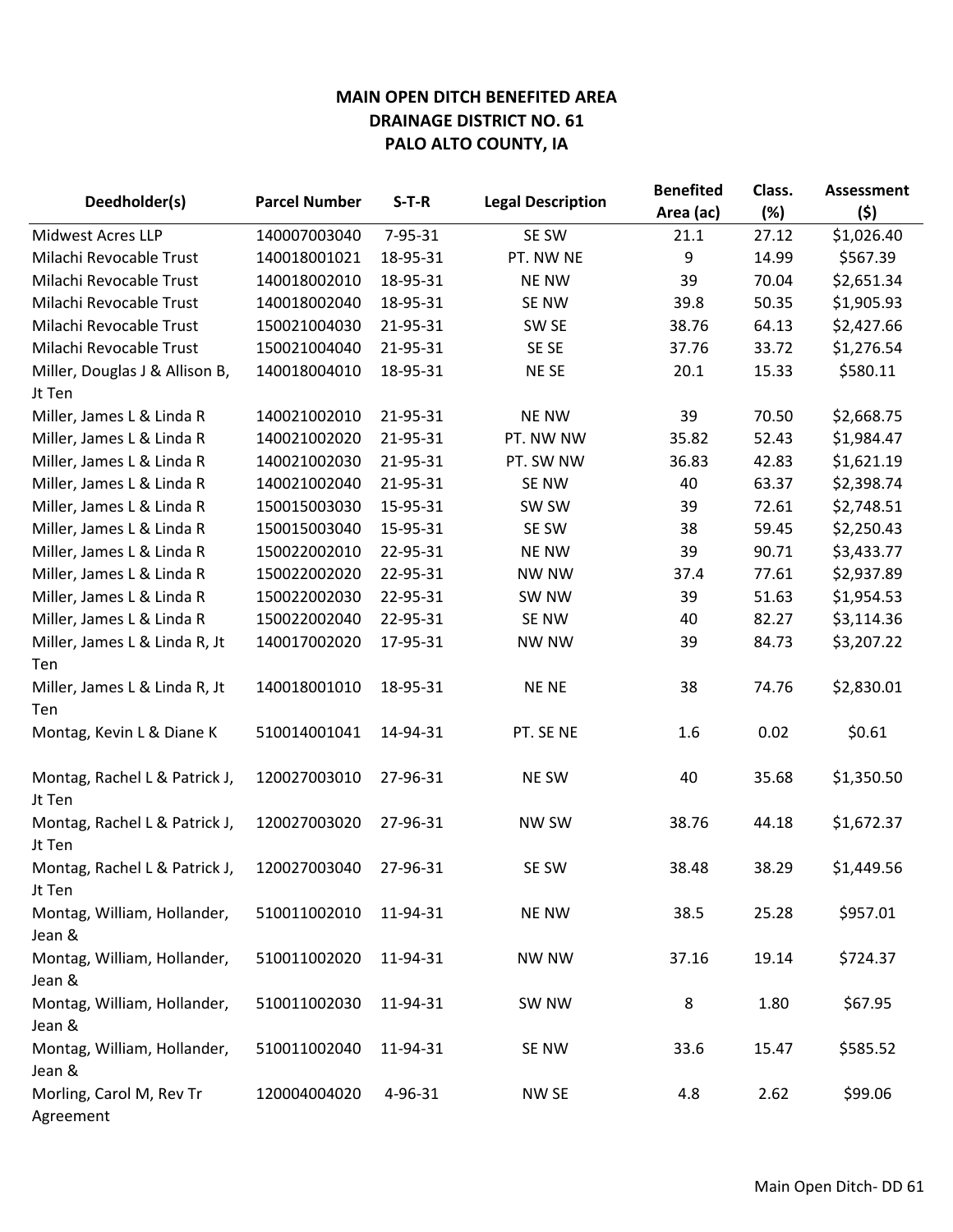| Deedholder(s)                   | <b>Parcel Number</b> | $S-T-R$       | <b>Legal Description</b> | <b>Benefited</b><br>Area (ac) | Class.<br>(%) | <b>Assessment</b><br>(5) |
|---------------------------------|----------------------|---------------|--------------------------|-------------------------------|---------------|--------------------------|
| Morling, Carol M, Rev Tr        | 120004004030         | 4-96-31       | SW <sub>SE</sub>         | 0.3                           | 0.16          | \$5.91                   |
| Agreement                       |                      |               |                          |                               |               |                          |
| Mosbach, Cletus & Deborah,      | 150002004042         | 2-95-31       | PT. SE SE                | 2.68                          | 3.12          | \$118.10                 |
| Jt Ten                          |                      |               |                          |                               |               |                          |
| Mosbach, Cletus W &             | 150002004011         | 2-95-31       | PT. NE SE                | 8.9                           | 10.12         | \$383.23                 |
| Deborah L                       |                      |               |                          |                               |               |                          |
| Mosbach, Cletus W &             | 150002004021         | $2 - 95 - 31$ | PT. NW SE                | 12.76                         | 11.99         | \$453.83                 |
| Deborah L                       |                      |               |                          |                               |               |                          |
| Mosbach, Cletus W &             | 150002004031         | 2-95-31       | PT. SW SE                | 25.72                         | 34.63         | \$1,310.94               |
| Deborah L                       |                      |               |                          |                               |               |                          |
| Mosbach, Cletus W &             | 150002004040         | $2 - 95 - 31$ | PT. SE SE                | 34.96                         | 45.10         | \$1,707.08               |
| Deborah L                       |                      |               |                          |                               |               |                          |
| Mosbach, Dennis M & Cletus      | 150002003011         | $2 - 95 - 31$ | NE SW LYING NORTH<br>0F  | 10.65                         | 12.14         | \$459.50                 |
| W Mosbach                       |                      |               | <b>RAILROAD</b>          |                               |               |                          |
| Mosbach, Dennis M & Cletus      | 150002003021         | $2 - 95 - 31$ | NW SW LYING NORTH        | 1.32                          | 1.30          | \$49.10                  |
| W Mosbach                       |                      |               | OF RAILROAD              |                               |               |                          |
| Mosbach, Dennis M & Cletus      | 150002004010         | $2 - 95 - 31$ | NE SE LYING NORTH<br>OF  | 27                            | 36.06         | \$1,365.00               |
| W Mosbach                       |                      |               | RAILROAD                 |                               |               |                          |
| Mosbach, Dennis M & Cletus      | 150002004020         | $2 - 95 - 31$ | NW SE LYING NORTH<br>OF  | 17.03                         | 23.22         | \$878.81                 |
| W Mosbach                       |                      |               | RAILROAD                 |                               |               |                          |
| Mosbach, Dennis M & Cletus      | 150002004022         | 2-95-31       | PT. NW SE                | 7.11                          | 8.26          | \$312.52                 |
| W Mosbach                       |                      |               |                          |                               |               |                          |
| Mosbach, Dennis M & Cletus      | 150002004030         | 2-95-31       | PT SW SE                 | 12.93                         | 19.81         | \$749.95                 |
| W Mosbach                       |                      |               |                          |                               |               |                          |
| Myers, Thomas J, Trust,         | 120028004021         | 28-96-31      | W PT NW SE               | 33.99                         | 42.63         | \$1,613.70               |
| Myers, Jennifer, Trustee        |                      |               |                          |                               |               |                          |
| Myers, Thomas J, Trust,         | 120028004031         | 28-96-31      | W PT SW SE               | 32.71                         | 43.96         | \$1,663.93               |
| Myers, Jennifer, Trustee        |                      |               |                          |                               |               |                          |
| Naig, Ronn                      | 120016004031         | 16-96-31      | PT. SW SE                | 10                            | 4.48          | \$169.74                 |
| Nelson, Brandon A               | 120015003031         | 15-96-31      | TR IN S PT SW SW         | 11.92                         | 5.36          | \$203.05                 |
| Nelson, Brandon A               | 120015003041         | 15-96-31      | TR SW PT SE SW           | 2.55                          | 0.74          | \$27.90                  |
| Nelson, Larry A & Lillian N, Jt | 120021001010         | 21-96-31      | NE NE                    | 38.36                         | 23.67         | \$896.14                 |
| Ten                             |                      |               |                          |                               |               |                          |
| Nelson, Larry A & Lillian N, Jt | 120021001021         | 21-96-31      | TR IN NW COR NW NE       | 0.37                          | 0.09          | \$3.41                   |
| Ten                             |                      |               |                          |                               |               |                          |
| Norland, Beverly, LE, Etal      | 120017001010         | 17-96-31      | <b>NENE</b>              | 20.9                          | 15.45         | \$584.69                 |
| Rem                             |                      |               |                          |                               |               |                          |
| Norland, Beverly, LE, Etal      | 120017001020         | 17-96-31      | <b>NW NE</b>             | 5.2                           | 3.86          | \$146.15                 |
| Rem                             |                      |               |                          |                               |               |                          |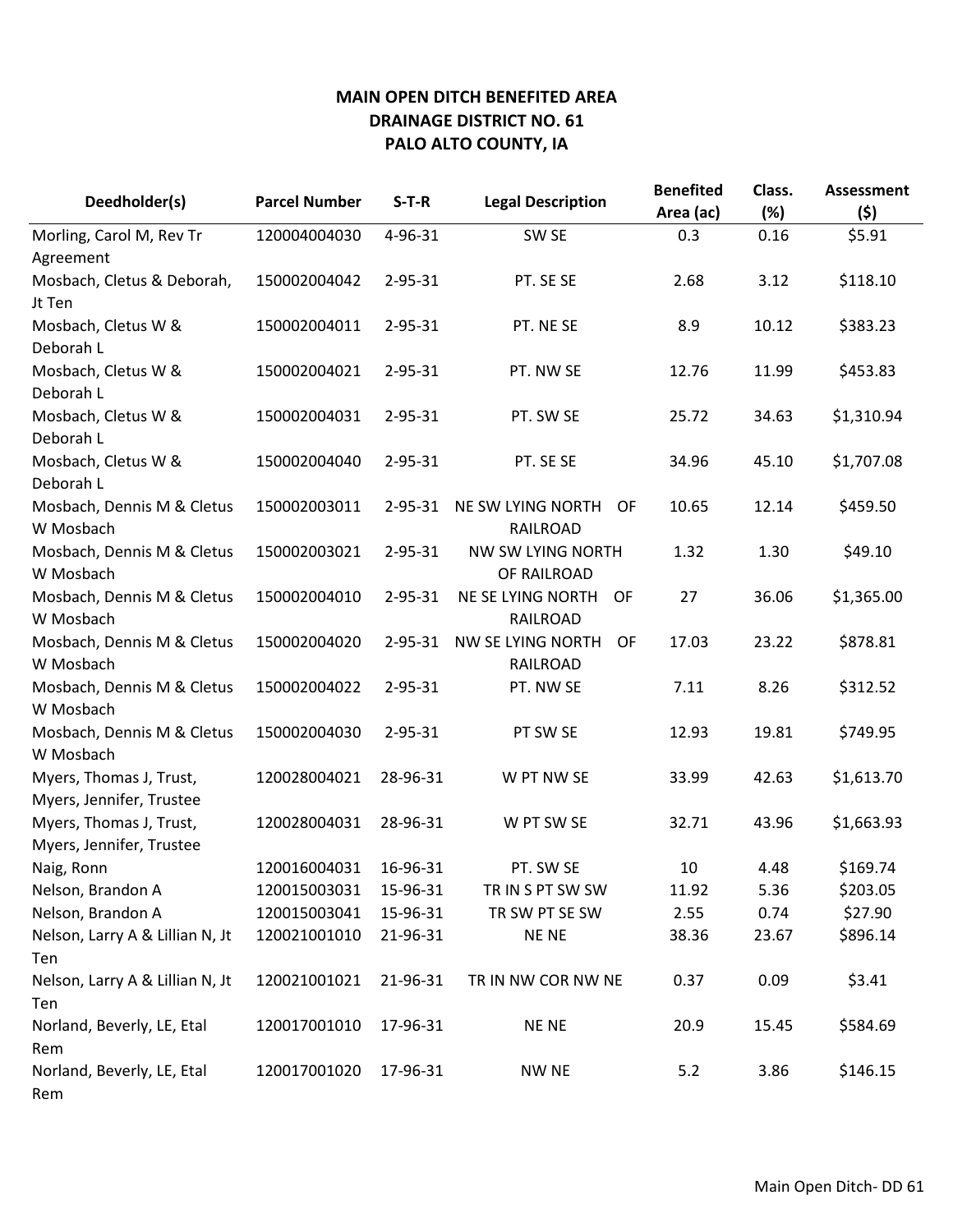|                                        |                      |          | <b>Legal Description</b>   | <b>Benefited</b> | Class. | <b>Assessment</b> |
|----------------------------------------|----------------------|----------|----------------------------|------------------|--------|-------------------|
| Deedholder(s)                          | <b>Parcel Number</b> | $S-T-R$  |                            | Area (ac)        | (%)    | (\$)              |
| Norland, Beverly, LE, Etal             | 120017001030         | 17-96-31 | SW <sub>NE</sub>           | 40               | 28.10  | \$1,063.68        |
| Rem                                    |                      |          |                            |                  |        |                   |
| Norland, Beverly, LE, Etal             | 120017001040         | 17-96-31 | SE <sub>NE</sub>           | 39               | 28.56  | \$1,081.25        |
| Rem                                    |                      |          |                            |                  |        |                   |
| Northern Natural Gas Co                | 510013002042         | 13-94-31 | .17 A TR IN S1/2SENW       | 0.2              | 0.03   | \$1.02            |
| Opheim, Debra C                        | 120003004030         | 3-96-31  | SW <sub>SE</sub>           | 38.5             | 26.30  | \$995.62          |
| Oxley Century Farms, LLC               | 120017002010         | 17-96-31 | <b>NE NW</b>               | 0.5              | 0.19   | \$7.08            |
| Oxley Century Farms, LLC               | 120017002040         | 17-96-31 | SE NW                      | 28.7             | 18.67  | \$706.65          |
| Palo Alto County                       | 120020003020         | 20-96-31 | S 341.7' OF NW SW          | 10.02            | 9.47   | \$358.32          |
| Palo Alto County                       | 120036004011         | 36-96-31 | E 1/4 CORNER THENCE S      | 10               | 6.85   | \$259.18          |
|                                        |                      |          | 300'TO POB W 631.3 S       |                  |        |                   |
|                                        |                      |          | 690' E 631.3'<br>N 690' TO |                  |        |                   |
|                                        |                      |          | POB                        |                  |        |                   |
| Patton, Jason M & Tiffany D,<br>Jt Ten | 120020002013         | 20-96-31 | DWLG SITE IN NE NW         | 1.96             | 1.05   | \$39.56           |
| Peters, Timothy R & Cynthia            | 150027004041         | 27-95-31 | TR IN SE1/4 SE1/4          | 4.63             | 2.07   | \$78.36           |
| R, Jts                                 |                      |          |                            |                  |        |                   |
| Peterson, Mark A, Sr & Sherri          | 120025004011         | 25-96-31 | PT. NE SE                  | 6.14             | 4.85   | \$183.63          |
| A, Jt Ten                              |                      |          |                            |                  |        |                   |
| Quast, Colleen, Etal                   | 150027004010         | 27-95-31 | NE SE                      | 39               | 37.48  | \$1,418.71        |
| Quast, Colleen, Etal                   | 150027004020         | 27-95-31 | NW SE                      | 40               | 51.31  | \$1,942.30        |
| Red Owl Farms I, LLC                   | 120022001021         | 22-96-31 | TR NW NE                   | 5.72             | 3.08   | \$116.74          |
| Reding, Michael & Reding,              | 120010003042         | 10-96-31 | TR IN SE SW                | 4.29             | 3.37   | \$127.72          |
| Steven                                 |                      |          |                            |                  |        |                   |
| Reding, Michael & Reding,              | 120010004032         | 10-96-31 | TR IN SW SE                | 5.48             | 3.34   | \$126.51          |
| Steven                                 |                      |          |                            |                  |        |                   |
| Reding, Michael J                      | 120010003040         | 10-96-31 | PT. SE SW                  | 3.82             | 2.37   | \$89.68           |
| Reding, Michael J                      | 120010004031         | 10-96-31 | PT. SW SE                  | 2.55             | 1.27   | \$48.15           |
| Reding, Michael J & Susanne            | 120016001011         | 16-96-31 | PT. NE NE                  | 0.81             | 0.36   | \$13.67           |
| L, Jt Ten                              |                      |          |                            |                  |        |                   |
| Reding, Michael J & Susanne            | 120016001020         | 16-96-31 | PT. NW NE                  | 36.2             | 21.85  | \$827.10          |
| L, Jt Ten                              |                      |          |                            |                  |        |                   |
| Reding, Michael J & Susanne            | 120016001021         | 16-96-31 | PT. NW NE                  | 1.72             | 0.56   | \$21.12           |
| L, Jt Ten                              |                      |          |                            |                  |        |                   |
| Reding, Steven J & Christine           | 120016001010         | 16-96-31 | PT. NE NE                  | 36.53            | 23.98  | \$907.80          |
| L, Jt Ten                              |                      |          |                            |                  |        |                   |
| Redstone Farms, LLC                    | 150024001010         | 24-95-31 | S 1/2 NE 1/4 NE 1/4        | 18.38            | 33.47  | \$1,266.81        |
| Redstone Farms, LLC                    | 150024001020         | 24-95-31 | S 1/2 NW 1/4 NE 1/4        | 20               | 36.92  | \$1,397.48        |
| Redstone Farms, LLC                    | 150024001030         | 24-95-31 | SW <sub>NE</sub>           | 40               | 68.07  | \$2,576.80        |
| Redstone Farms, LLC                    | 150024001040         | 24-95-31 | SE NE                      | 37.11            | 63.29  | \$2,395.79        |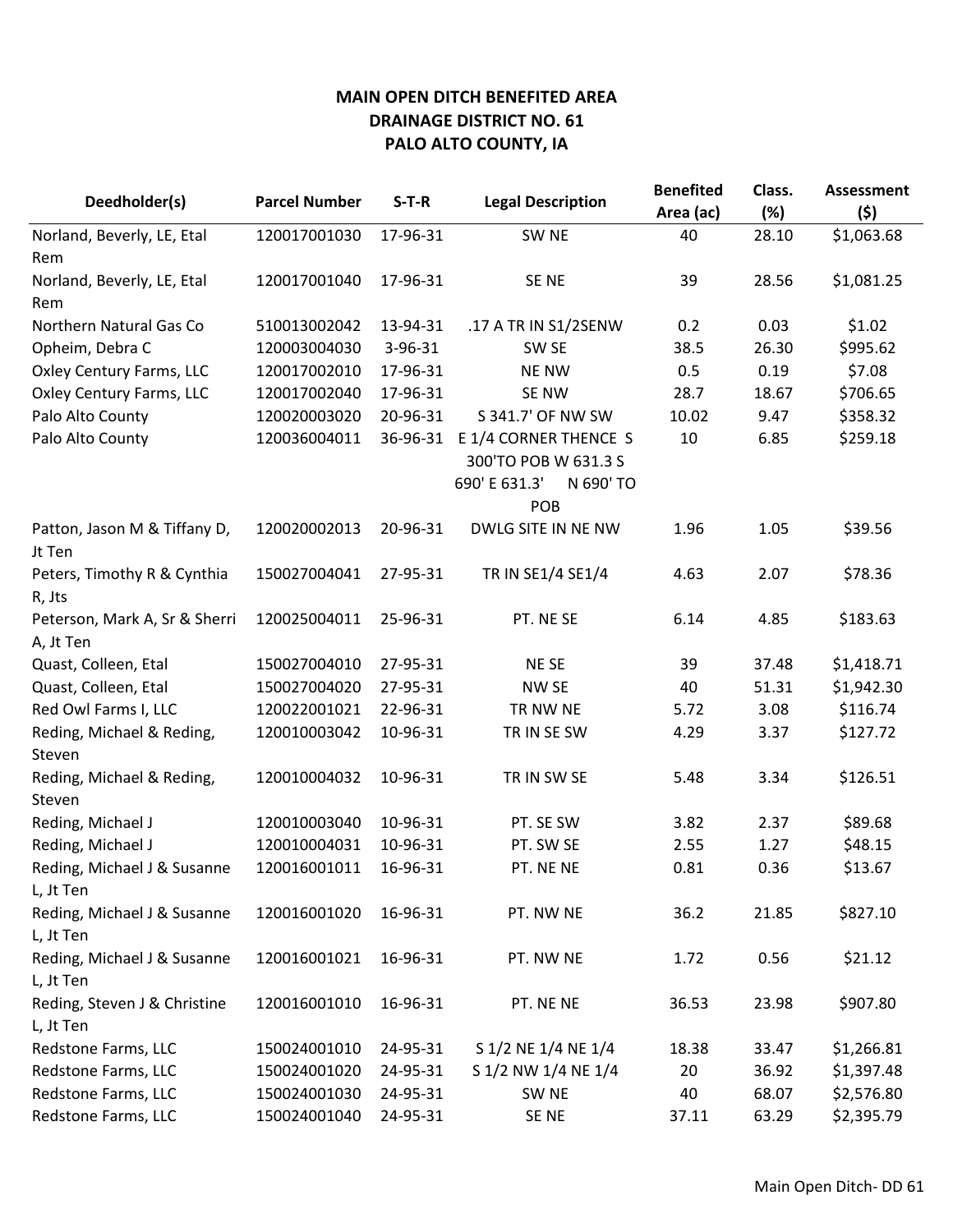| Deedholder(s)              | <b>Parcel Number</b> | $S-T-R$       | <b>Legal Description</b>   | <b>Benefited</b> | Class. | <b>Assessment</b> |
|----------------------------|----------------------|---------------|----------------------------|------------------|--------|-------------------|
|                            |                      |               |                            | Area (ac)        | (%)    | (\$)              |
| Reymundo, Lynn J, Family   | 120025002020         | 25-96-31      | NW NW                      | 37.94            | 20.88  | \$790.42          |
| Trust & Trustee            |                      |               |                            |                  |        |                   |
| Reymundo, Lynn J, Family   | 120025002030         | 25-96-31      | SW NW                      | 38.15            | 23.14  | \$876.01          |
| Trust & Trustee            |                      |               |                            |                  |        |                   |
| Reymundo, Lynn J, Family   | 120026002010         | 26-96-31      | <b>NE NW</b>               | 38.64            | 34.92  | \$1,321.81        |
| Trust & Trustee            |                      |               |                            |                  |        |                   |
| Reymundo, Lynn J, Family   | 120026002020         | 26-96-31      | <b>NW NW</b>               | 37.64            | 38.67  | \$1,463.80        |
| Trust & Trustee            |                      |               |                            |                  |        |                   |
| Reymundo, Lynn J, Family   | 120026002030         | 26-96-31      | SW NW                      | 39               | 41.41  | \$1,567.67        |
| Trust & Trustee            |                      |               |                            |                  |        |                   |
| Rittgers, Ben, Inter Vivos | 510009001010         | 9-94-31       | <b>NENE</b>                | 27.9             | 8.69   | \$328.91          |
| Trust                      |                      |               |                            |                  |        |                   |
| Rittgers, Ben, Inter Vivos | 510009001041         | 9-94-31       | PT SE NE                   | 6.2              | 1.23   | \$46.45           |
| Trust                      |                      |               |                            |                  |        |                   |
| Rochleau, Ronald V (1/2)   | 120025002010         | 25-96-31      | PT. NE NW                  | 34.07            | 20.76  | \$785.80          |
| Rochleau, Ronald V (1/2)   | 120025002040         | 25-96-31      | SE NW                      | 40               | 22.35  | \$845.88          |
| Saint James Norwegian,     | 120022002021         | 22-96-31      | 1 AC TR IN NW CORNER       | 1                | 0.27   | \$10.33           |
| Swede & Dane Evangelical   |                      |               | <b>NW NW</b>               |                  |        |                   |
|                            |                      |               |                            |                  |        |                   |
| Salz, James P, LE          | 150010003040         | 10-95-31      | PT SE SW                   | 30.21            | 44.40  | \$1,680.58        |
| Salz, James P, LE          | 150015004010         | 15-95-31      | NE SE                      | 39               | 51.23  | \$1,939.24        |
| Salz, James P, LE          | 150015004020         | 15-95-31      | NW SE                      | 39               | 59.34  | \$2,246.27        |
| Salz, Michael              | 150010003031         | 10-95-31      | PT SW SW                   | 22.78            | 41.62  | \$1,575.43        |
| Salz, Michael              | 150010003041         | 10-95-31      | PT SE SW                   | 7.92             | 13.58  | \$513.90          |
| Salz, Richard              | 150010003030         | 10-95-31      | PT SW SW                   | 15.35            | 20.00  | \$757.22          |
| Sauder Farms, LLC          | 120032003032         | 32-96-31      | PT. SW SW                  | 5                | 5.90   | \$223.49          |
| Sauder Farms, LLC          | 120032003041         | 32-96-31      | PT SE SW                   | 8.8              | 12.57  | \$475.86          |
| Sauder Farms, LLC          | 140005002010         | 5-95-31       | <b>NE NW</b>               | 50.79            | 73.72  | \$2,790.37        |
| Sauder Farms, LLC          | 140005002020         | $5 - 95 - 31$ | NW NW EXC BLDG SITE        | 37.8             | 42.63  | \$1,613.51        |
| Sauder Farms, LLC          | 140005002030         | 5-95-31       | PT SW NW                   | 33.41            | 47.50  | \$1,798.01        |
| Sauder Farms, LLC          | 140005002040         | 5-95-31       | SE NW                      | 40               | 62.61  | \$2,370.05        |
| Schlenger, Seth &          | 140005002021         | $5 - 95 - 31$ | <b>BLDG SITE SW CORNER</b> | 2.06             | 2.52   | \$95.28           |
|                            |                      |               | NW NW                      |                  |        |                   |
| Schlenger, Seth &          | 140005002031         | 5-95-31       | TR IN NW COR SW NW         | 0.7              | 0.86   | \$32.55           |
| Schmidt, Christopher E     | 140003001042         | 3-95-31       | PT SE CORNER SE NE         | 4.9              | 4.05   | \$153.19          |
| Schmidt, Fred &            | 120020003010         | 20-96-31      | NE SW                      | 40.11            | 39.54  | \$1,496.69        |
| Schmidt, Fred &            | 120020003042         | 20-96-31      | PT SE SW                   | 20.49            | 17.13  | \$648.54          |
| Schmidt, Fred &            | 120020004020         | 20-96-31      | NW SE                      | 40.33            | 42.33  | \$1,602.45        |
| Schmidt, Fred &            | 120020004030         | 20-96-31      | SW SE                      | 38.31            | 39.12  | \$1,480.94        |
| Schmidt, Fred G &          | 120026001010         | 26-96-31      | PT. NE NE                  | 35.8             | 21.77  | \$824.00          |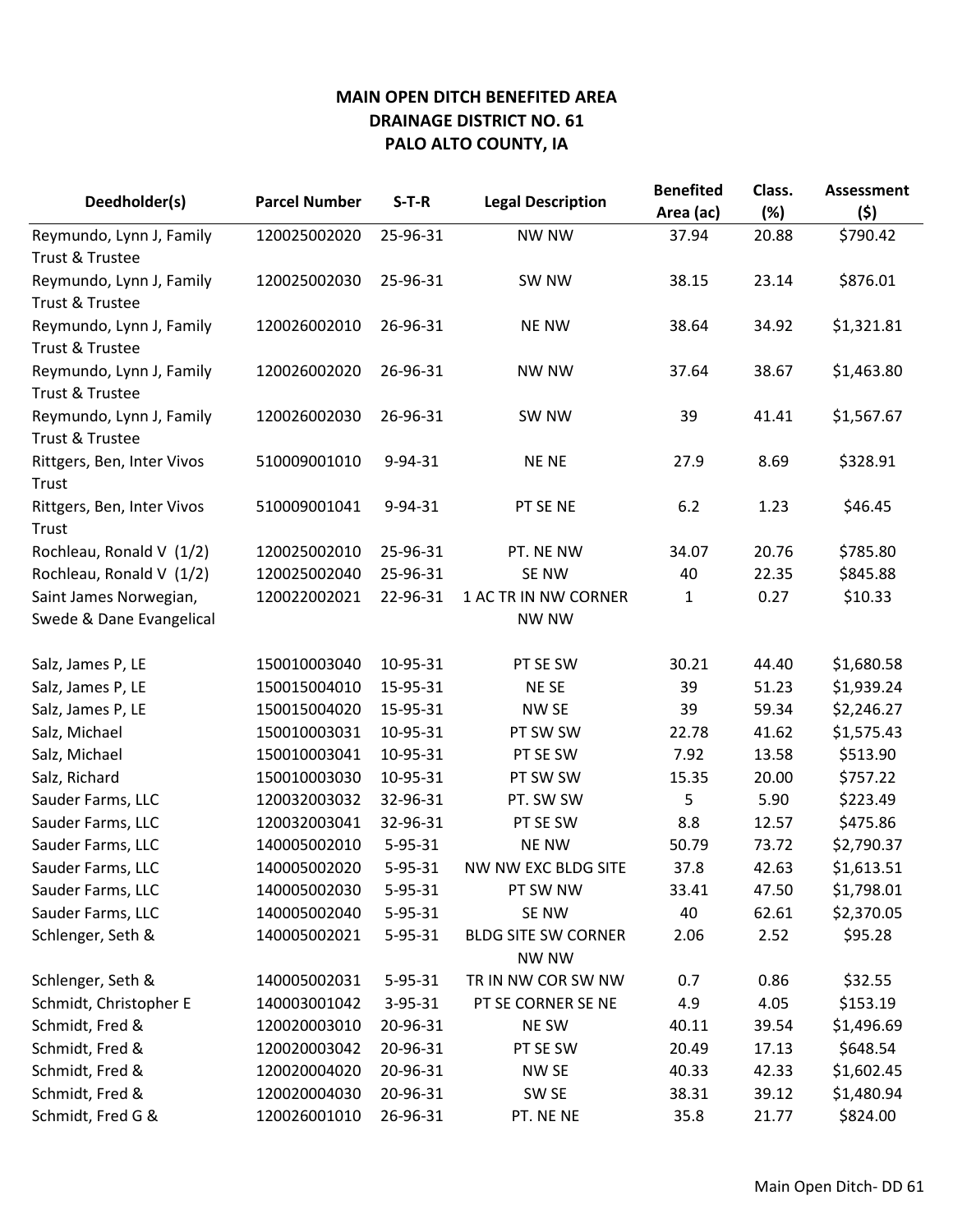| Deedholder(s)                         | <b>Parcel Number</b> | $S-T-R$       | <b>Legal Description</b>         | <b>Benefited</b><br>Area (ac) | Class.<br>(%) | <b>Assessment</b><br>(5) |
|---------------------------------------|----------------------|---------------|----------------------------------|-------------------------------|---------------|--------------------------|
| Schmidt, Fred G &                     | 120026001040         |               | 26-96-31 SE NE EXC<br>S 400' X E | 36.30                         | 25.85         | \$978.51                 |
|                                       |                      |               | 326.8'                           |                               |               |                          |
| Schmidt, Fred G & Schmidt,            | 140003002020         | $3 - 95 - 31$ | <b>NW NW</b>                     | 48.47                         | 45.92         | \$1,738.20               |
| Cynthia R                             |                      |               |                                  |                               |               |                          |
| Schmidt, Fred G & Schmidt,            | 140003002030         |               | 3-95-31 TR LYING NE RR TRACK SW  | 2.81                          | 2.06          | \$77.98                  |
| Cynthia R                             |                      |               | <b>NW</b>                        |                               |               |                          |
| Schmidt, Fred G & Schmidt,            | 140003002040         | $3 - 95 - 31$ | TR LYING NE RR TRACK SE          | 11.65                         | 12.50         | \$473.28                 |
| Cynthia R                             |                      |               | <b>NW</b>                        |                               |               |                          |
| Schmidt, Frederick G &                | 150013001010         | 13-95-31      | <b>NENE</b>                      | 36.61                         | 58.05         | \$2,197.40               |
| Cynthia R                             |                      |               |                                  |                               |               |                          |
| Schmidt, Frederick G &                | 150013001020         | 13-95-31      | <b>NW NE</b>                     | 38.35                         | 56.96         | \$2,156.29               |
| Cynthia R                             |                      |               |                                  |                               |               |                          |
| Schmidt, Frederick G &<br>Cynthia R   | 150013001030         | 13-95-31      | SW <sub>NE</sub>                 | 40                            | 64.00         | \$2,422.55               |
| Schmidt, Frederick G &                | 150013001040         | 13-95-31      | SE <sub>NE</sub>                 | 27.1                          | 41.25         | \$1,561.46               |
| Cynthia R                             |                      |               |                                  |                               |               |                          |
| Schmidt, Frederick G &                | 150013004012         | 13-95-31      | DWLG SITE NE SE                  | 1.58                          | 2.36          | \$89.26                  |
| Cynthia R                             |                      |               |                                  |                               |               |                          |
| Schmidt, Frederick G &                | 150013004013         | 13-95-31      | <b>BLDG SITE NE SE</b>           | 5.08                          | 8.21          | \$310.70                 |
| Cynthia R                             |                      |               |                                  |                               |               |                          |
| Schmidt, Frederick G &                | 150013004042         | 13-95-31      | TR SE SE                         | 0.85                          | 1.45          | \$54.70                  |
| Cynthia R                             |                      |               |                                  |                               |               |                          |
| Schmidt, Frederick G &                | 150013004011         | 13-95-31      | NE SE EXC BLDG SITE              | 31.59                         | 57.51         | \$2,177.11               |
| Cynthia R &                           |                      |               |                                  |                               |               |                          |
| Schmidt, Frederick G &<br>Cynthia R & | 150013004020         | 13-95-31      | <b>NW SE</b>                     | 40                            | 71.78         | \$2,717.05               |
| Schmidt, Frederick G &                | 150013004030         | 13-95-31      | SW <sub>SE</sub>                 | 38.65                         | 73.13         | \$2,768.08               |
| Cynthia R &                           |                      |               |                                  |                               |               |                          |
| Schmidt, Frederick G &                | 150013004041         | 13-95-31      | SE SE EXC TR                     | 36.04                         | 66.41         | \$2,514.01               |
| Cynthia R &                           |                      |               |                                  |                               |               |                          |
| Schmidt, Frederick G &                | 140003001010         | 3-95-31       | <b>NENE</b>                      | 51.06                         | 48.66         | \$1,842.03               |
| Cynthia R, Jt Ten                     |                      |               |                                  |                               |               |                          |
| Schmidt, Frederick G &                | 140003001020         | $3 - 95 - 31$ | PT. NW NE                        | 27.37                         | 35.79         | \$1,354.70               |
| Cynthia R, Jt Ten                     |                      |               |                                  |                               |               |                          |
| Schmidt, Frederick G &                | 140003001021         | $3 - 95 - 31$ | PT. NW NE                        | 24.52                         | 29.55         | \$1,118.53               |
| Cynthia R, Jt Ten                     |                      |               |                                  |                               |               |                          |
| Schmidt, Frederick G &                | 140003002010         | 3-95-31       | PT. NE NW                        | 51.71                         | 57.34         | \$2,170.56               |
| Cynthia R, Jt Ten                     |                      |               |                                  |                               |               |                          |
| Schmidt, Joseph M 78.42 %             | 120009001021         | 9-96-31       | PT NW NE                         | 0.4                           | 0.11          | \$4.01                   |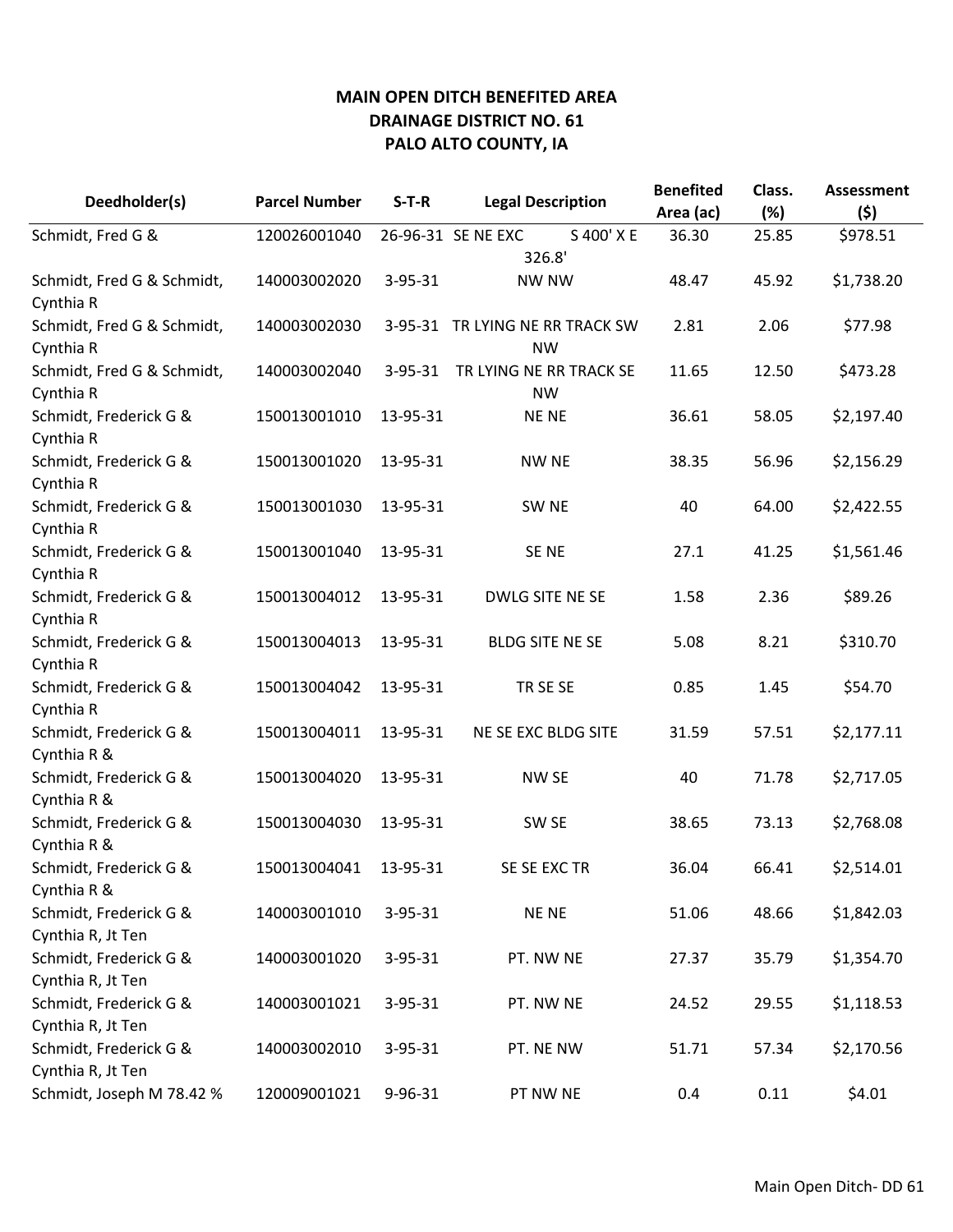| Deedholder(s)                            | <b>Parcel Number</b> | $S-T-R$       | <b>Legal Description</b> | <b>Benefited</b><br>Area (ac) | Class.<br>(%) | <b>Assessment</b><br>(5) |
|------------------------------------------|----------------------|---------------|--------------------------|-------------------------------|---------------|--------------------------|
| Schmidt, Joseph M 78.42 %                | 120009001031         | 9-96-31       | PT SW NE                 | 1.1                           | 0.91          | \$34.26                  |
| Schmidt, Robert P & Amanda<br>J, Jt Ten  | 150015001010         | 15-95-31      | <b>NENE</b>              | 36.85                         | 62.09         | \$2,350.18               |
| Schmidt, Robert P & Amanda<br>J, Jt Ten  | 150015001040         | 15-95-31      | SE NE                    | 38.67                         | 64.74         | \$2,450.49               |
| Sherontri, L.P.                          | 120026003040         | 26-96-31      | SE SW                    | 39                            | 45.97         | \$1,739.94               |
| Sherontri, L.P.                          | 120026004030         | 26-96-31      | SW <sub>SE</sub>         | 39                            | 49.13         | \$1,859.59               |
| Sherontri, L.P.                          | 120026004040         | 26-96-31      | PT. SE SE                | 28.25                         | 34.68         | \$1,312.61               |
| Simon, David E                           | 120022003031         | 22-96-31      | DWELLING SITE SW SW      | 3.83                          | 1.59          | \$60.22                  |
| Simonson Farm Enterprises,<br>Inc        | 120034003010         | 34-96-31      | PT. NE SW                | 30.9                          | 34.63         | \$1,310.72               |
| Simonson Farm Enterprises,<br><b>Inc</b> | 120034003021         | 34-96-31      | PT. NW SW                | 10.1                          | 14.46         | \$547.44                 |
| Simonson Farm Enterprises,<br>Inc        | 120034003030         | 34-96-31      | SW SW                    | 36.83                         | 36.18         | \$1,369.50               |
| Simonson Farm Enterprises,<br>Inc        | 120034003040         | 34-96-31      | SE SW                    | 38.09                         | 29.09         | \$1,101.31               |
| Simonson Farm Enterprises,<br>Inc        | 140003001030         | 3-95-31       | PT N1/2 SW NE            | 20.42                         | 19.11         | \$723.38                 |
| Simonson Farm Enterprises,<br>Inc        | 140003001031         | 3-95-31       | PT S1/2 SW NE            | 16.46                         | 13.82         | \$523.02                 |
| Simonson Farm Enterprises,<br>Inc        | 140003001040         | 3-95-31       | PT N1/2 SE NE            | 24.31                         | 20.60         | \$779.90                 |
| Simonson Farm Enterprises,<br>Inc        | 140003001041         | $3 - 95 - 31$ | PT S1/2 SE NE            | 6.67                          | 7.95          | \$300.75                 |
| Simonson Farm Enterprises,<br>Inc        | 150003004010         | $3 - 95 - 31$ | NE SE                    | 39.02                         | 35.40         | \$1,340.13               |
| Simonson Farm Enterprises,<br>Inc        | 150003004020         | 3-95-31       | NW SE                    | 40                            | 27.70         | \$1,048.62               |
| Simonson Farm Enterprises,<br>Inc        | 150003004030         | 3-95-31       | SW SE                    | 39                            | 45.47         | \$1,721.05               |
| Simonson Farm Enterprises,<br>Inc        | 150003004040         | $3 - 95 - 31$ | SE SE                    | 37.73                         | 42.01         | \$1,590.19               |
| <b>Simonson Farms Enterprises</b>        | 150002001011         | 2-95-31       | PT. NE NE                | 14                            | 15.60         | \$590.55                 |
| Simonson Farms Enterprises               | 150002001020         | 2-95-31       | PT. NW NE                | 38.54                         | 53.19         | \$2,013.43               |
| Simonson Farms Enterprises               | 150002002010         | 2-95-31       | PT. NE NW                | 46.5                          | 58.98         | \$2,232.45               |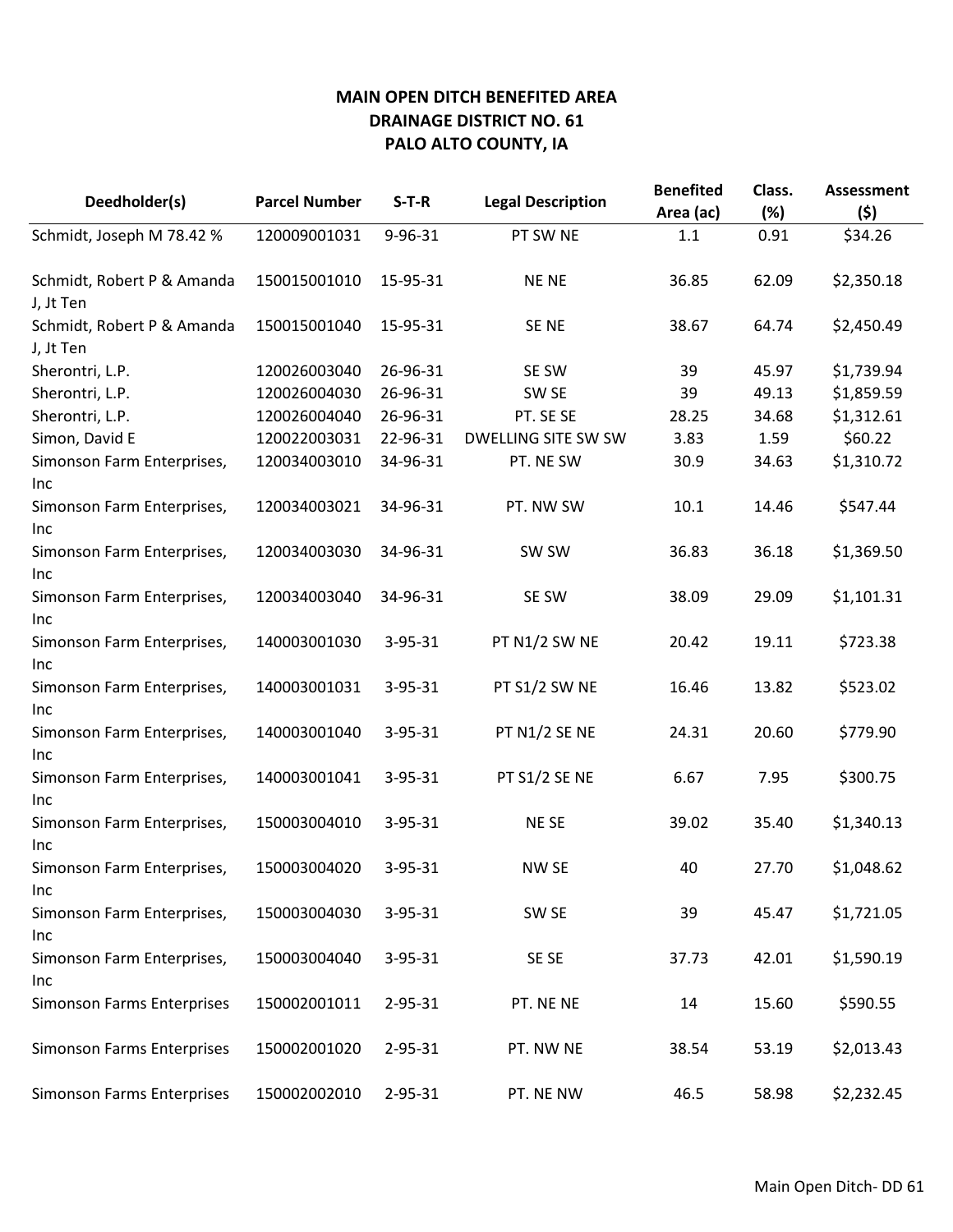| Deedholder(s)                                         | <b>Parcel Number</b> | $S-T-R$       | <b>Legal Description</b> | <b>Benefited</b><br>Area (ac) | Class.<br>(%) | <b>Assessment</b><br>(5) |
|-------------------------------------------------------|----------------------|---------------|--------------------------|-------------------------------|---------------|--------------------------|
| Simonson, Sidney L & Ruth A,<br>Trust                 | 120036002020         | 36-96-31      | <b>NW NW</b>             | 38                            | 46.96         | \$1,777.49               |
| Smith, Gordon & Barbara,<br><b>Distribution Trust</b> | 120010003010         | 10-96-31      | <b>NE SW</b>             | 40                            | 21.75         | \$823.39                 |
| Smith, Gordon & Barbara,<br><b>Distribution Trust</b> | 120010003030         | 10-96-31      | SW SW                    | 38.69                         | 30.60         | \$1,158.24               |
| Smith, Gordon & Barbara,<br><b>Distribution Trust</b> | 120010003041         | 10-96-31      | PT. SE SW                | 30.45                         | 21.56         | \$816.20                 |
| Smith, Gordon & Barbara,<br><b>Distribution Trust</b> | 120010004010         | 10-96-31      | NE SE                    | 39                            | 22.82         | \$863.70                 |
| Smith, Gordon & Barbara,<br><b>Distribution Trust</b> | 120010004020         | 10-96-31      | NW SE                    | 40                            | 27.94         | \$1,057.55               |
| Smith, Gordon & Barbara,<br><b>Distribution Trust</b> | 120010004030         | 10-96-31      | PT. SW SE                | 30.76                         | 18.32         | \$693.40                 |
| Smith, Gordon & Barbara,<br><b>Distribution Trust</b> | 120010004040         | 10-96-31      | SE SE                    | 37.66                         | 20.21         | \$765.13                 |
| Smith, Gordon & Barbara,<br><b>Distribution Trust</b> | 120015001010         | 15-96-31      | <b>NENE</b>              | 37.40                         | 21.05         | \$796.82                 |
| Smith, Gordon & Barbara,<br><b>Distribution Trust</b> | 120015001020         | 15-96-31      | <b>NW NE</b>             | 38.64                         | 25.88         | \$979.80                 |
| Smith, Gordon & Barbara,<br><b>Distribution Trust</b> | 120015001030         | 15-96-31      | SW <sub>NE</sub>         | 40                            | 23.01         | \$871.05                 |
| Smith, Gordon & Barbara,<br><b>Distribution Trust</b> | 120015001040         | 15-96-31      | SE <sub>NE</sub>         | 38.76                         | 19.75         | \$747.68                 |
| Smith, Ronald D                                       | 120020003034         | 20-96-31      | TR NW1/4 SW1/4 SW1/4     | 2.8                           | 1.94          | \$73.28                  |
| Soper, Jean Soper, Trustee of<br>Rev Trust 1/2        | 140009001010         | 9-95-31       | <b>NENE</b>              | 39                            | 75.25         | \$2,848.29               |
| Soper, Jean Soper, Trustee of<br>Rev Trust 1/2        | 140009001020         | $9 - 95 - 31$ | <b>NW NE</b>             | 39                            | 53.84         | \$2,038.19               |
| Soper, Jean Soper, Trustee of<br>Rev Trust 1/2        | 140009001030         | 9-95-31       | SW <sub>NE</sub>         | 40                            | 63.39         | \$2,399.69               |
| Soper, Jean Soper, Trustee of<br>Rev Trust 1/2        | 140009001040         | 9-95-31       | SE NE                    | 40                            | 71.44         | \$2,704.33               |
| Steier Chicken Enterprise, LLC                        | 150001003042         | 1-95-31       | PT. SE SW                | 2.11                          | 2.58          | \$97.47                  |
| Steier, Marian R, Revoc Trust                         | 120013003010         | 13-96-31      | NE SW                    | 40                            | 36.23         | \$1,371.24               |
| Steier, Marian R, Revoc Trust                         | 120013003040         | 13-96-31      | SE SW                    | 39                            | 26.31         | \$996.08                 |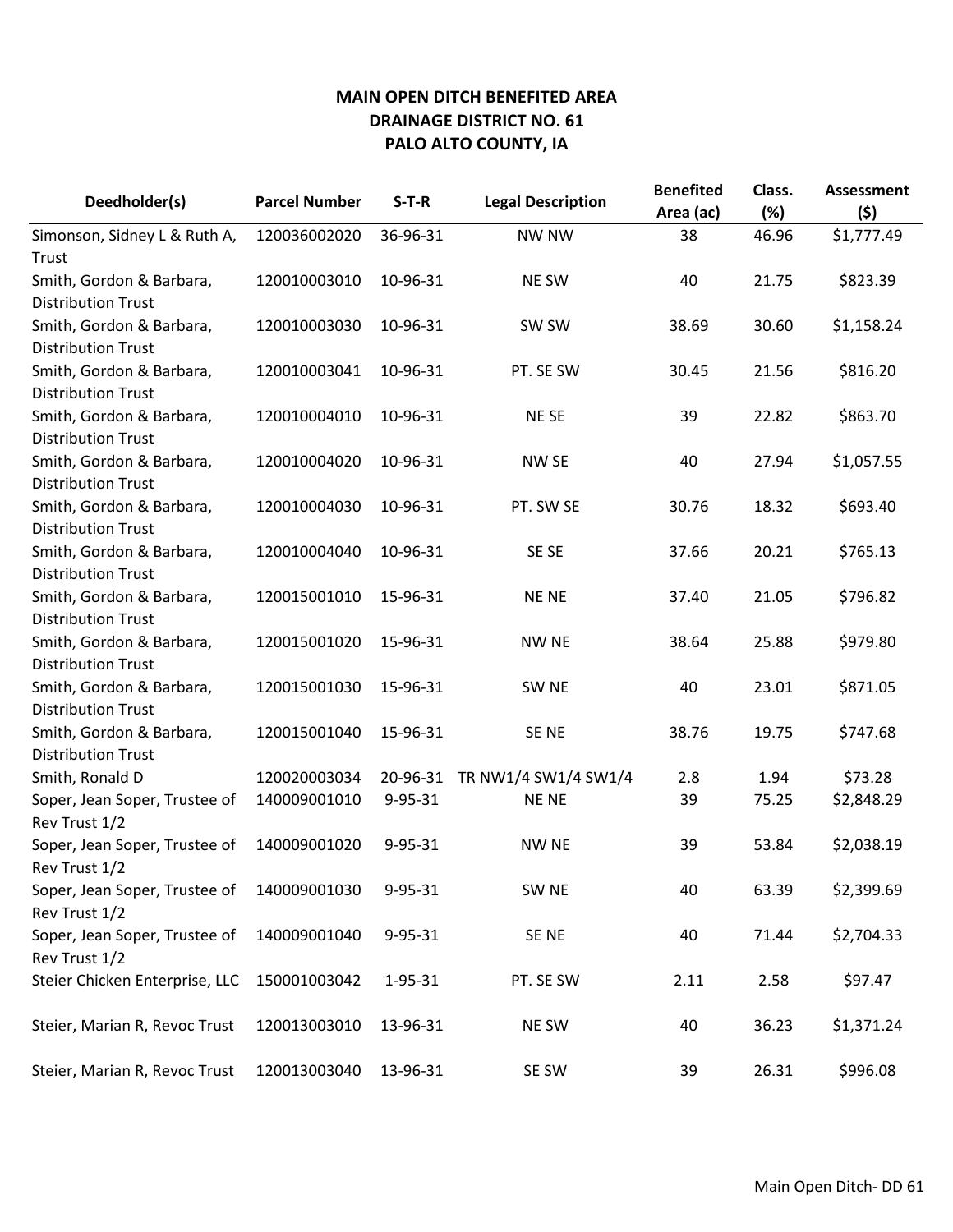| Deedholder(s)                            | <b>Parcel Number</b> | $S-T-R$  | <b>Legal Description</b>             | <b>Benefited</b><br>Area (ac) | Class.<br>(%) | <b>Assessment</b><br>(\$) |
|------------------------------------------|----------------------|----------|--------------------------------------|-------------------------------|---------------|---------------------------|
| Steier, Marian R, Revoc Trust            | 120013004020         | 13-96-31 | NW SE                                | 38.40                         | 32.48         | \$1,229.56                |
| Steier, Marian R, Revoc Trust            | 120013004030         | 13-96-31 | SW <sub>SE</sub>                     | 39                            | 30.23         | \$1,144.20                |
| Steier, Marian R, Revoc Trust            | 150001003010         | 1-95-31  | NE SW                                | 40                            | 48.75         | \$1,845.28                |
| Steier, Marian R, Revoc Trust            | 150001003020         | 1-95-31  | <b>NW SW</b>                         | 37.5                          | 47.69         | \$1,805.31                |
| Steier, Marian R, Revoc Trust            | 150001003041         | 1-95-31  | PT. SE SW                            | 8                             | 9.81          | \$371.42                  |
| Steier, Mark T & Maria S, Jt<br>Ten      | 150001003031         | 1-95-31  | PT. SW SW                            | 6.16                          | 7.45          | \$282.05                  |
| Steier, Mark T & Maria S, Jt<br>Ten      | 150010001011         | 10-95-31 | TR NE NE                             | 1.3                           | 1.76          | \$66.70                   |
| Steier, Mark T & Maria S, Jt<br>Ten      | 150010001021         | 10-95-31 | TR NW NE                             | 0.65                          | 1.02          | \$38.46                   |
| Steier, Mark T & Maria S, Jt<br>Ten      | 150012002020         | 12-95-31 | <b>NW NW</b>                         | 38                            | 45.32         | \$1,715.67                |
| Steier, Mark T & Maria S, Jt<br>Ten      | 150012002030         | 12-95-31 | SW NW                                | 39                            | 50.77         | \$1,921.79                |
| Steier, Mark, .652 int                   | 150012002010         | 12-95-31 | <b>NE NW</b>                         | 39                            | 59.07         | \$2,235.97                |
| Steier, Mark, .652 int                   | 150012002040         | 12-95-31 | SE NW                                | 40                            | 70.44         | \$2,666.40                |
| Steier, Marla J                          | 150001003030         | 1-95-31  | PT. SW SW                            | 30.24                         | 42.86         | \$1,622.44                |
| Steier, Marla J                          | 150001003040         | 1-95-31  | PT. SE SW                            | 25.79                         | 38.34         | \$1,451.15                |
| Struecker, Steven M &<br>Kathleen A, Jts | 120024001010         | 24-96-31 | NE NE                                | 38                            | 18.77         | \$710.36                  |
| Struecker, Steven M &<br>Kathleen A, Jts | 120024001020         | 24-96-31 | NW NE EXC TR                         | 34.22                         | 24.09         | \$911.89                  |
| Struecker, Steven M &<br>Kathleen A, Jts | 120024001030         | 24-96-31 | SW <sub>NE</sub>                     | 40                            | 29.26         | \$1,107.63                |
| Struecker, Steven M &<br>Kathleen A, Jts | 120024001040         | 24-96-31 | SE NE EXC. TRACT<br>426.92' X 510.46 | 34.32                         | 23.48         | \$888.69                  |
| Struecker, Thad                          | 120024001021         | 24-96-31 | TR IN NW NE                          | 4.78                          | 3.26          | \$123.25                  |
| Thatcher, Gerald G & Rita L              | 150027003010         | 27-95-31 | NE SW                                | 40                            | 34.71         | \$1,313.90                |
| Thatcher, Gerald G & Rita L              | 150027003020         | 27-95-31 | <b>NW SW</b>                         | 39                            | 28.22         | \$1,068.19                |
| Thatcher, Gerald G & Rita L              | 150027003040         | 27-95-31 | SE SW                                | 39                            | 39.03         | \$1,477.50                |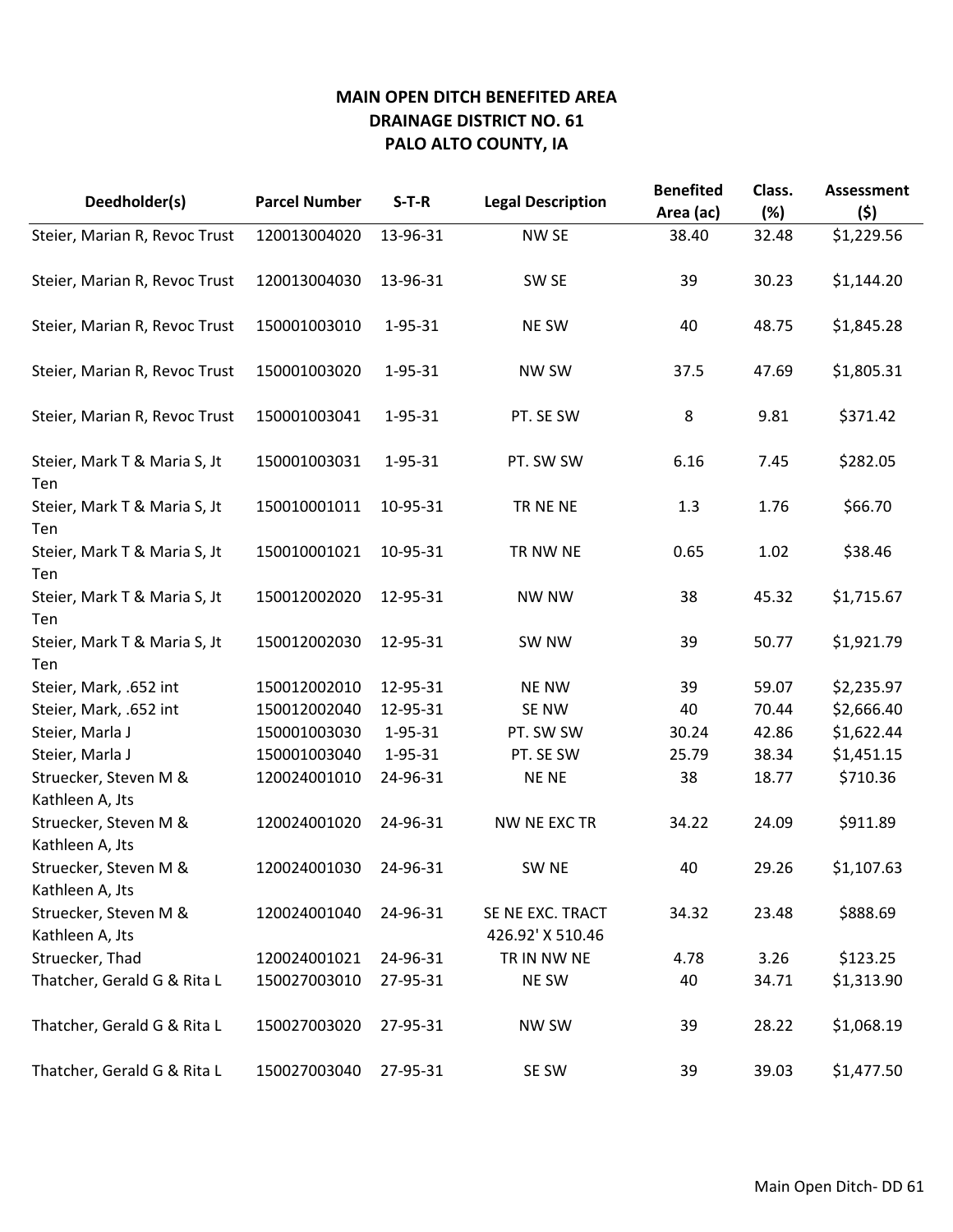| Deedholder(s)                                | <b>Parcel Number</b> | $S-T-R$  | <b>Legal Description</b>                                     | <b>Benefited</b> | Class. | <b>Assessment</b> |
|----------------------------------------------|----------------------|----------|--------------------------------------------------------------|------------------|--------|-------------------|
|                                              |                      |          |                                                              | Area (ac)        | (%)    | (\$)              |
| Thatcher, Gerald G & Rita L                  | 150036002010         | 36-95-31 | <b>NE NW</b>                                                 | 39               | 46.66  | \$1,766.25        |
| Thatcher, Gerald G & Rita L                  | 150036002020         | 36-95-31 | <b>NW NW</b>                                                 | 38               | 44.66  | \$1,690.58        |
| Thatcher, Gerald G & Rita L                  | 150036002030         | 36-95-31 | PT. SW NW                                                    | 27.75            | 31.85  | \$1,205.64        |
| Thatcher, Gerald G & Rita L                  | 150036002040         | 36-95-31 | SE NW                                                        | 40               | 40.15  | \$1,519.74        |
| Thatcher, Gerald, Etal,                      | 150026004020         | 26-95-31 | NW SE                                                        | 39.6             | 67.55  | \$2,557.01        |
| Thatcher, Gerald, Etal,                      | 150026004030         | 26-95-31 | SW <sub>SE</sub>                                             | 39               | 66.28  | \$2,508.74        |
| Thatcher, Gerald, Etal,                      | 150034002010         | 34-95-31 | <b>NE NW</b>                                                 | 34.6             | 38.74  | \$1,466.60        |
| Thatcher, Gerald, Etal,                      | 150034002020         | 34-95-31 | NW NW                                                        | 15.6             | 17.27  | \$653.77          |
| Thatcher, Gerald, Etal,                      | 150034002030         | 34-95-31 | SW NW                                                        | 6.8              | 0.92   | \$34.98           |
| Thatcher, Gerald, Etal,                      | 150034002040         | 34-95-31 | SE NW                                                        | 30.2             | 35.60  | \$1,347.47        |
| Thatcher, John L, Rev Trust,<br>$1/3$ , Etal | 150026003030         | 26-95-31 | SW SW                                                        | 38               | 48.70  | \$1,843.58        |
| Thatcher, John L, Rev Trust,<br>$1/3$ , Etal | 150026003040         | 26-95-31 | SE SW                                                        | 39               | 56.11  | \$2,123.92        |
| Thatcher, John L, Rev Trust,<br>$1/3$ , Etal | 150028004010         | 28-95-31 | NE SE                                                        | 39               | 39.42  | \$1,492.11        |
| Thatcher, John L, Rev Trust,<br>$1/3$ , Etal | 150028004020         | 28-95-31 | PT. NW SE                                                    | 19.4             | 17.47  | \$661.11          |
| Thatcher, John L, Rev Trust,<br>$1/3$ , Etal | 150028004040         | 28-95-31 | PT. SE SE                                                    | 24.46            | 25.65  | \$970.87          |
| Thatcher, Michael S                          | 150027003030         |          | 27-95-31 SW SW EXC<br>SW NW<br>SW SW & EXC<br>NW SW<br>SW SW | 33.25            | 31.20  | \$1,180.92        |
| Thatcher, Michael S & Diane<br>L, Jt Ten     | 150027003031         |          | 27-95-31 SW NW SW SW &<br><b>NW</b><br>SW SW SW              | 4.75             | 2.36   | \$89.15           |
| Thompson, Dennis D                           | 150014002021         | 14-95-31 | TRACT NW NW                                                  | 1.79             | 1.86   | \$70.29           |
| Thomsen, Joel & Robin, Jt<br>Ten             | 120028003041         |          | 28-96-31 E 503.38' OF S 875' SE SW                           | 9.41             | 11.31  | \$428.05          |
| Tietz Perpetual Farms, LC                    | 150012004010         | 12-95-31 | NE SE                                                        | 37.26            | 60.27  | \$2,281.32        |
| Tietz Perpetual Farms, LC                    | 150012004020         | 12-95-31 | NW SE                                                        | 40               | 65.87  | \$2,493.26        |
| Tippie, Paula J                              | 120023002013         |          | 23-96-31 NE NW EXCEPT<br>E 500'<br>OF N 740' & W 235' OF     | 30.89            | 29.98  | \$1,134.74        |
|                                              |                      |          | <b>EAST 735"</b>                                             |                  |        |                   |
| Tippie, Paula J                              | 120023002020         | 23-96-31 | <b>NW NW</b>                                                 | 37.76            | 22.91  | \$867.26          |
| Tofteberg, Harlan L, Tr &                    | 120014003010         | 14-96-31 | NE SW                                                        | 40               | 23.71  | \$897.62          |
| Tofteberg, Harlan L, Tr &                    | 120014003020         | 14-96-31 | <b>NW SW</b>                                                 | 38.76            | 23.79  | \$900.57          |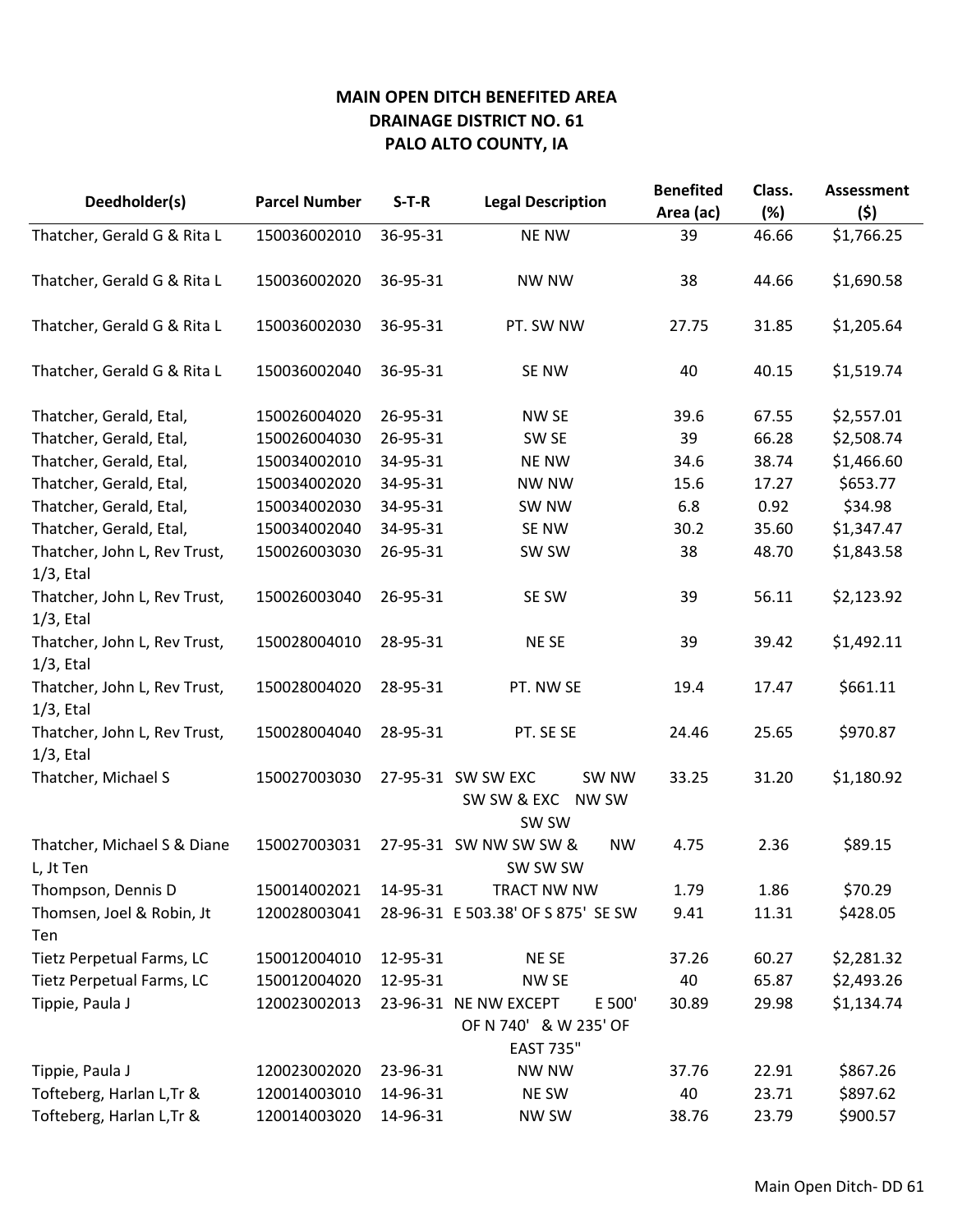| Deedholder(s)                            | <b>Parcel Number</b> | $S-T-R$  | <b>Legal Description</b> | <b>Benefited</b> | Class. | <b>Assessment</b> |
|------------------------------------------|----------------------|----------|--------------------------|------------------|--------|-------------------|
|                                          |                      |          |                          | Area (ac)        | (%)    | (5)               |
| Tofteberg, Harlan L, Tr &                | 120014003030         | 14-96-31 | SW SW                    | 37.76            | 24.77  | \$937.75          |
| Tofteberg, Harlan L, Tr &                | 120014003040         | 14-96-31 | SE SW                    | 39               | 28.93  | \$1,094.99        |
| Tunnicliff, Joan E                       | 120029001020         | 29-96-31 | <b>NW NE</b>             | 38.75            | 36.30  | \$1,374.05        |
| Tunnicliff, Joan E                       | 120029001030         | 29-96-31 | SW <sub>NE</sub>         | 40               | 48.00  | \$1,816.86        |
| Tunnicliff, Joan E                       | 120029001040         | 29-96-31 | SE <sub>NE</sub>         | 40               | 44.18  | \$1,672.48        |
| Tunnicliff, Joan E                       | 120029002010         | 29-96-31 | <b>NE NW</b>             | 38.5             | 21.01  | \$795.23          |
| Tunnicliff, Joan E                       | 120029002020         | 29-96-31 | <b>NW NW</b>             | 37.76            | 14.75  | \$558.15          |
| Tunnicliff, Joan E                       | 120029002030         | 29-96-31 | SW NW                    | 39               | 22.50  | \$851.82          |
| Tunnicliff, Joan E                       | 120029002040         | 29-96-31 | SE NW                    | 40               | 34.53  | \$1,307.05        |
| Ulrich, Benjamin D & Jessica,            | 510012001011         | 12-94-31 | <b>NENE</b>              | 1.9              | 0.66   | \$24.95           |
| Jt Ten                                   |                      |          |                          |                  |        |                   |
| Ulrich, Patrick D & Sandra               | 510012001014         | 12-94-31 | PT. NE NE                | 1.6              | 0.18   | \$6.70            |
| Ann, Jt Ten                              |                      |          |                          |                  |        |                   |
| Van Horn, Joyce                          | 510004004010         | 4-94-31  | NE SE                    | 27.3             | 6.44   | \$243.70          |
| Van Horn, Joyce                          | 510004004030         | 4-94-31  | SW <sub>SE</sub>         | 1.4              | 0.44   | \$16.73           |
| Van Horn, Richard Walter                 | 510010002020         | 10-94-31 | <b>NW NW</b>             | 38.76            | 13.38  | \$506.33          |
| Van Horn, Richard Walter                 | 510010002030         | 10-94-31 | SW NW                    | 16.8             | 5.89   | \$223.00          |
| Van Wyhe, Michael & Amy, Jt              | 150022003032         | 22-95-31 | TR IN NW 1/4 SWSW        | 1.49             | 1.06   | \$39.94           |
| Ten                                      |                      |          |                          |                  |        |                   |
| Veltri, Frank Edward & Marit             | 120017003010         | 17-96-31 | <b>NE SW</b>             | 40               | 28.56  | \$1,081.06        |
| Naig, Jt Ten                             |                      |          |                          |                  |        |                   |
| Veltri, Frank Edward & Marit             | 120017003040         | 17-96-31 | SE SW                    | 39               | 27.55  | \$1,042.75        |
| Naig, Jt Ten                             |                      |          |                          |                  |        |                   |
| Verdon Acres, LLLP                       | 150022003010         | 22-95-31 | NE SW                    | 40.00            | 59.63  | \$2,257.36        |
| Verdon Acres, LLLP                       | 150022003020         | 22-95-31 | NW SW                    | 39               | 37.61  | \$1,423.82        |
| Verdon Acres, LLLP                       | 150026001020         | 26-95-31 | PT NW NE                 | 33.39            | 61.68  | \$2,334.69        |
| Verdon Acres, LLLP                       | 150026001030         | 26-95-31 | SW <sub>NE</sub>         | 39               | 68.29  | \$2,584.94        |
| Voetmann Farms, Inc                      | 120016003010         | 16-96-31 | <b>NE SW</b>             | 40               | 19.36  | \$732.69          |
| Voetmann Farms, Inc                      | 120016003020         | 16-96-31 | <b>NW SW</b>             | 39               | 21.04  | \$796.48          |
| Voetmann Farms, Inc                      | 120016003030         | 16-96-31 | PT SW SW                 | 33.87            | 15.80  | \$598.09          |
| Voetmann Farms, Inc                      | 120016003040         | 16-96-31 | SE SW                    | 39               | 18.53  | \$701.46          |
| Voetmann, EAT, Farms, LLC                | 120014001020         | 14-96-31 | NW NE                    | 38.63            | 14.53  | \$549.94          |
| Wagner, Rodney & Kerry                   | 120020004010         | 20-96-31 | NE SE                    | 40               | 32.64  | \$1,235.39        |
| Wagner, Rodney & Kerry                   | 120020004040         | 20-96-31 | SE SE                    | 38.67            | 39.84  | \$1,508.12        |
| Wagner, Shirley A, 1/2 int, LE,<br>Etal: | 120021003020         | 21-96-31 | <b>NW SW</b>             | 40.00            | 28.62  | \$1,083.48        |
| Wagner, Shirley A, 1/2 int, LE,<br>Etal: | 120021003030         | 21-96-31 | SW SW                    | 38.65            | 31.33  | \$1,185.76        |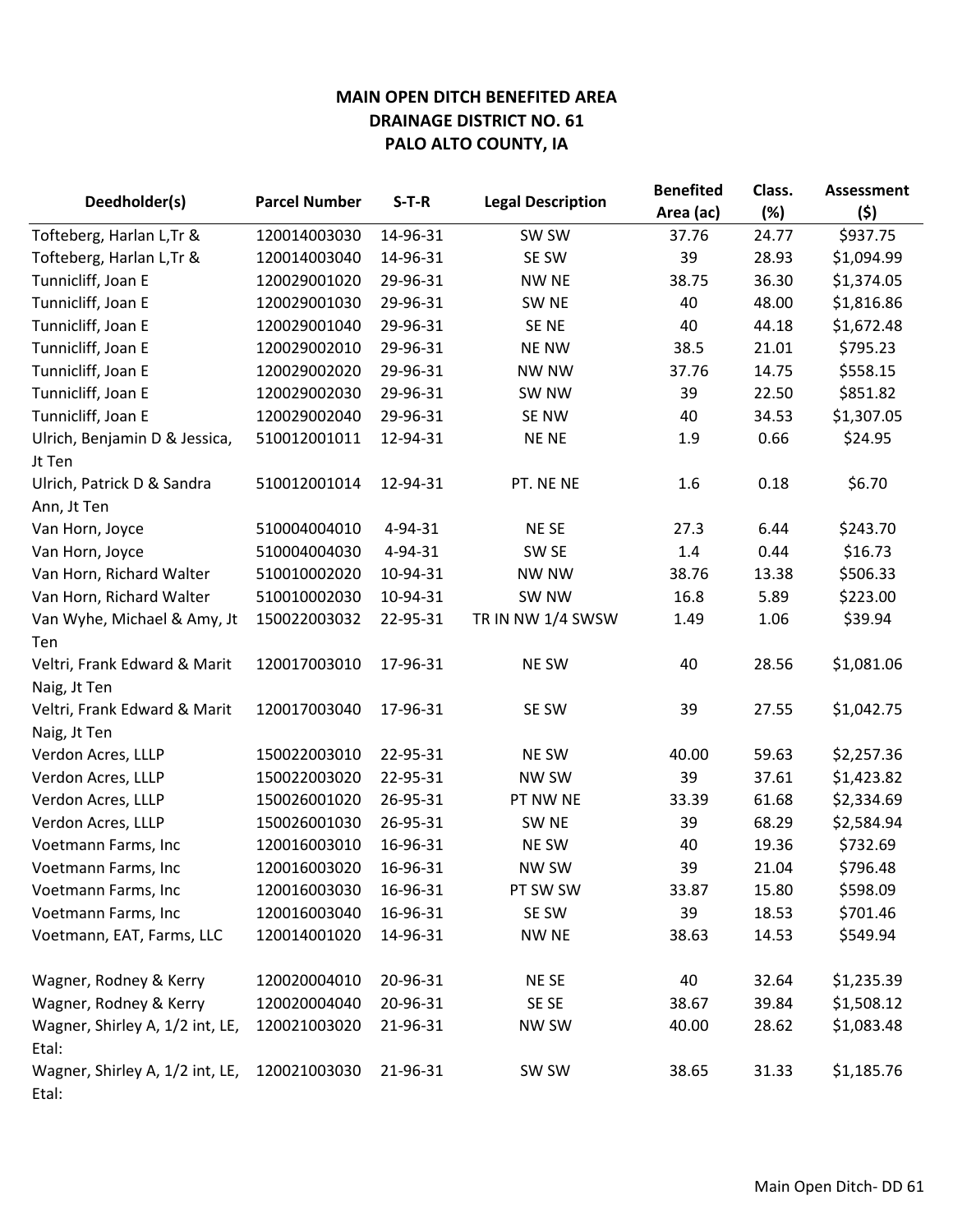| Deedholder(s)                                       | <b>Parcel Number</b> | $S-T-R$  | <b>Legal Description</b> | <b>Benefited</b><br>Area (ac) | Class.<br>(%) | <b>Assessment</b><br>(5) |
|-----------------------------------------------------|----------------------|----------|--------------------------|-------------------------------|---------------|--------------------------|
| Wagner, Shirley A, 1/2 int, LE,                     | 120028001020         | 28-96-31 | <b>NW NE</b>             | 38.64                         | 28.65         | \$1,084.58               |
| Etal:<br>Wagner, Shirley A, 1/2 int, LE,<br>Etal:   | 120028002010         | 28-96-31 | <b>NE NW</b>             | 38.65                         | 32.20         | \$1,218.73               |
| Wagner, Shirley A, 1/2 int, LE,<br>Etal:            | 120028002020         | 28-96-31 | <b>NW NW</b>             | 38.76                         | 44.07         | \$1,668.21               |
| Wagner, Shirley A, 1/2 int, LE,<br>Etal:            | 120028002030         | 28-96-31 | SW NW                    | 40                            | 48.97         | \$1,853.73               |
| Wagner, Shirley A, 1/2 int, LE,<br>Etal:            | 120028002040         | 28-96-31 | SE NW                    | 40                            | 45.76         | \$1,732.10               |
| Wagner, Shirley A, 1/2 int, LE,<br>Etal:            | 140004001010         | 4-95-31  | <b>NENE</b>              | 49.28                         | 70.79         | \$2,679.54               |
| Wagner, Shirley A, 1/2 int, LE,<br>Etal:            | 140004001020         | 4-95-31  | <b>NW NE</b>             | 47.7                          | 64.42         | \$2,438.49               |
| Wagner, Shirley A, 1/2 int, LE,<br>Etal:            | 140004001030         | 4-95-31  | SW <sub>NE</sub>         | 40                            | 46.51         | \$1,760.45               |
| Wagner, Shirley A, 1/2 int, LE,<br>Etal:            | 140004001040         | 4-95-31  | SE <sub>NE</sub>         | 38                            | 58.86         | \$2,227.95               |
| Wagner, Shirley A, 1/2 int, LE,<br>Etal:            | 140004004010         | 4-95-31  | NE SE EXC TR             | 37.95                         | 37.36         | \$1,414.06               |
| Wagner, Shirley A, 1/2 int, LE,<br>Etal:            | 140004004011         | 4-95-31  | TR NE SE                 | 1.05                          | 0.49          | \$18.36                  |
| Wagner, Shirley A, 1/2 int, LE,<br>Etal:            | 140004004020         | 4-95-31  | NW SE                    | 40                            | 40.47         | \$1,531.74               |
| Wagner, Shirley A, 1/2 int, LE,<br>Etal:            | 140004004030         | 4-95-31  | SW SE                    | 39                            | 51.12         | \$1,935.04               |
| Wagner, Shirley A, 1/2 int, LE,<br>Etal:            | 140004004040         | 4-95-31  | SE SE EXC TR             | 34.5                          | 41.13         | \$1,557.07               |
| Wagner, Shirley A, 1/2 int, LE,<br>Etal:            | 140004004041         | 4-95-31  | TR SE SE                 | 3.5                           | 1.63          | \$61.70                  |
| Walker, David E & Ann, Jts<br>1/2                   | 120025002011         | 25-96-31 | PT. NE NW                | 2.9                           | 1.64          | \$62.04                  |
| Walker, Rose & Dennis, Jt<br>Ten                    | 150025001041         | 25-95-31 | BLDG SITE IN SE NE       | 0.8                           | 1.06          | \$40.20                  |
| Wallace, Susan, Trustee of<br>Reding Family Farm Tr | 150021003010         | 21-95-31 | NE SW                    | 40                            | 52.53         | \$1,988.60               |
| Wallace, Susan, Trustee of<br>Reding Family Farm Tr | 150021003040         | 21-95-31 | SE SW                    | 27.4                          | 41.69         | \$1,578.04               |
| Wardell, Susan S, Living Tr                         | 140005001010         | 5-95-31  | PT. NE NE                | 39.19                         | 51.63         | \$1,954.45               |
| Wardell, Susan S, Living Tr                         | 140005001020         | 5-95-31  | <b>NW NE</b>             | 50.92                         | 79.06         | \$2,992.78               |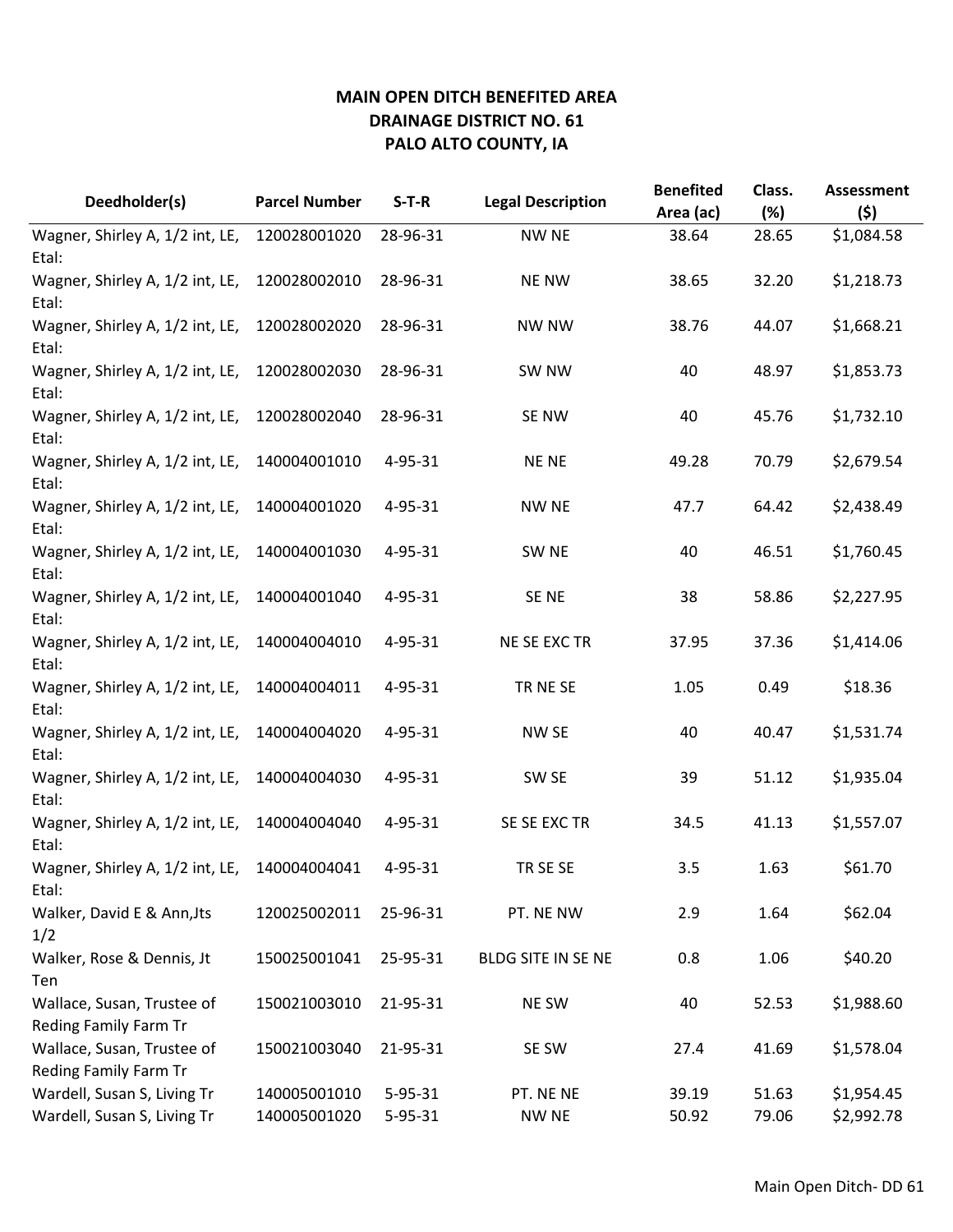|                              | <b>Parcel Number</b> | $S-T-R$       |                          | <b>Benefited</b> | Class. | <b>Assessment</b> |
|------------------------------|----------------------|---------------|--------------------------|------------------|--------|-------------------|
| Deedholder(s)                |                      |               | <b>Legal Description</b> | Area (ac)        | (%)    | (\$)              |
| Wardell, Susan S, Living Tr  | 140005001030         | 5-95-31       | PT SW NE                 | 10               | 15.86  | \$600.47          |
| Wardell, Susan S, Living Tr  | 140005001040         | $5 - 95 - 31$ | PT SE NE                 | 6.62             | 9.60   | \$363.32          |
| Wegener, Jerod               | 130011001020         | 11-96-31      | PT. NW NE                | 0                | 0.00   | \$0.00            |
| Wegener, Jerod               | 130011001030         | 11-96-31      | SW <sub>NE</sub>         | 27.6             | 12.15  | \$459.84          |
| Wegener, Jerod               | 130011004010         | 11-96-31      | NE SE EXC BLDG SITE      | 8.8              | 4.31   | \$162.96          |
| Wegener, Jerod               | 130011004011         | 11-96-31      | <b>BLDG SITE NE SE</b>   | 1.4              | 0.51   | \$19.12           |
| Wegener, Jerod               | 130011004040         | 11-96-31      | SE SE                    | 37.64            | 18.12  | \$685.72          |
| Wehrspann, Elma D            | 120013001030         | 13-96-31      | PT. SW NE                | 0.1              | 0.04   | \$1.51            |
| Wehrspann, Louis H & Carla   | 120013001031         | 13-96-31      | PT. SW NE                | 0.003            | 0.00   | \$0.08            |
| H, Jt Ten                    |                      |               |                          |                  |        |                   |
| Weisbrod, Mark E             | 120020001010         | 20-96-31      | <b>NENE</b>              | 39               | 38.31  | \$1,450.13        |
| Weisbrod, Mark E             | 120020001020         | 20-96-31      | PT. NW NE                | 38.35            | 35.04  | \$1,326.54        |
| Weisbrod, Mark E             | 120020001021         | 20-96-31      | TRACT IN NW NE           | 0.65             | 0.39   | \$14.76           |
| Weisbrod, Mark E             | 120020001030         | 20-96-31      | SW <sub>NE</sub>         | 40               | 43.47  | \$1,645.42        |
| Weisbrod, Mark E             | 120020001040         | 20-96-31      | SE <sub>NE</sub>         | 40               | 34.66  | \$1,312.00        |
| Weisbrod, Mark E             | 120020002012         | 20-96-31      | BLDG SITE IN NE NW       | 1.73             | 1.21   | \$45.73           |
| Weishaar, The Donald H,      | 140005001031         | $5 - 95 - 31$ | PT. SW NE                | 30               | 46.36  | \$1,754.78        |
| <b>Living Trust</b>          |                      |               |                          |                  |        |                   |
| Weishaar, The Donald H,      | 140005001041         | $5 - 95 - 31$ | PT. SE NE                | 29.1             | 45.09  | \$1,706.63        |
| <b>Living Trust</b>          |                      |               |                          |                  |        |                   |
| <b>West Bend Catholic</b>    | 510013002044         | 13-94-31      | 5.4 AC TR IN SE NW       | 4.1              | 0.61   | \$23.05           |
| Cemetery                     |                      |               |                          |                  |        |                   |
| West Bend Township           | 510013002043         | 13-94-31      | 9.0 AC TR S1/2 SE NW     | 2.8              | 0.27   | \$10.14           |
| Whannel, Marie A, Revocable  | 150001001010         | 1-95-31       | <b>NENE</b>              | 49.3             | 68.47  | \$2,591.72        |
| Trust                        |                      |               |                          |                  |        |                   |
| Whannel, Marie A, Revocable  | 150001001040         | 1-95-31       | SE <sub>NE</sub>         | 38.25            | 58.22  | \$2,203.72        |
| Trust                        |                      |               |                          |                  |        |                   |
| Wichman, Jeanine J, LE & Rem | 120024003020         | 24-96-31      | <b>NW SW</b>             | 40               | 19.30  | \$730.61          |
| Kristin Waldrop, 1/2         |                      |               |                          |                  |        |                   |
| Wichman, Jeanine J, LE & Rem | 120024003030         | 24-96-31      | SW SW                    | 38.49            | 18.73  | \$708.92          |
| Kristin Waldrop, 1/2         |                      |               |                          |                  |        |                   |
| Wiemers, Kevin & Kimberly,   | 120025003032         | 25-96-31      | NW PT SW SW              | 6.5              | 5.75   | \$217.81          |
| Jt Ten                       |                      |               |                          |                  |        |                   |
| Wiemers, Kevin H & Kimberly  | 120026004021         | 26-96-31      | TR NW SE                 | 10               | 9.72   | \$367.86          |
| K, Jt Ten                    |                      |               |                          |                  |        |                   |
| Wiemers, Kevin H & Kimberly  | 120026004022         | 26-96-31      | TR NW SE                 | 10               | 11.32  | \$428.31          |
| K, Jt Ten                    |                      |               |                          |                  |        |                   |
| Wiemers, Kevin H & Kimberly  | 120026004023         | 26-96-31      | TR NW SE                 | 10               | 9.94   | \$376.15          |
| K, Jt Ten                    |                      |               |                          |                  |        |                   |
| Wilson, Daniel Paul          | 120009001011         | 9-96-31       | BLDG SITE NE NE          | 5.39             | 3.83   | \$145.09          |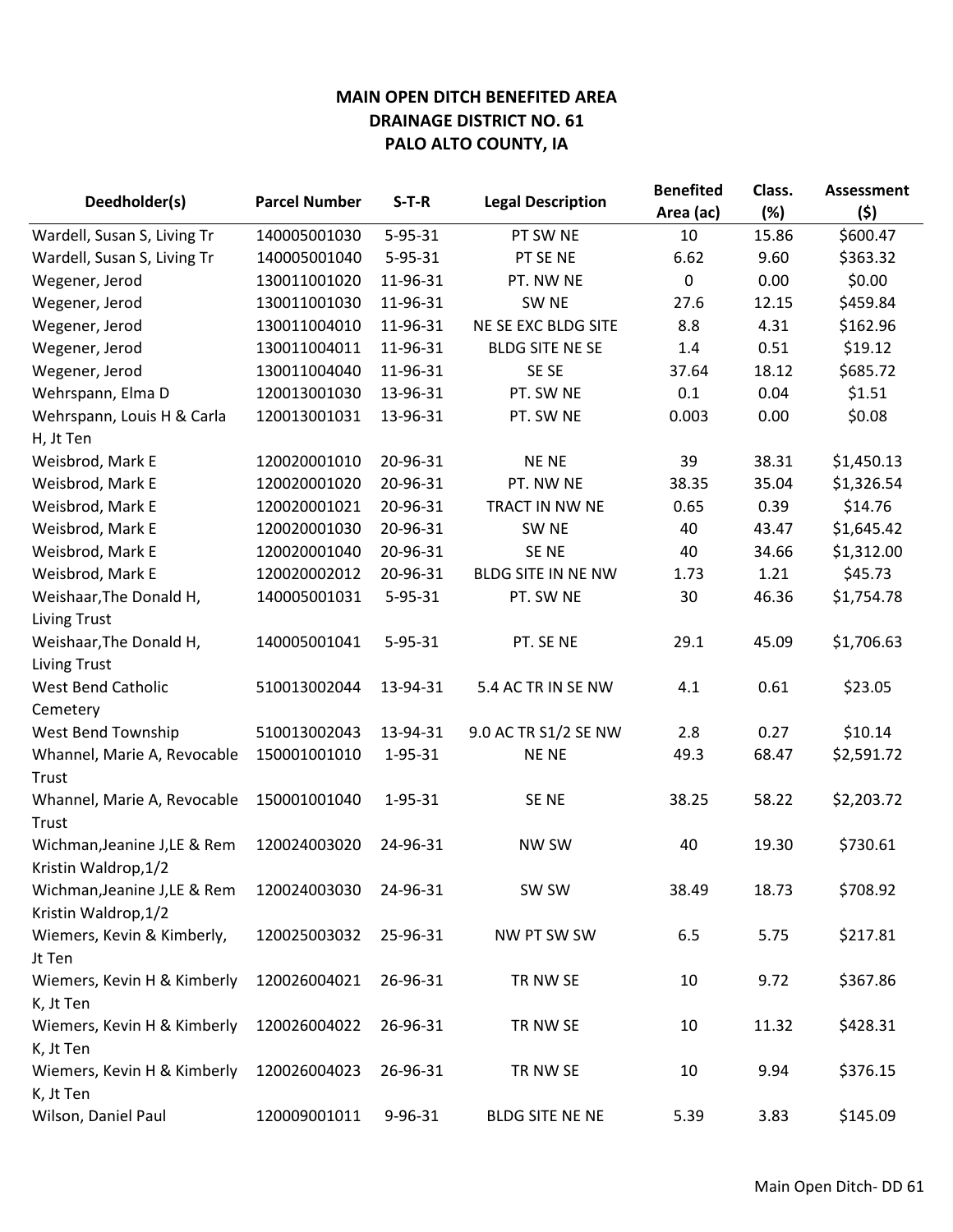| Deedholder(s)                | <b>Parcel Number</b> | $S-T-R$  | <b>Legal Description</b>                 | <b>Benefited</b><br>Area (ac) | Class.<br>(%) | <b>Assessment</b><br>(5) |
|------------------------------|----------------------|----------|------------------------------------------|-------------------------------|---------------|--------------------------|
| Wilt-Cable, Elizabeth A,     | 150015004030         | 15-95-31 | N 744' SW SE                             | 22                            | 48.32         | \$1,829.01               |
| Revocable Trust, 1/2int      |                      |          |                                          |                               |               |                          |
| Wilt-Cable, Elizabeth A,     | 150015004040         | 15-95-31 | N 744' SE SE                             | 22                            | 49.17         | \$1,861.11               |
| Revocable Trust, 1/2int      |                      |          |                                          |                               |               |                          |
| <b>Wirtz Brothers</b>        | 150024004012         | 24-95-31 | E 580' X S 590' EXC                      | 1.6                           | 2.08          | \$78.77                  |
|                              |                      |          | TRACTS NE SE                             |                               |               |                          |
| <b>Wirtz Brothers</b>        | 150024004013         | 24-95-31 | 300' X 580' NE SE                        | $\overline{2}$                | 3.29          | \$124.69                 |
| Wirtz Farm Partnership LP &  | 150022003030         | 22-95-31 | SW SW EXC TRACTS                         | 33.09                         | 24.43         | \$924.65                 |
| Wirtz Farm Partnership LP &  | 150022003040         | 22-95-31 | SE SW                                    | 38.76                         | 36.17         | \$1,369.09               |
| Wirtz Farm Partnership LP &  | 150023004020         | 23-95-31 | NW SE                                    | 39.5                          | 78.12         | \$2,957.12               |
|                              |                      |          |                                          |                               |               |                          |
| Wirtz Farm Partnership LP &  | 150023004030         | 23-95-31 | SW SE EXC 465'X 600' TR                  | 32.31                         | 56.88         | \$2,153.07               |
|                              |                      |          | IN SW CORNER                             |                               |               |                          |
| Wirtz Farm Partnership, L.P. | 150023004010         | 23-95-31 | W 3/4 NE SE                              | 29.62                         | 57.54         | \$2,178.02               |
| Wirtz Farm Partnership, L.P. | 150023004040         | 23-95-31 | W 3/4 SE SE                              | 28.7                          | 59.41         | \$2,248.92               |
|                              |                      |          |                                          |                               |               |                          |
| Wirtz Farm Partnership, LP   | 150023004011         | 23-95-31 | E 1/4 NE SE                              | 9.88                          | 16.77         | \$634.92                 |
| Wirtz Farm Partnership, LP   | 150023004041         | 23-95-31 | E 1/4 SE SE                              | 9.57                          | 9.16          | \$346.85                 |
| Wirtz Farm Partnership, LP   | 150024004010         | 24-95-31 | NE SE EXC<br><b>TRACTS</b>               | 27.22                         | 44.65         | \$1,690.24               |
|                              |                      |          | <b>SE CORNER</b>                         |                               |               |                          |
| Wirtz Farm Partnership, LP   | 150024004020         | 24-95-31 | NW SE                                    | 40                            | 71.58         | \$2,709.59               |
| Wirtz, Derek                 | 510001004030         | 1-94-31  | E 792' SW SE                             | 19.1                          | 11.12         | \$420.86                 |
| Wirtz, Derek                 | 510001004040         | 1-94-31  | SE SE EXC N 1/6<br>&<br><b>BLDG SITE</b> | 8.5                           | 3.99          | \$150.85                 |
| Wirtz, Derek                 | 510001004042         | 1-94-31  | SE SE EXC N 1/6<br>EXC                   | 15.71                         | 6.49          | \$245.75                 |
|                              |                      |          | <b>BLDG SITE</b>                         |                               |               |                          |
| Wirtz, Douglas A             | 150026001010         | 26-95-31 | <b>NENE</b>                              | 38.26                         | 46.10         | \$1,745.05               |
| Wirtz, Douglas A             | 150026001040         | 26-95-31 | SE NE                                    | 39.85                         | 50.95         | \$1,928.75               |
| Wirtz, F & H Family Farms,   | 150016003010         | 16-95-31 | NE SW                                    | 40                            | 82.20         | \$3,111.64               |
| <b>LLC</b>                   |                      |          |                                          |                               |               |                          |
| Wirtz, F & H Family Farms,   | 150016003040         | 16-95-31 | SE SW                                    | 39                            | 74.91         | \$2,835.57               |
| <b>LLC</b>                   |                      |          |                                          |                               |               |                          |
| Wirtz, F & H Family Farms,   | 150024003020         | 24-95-31 | <b>NW SW</b>                             | 40                            | 48.64         | \$1,841.05               |
| <b>LLC</b>                   |                      |          |                                          |                               |               |                          |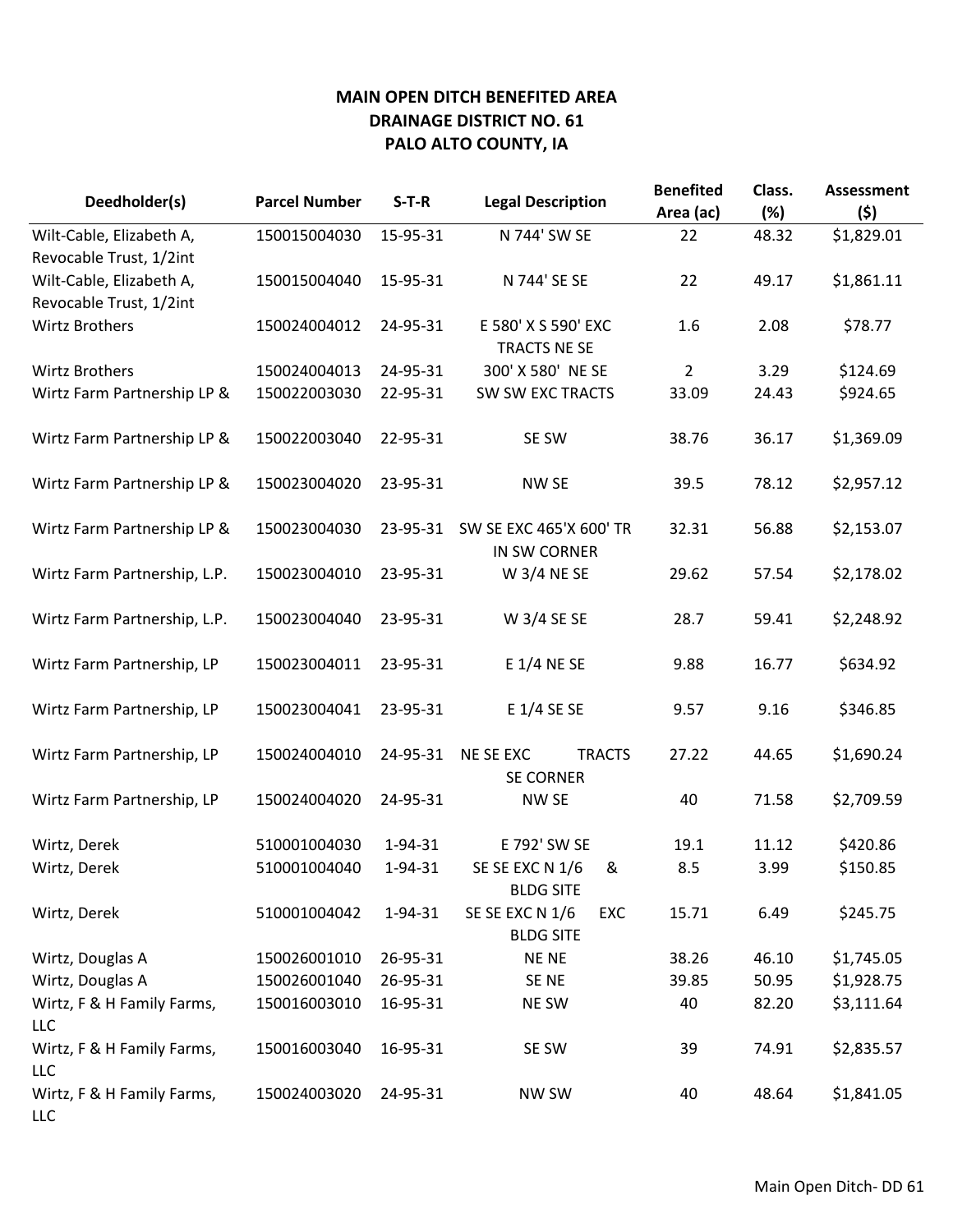| Deedholder(s)              | <b>Parcel Number</b> | $S-T-R$       | <b>Legal Description</b>      | <b>Benefited</b><br>Area (ac) | Class.<br>(%) | <b>Assessment</b><br>(5) |
|----------------------------|----------------------|---------------|-------------------------------|-------------------------------|---------------|--------------------------|
| Wirtz, F & H Family Farms, | 150024003030         | 24-95-31      | SW SW                         | 39                            | 47.02         | \$1,779.84               |
| LLC                        |                      |               |                               |                               |               |                          |
| Wirtz, Fred R, Jr &        | 510003003020         | 3-94-31       | NW SW                         | 40                            | 12.48         | \$472.30                 |
| Wirtz, Fred R, Jr &        | 510003003031         | $3 - 94 - 31$ | SW SW EXC BLDG SITE           | 35                            | 6.97          | \$263.99                 |
| Wirtz, Hulda Trust         | 510003002010         | 3-94-31       | PT NE NW                      | 31.15                         | 20.18         | \$763.70                 |
| Wirtz, Hulda Trust         | 510003002020         | 3-94-31       | <b>NW NW</b>                  | 42.16                         | 18.09         | \$684.58                 |
| Wirtz, Hulda Trust         | 510003002030         | 3-94-31       | SW NW                         | 40                            | 16.14         | \$610.96                 |
| Wirtz, Hulda Trust         | 510003002040         | $3 - 94 - 31$ | PT SE NW                      | 30                            | 12.55         | \$475.21                 |
| Wirtz, Hulda Trust         | 510003003010         | $3 - 94 - 31$ | <b>NE SW</b>                  | 40                            | 17.29         | \$654.49                 |
| Wirtz, Hulda Trust         | 510003003040         | 3-94-31       | SE SW                         | 38.76                         | 12.52         | \$473.85                 |
| Wirtz, Hulda Trust         | 510003004020         | $3 - 94 - 31$ | <b>NW SE</b>                  | 40                            | 14.20         | \$537.44                 |
| Wirtz, Hulda Trust         | 510003004030         | 3-94-31       | SW <sub>SE</sub>              | 38.49                         | 15.38         | \$582.19                 |
| Wirtz, Hulda Trust         | 510004001010         | 4-94-31       | <b>NENE</b>                   | 32                            | 7.51          | \$284.13                 |
| Wirtz, Hulda Trust         | 510004001020         | 4-94-31       | <b>NW NE</b>                  | 25.3                          | 3.77          | \$142.52                 |
| Wirtz, Hulda Trust         | 510004001030         | 4-94-31       | SW <sub>NE</sub>              | 11.1                          | 1.12          | \$42.28                  |
| Wirtz, Hulda Trust         | 510004001040         | 4-94-31       | SE NE                         | 39.3                          | 9.67          | \$366.08                 |
| Wirtz, James, Charles &    | 150022003031         |               | 22-95-31 TR IN NW CORNER SWSW | 3.18                          | 1.96          | \$74.27                  |
| Douglas d/b/a WINC         |                      |               |                               |                               |               |                          |
| Wirtz, Patricia Ann,       | 150028001030         | 28-95-31      | SW <sub>NE</sub>              | 36.9                          | 36.24         | \$1,371.93               |
| Testamentary Trust,        |                      |               |                               |                               |               |                          |
| Wirtz, Patricia Ann,       | 150028001040         | 28-95-31      | SE NE                         | 38.09                         | 40.43         | \$1,530.49               |
| Testamentary Trust,        |                      |               |                               |                               |               |                          |
| Zaugg, Darrell             | 510003003030         | 3-94-31       | BLDG SITE IN SW SW            | 3.76                          | 0.64          | \$24.38                  |
| Zaugg, Doris, Farms, Inc   | 510013002010         | 13-94-31      | PT NE NW                      | 21                            | 8.29          | \$313.81                 |
| Zaugg, Doris, Farms, Inc   | 510013002040         | 13-94-31      | PT. SE NW                     | 10.2                          | 1.88          | \$71.32                  |
| Zaugg, Dorothy 1/2, Zaugg, | 510001002020         | 1-94-31       | NW NW                         | 40.92                         | 28.17         | \$1,066.30               |
| Dorothy, LE, Etal 1/2      |                      |               |                               |                               |               |                          |
| Zaugg, Dorothy 1/2, Zaugg, | 510001002031         | 1-94-31       | SW NW W OF CREEK              | 14.4                          | 10.28         | \$388.98                 |
| Dorothy, LE, Etal 1/2      |                      |               |                               |                               |               |                          |
| Zaugg, Dorothy 1/2, Zaugg, | 510002001011         | 2-94-31       | PT NE NE                      | 8                             | 2.92          | \$110.49                 |
| Dorothy, LE, Etal 1/2      |                      |               |                               |                               |               |                          |
| Zaugg, Dorothy 1/2, Zaugg, | 510002001012         | 2-94-31       | PT NE NE                      | 16                            | 6.15          | \$232.91                 |
| Dorothy, LE, Etal 1/2      |                      |               |                               |                               |               |                          |
| Zaugg, Dorothy 1/2, Zaugg, | 510002001041         | 2-94-31       | PT SE NE                      | 8                             | 8.73          | \$330.35                 |
| Dorothy, LE, Etal 1/2      |                      |               |                               |                               |               |                          |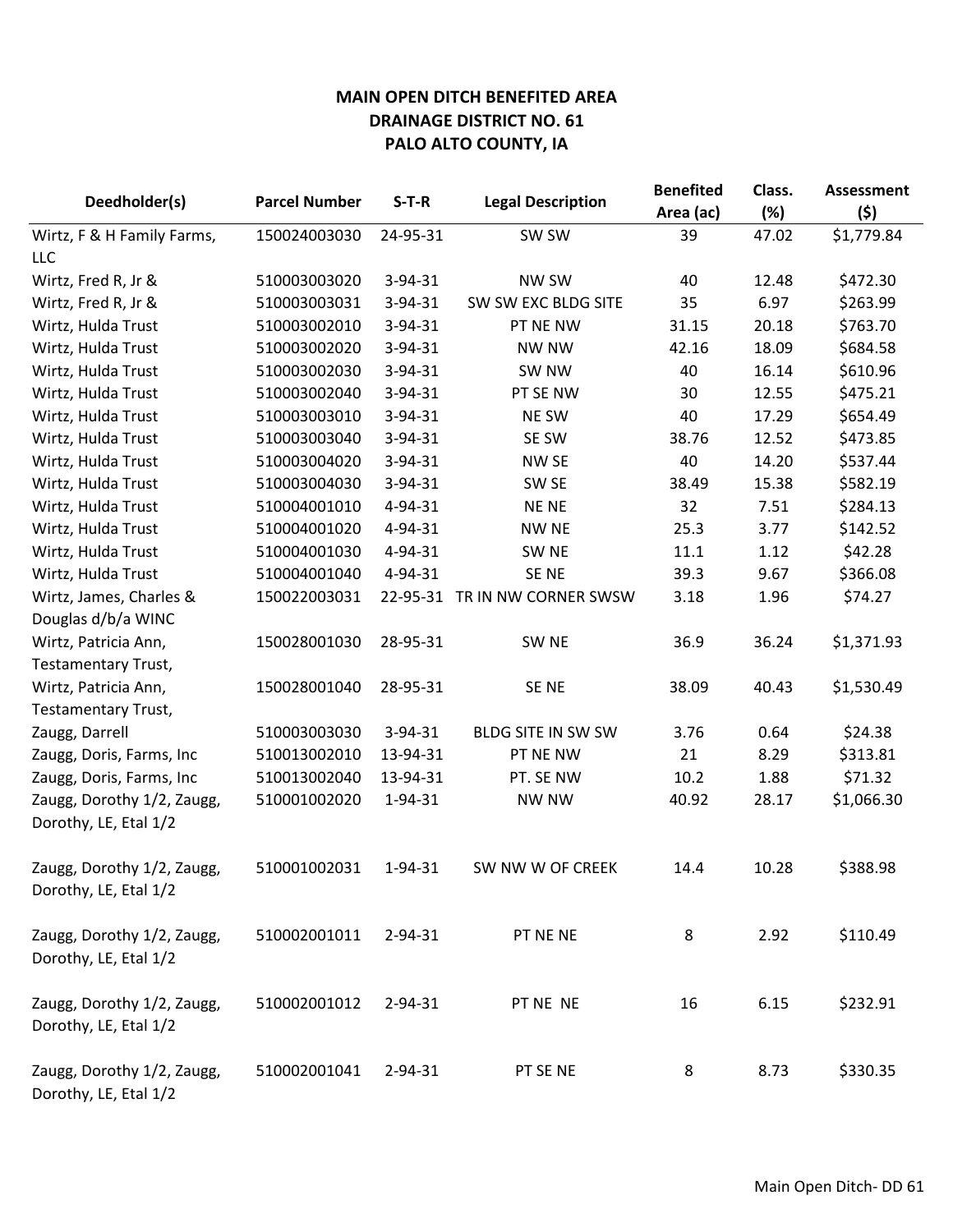| Deedholder(s)                                         | <b>Parcel Number</b>                   | $S-T-R$                          | <b>Legal Description</b>                                                           | <b>Benefited</b>   | Class.                | <b>Assessment</b>               |
|-------------------------------------------------------|----------------------------------------|----------------------------------|------------------------------------------------------------------------------------|--------------------|-----------------------|---------------------------------|
| Zaugg, Dorothy 1/2, Zaugg,                            | 510002001042                           | $2 - 94 - 31$                    | PT SE NE                                                                           | Area (ac)<br>16    | (%)<br>17.09          | (\$)<br>\$646.95                |
| Dorothy, LE, Etal 1/2                                 |                                        |                                  |                                                                                    |                    |                       |                                 |
|                                                       |                                        |                                  |                                                                                    |                    |                       |                                 |
| Zaugg, Dorothy, LE, Etal                              | 510002001010                           | 2-94-31                          | PT NE NE                                                                           | 18                 | 10.46                 | \$395.99                        |
| Zaugg, Dorothy, LE, Etal                              | 510002001040                           | 2-94-31                          | PT SE NE                                                                           | 16                 | 18.64                 | \$705.67                        |
| Zaugg, Martin & Doris,                                | 510013002011                           | 13-94-31                         | PT. NE NW                                                                          | 18.5               | 3.03                  | \$114.73                        |
| Farms, LLC, 99.6%                                     |                                        |                                  |                                                                                    |                    |                       |                                 |
| Zaugg, Martin & Doris,                                | 510013002041                           | 13-94-31                         | PT SE NW                                                                           | 14.58              | 2.35                  | \$88.99                         |
| Farms, LLC, 99.6%                                     |                                        |                                  |                                                                                    |                    |                       |                                 |
| Zaugg, Norman & Polly, Jt<br>Ten                      | 510010002010                           | 10-94-31                         | <b>NE NW</b>                                                                       | 34                 | 14.09                 | \$533.43                        |
|                                                       |                                        |                                  |                                                                                    |                    |                       |                                 |
| Palo Alto County Secondary                            |                                        |                                  |                                                                                    | 785.5              |                       | \$40,081.38                     |
| Roads                                                 |                                        |                                  |                                                                                    |                    |                       |                                 |
| <b>Union Pacific Railroad</b>                         |                                        |                                  |                                                                                    | 60.2               |                       | \$2,353.35                      |
| Canadian Pacific Railroad                             |                                        |                                  |                                                                                    | 59                 |                       | \$5,285.15                      |
| lowa DOT                                              |                                        |                                  |                                                                                    | 81.4               |                       | \$6,076.59                      |
| <b>Rural Koosuth County</b>                           |                                        |                                  |                                                                                    |                    |                       |                                 |
| <b>Parcels</b>                                        |                                        |                                  |                                                                                    |                    |                       |                                 |
| Bisenius, Robert Francis                              | 1730300007                             | 30-30-96                         | PARCEL B LOC IN SW                                                                 | 8.36               | 4.86                  | \$183.85                        |
|                                                       |                                        |                                  | FRL1/4 AS DESC BY                                                                  |                    |                       |                                 |
|                                                       |                                        |                                  | SURVEY DOC#2018/2062                                                               |                    |                       |                                 |
| Boeckholt, Lyle D                                     | 1730300006                             | 30-30-96                         | PARCEL A LOC IN SW                                                                 | 141.92             | 100.00                | \$3,785.35                      |
|                                                       |                                        |                                  | FRL1/4 AS DESC BY                                                                  |                    |                       |                                 |
|                                                       |                                        |                                  | SURVEY DOC#2018/2062                                                               |                    |                       |                                 |
|                                                       |                                        |                                  |                                                                                    |                    |                       |                                 |
| Duffy Family Rev Trust                                | 1731200001                             | 31-30-96                         | <b>NW NE</b>                                                                       | 32.7               | 22.02                 | \$833.61                        |
| Duffy Family Rev Trust                                | 1731200004                             | 31-30-96                         | W 1/2 NE NE                                                                        | 0.4                | 0.13                  | \$5.07                          |
| Elbert, James R                                       | 1719100007                             | 19-30-96                         | TRACT OF LAND LOC IN                                                               | 3.1                | 1.13                  | \$42.66                         |
|                                                       |                                        |                                  |                                                                                    |                    |                       |                                 |
|                                                       |                                        |                                  |                                                                                    |                    |                       |                                 |
|                                                       |                                        |                                  |                                                                                    |                    |                       |                                 |
|                                                       |                                        |                                  |                                                                                    |                    |                       |                                 |
|                                                       |                                        |                                  |                                                                                    |                    |                       |                                 |
| Elbert, James R (Jay)                                 | 1719100002                             | 19-30-96                         | <b>NE NW</b>                                                                       | 13.2               | 4.08                  | \$154.44                        |
| Elbert, James R (Jay)                                 | 1719100004                             | 19-30-96                         | SE NW                                                                              | 0.7                | 0.27                  | \$10.33                         |
| Elbert, James R<br>Elbert, James R<br>Elbert, James R | 1730400001<br>1730400003<br>1730400004 | 30-30-96<br>30-30-96<br>30-30-96 | NWFRL1/4 DESC BY<br><b>SURVEY REC IN BK 8 PG</b><br>403<br>NW SE<br>SW SE<br>SE SE | 6.1<br>24.5<br>0.5 | 4.85<br>17.31<br>0.46 | \$183.63<br>\$655.24<br>\$17.37 |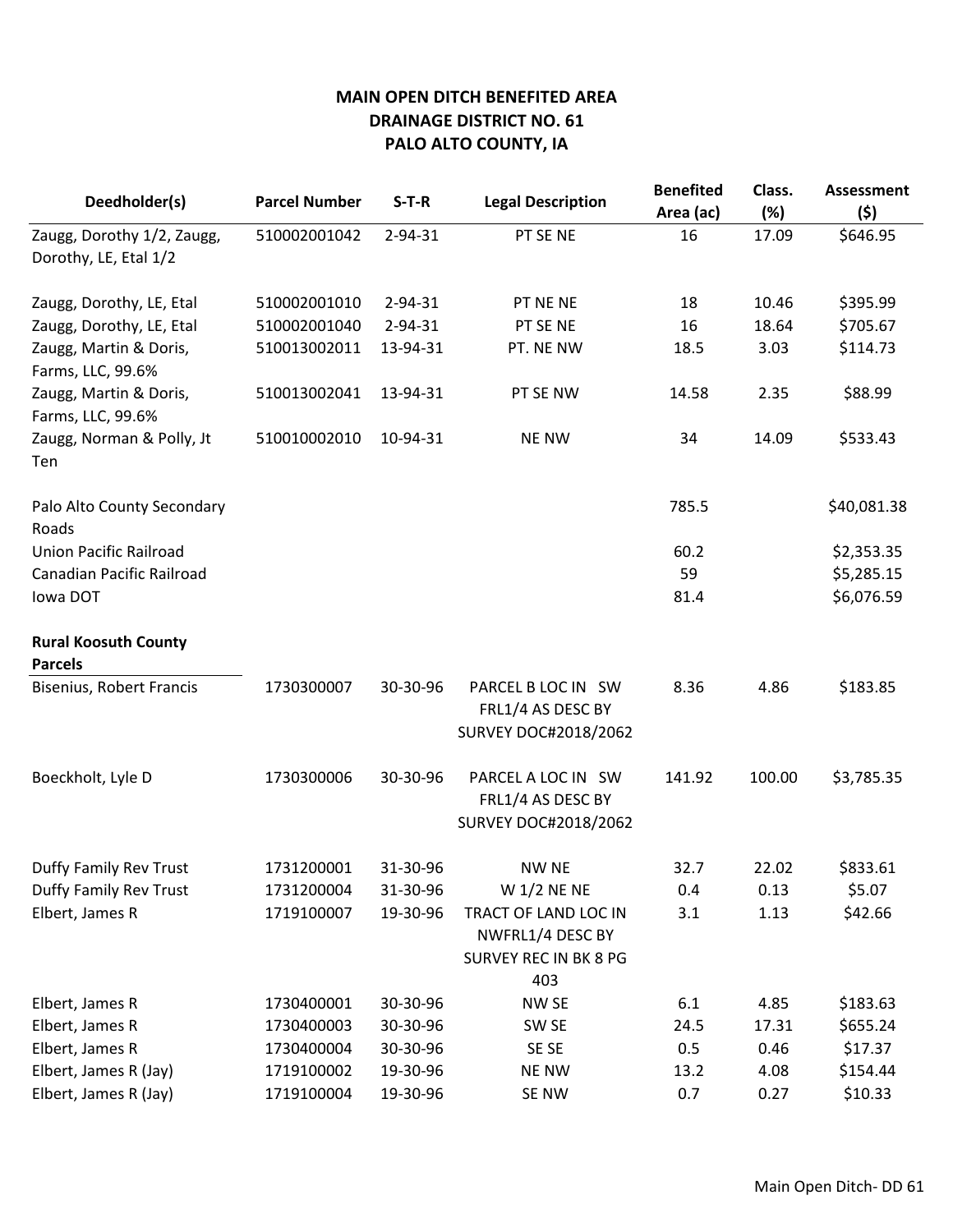| Deedholder(s)                        | <b>Parcel Number</b> | $S-T-R$       | <b>Legal Description</b>                       | <b>Benefited</b><br>Area (ac) | Class.<br>(%) | <b>Assessment</b><br>(5) |
|--------------------------------------|----------------------|---------------|------------------------------------------------|-------------------------------|---------------|--------------------------|
| Elbert, James R (Jay)                | 1719100005           | 19-30-96      | NW NW EX PART OF TR                            | 34.52                         | 13.15         | \$497.89                 |
|                                      |                      |               | <b>DESC BY SURVEY</b>                          |                               |               |                          |
|                                      |                      |               | RECORDED IN BK 8 PG 403                        |                               |               |                          |
| Elbert, James R (Jay)                | 1719100006           | 19-30-96      | SW NW EX PART OF TR                            | 5                             | 2.42          | \$91.68                  |
|                                      |                      |               | <b>DESC BY SURVEY</b>                          |                               |               |                          |
|                                      |                      |               | RECORDED IN BK 8 PG 403                        |                               |               |                          |
| Elbert, Kent M                       | 1718300005           | 18-30-96      | SE SW EX THAT PART OF<br><b>SURVEYED TRACT</b> | 1.8                           | 0.71          | \$26.99                  |
|                                      |                      |               | RECORDED IN BK 8 PP 159                        |                               |               |                          |
| Farrell, Linda Kay - 1/4 Int<br>etal | 2107100005           | 7-30-95       | SW NW                                          | 30.8                          | 46.92         | \$1,776.16               |
| Farrell, Linda Kay - 1/4 Int         | 2107100013           | $7 - 30 - 95$ | NW NW EX RR ROW & EX                           | 25.4                          | 31.23         | \$1,182.20               |
| etal                                 |                      |               | PART OF TRACT OF LAND                          |                               |               |                          |
|                                      |                      |               | AS DESC BY SURVEY                              |                               |               |                          |
|                                      |                      |               | RECORDED IN BK 8 PP 282                        |                               |               |                          |
|                                      |                      |               | & EX PAR                                       |                               |               |                          |
| Fehr, Carole                         | 2118300006           | 18-30-95      | SW SW EX PART OF                               | 8.3                           | 14.35         | \$543.05                 |
|                                      |                      |               | PARCEL 1 AS DESC BY                            |                               |               |                          |
|                                      |                      |               | <b>SURVEY DOC 2007-3217</b>                    |                               |               |                          |
| Fehr, Larry L                        | 2119100001           | 19-30-95      | <b>NW NW</b>                                   | 13.90                         | 22.84         | \$864.73                 |
| Fehr, Larry L                        | 2119100003           | 19-30-95      | SW NW                                          | 3                             | 4.77          | \$180.56                 |
| Fehr, Melvin                         | 2119300001           | 19-30-95      | NW SW                                          | 0.003                         | 0.01          | \$0.23                   |
| Frink Farms LLC                      | 1718300001           | 18-30-96      | NW SW                                          | 4                             | 1.36          | \$51.63                  |
| Frink Farms LLC                      | 1718300003           | 18-30-96      | SW SW                                          | 34.7                          | 15.29         | \$578.71                 |
| Fuoss, Scott E                       | 1719300007           | 19-30-96      | TRACT OF LAND AS DESC<br>BY SURVEY RECORDED IN | 4.6                           | 3.25          | \$122.91                 |
|                                      |                      |               | BK 8 PP 101                                    |                               |               |                          |
| Gerber, David J                      | 2131300007           | 31-30-95      | <b>NW SW</b>                                   | 2.8                           | 2.55          | \$96.68                  |
| Gerber, David J                      | 2131300011           | 31-30-95      | S1/2 SWFRL1/4 EX                               | 0.6                           | 0.30          | \$11.39                  |
|                                      |                      |               | PARCEL A AS DESC BY                            |                               |               |                          |
|                                      |                      |               | <b>SURVEY DOC 2014/3343</b>                    |                               |               |                          |
| Gerber, Delores M                    | 2131100011           | 31-30-95      | THE W 3/4 OF NW 1/4 EX                         | 0.6                           | 0.25          | \$9.50                   |
|                                      |                      |               | E 968' & EX TRACT DESC                         |                               |               |                          |
|                                      |                      |               | BY SURVEY DOC                                  |                               |               |                          |
|                                      |                      |               | #2014/1302                                     |                               |               |                          |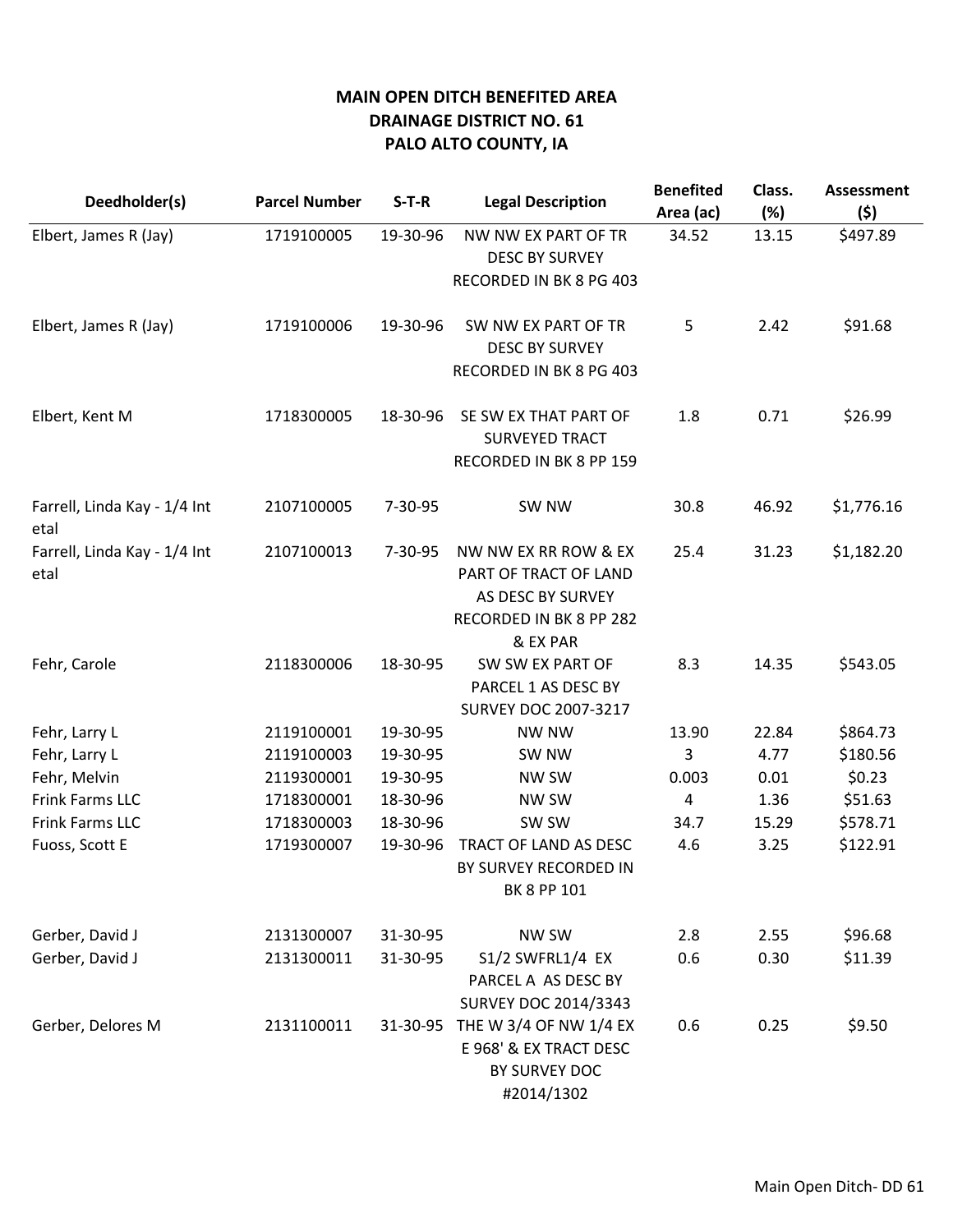| Deedholder(s)                                    | <b>Parcel Number</b> | $S-T-R$       | <b>Legal Description</b>                                                                                         | <b>Benefited</b> | Class. | <b>Assessment</b> |
|--------------------------------------------------|----------------------|---------------|------------------------------------------------------------------------------------------------------------------|------------------|--------|-------------------|
|                                                  |                      |               |                                                                                                                  | Area (ac)        | (%)    | (\$)              |
| Illg, Norma L Revocable Trust                    | 1731100001           | 31-30-96      | <b>NW NW</b>                                                                                                     | 35               | 26.40  | \$999.22          |
| Illg, Norma L Revocable Trust                    | 1731100004           | 31-30-96      | SW NW                                                                                                            | 36.77            | 23.07  | \$873.39          |
| Illg, Norma L Revocable Trust                    | 1731100008           | 31-30-96      | NE NW EX PARCEL 1 AS<br>DESC BY SURVEY DOC<br>#2004-4343                                                         | 35.84            | 21.70  | \$821.42          |
| Illg, Norma L Revocable Trust                    | 1731100009           | 31-30-96      | SE NW                                                                                                            | 38.8             | 30.48  | \$1,153.89        |
| Iowa, Chicago & Eastern RR<br>Corp               | 2106502001           | $6 - 30 - 95$ | RR ROW THRU SW 1/4                                                                                               | 1.1              | 2.87   | \$108.60          |
| Iowa, Chicago & Eastern RR<br>Corp               | 2107502001           | $7 - 30 - 95$ | RR ROW THRU NW 1/4                                                                                               | 0.1              | 0.37   | \$13.97           |
| Knecht, Leola                                    | 1719300005           | 19-30-96      | SW SW EX THAT PART OF<br>TRACT SURVEYED IN BK 8<br>PP 101                                                        | 25.6             | 18.59  | \$703.55          |
| Knecht, Leola                                    | 1719300006           | 19-30-96      | SE SW EX THAT PART OF<br>TRACT SURVEYED IN BK 8<br>PP 101                                                        | 2.8              | 1.49   | \$56.33           |
| Knecht, Leola Ostwald                            | 1719300001           | 19-30-96      | NW SW                                                                                                            | 0.2              | 0.15   | \$5.83            |
| Kohlhaas, Eleanor A Rev Trst -<br>22.5% int etal | 1730100001           | 30-30-96      | <b>NW NW</b>                                                                                                     | 35.65            | 31.30  | \$1,184.89        |
| Kohlhaas, Eleanor A Rev Trst -<br>22.5% int etal | 1730100002           | 30-30-96      | <b>NE NW</b>                                                                                                     | 31.6             | 24.67  | \$933.96          |
| Kohlhaas, Eleanor A Rev Trst -<br>22.5% int etal | 1730100003           | 30-30-96      | SW NW                                                                                                            | 36.61            | 32.92  | \$1,246.29        |
| Kohlhaas, Eleanor A Rev Trst -<br>22.5% int etal | 1730100004           | 30-30-96      | SE NW                                                                                                            | 43.2             | 35.04  | \$1,326.50        |
| Kollasch, Eugene F                               | 2107300001           | 7-30-95       | NW SW                                                                                                            | 27.9             | 45.96  | \$1,739.90        |
| Kollasch, Phillip C                              | 1731100007           | 31-30-96      | PARCEL 1 LOC IN NENW<br>AS DESC BY SURVEY DOC<br>2004-4343                                                       | 2.66             | 1.42   | \$53.68           |
| Kossuth Co Conservation<br><b>Board</b>          | 2106300003           | 6-30-95       | SW SW S OF RY                                                                                                    | 0.9              | 1.35   | \$51.03           |
| Loebach, Marilyn - LE                            | 2106100004           | $6 - 30 - 95$ | NE NW EX CEMETERY AS<br>DESC AS COMM 2RDS S OF<br>NE COR OF NW1/4 TH W<br>8RDS 6' TH S 33 RDS TH E<br>8RDS 6' TH | 0.002            | 0.00   | \$0.08            |